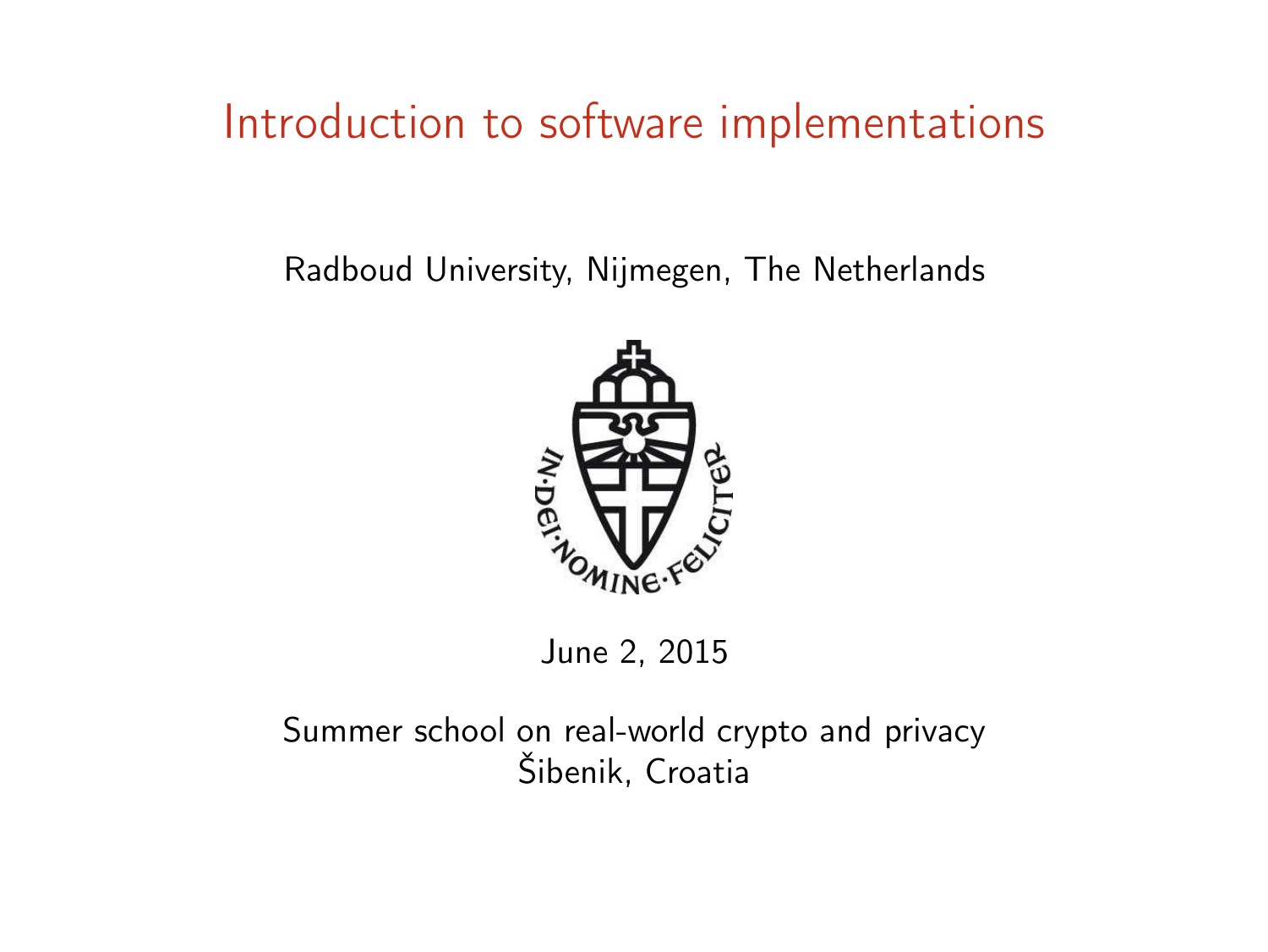# Part I

# Making software fast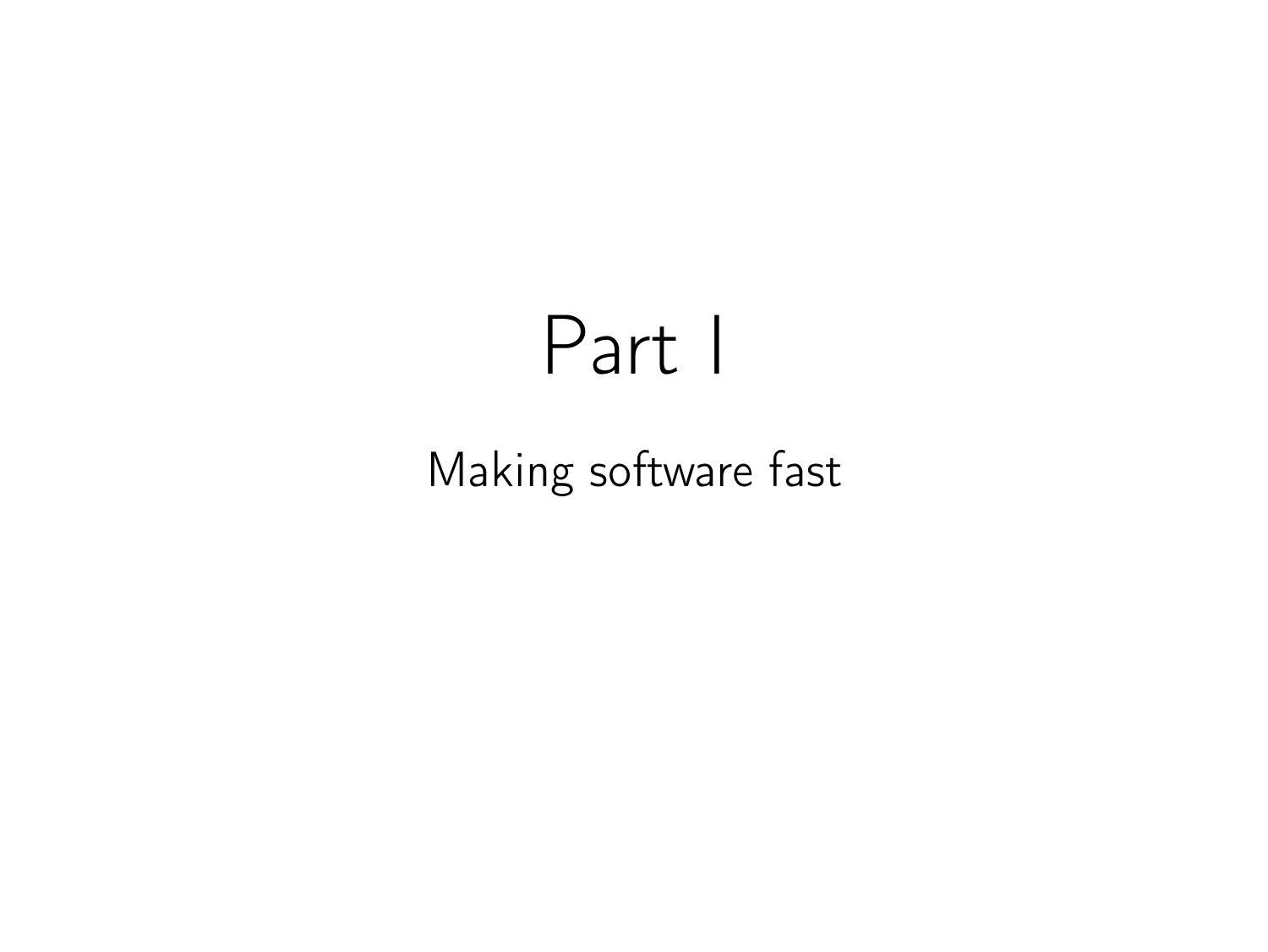#### Computers and computer programs A highly simplified view



- $\triangleright$  A program is a sequence of instructions
- $\blacktriangleright$  Load/Store instructions move data between memory and registers (processed by the L/S unit)
- $\blacktriangleright$  Branch instructions (conditionally) jump to a position in the program
- $\blacktriangleright$  Arithmetic instructions perform simple operations on values in registers (processed by the ALU)
- $\blacktriangleright$  Registers are fast (fixed-size) storage units, addressed "by name"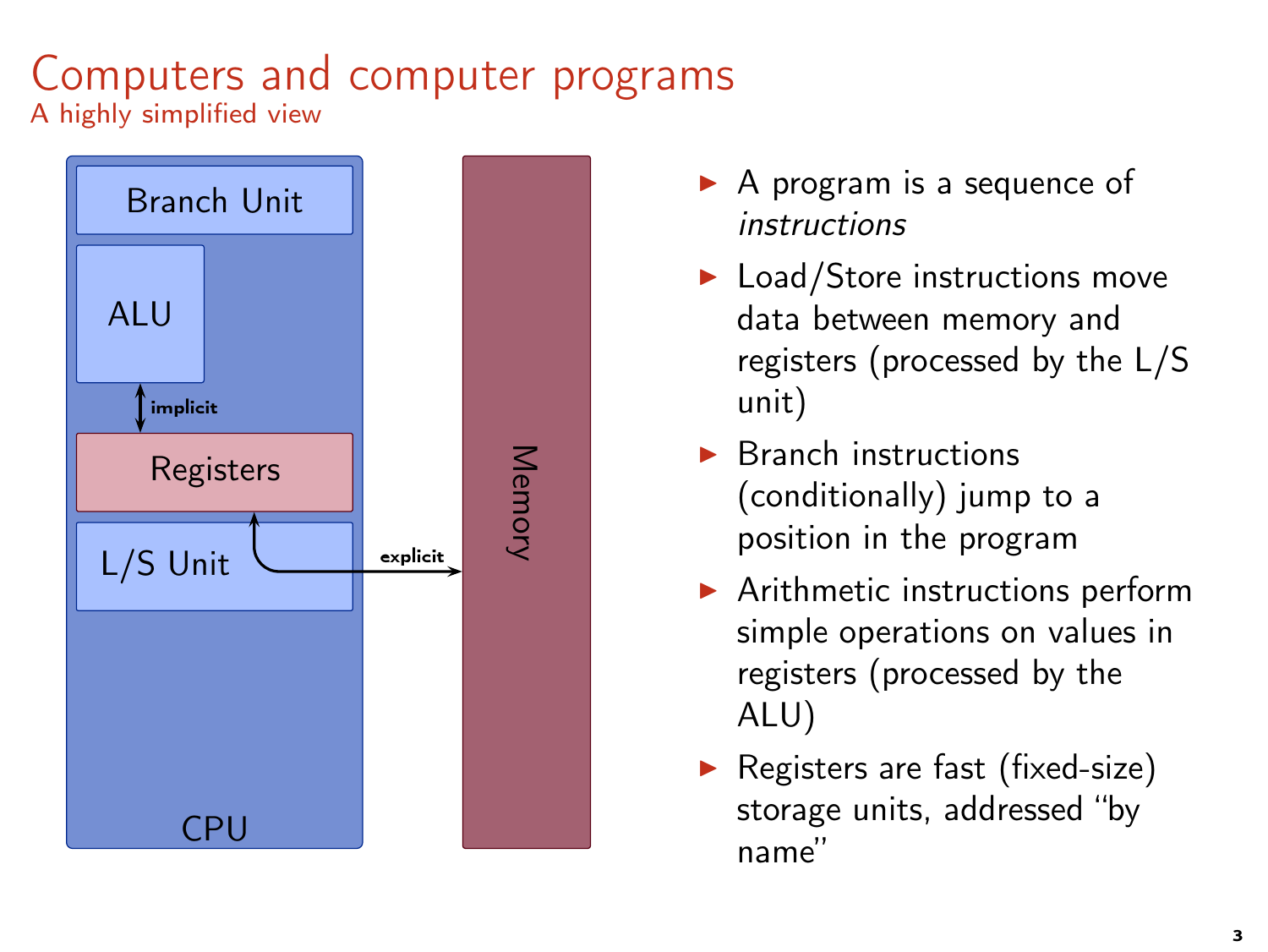

- 1. Set register R1 to zero
- 2. Set register R2 to zero
- 3. Load 32-bits from address START+R2 into register R3
- 4. Add 32-bit integers in R1 and R3, write the result in R1
- 5. Increase value in register R2 by 4
- 6. Compare value in register R2 to 4000
- 7. Goto line 3 if R2 was smaller than 4000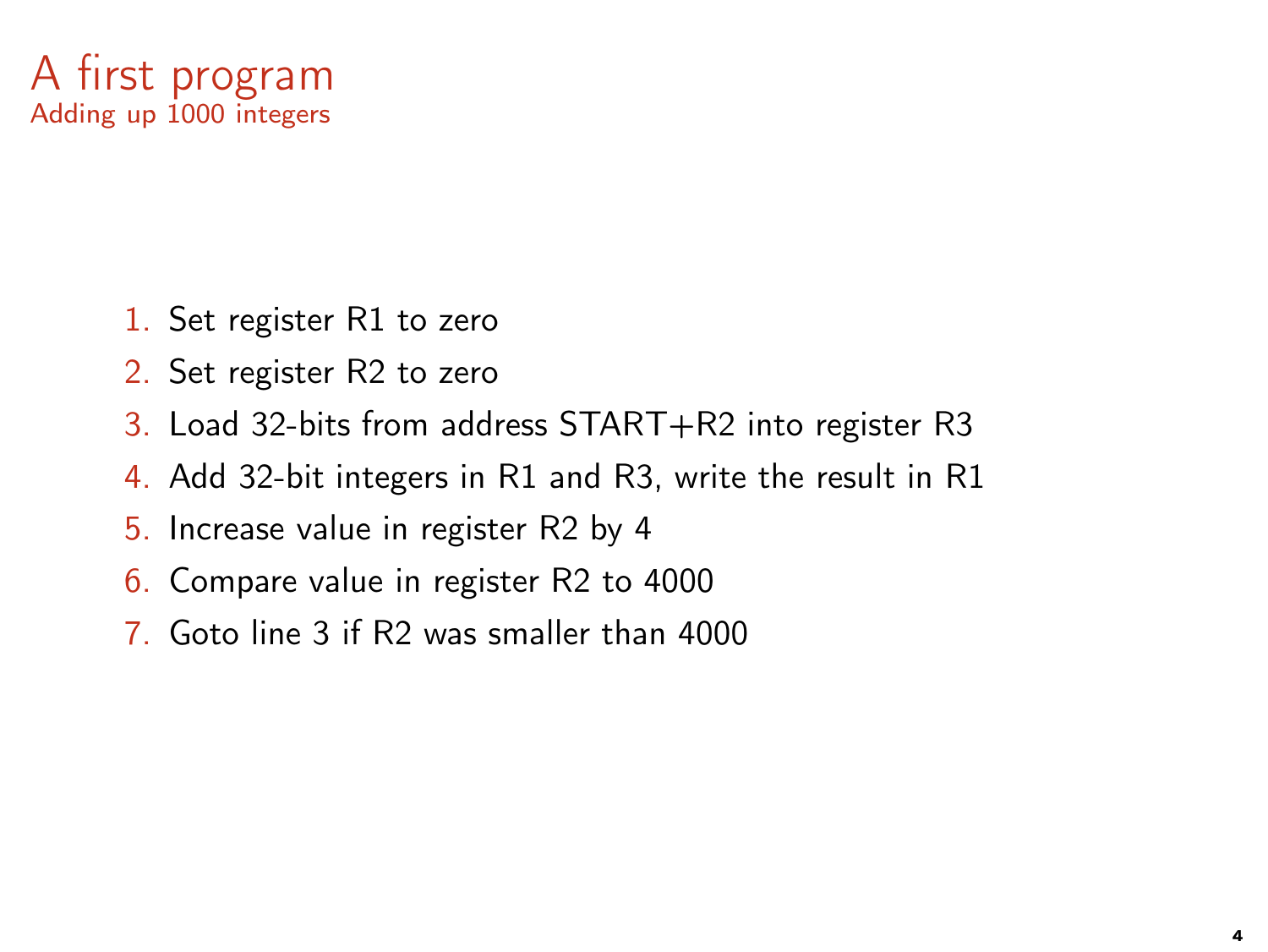#### A first program Adding up 1000 integers in readable syntax

```
int32 result
int32 tmp
int32 ctr
result = 0ctr = 0looptop :
tmp = mem32 [START+ctr]result += tmp
ctr += 4
unsigned<? ctr - 4000
goto looptop if unsigned <
```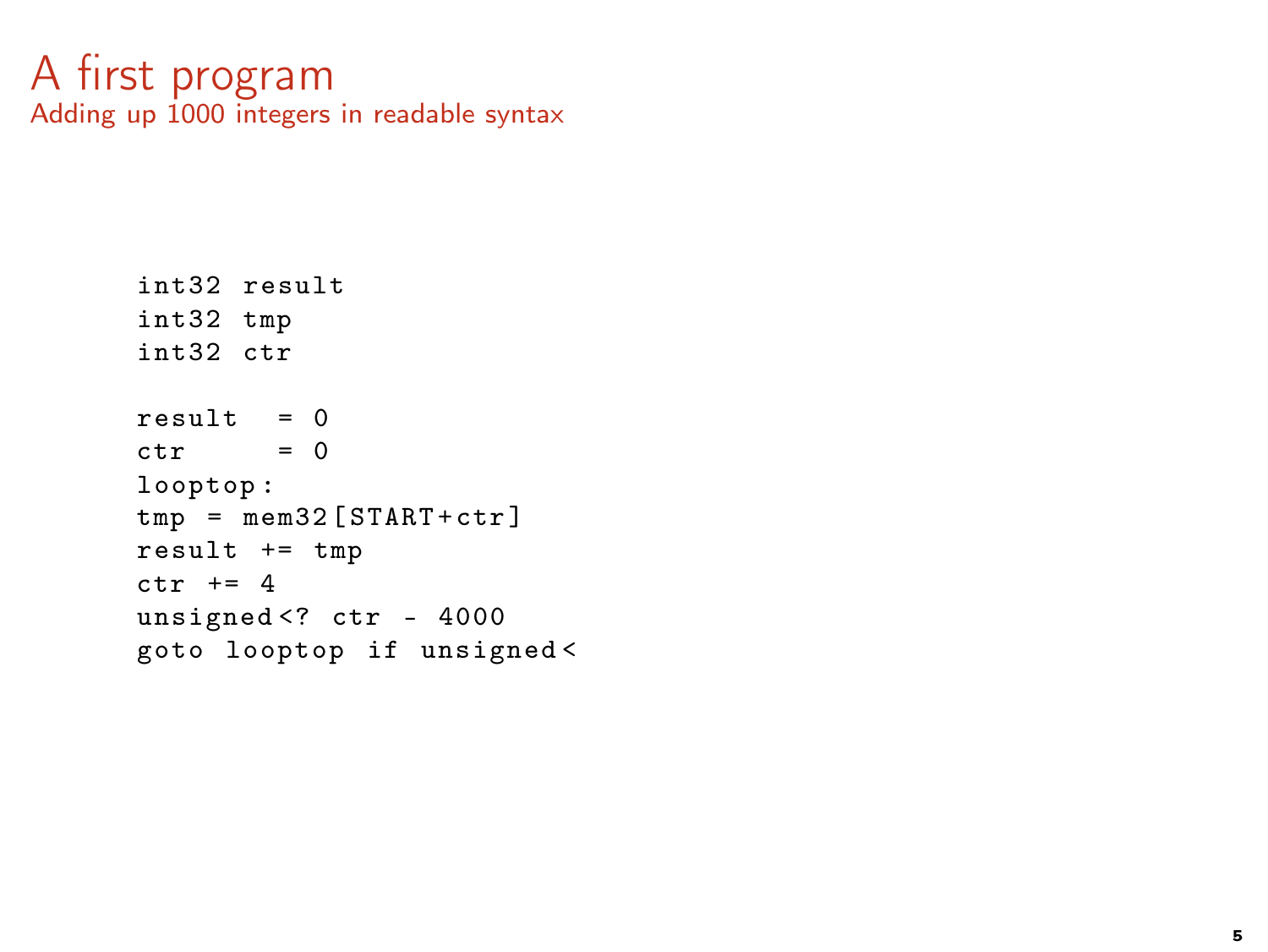- Easy approach: Per "time-slot" (cycle) execute one instruction, then go for the next
- ▶ Cycles needs to be long enough to finish the most complex supported instruction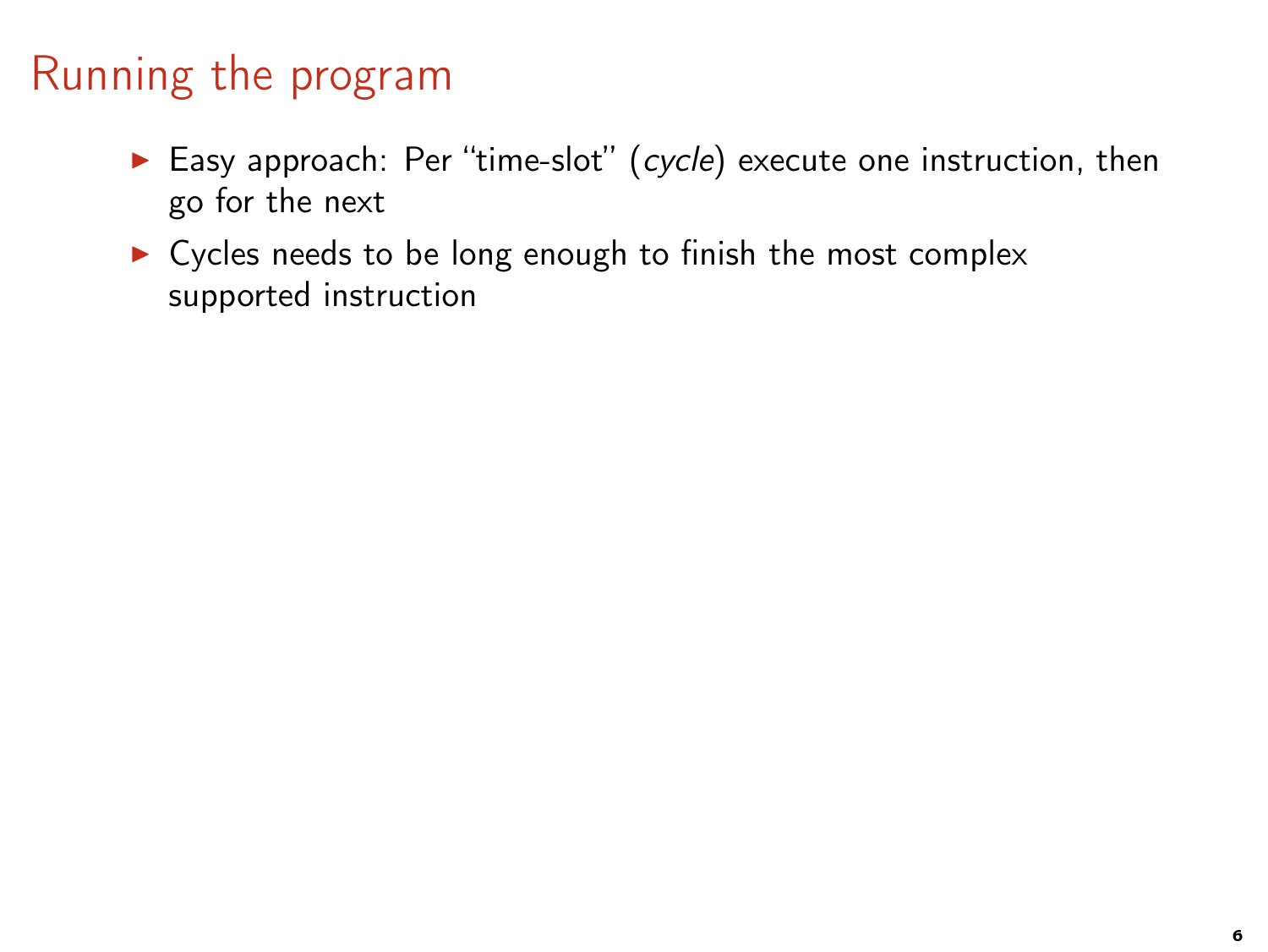- Easy approach: Per "time-slot" (cycle) execute one instruction, then go for the next
- $\triangleright$  Cycles needs to be long enough to finish the most complex supported instruction
- ▶ Other approach: Chop instructions into smaller tasks, e.g. for addition:
	- 1. Fetch instruction
	- 2. Decode instruction
	- 3. Fetch register arguments
	- 4. Execute (actual addition)
	- 5. Write back to register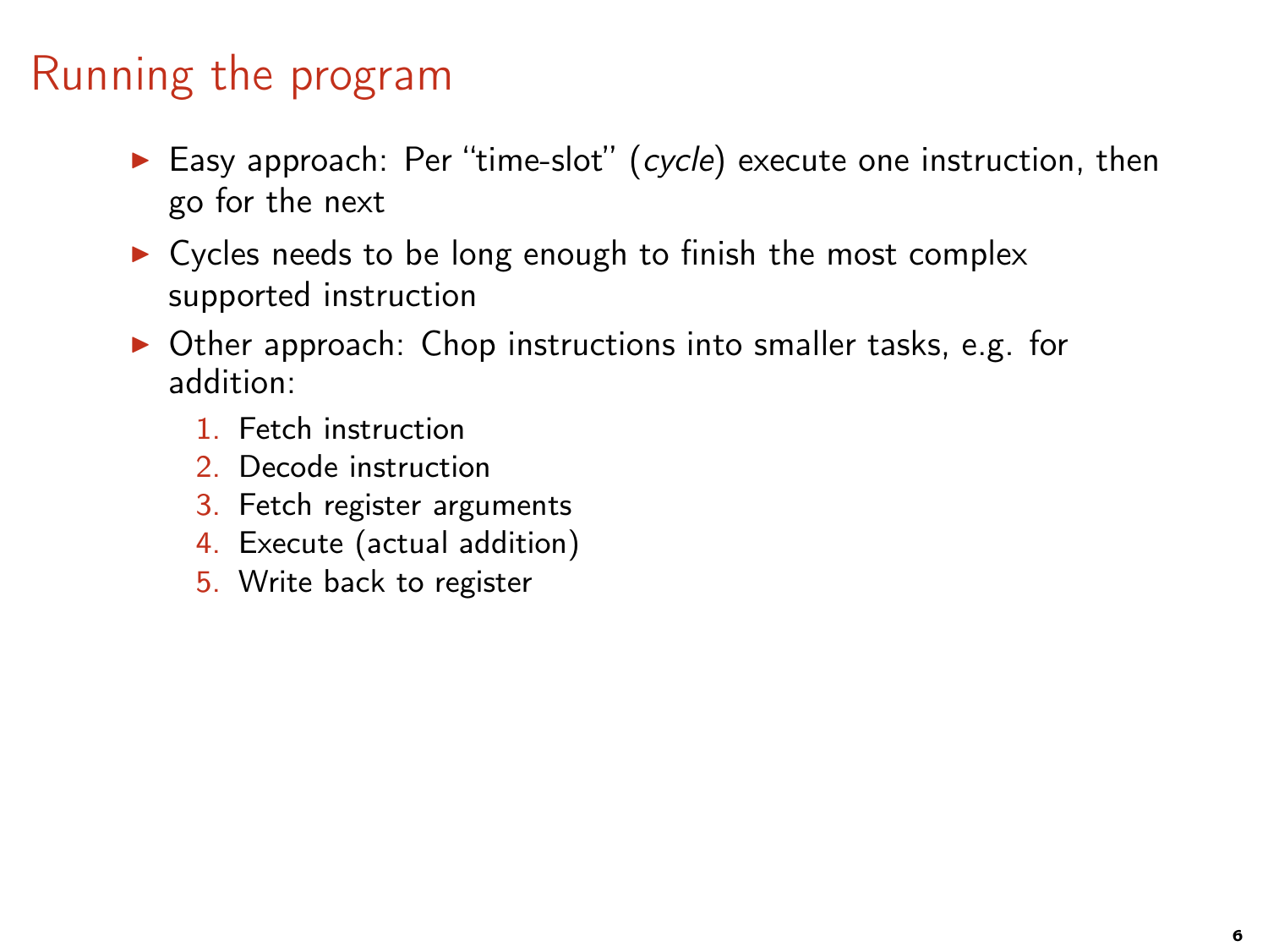- Easy approach: Per "time-slot" (cycle) execute one instruction, then go for the next
- $\triangleright$  Cycles needs to be long enough to finish the most complex supported instruction
- ▶ Other approach: Chop instructions into smaller tasks, e.g. for addition:
	- 1. Fetch instruction
	- 2. Decode instruction
	- 3. Fetch register arguments
	- 4. Execute (actual addition)
	- 5. Write back to register
- $\triangleright$  Overlap instructions (e.g., while one instruction is in step 2, the next one can do step 1 etc.)
- $\triangleright$  This is called pipelined execution (many more stages possible)
- ▶ Advantage: cycles can be much shorter (higher clock speed)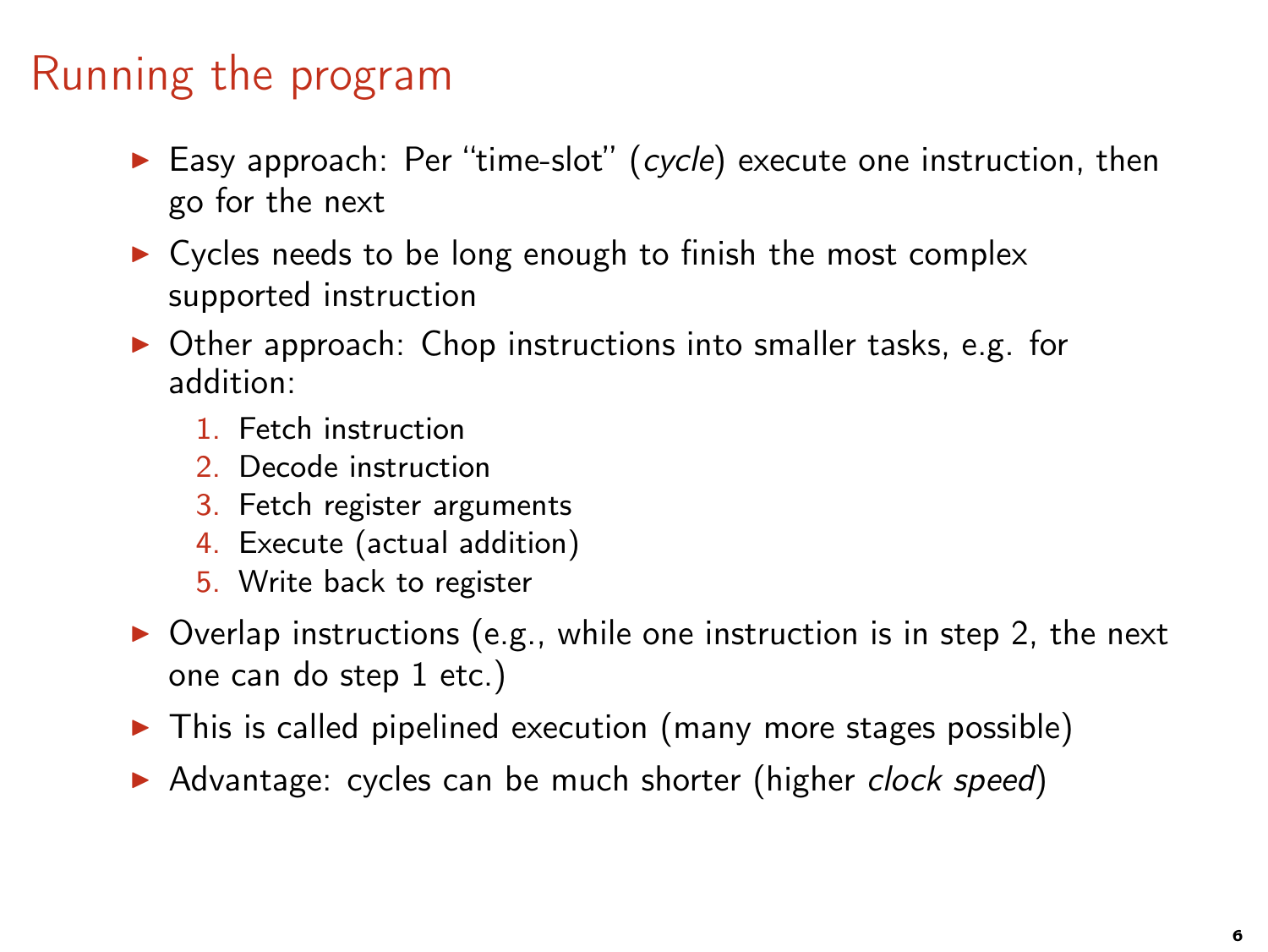- Easy approach: Per "time-slot" (cycle) execute one instruction, then go for the next
- $\triangleright$  Cycles needs to be long enough to finish the most complex supported instruction
- ▶ Other approach: Chop instructions into smaller tasks, e.g. for addition:
	- 1. Fetch instruction
	- 2. Decode instruction
	- 3. Fetch register arguments
	- 4. Execute (actual addition)
	- 5. Write back to register
- $\triangleright$  Overlap instructions (e.g., while one instruction is in step 2, the next one can do step 1 etc.)
- $\triangleright$  This is called pipelined execution (many more stages possible)
- ▶ Advantage: cycles can be much shorter (higher clock speed)
- ▶ Requirement for overlapping execution: instructions have to be independent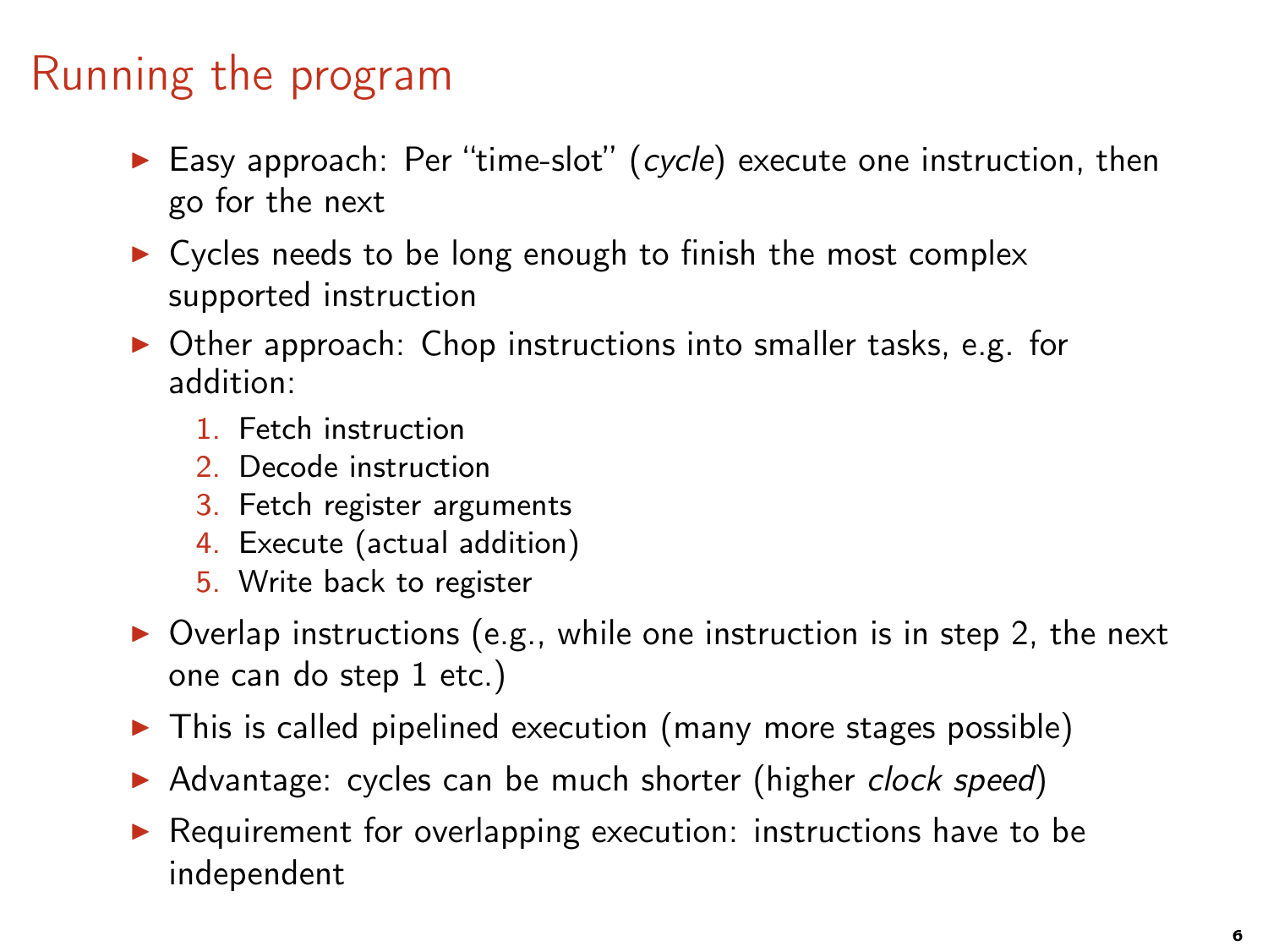Instruction throughput and latency

▶ While the ALU is executing an instruction the L/S and branch units are idle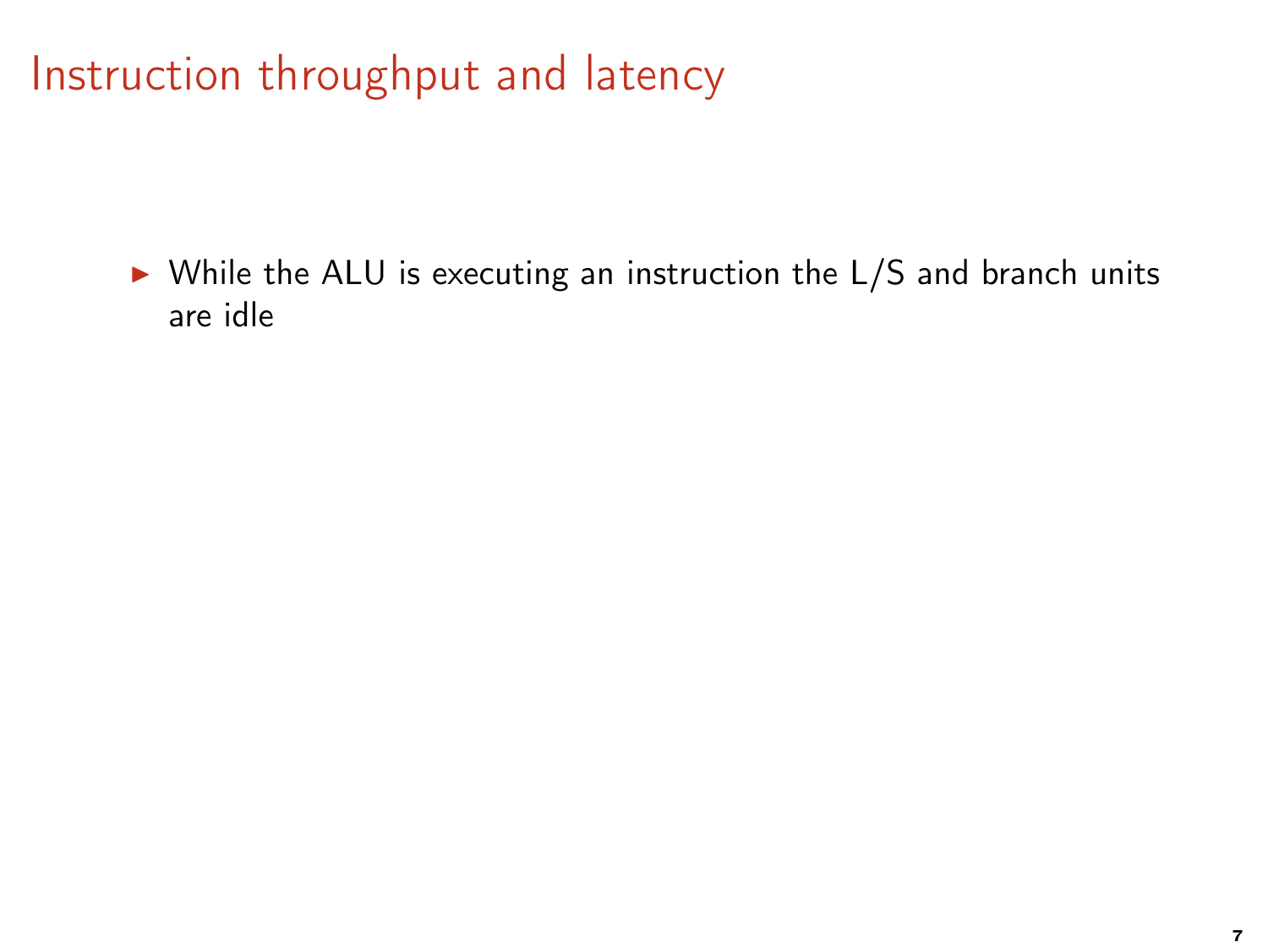#### Instruction throughput and latency

- ▶ While the ALU is executing an instruction the L/S and branch units are idle
- ▶ Idea: Duplicate fetch and decode, handle two or three instructions per cycle
- ▶ While we're at it: Why not deploy two ALUs
- $\triangleright$  This concept is called *superscalar* execution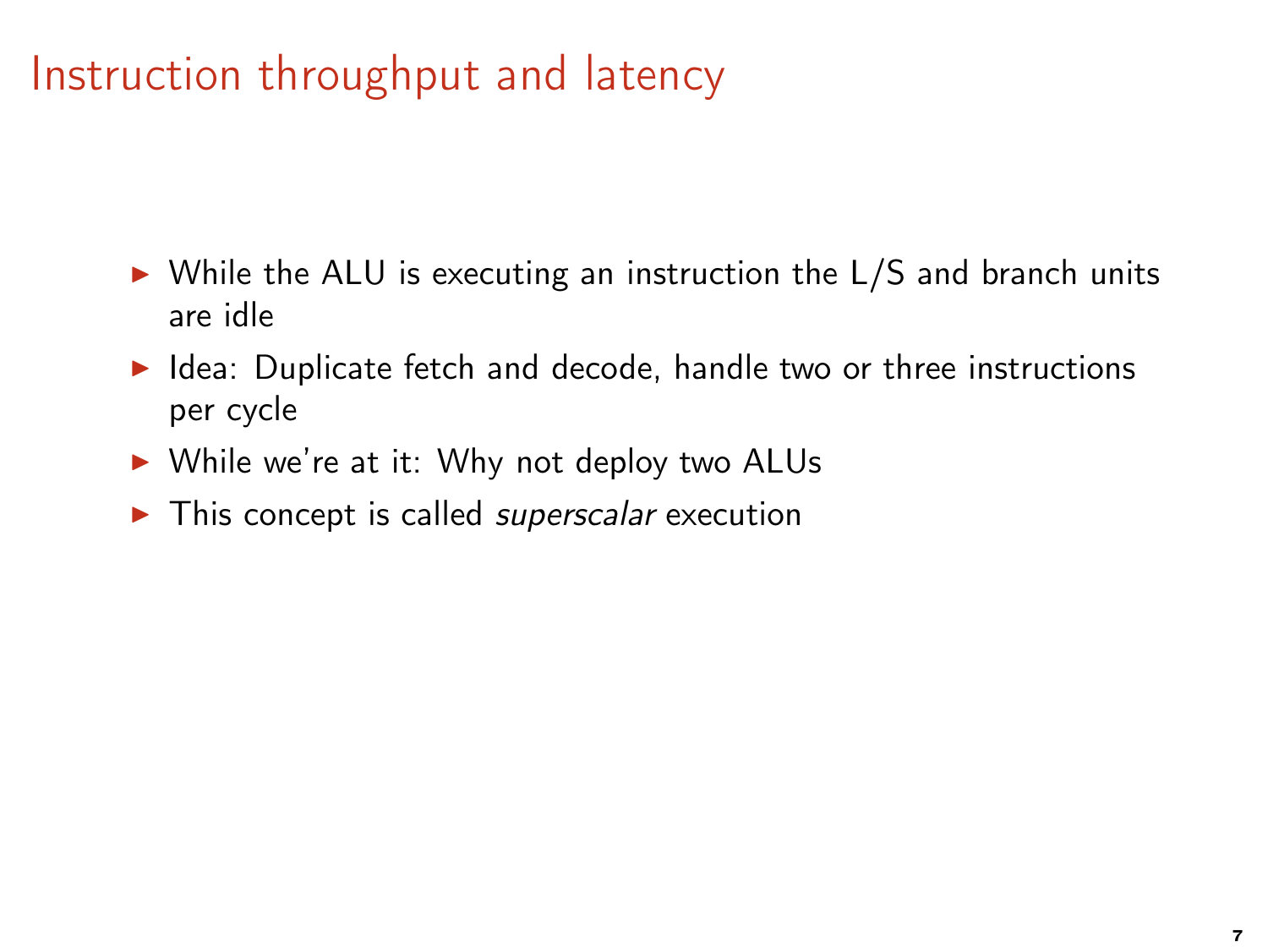## Instruction throughput and latency

- $\triangleright$  While the ALU is executing an instruction the L/S and branch units are idle
- ▶ Idea: Duplicate fetch and decode, handle two or three instructions per cycle
- ▶ While we're at it: Why not deploy two ALUs
- $\blacktriangleright$  This concept is called *superscalar* execution
- ▶ Number of independent instructions of one type per cycle: throughput
- ▶ Number of cycles that need to pass before the result can be used: latency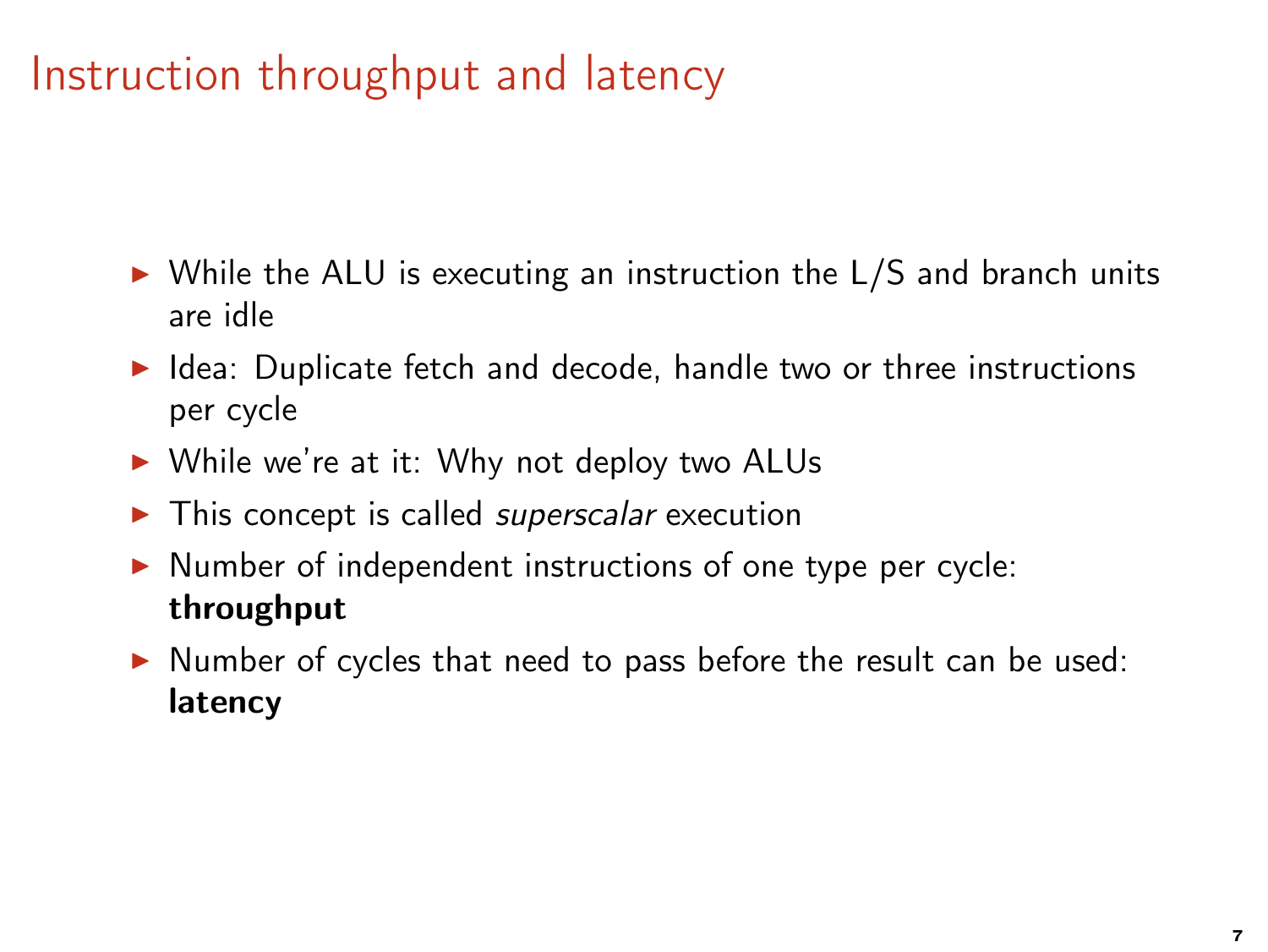#### An example computer Still highly simplified



- $\triangleright$  At most 4 instructions per cycle
- ▶ At most 1 Load/Store instruction per cycle
- $\triangleright$  At most 2 arithmetic instructions per cycle
- $\blacktriangleright$  Arithmetic latency: 2 cycles
- $\blacktriangleright$  Load latency: 3 cycles
- ▶ Branches have to be last instruction in a cycle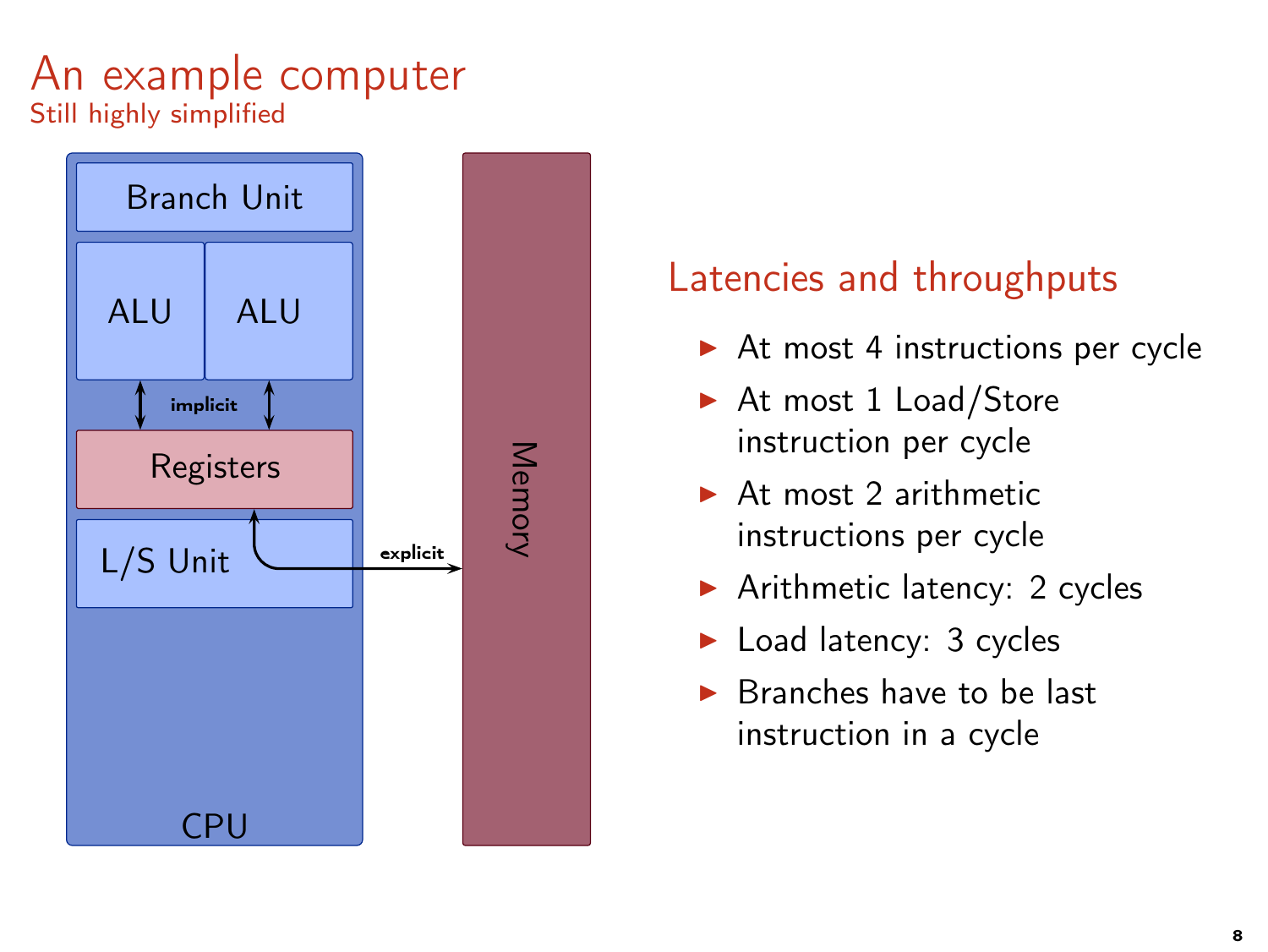▶ Need at least 1000 load instructions:  $> 1000$  cycles

- $\triangleright$  At most 4 instructions per cycle
- ▶ At most 1 Load/Store instruction per cycle
- $\triangleright$  At most 2 arithmetic instructions per cycle
- $\blacktriangleright$  Arithmetic latency: 2 cycles
- ► Load latency: 3 cycles
- $\triangleright$  Branches have to be last instruction in a cycle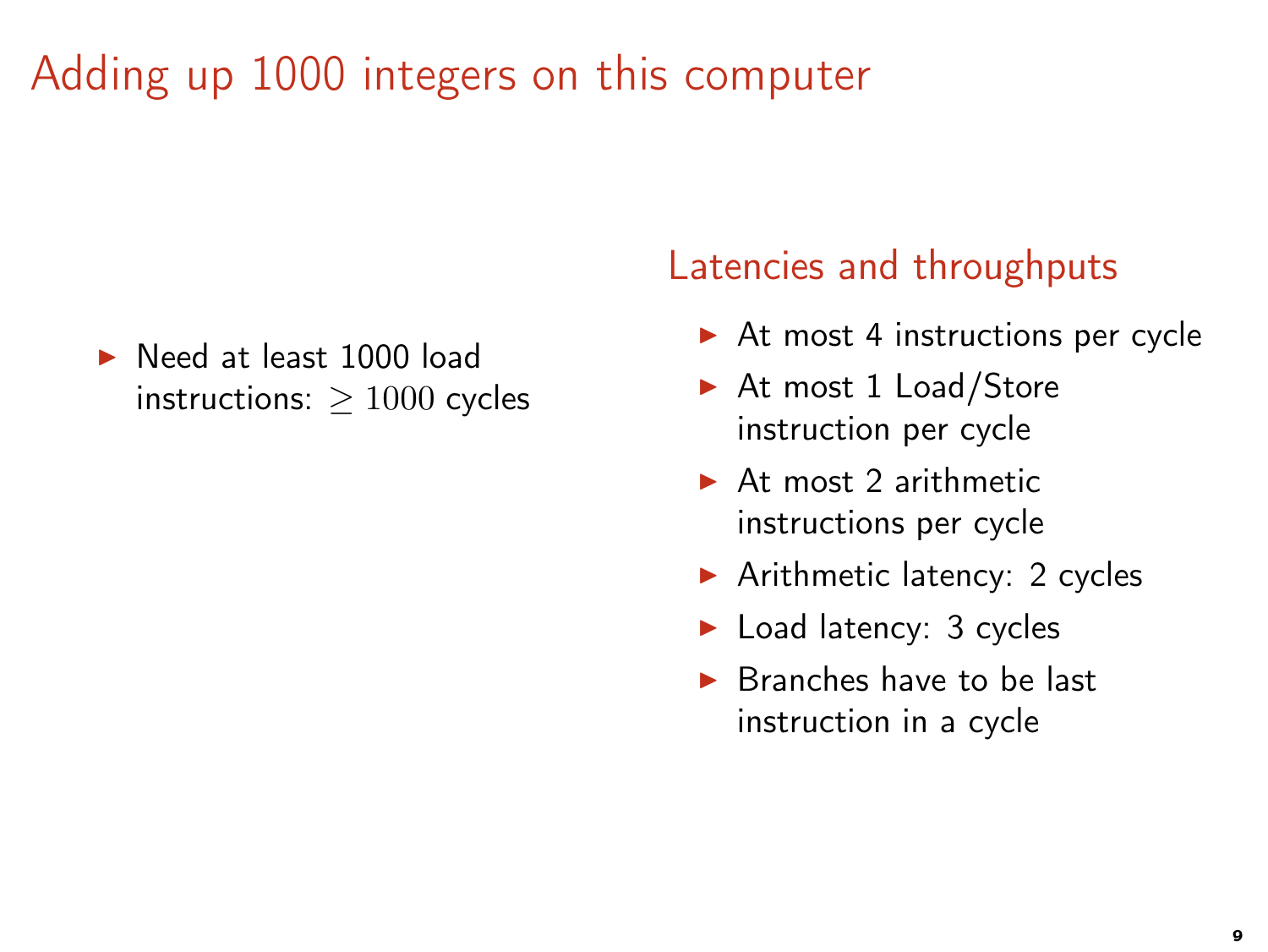- ▶ Need at least 1000 load instructions:  $> 1000$  cycles
- ▶ Need at least 999 addition instructions:  $> 500$  cycles

- $\triangleright$  At most 4 instructions per cycle
- ▶ At most 1 Load/Store instruction per cycle
- $\triangleright$  At most 2 arithmetic instructions per cycle
- $\blacktriangleright$  Arithmetic latency: 2 cycles
- ► Load latency: 3 cycles
- $\triangleright$  Branches have to be last instruction in a cycle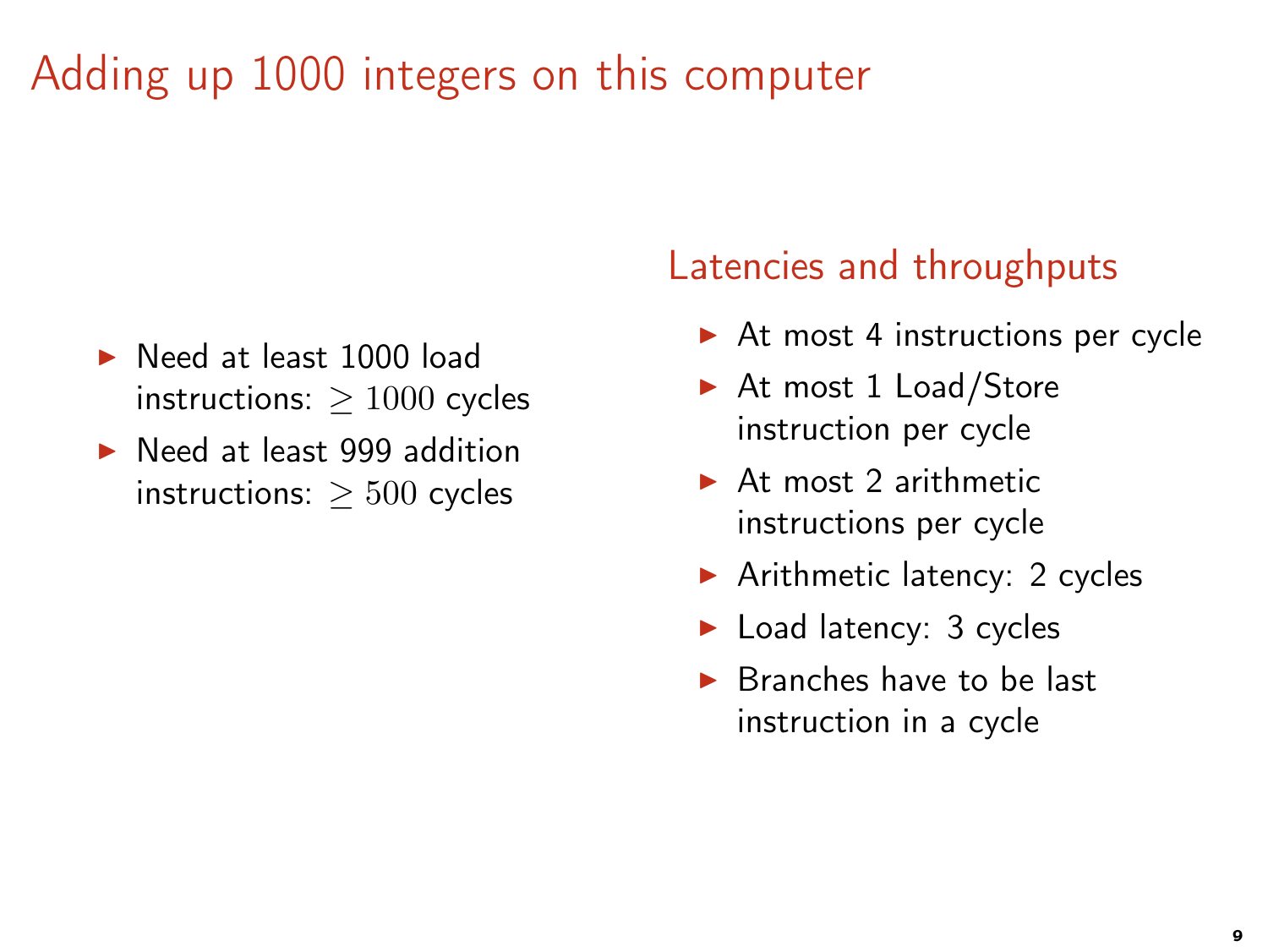- ▶ Need at least 1000 load instructions:  $> 1000$  cycles
- ▶ Need at least 999 addition instructions:  $> 500$  cycles
- ▶ At least 1999 instructions: ≥ 500 cycles

- $\triangleright$  At most 4 instructions per cycle
- ▶ At most 1 Load/Store instruction per cycle
- $\triangleright$  At most 2 arithmetic instructions per cycle
- $\blacktriangleright$  Arithmetic latency: 2 cycles
- ► Load latency: 3 cycles
- $\triangleright$  Branches have to be last instruction in a cycle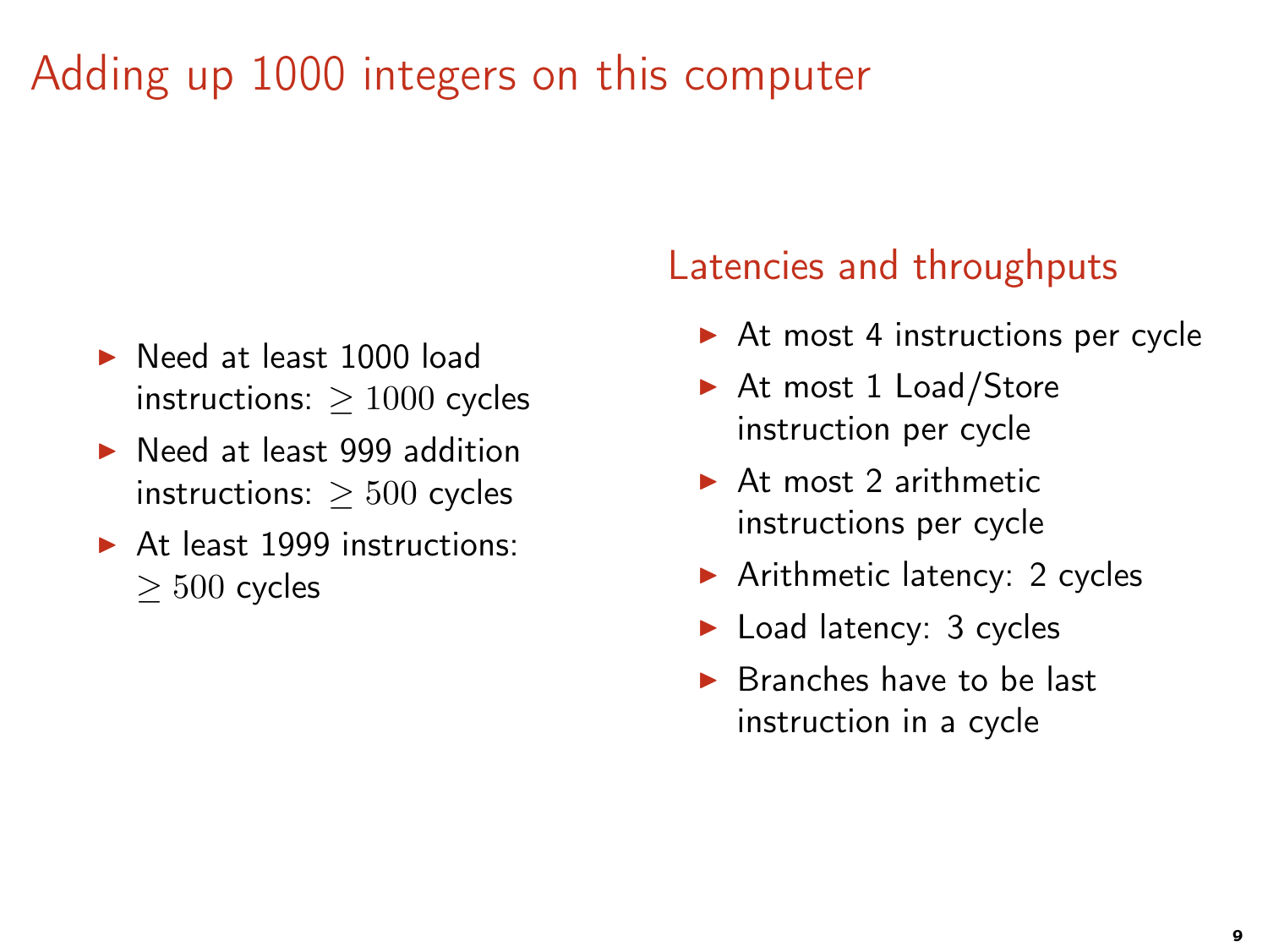- ▶ Need at least 1000 load instructions:  $> 1000$  cycles
- ▶ Need at least 999 addition instructions:  $> 500$  cycles
- ▶ At least 1999 instructions: ≥ 500 cycles
- ▶ Lower bound: 1000 cycles

- $\triangleright$  At most 4 instructions per cycle
- ▶ At most 1 Load/Store instruction per cycle
- $\triangleright$  At most 2 arithmetic instructions per cycle
- $\blacktriangleright$  Arithmetic latency: 2 cycles
- ► Load latency: 3 cycles
- $\triangleright$  Branches have to be last instruction in a cycle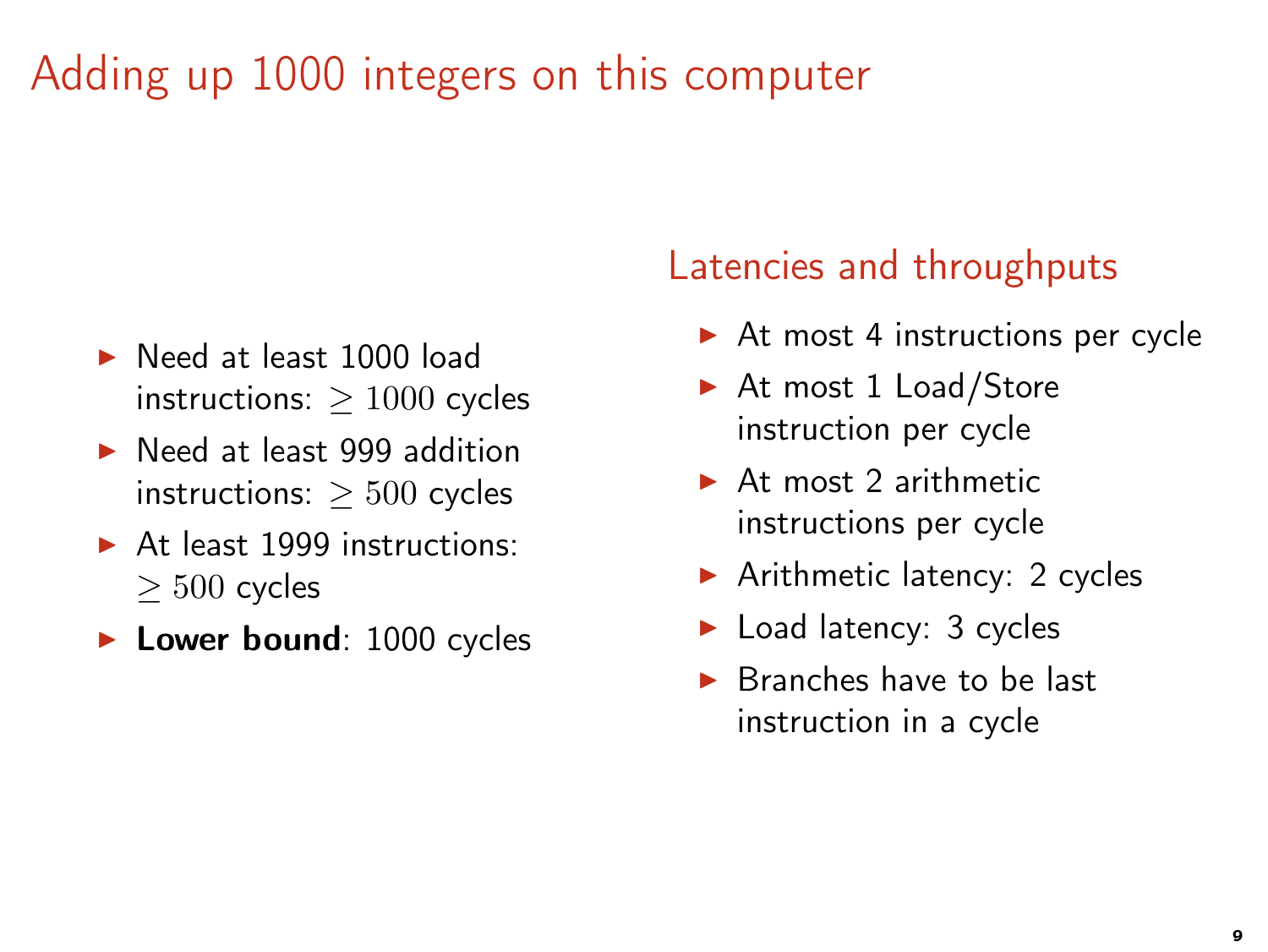#### How about our program?

```
int32 result
int32 tmp
int32 ctr
result = 0ctr = 0looptop :
tmp = mem32 [START+ctr]result += tmp
ctr += 4
unsigned <? ctr - 4000
goto looptop if unsigned <
```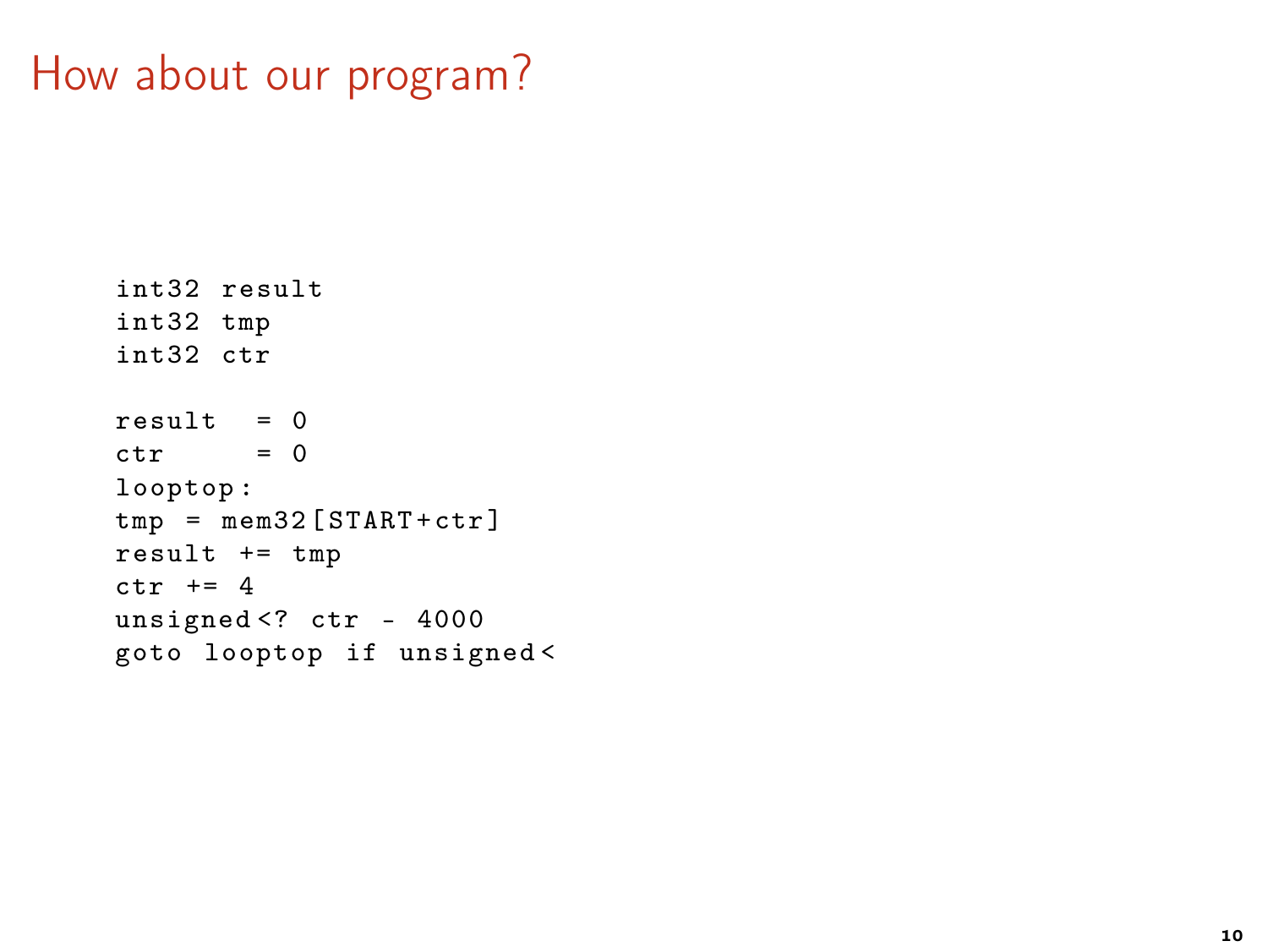## How about our program?

```
int32 result
int32 tmp
int32 ctr
result = 0ctr = 0looptop :
tmp = mem32 [START+ctr]# wait 2 cycles for tmp
result += tmp
ctr += 4
# wait 1 cycle for ctr
unsigned <? ctr - 4000
# wait 1 cycle for unsigned <
goto looptop if unsigned <
```
- ▶ Addition has to wait for load
- $\blacktriangleright$  Comparison has to wait for addition
- $\blacktriangleright$  Each iteration of the loop takes 8 cycles
- $\blacktriangleright$  Total:  $> 8000$  cycles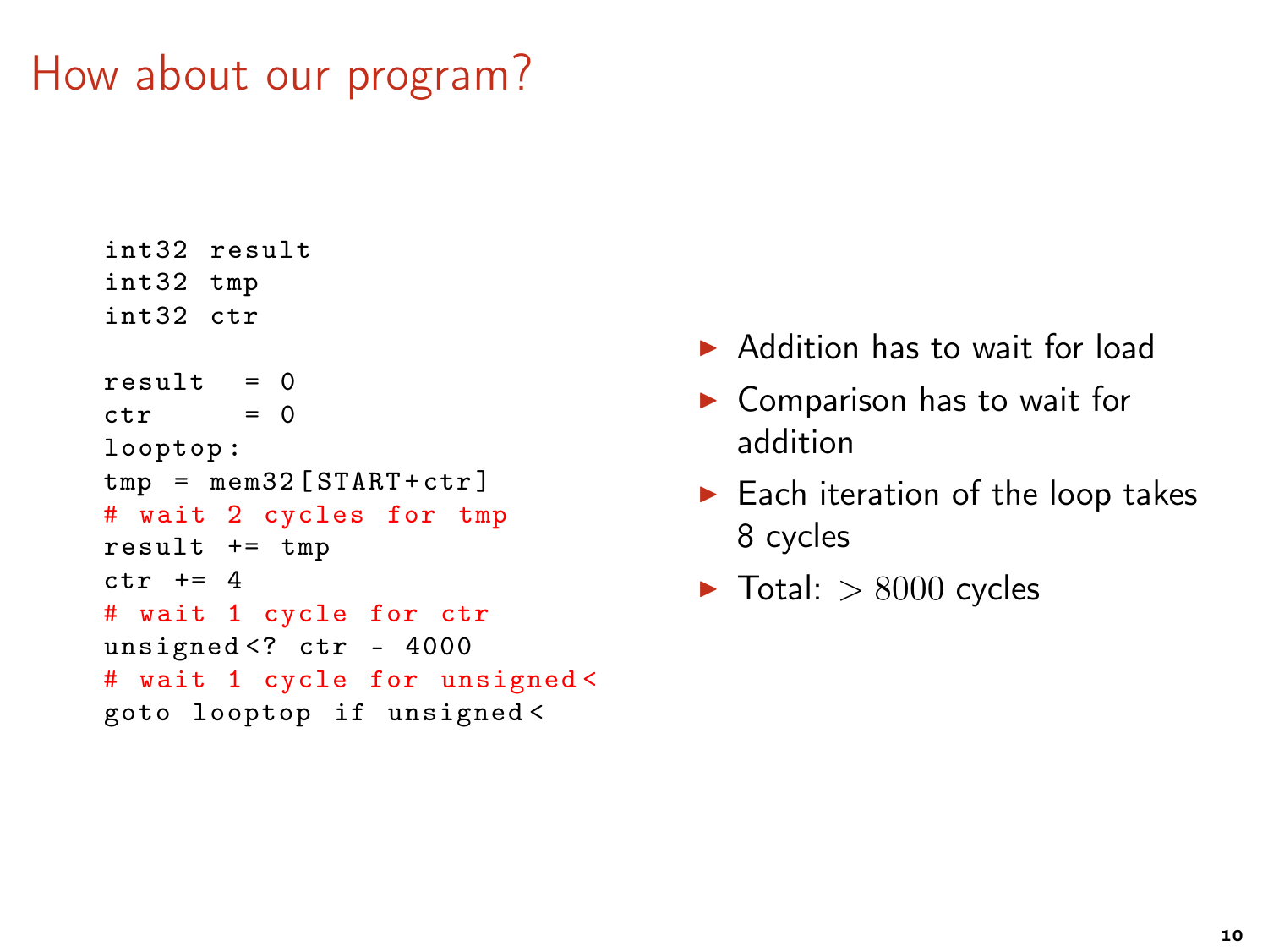## How about our program?

```
int32 result
int32 tmp
int32 ctr
result = 0ctr = 0looptop :
tmp = mem32 [START+ctr]# wait 2 cycles for tmp
result += tmp
ctr += 4
# wait 1 cycle for ctr
unsigned <? ctr - 4000
# wait 1 cycle for unsigned <
goto looptop if unsigned <
```
- ▶ Addition has to wait for load
- $\blacktriangleright$  Comparison has to wait for addition
- $\blacktriangleright$  Each iteration of the loop takes 8 cycles
- $\blacktriangleright$  Total:  $> 8000$  cycles
- $\blacktriangleright$  This program sucks!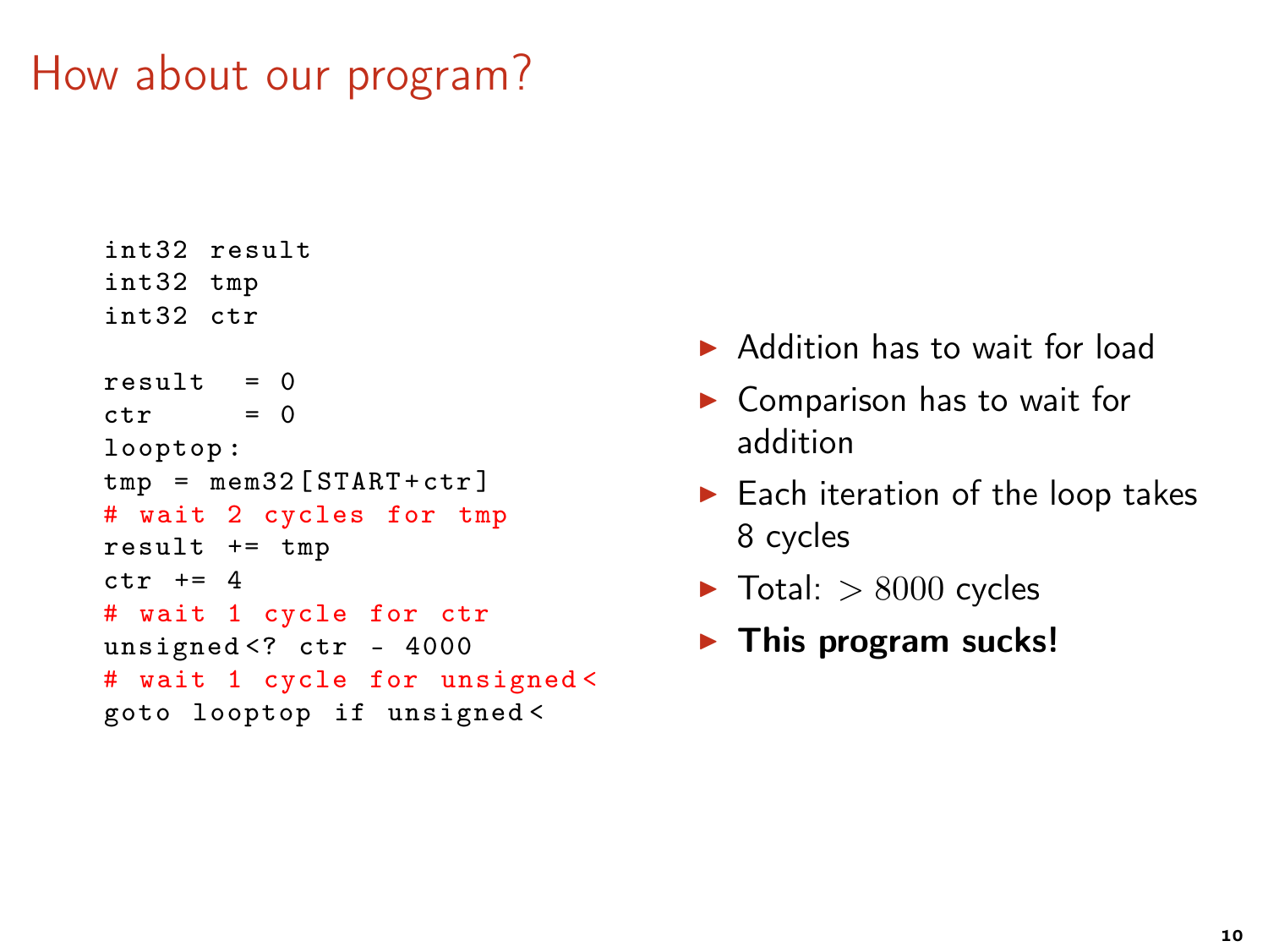```
Making the program fast
Step 1 - Unrolling
```

```
result = 0tmp = mem32 [START+0]result += tmp
tmp = mem32 [START+4]result += tmp
tmp = mem32 [STAT+8]result += tmp
...
tmp = mem32 [ START +3996]
result += tmp
```
▶ Remove all the loop control: unrolling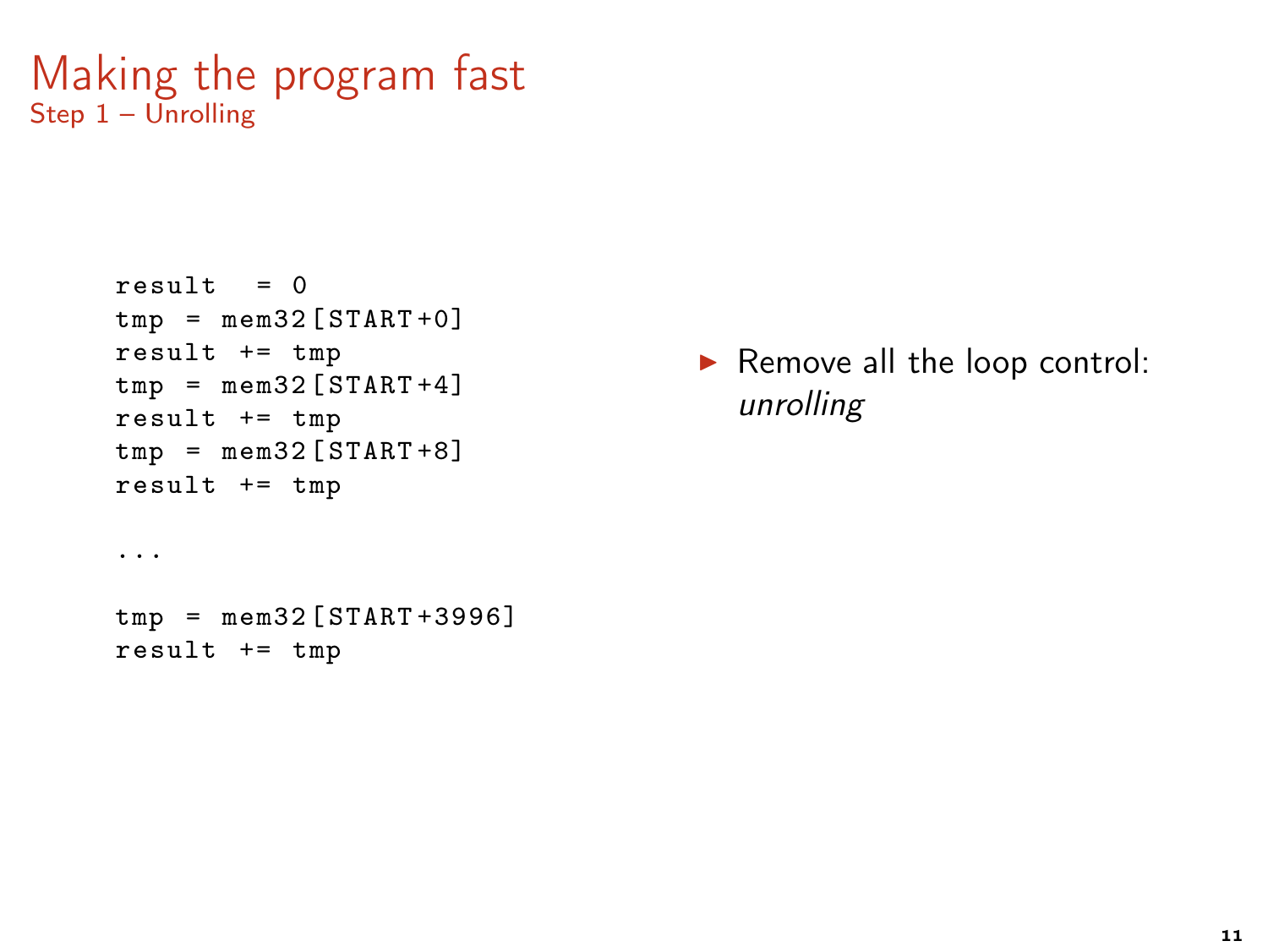```
Making the program fast
Step 1 – Unrolling
```

```
result = 0tmp = mem32 [STAT+0]# wait 2 cycles for tmp
result += tmp
tmp = mem32 [START+4]# wait 2 cycles for tmp
result += tmp
tmp = mem32 [STAT+8]# wait 2 cycles for tmp
result += tmp
...
tmp = mem32 [ START +3996]
# wait 2 cycles for tmp
result += tmp
```
- $\blacktriangleright$  Remove all the loop control: unrolling
- $\blacktriangleright$  Each load-and-add now takes 3 cycles
- $\blacktriangleright$  Total:  $\approx 3000$  cycles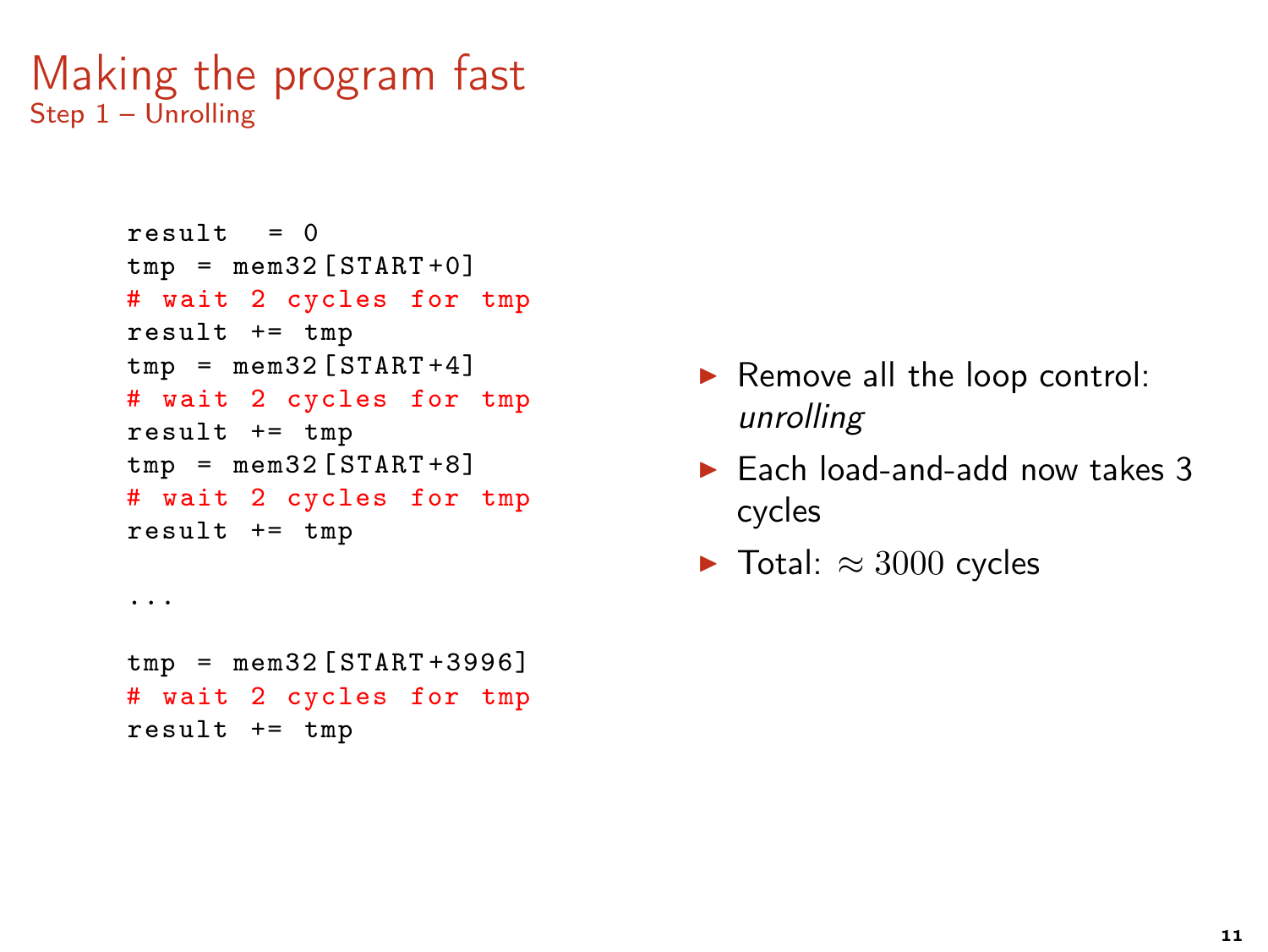```
Making the program fast
Step 1 – Unrolling
```

```
result = 0tmp = mem32 [START+0]# wait 2 cycles for tmp
result += tmp
tmp = mem32 [START+4]# wait 2 cycles for tmp
result += tmp
tmp = mem32 [STAT+8]# wait 2 cycles for tmp
result += tmp
...
tmp = mem32 [ START +3996]
# wait 2 cycles for tmp
result += tmp
```
- $\blacktriangleright$  Remove all the loop control: unrolling
- $\blacktriangleright$  Each load-and-add now takes 3 cycles
- $\blacktriangleright$  Total:  $\approx 3000$  cycles
- $\blacktriangleright$  Better, but still too slow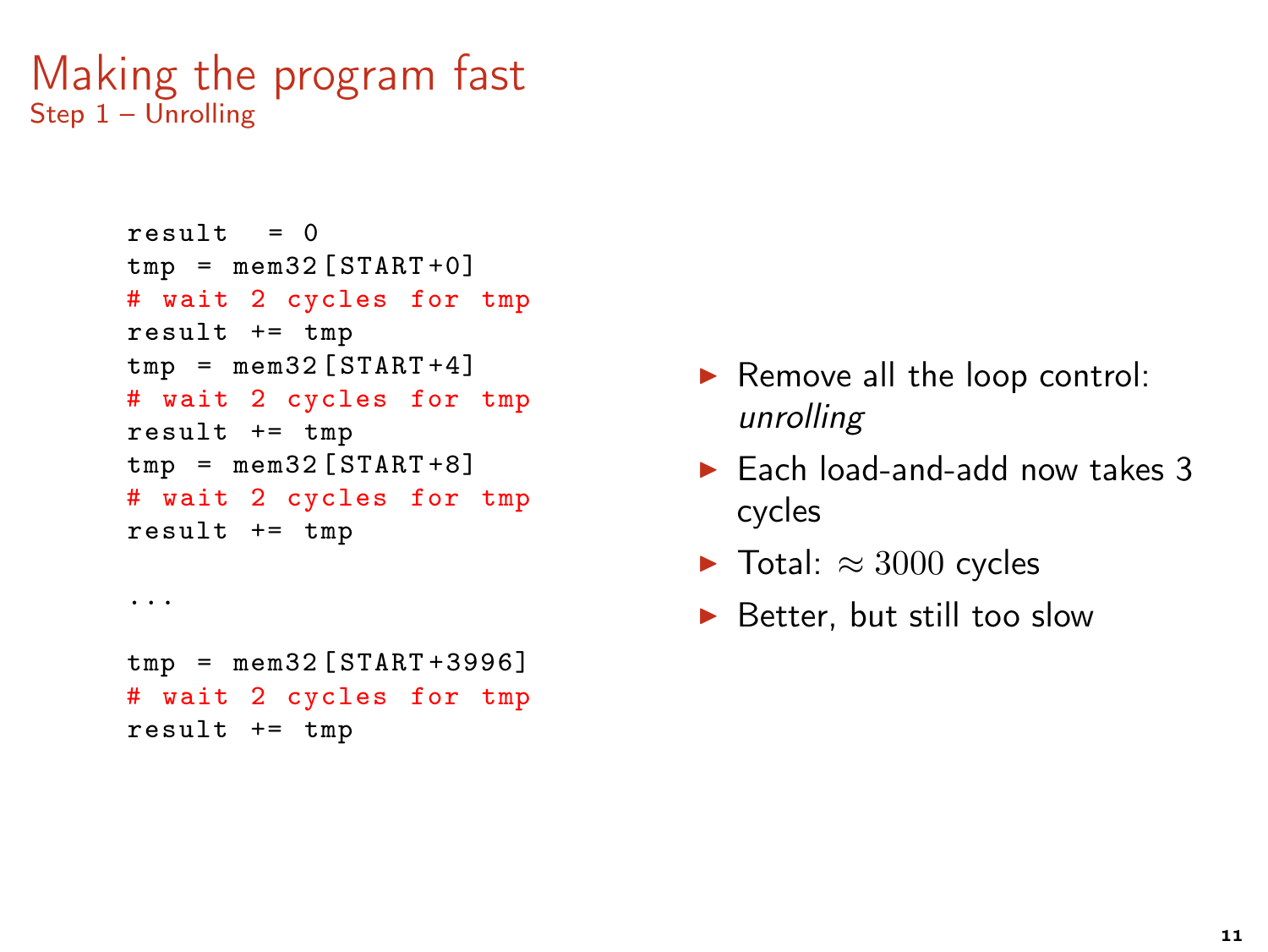#### Making the program fast Step 2 – Instruction Scheduling

```
result = mem32 [STAT + 0]tmp0 = mem32 [START + 4]tmp1 = mem32 [START + 8]tmp2 = mem32 [START +12]result += tmp0
tmp0 = mem32 [START+16]result += tmp1
tmp1 = mem32 [START+20]result += tmp2
tmp2 = mem32 [START+24]...
result += tmp2
tmp2 = mem32 [START+3996]result += tmp0
result += tmp1
result += tmp2
```
- $\blacktriangleright$  Load values earlier
- $\blacktriangleright$  Load latencies are hidden
- ▶ Use more registers for loaded values (tmp0, tmp1, tmp2)
- $\blacktriangleright$  Get rid of one addition to zero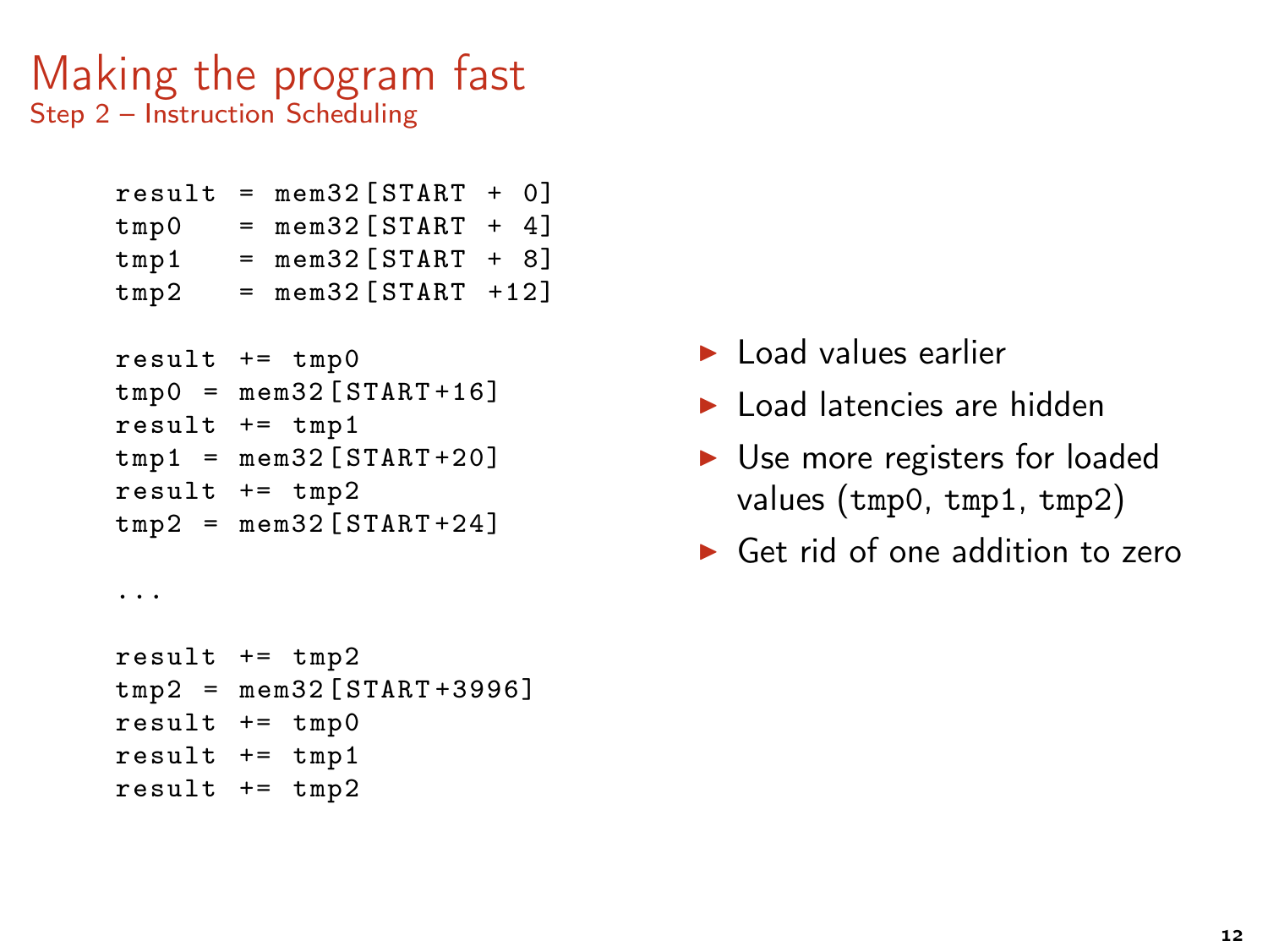```
Making the program fast
Step 2 – Instruction Scheduling
     result = mem32 [STAT + 0]tmp0 = mem32 [STAT + 4]tmp1 = mem32 [START + 8]tmp2 = mem32 [START +12]result += tmp0tmp0 = mem32 [START+16]# wait 1 cycle for result
     result += tmp1
     tmp1 = mem32 [START+20]# wait 1 cycle for result
     result += tmp2
     tmp2 = mem32 [START+24]...
```

```
result += tmp2
tmp2 = mem32 [ START +3996]
# wait 1 cycle for result
result += tmp0
# wait 1 cycle for result
result += tmp1
# wait 1 cycle for result
result += tmp2
```
- $\blacktriangleright$  Load values earlier
- ▶ Load latencies are hidden
- ▶ Use more registers for loaded values (tmp0, tmp1, tmp2)
- $\blacktriangleright$  Get rid of one addition to zero
- $\triangleright$  Now arithmetic latencies kick in
- $\blacktriangleright$  Total:  $\approx 2000$  cycles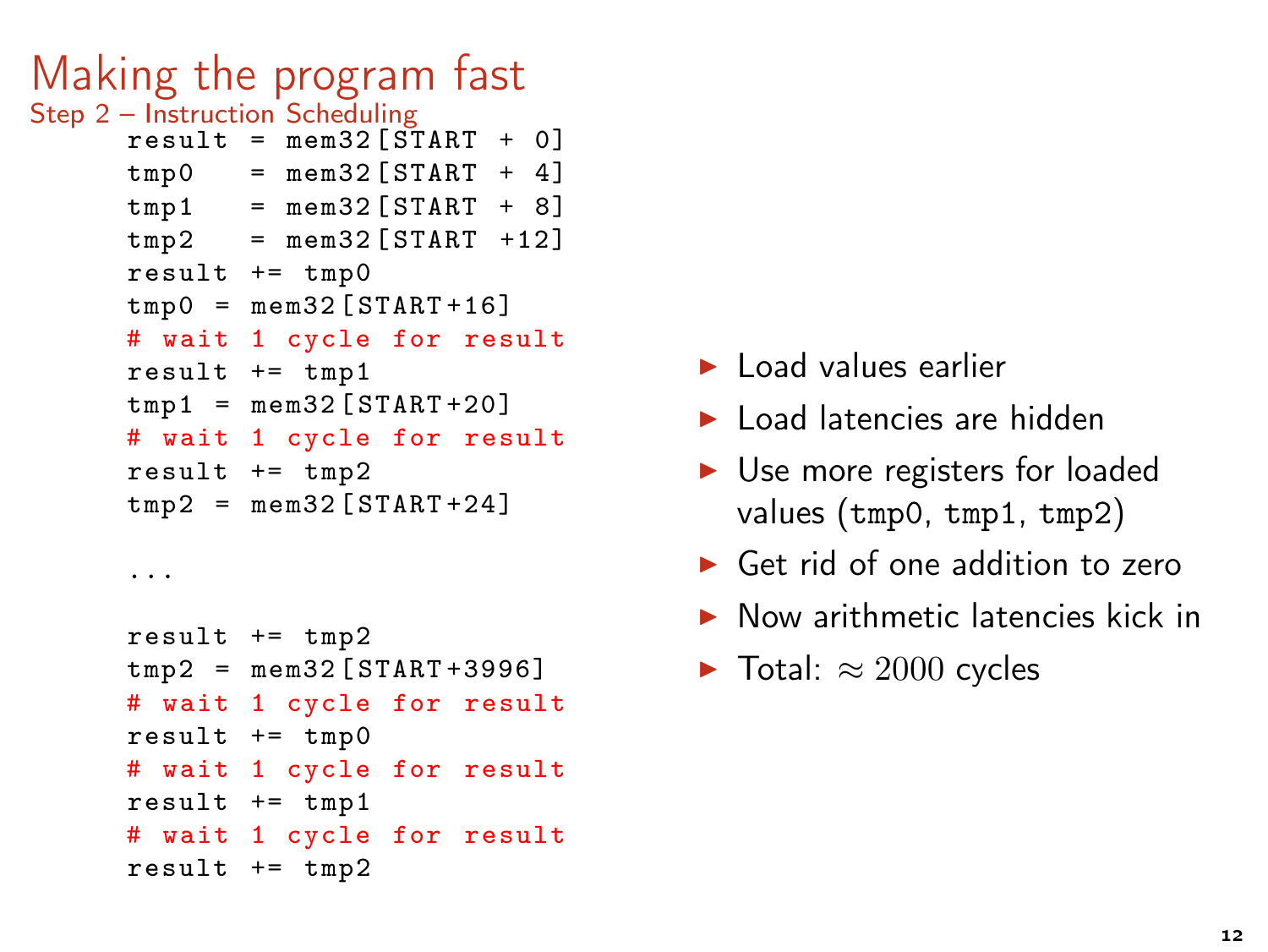#### Making the program fast Step 3 – More Instruction Scheduling (two accumulators)

|         | $result0 = mem32 [STAT + 0]$ |  |
|---------|------------------------------|--|
| tmp0    | $=$ mem32 $SITART + 8$ ]     |  |
| result1 | $=$ mem32 [START + 4]        |  |
| tmp1    | $=$ mem32 $SITART +12$       |  |
| tmp2    | $=$ mem32 [START +16]        |  |
|         |                              |  |

```
result0 += tmp0tmp0 = mem32 [START + 20]result1 += tmp1tmp1 = mem32 [STAT+24]result0 += tmp2tmp2 = mem32 [START + 28]
```
...

```
result0 += tmp1
tmp1 = mem32 [START+3996]result1 += tmp2result0 += tmp0result1 += tmp1
result0 += result1
```
- $\blacktriangleright$  Use one more accumulator register (result1)
- $\blacktriangleright$  All latencies hidden
- $\blacktriangleright$  Total: 1004 cycles
- $\blacktriangleright$  Asymptotically n cycles for n additions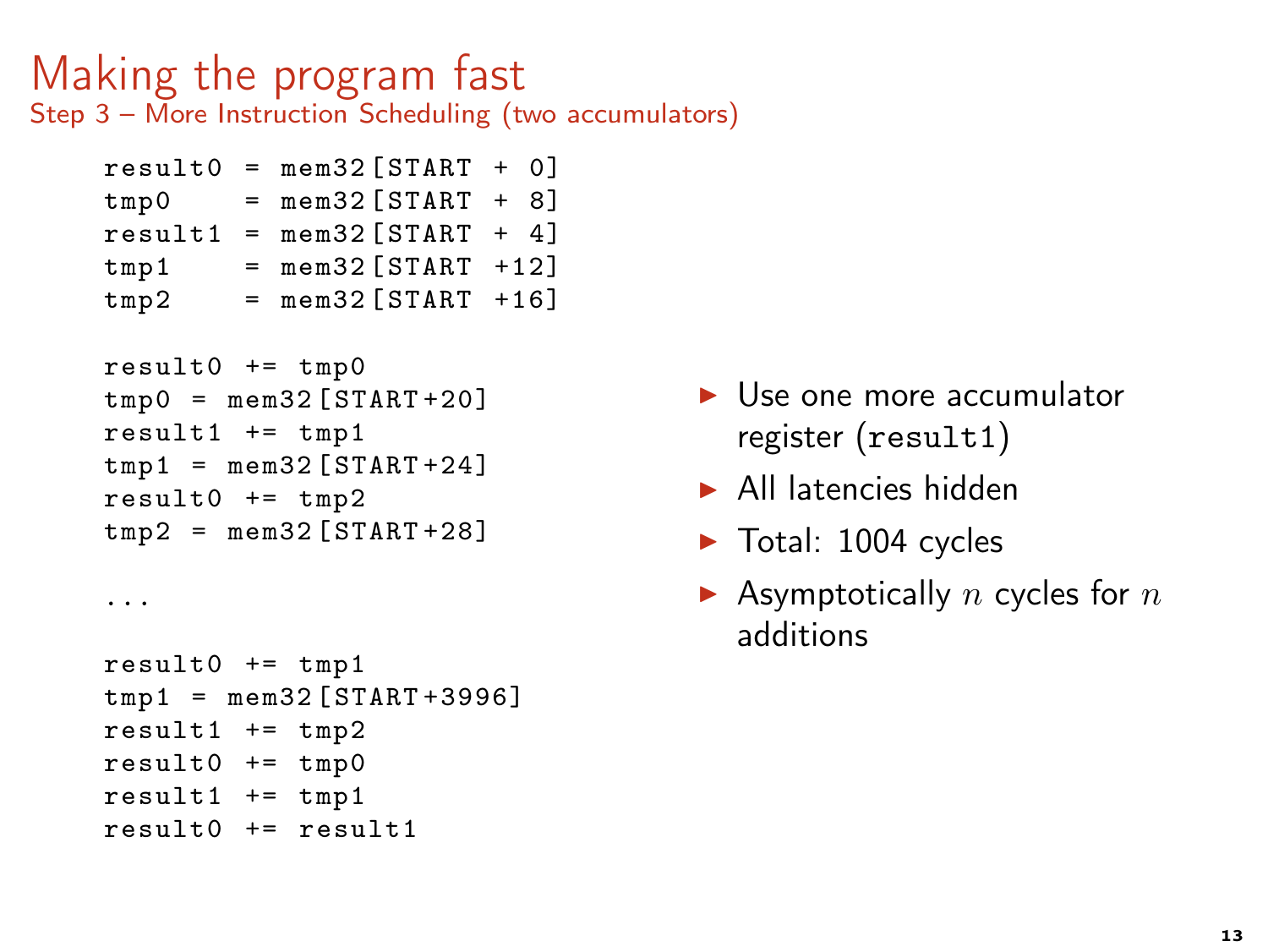- ▶ Analyze the algorithm in terms of machine instructions
- $\blacktriangleright$  Look at what the respective machine is able to do
- $\triangleright$  Compute a lower bound of the cycles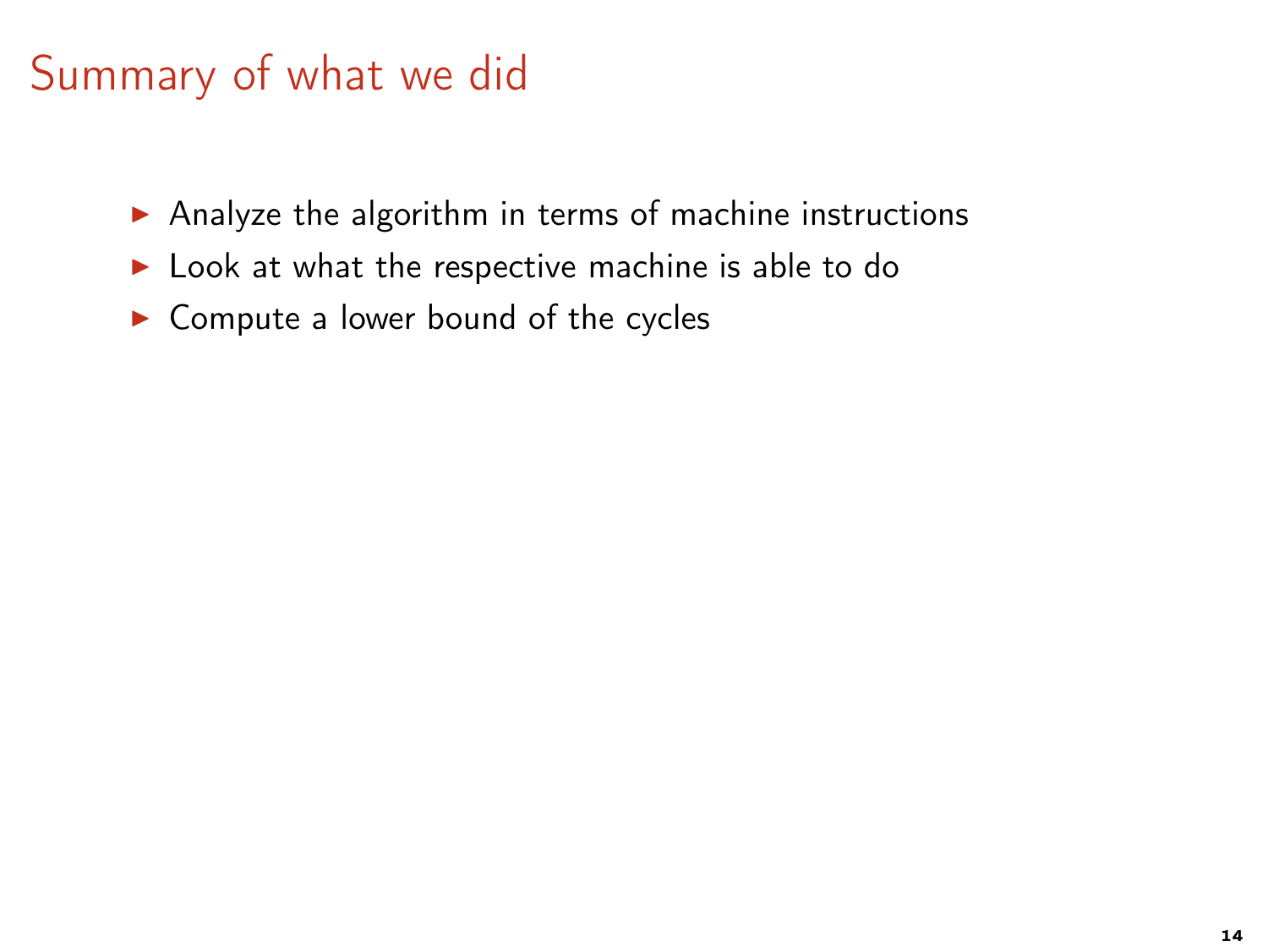- ▶ Analyze the algorithm in terms of machine instructions
- ▶ Look at what the respective machine is able to do
- $\triangleright$  Compute a lower bound of the cycles
- ▶ Optimize until we (almost) reached the lower bound: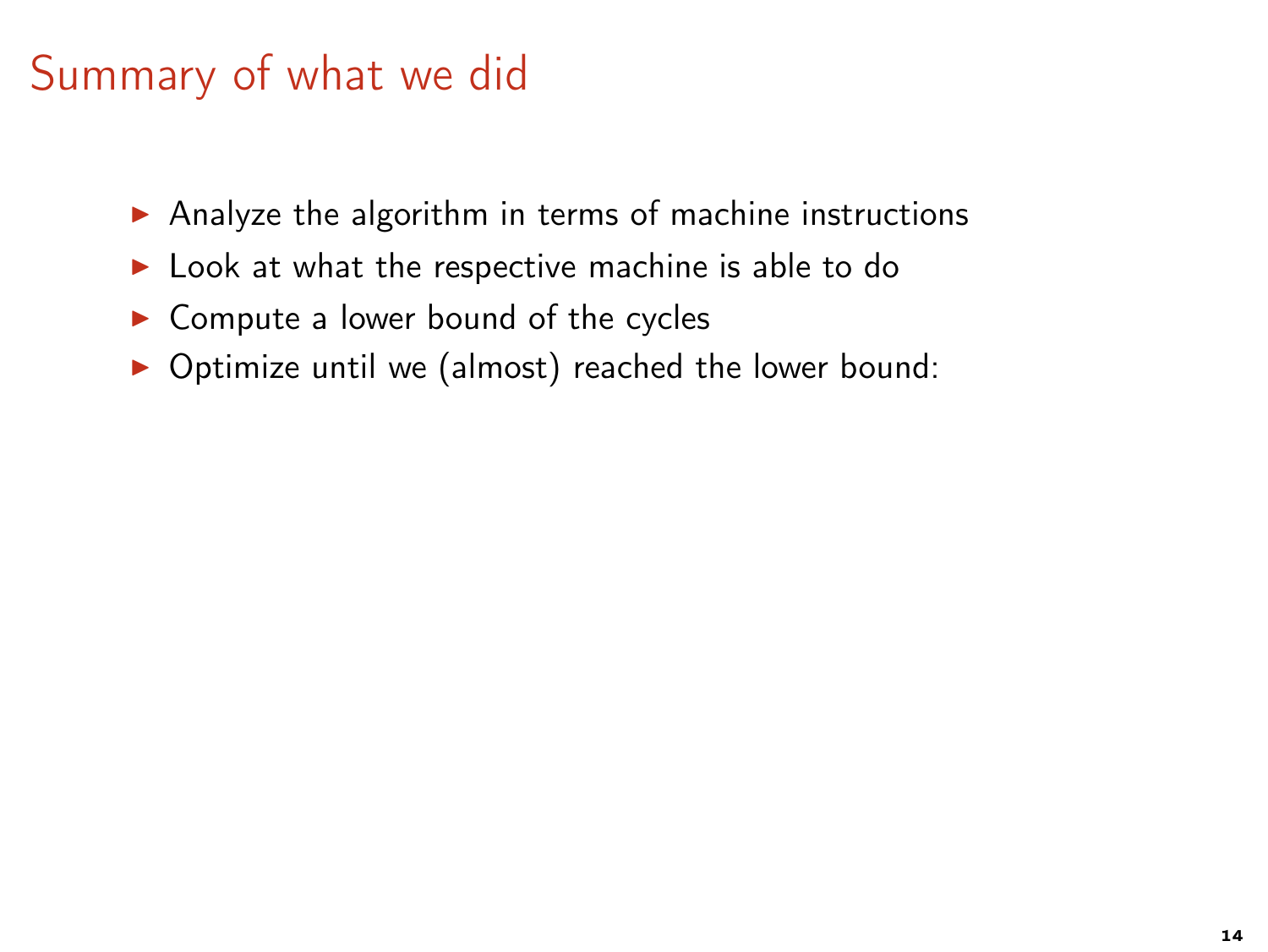- ▶ Analyze the algorithm in terms of machine instructions
- ▶ Look at what the respective machine is able to do
- $\triangleright$  Compute a lower bound of the cycles
- ▶ Optimize until we (almost) reached the lower bound:
	- ► Unroll the loop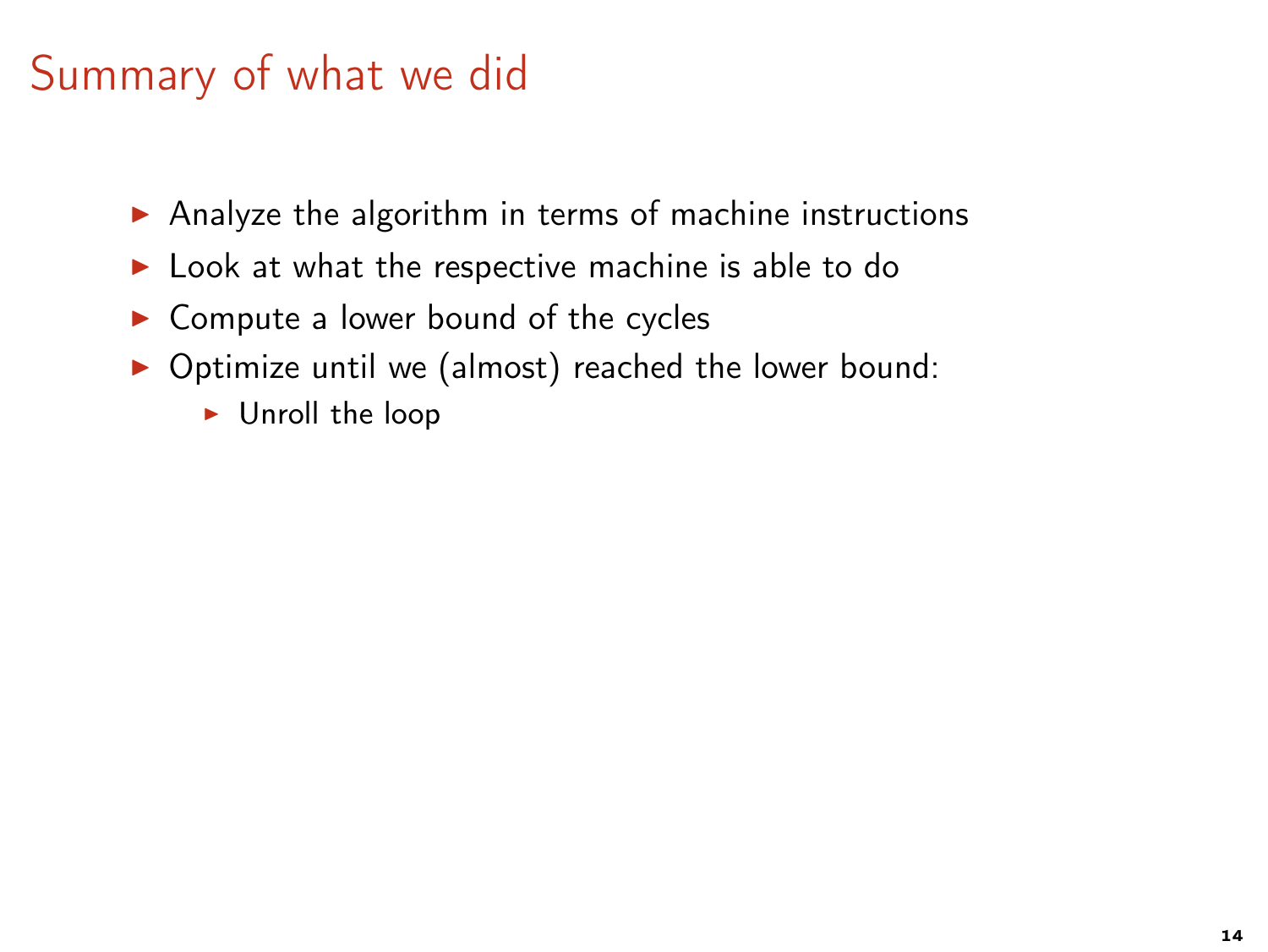- ▶ Analyze the algorithm in terms of machine instructions
- ▶ Look at what the respective machine is able to do
- ▶ Compute a lower bound of the cycles
- ▶ Optimize until we (almost) reached the lower bound:
	- ► Unroll the loop
	- $\triangleright$  Interleave independent instructions (instruction scheduling)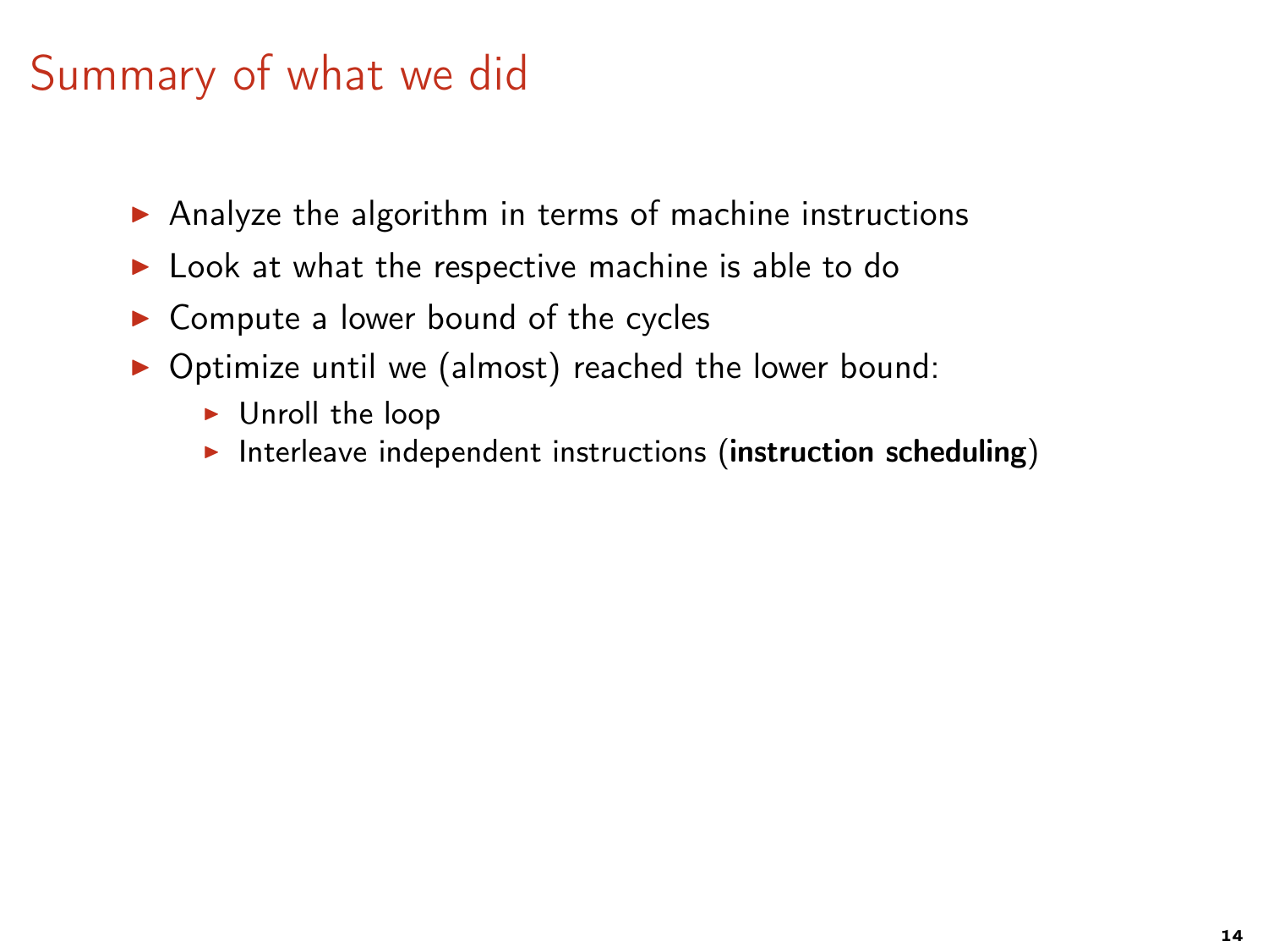- ▶ Analyze the algorithm in terms of machine instructions
- ▶ Look at what the respective machine is able to do
- $\triangleright$  Compute a lower bound of the cycles
- ▶ Optimize until we (almost) reached the lower bound:
	- ► Unroll the loop
	- $\triangleright$  Interleave independent instructions (instruction scheduling)
	- ▶ Resulting program is larger and requires more registers!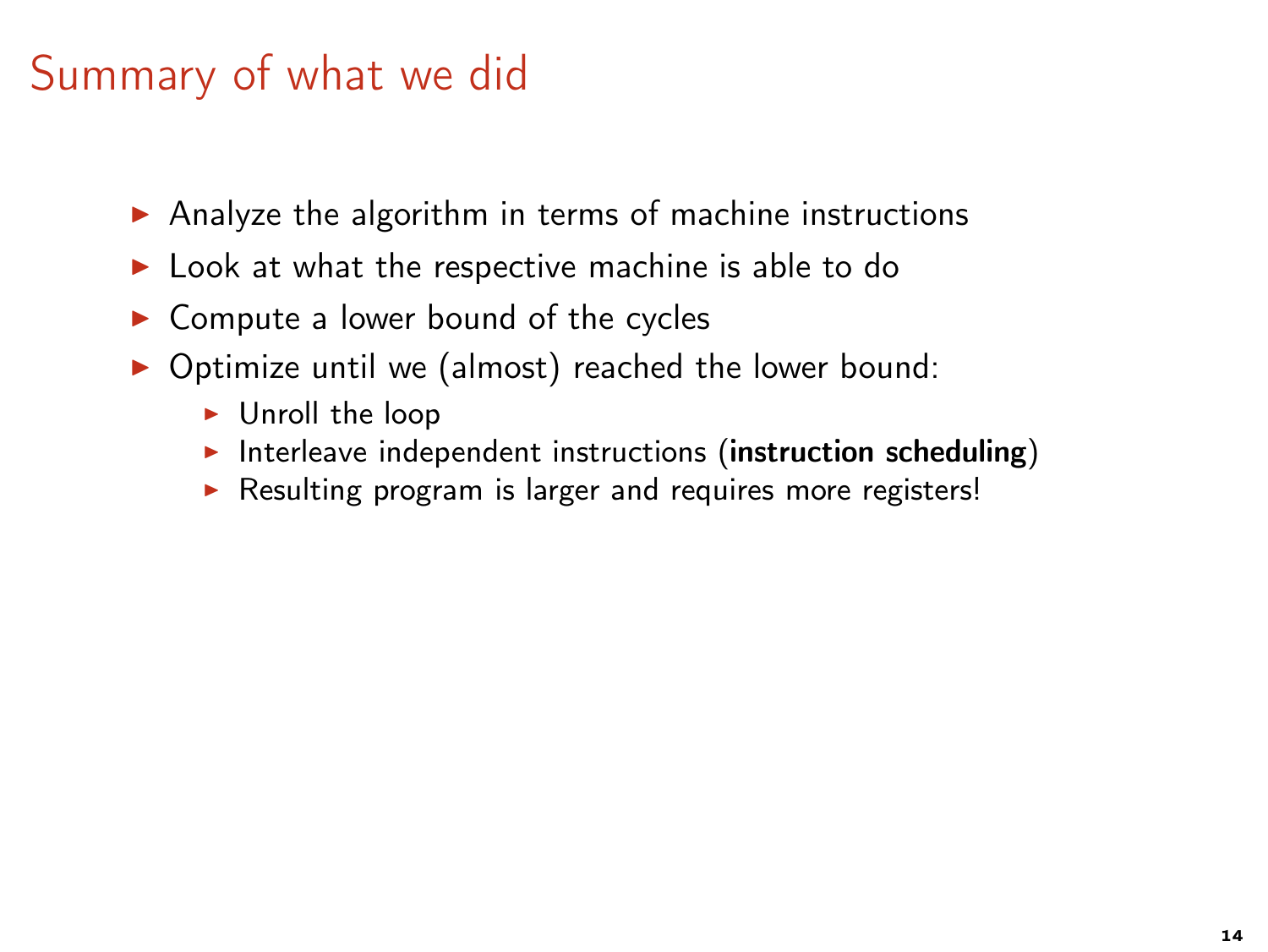- ▶ Analyze the algorithm in terms of machine instructions
- ▶ Look at what the respective machine is able to do
- $\triangleright$  Compute a lower bound of the cycles
- ▶ Optimize until we (almost) reached the lower bound:
	- $\blacktriangleright$  Unroll the loop
	- $\triangleright$  Interleave independent instructions (instruction scheduling)
	- ▶ Resulting program is larger and requires more registers!
- ▶ Note: Good instruction scheduling typically requires more registers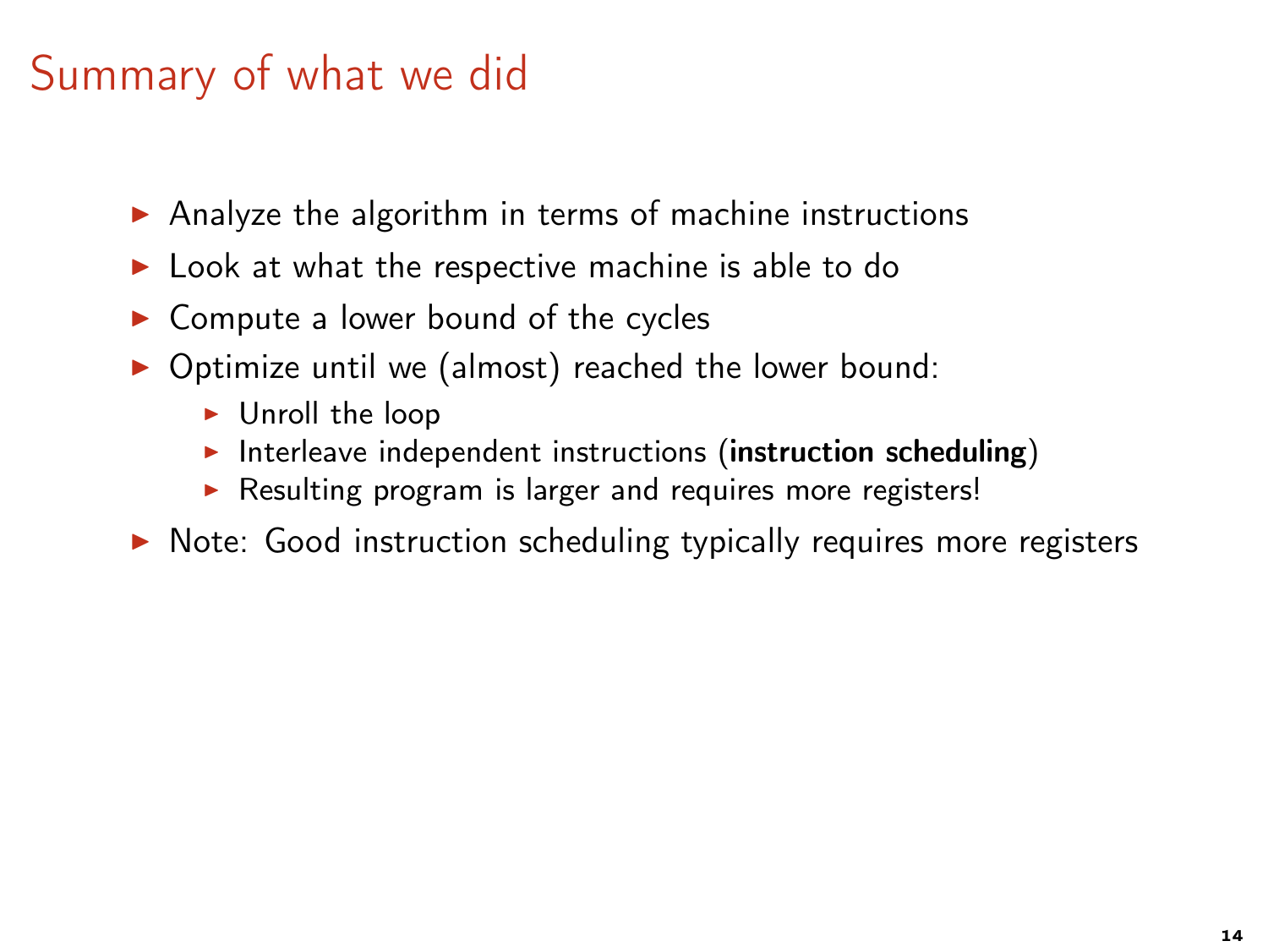- ▶ Analyze the algorithm in terms of machine instructions
- ▶ Look at what the respective machine is able to do
- $\triangleright$  Compute a lower bound of the cycles
- $\triangleright$  Optimize until we (almost) reached the lower bound:
	- $\blacktriangleright$  Unroll the loop
	- $\triangleright$  Interleave independent instructions (instruction scheduling)
	- ▶ Resulting program is larger and requires more registers!
- ▶ Note: Good instruction scheduling typically requires more registers
- ▶ Opposing requirements to register allocation (assigning registers to live variables, minimizing memory access)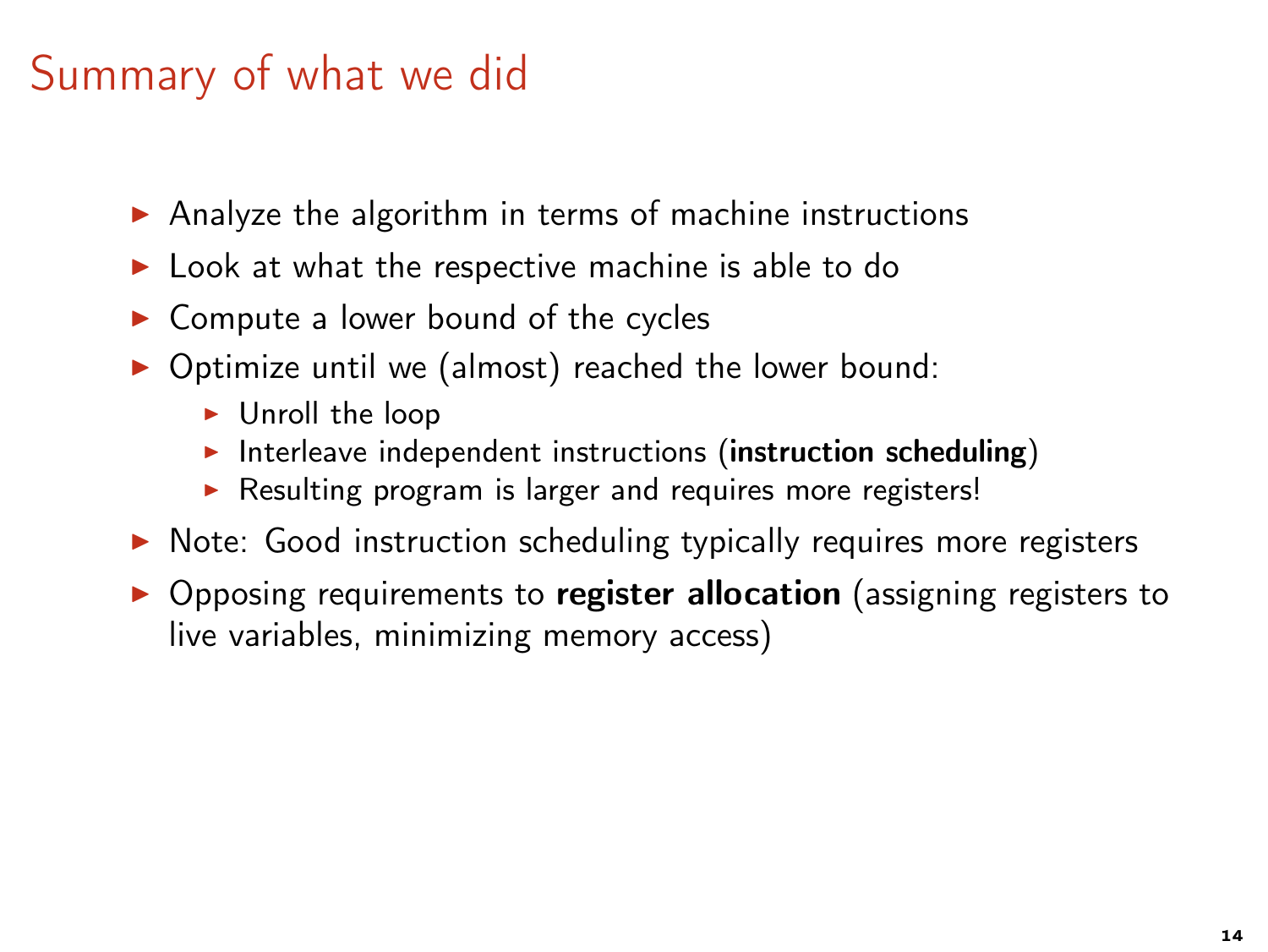- ▶ Analyze the algorithm in terms of machine instructions
- ▶ Look at what the respective machine is able to do
- $\triangleright$  Compute a lower bound of the cycles
- $\triangleright$  Optimize until we (almost) reached the lower bound:
	- $\blacktriangleright$  Unroll the loop
	- $\triangleright$  Interleave independent instructions (instruction scheduling)
	- ▶ Resulting program is larger and requires more registers!
- ▶ Note: Good instruction scheduling typically requires more registers
- ▶ Opposing requirements to register allocation (assigning registers to live variables, minimizing memory access)
- ▶ Both instruction scheduling and register allocation are NP hard
- $\triangleright$  So is the joint problem
- $\blacktriangleright$  Many instances are efficiently solvable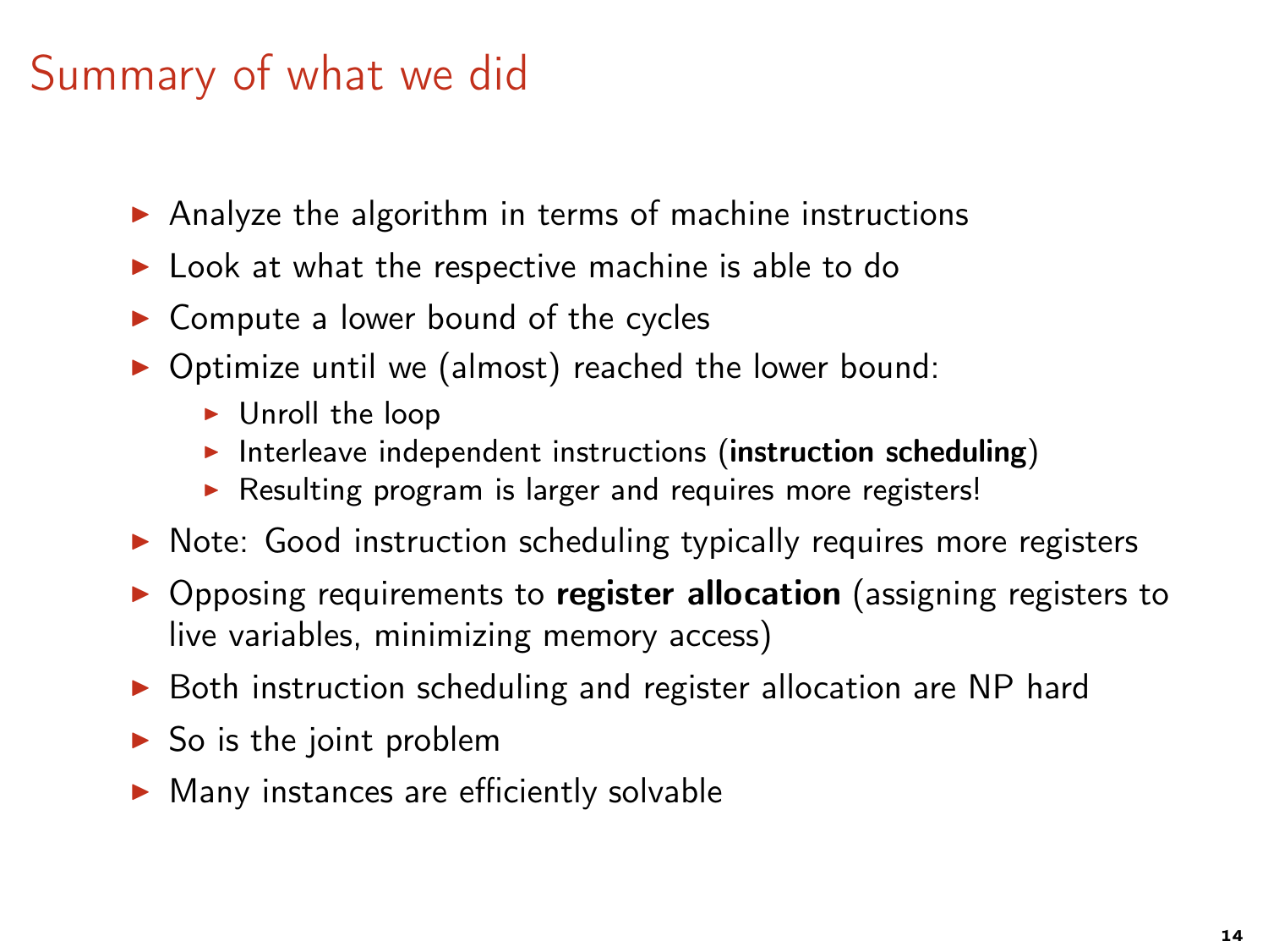## Architectures and microarchitectures

#### What instructions and how many registers do we have?

- $\blacktriangleright$  Instructions are defined by the instruction set
- ▶ Supported register names are defined by the set of architectural registers
- ▶ Instruction set and set of architectural registers together define the architecture
- ▶ Examples for architectures: x86, AMD64, ARMv6, ARMv7, UltraSPARC
- ▶ Sometimes base architectures are extended, e.g., MMX, SSE, NEON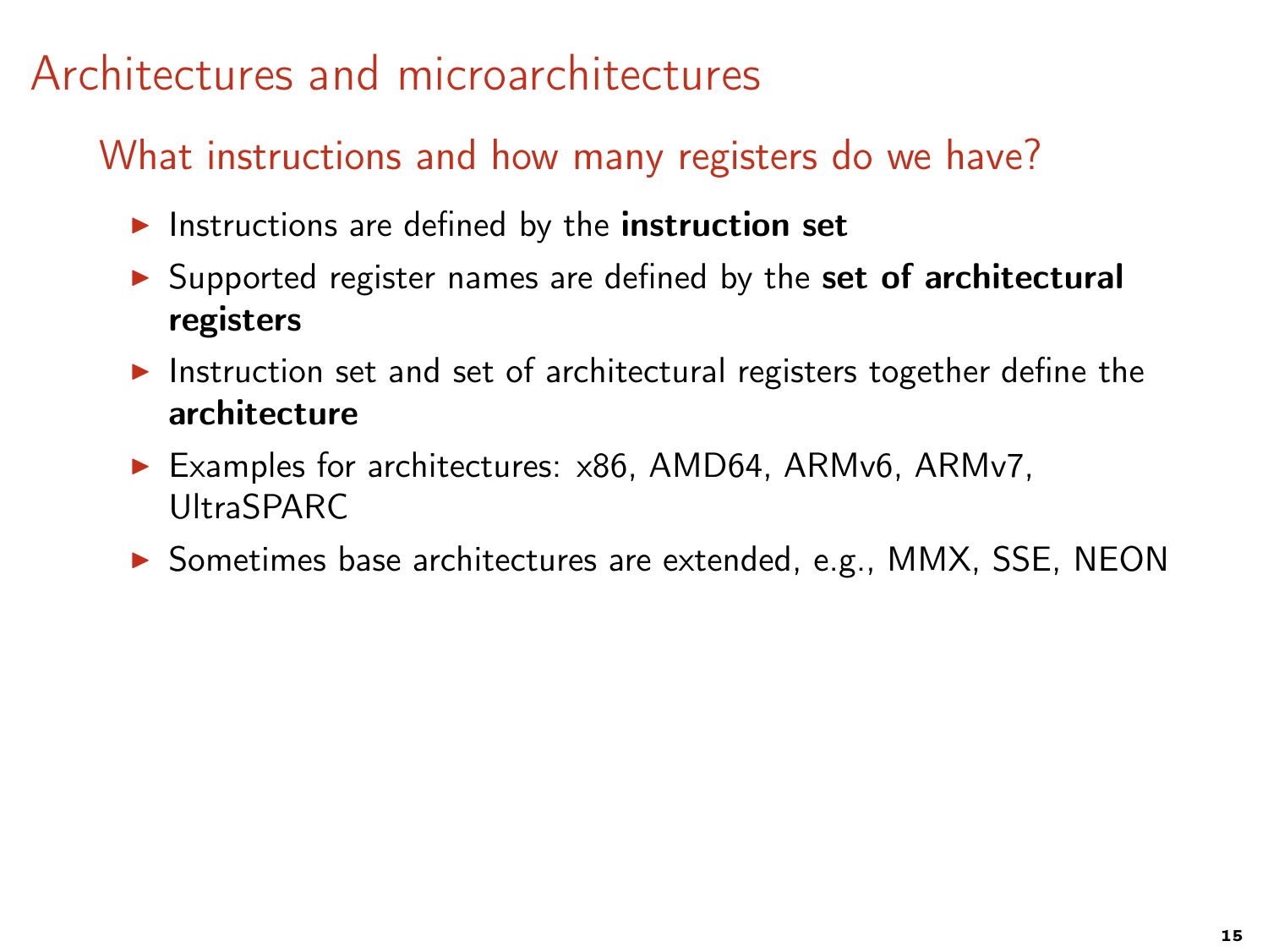## Architectures and microarchitectures

#### What instructions and how many registers do we have?

- $\blacktriangleright$  Instructions are defined by the instruction set
- ▶ Supported register names are defined by the set of architectural registers
- ▶ Instruction set and set of architectural registers together define the architecture
- ▶ Examples for architectures: x86, AMD64, ARMv6, ARMv7, UltraSPARC
- ▶ Sometimes base architectures are extended, e.g., MMX, SSE, NEON

#### What determines latencies etc?

- ▶ Different microarchitectures implement an architecture
- $\blacktriangleright$  Latencies and throughputs are specific to a microarchitecture
- ▶ Example: Intel Core 2 Quad Q9550 implements the AMD64 architecture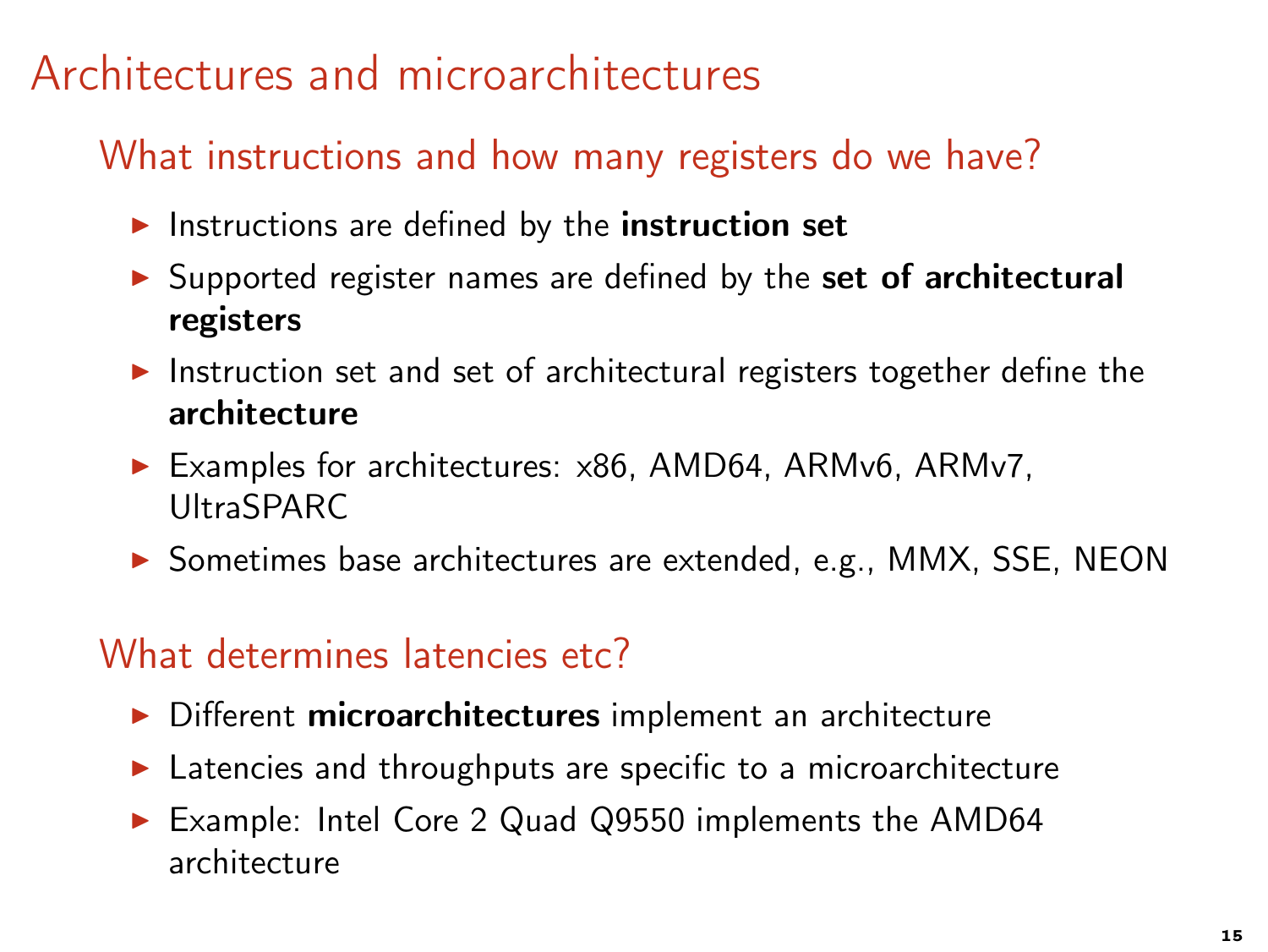"Thus we arbitrarily select a reference organization : the IBM 704-70927090. This organization is then regarded as the prototype of the class of machines which we label:

1) Single Instruction Stream–Single Data Stream (SISD).

Three additional organizational classes are evident. 2) Single Instruction Stream–Multiple Data Stream (SIMD) 3) Multiple Instruction Stream–Single Data Stream (MISD) 4) Multiple Instruction Stream–Multiple Data Stream (MIMD)"

– Michael J. Flynn. Very high-speed computing systems. 1966.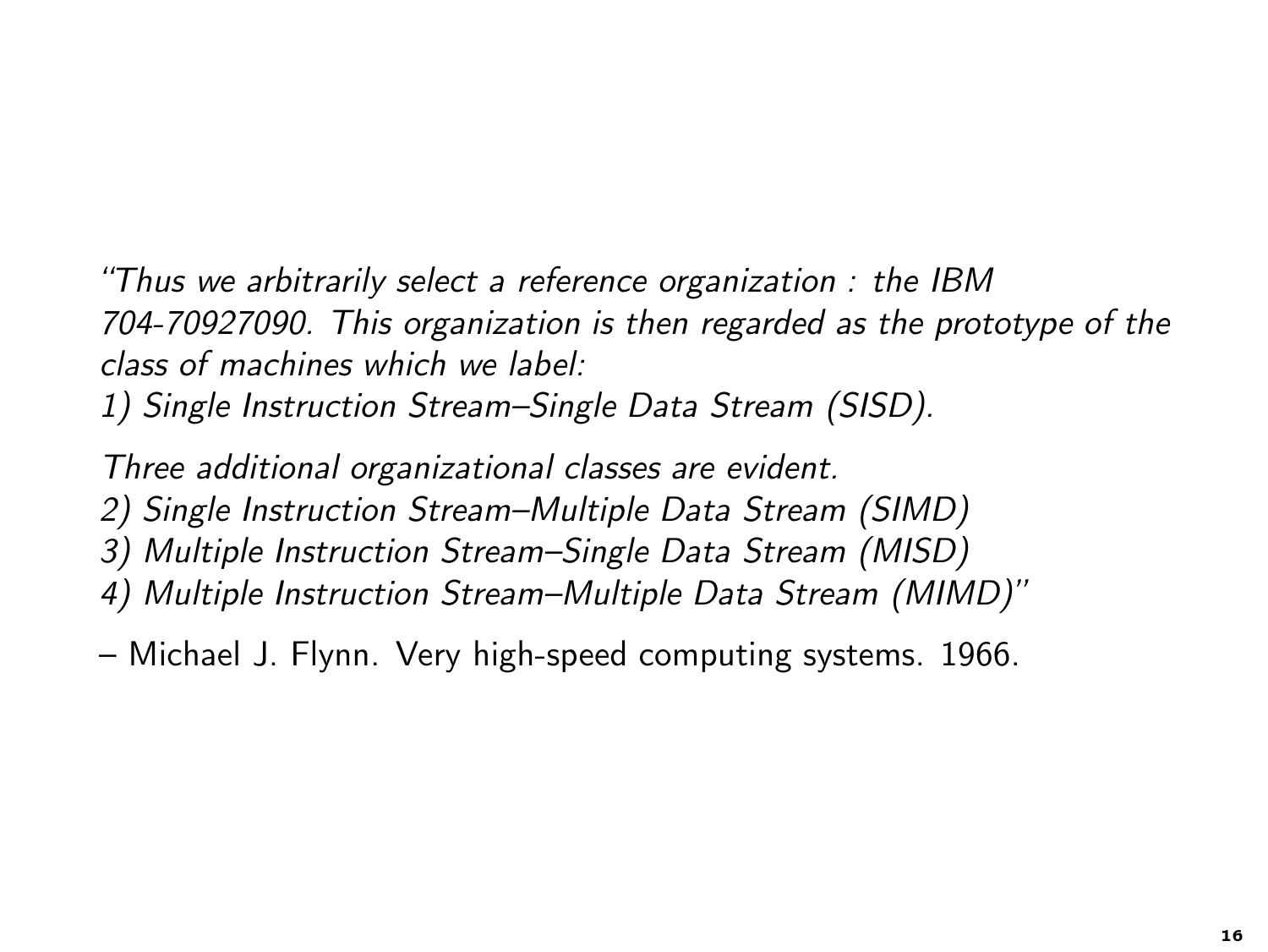# 32-bit integer addition: SISD vs SIMD SISD

```
int64 a
int64 b
a = \text{mem32} \text{[addr1 + 0]}b = \text{mem32}[\text{addr2} + 0](uint32) a += bmem32[addr3 + 0] = a
```
### SIMD

```
reg128 a
reg128 b
a = \text{mem128} \text{[addr1 + 0]}b = \text{mem128}[\text{addr2} + 0]4x a += b
mem128[addr3 + 0] = a
```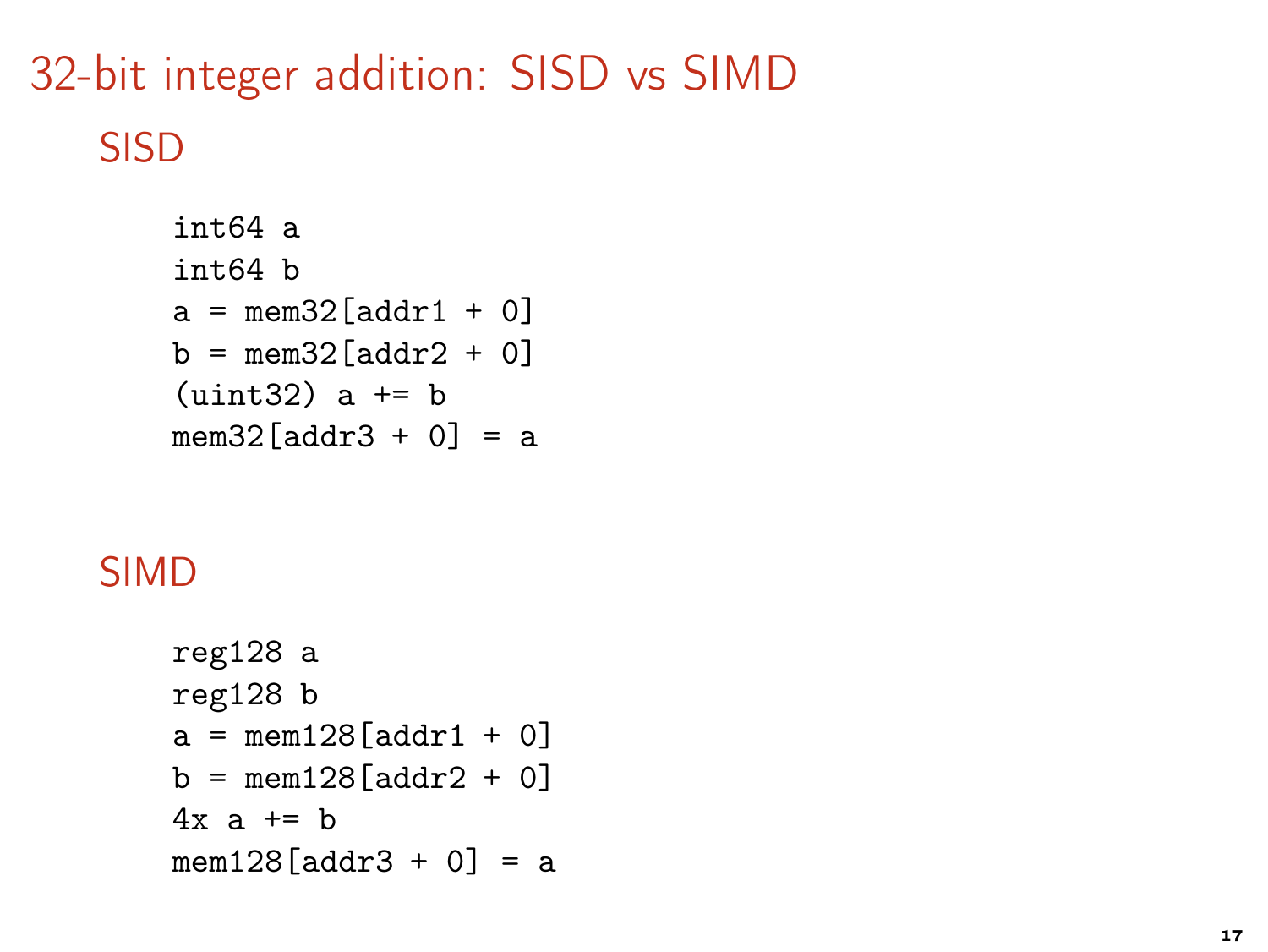# Extending our machine. . .

- $\triangleright$  The two ALUs can now also do vector instructions
- ▶ Load/Store unit can also handle vector loads and stores
- ▶ Vector-arithmetic latency : 2 cycles
- ▶ Vector-load latency: 3 cycles
- ▶ Vector-store latency: 3 cycles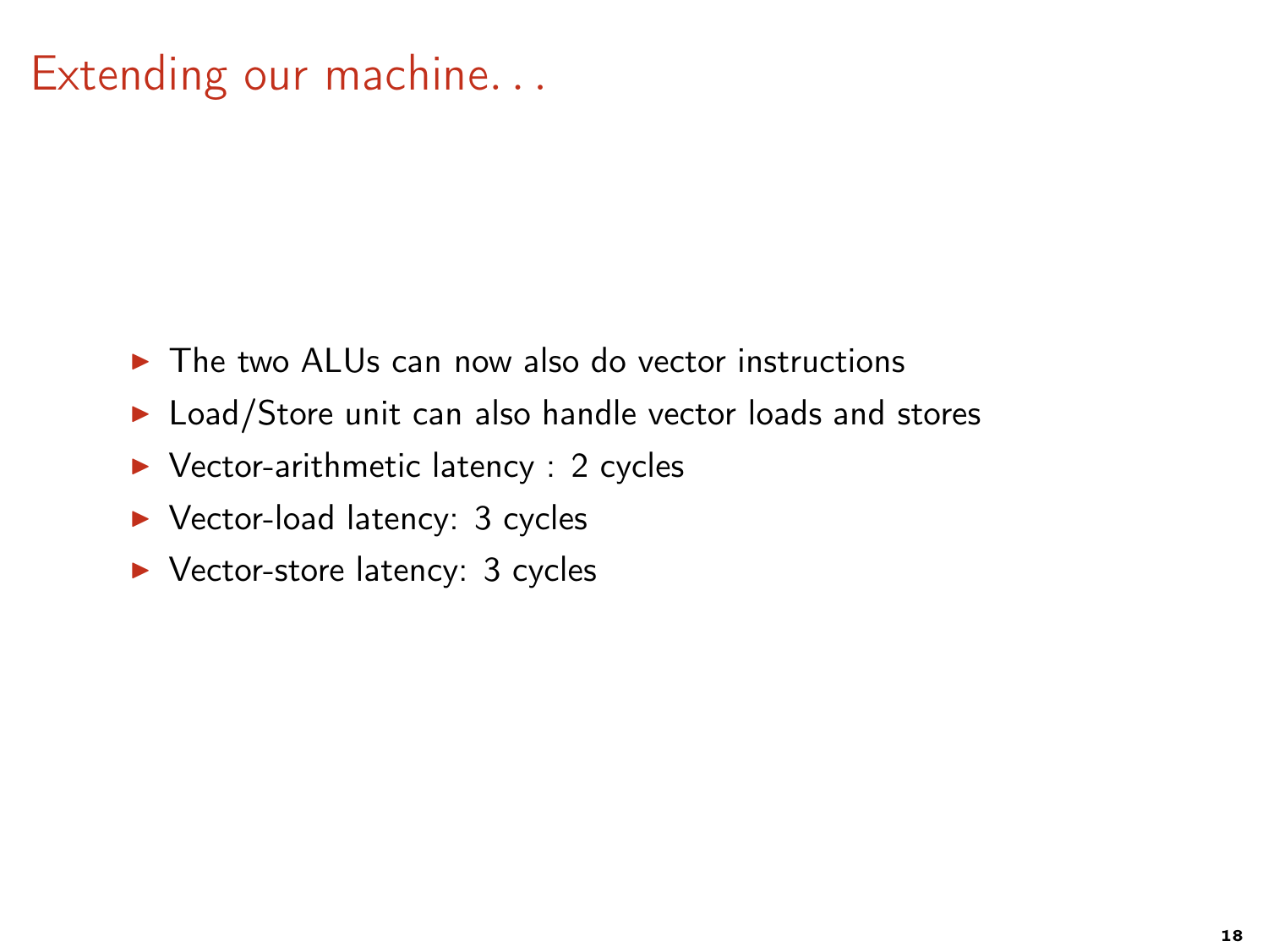## Adding 1000 integers with vector instructions

```
vresult0 = mem128 [START + 0]
vtmp0 = mem128 [START + 16]vresult1 = mem128 [START + 32]
vtmp1 = men128 [STAT + 48]vtmp2 = mem128 [START + 64]
```

```
4x vresult0 += vtmp0
vtmp0 = mem128 [START + 80]4x vresult1 += vtmp1
vtmp1 = mem128 [START + 96]4x vresult0 += vtmp2
vtmp2 = mem128 [START + 112]
```

```
\blacktriangleright Essentially the same as before
```
- $\blacktriangleright$  Always load/add 4 integers
- ▶ Produces 4 independent sums in vresult0

```
4x vresult0 += vtmp1
vtmp1 = mem128 [STAT +3984]4x vresult1 += vtmp2
4x vresult0 += vtmp0
4x vresult1 += vtmp1
4x vresult0 += vresult1
```
...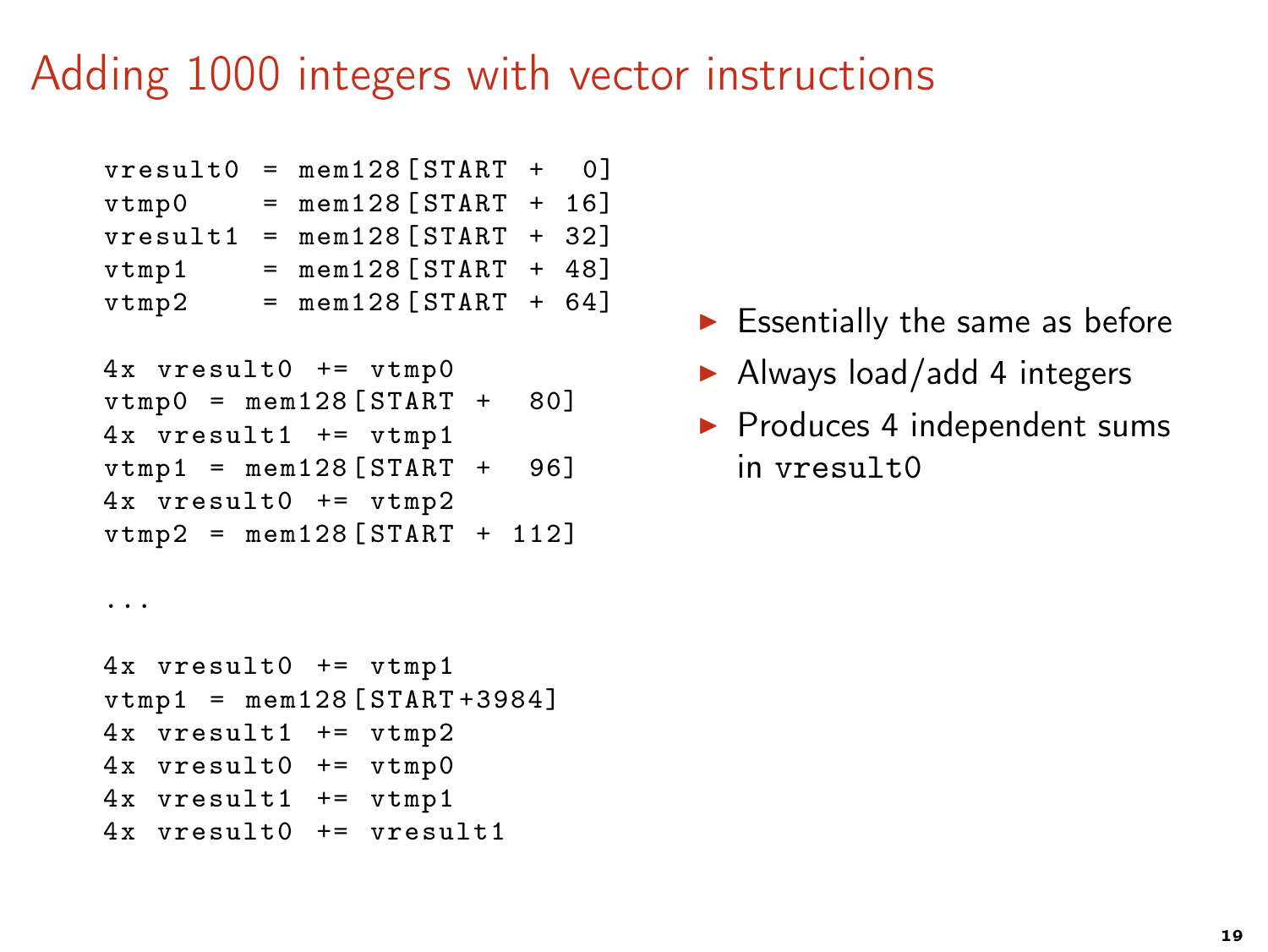# Adding 1000 integers with vector instructions

```
...
mem128 [TMP + 0] = vresult0result = mem32 [TMP + 0]tmp0 = mem32 [TMP + 4]tmp1 = mem32 [TMP + 8]tmp2 = mem32 [TMP + 12]result += tmp0
result += tmp1
result += tmp2
```
- $\blacktriangleright$  Essentially the same as before
- $\blacktriangleright$  Always load/add 4 integers
- ▶ Produces 4 independent sums  $in \ vresu1t0$
- $\blacktriangleright$  Need to add horizontally across elements in vresult0
- $\triangleright$  Can do that by storing, loading, adding
- ▶ Total cost: 266 cycles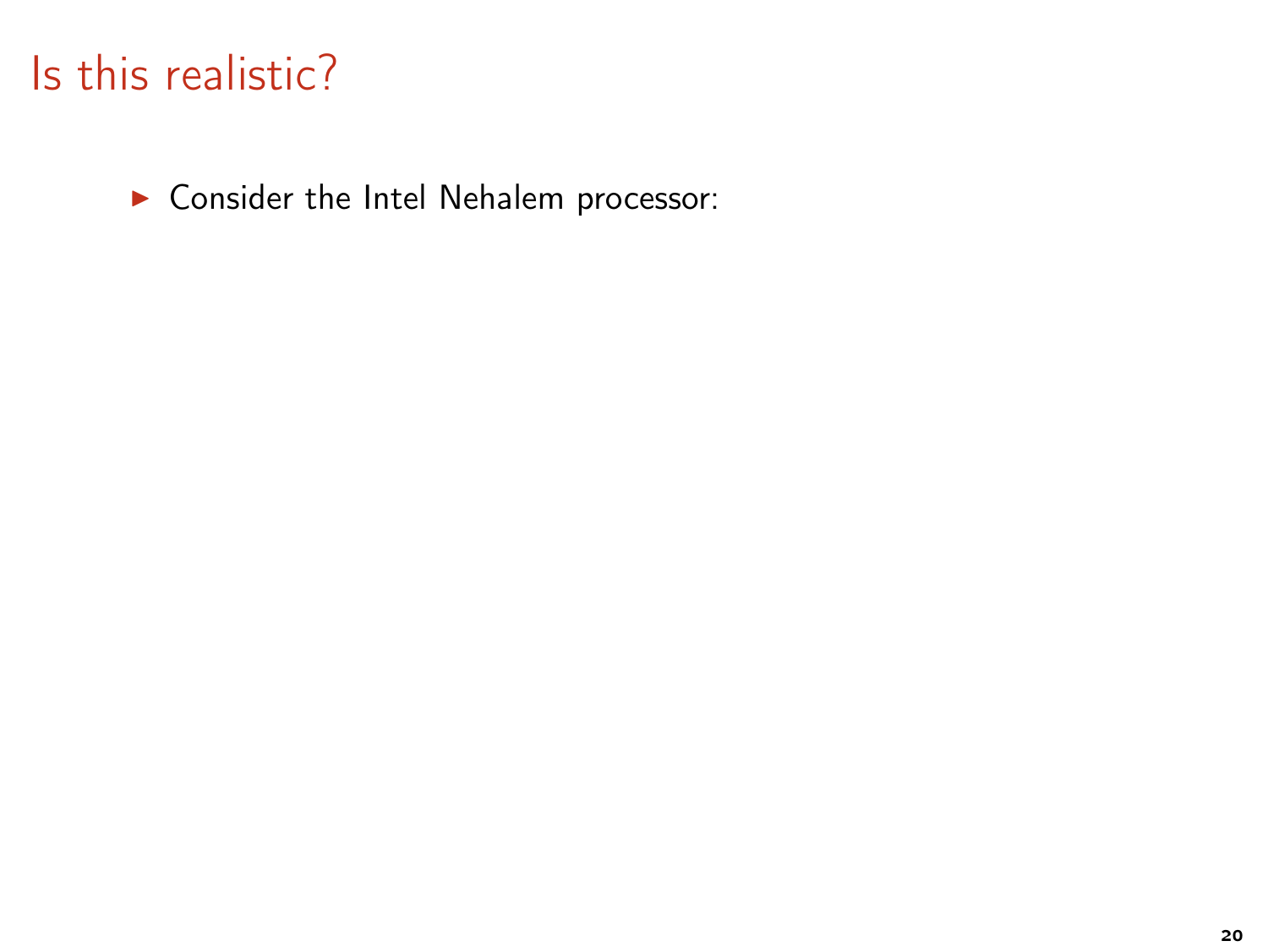- $\rightarrow$  32-bit load throughput: 1 per cycle
- ▶ 32-bit add throughput: 3 per cycle
- ▶ 32-bit store throughput: 1 per cycle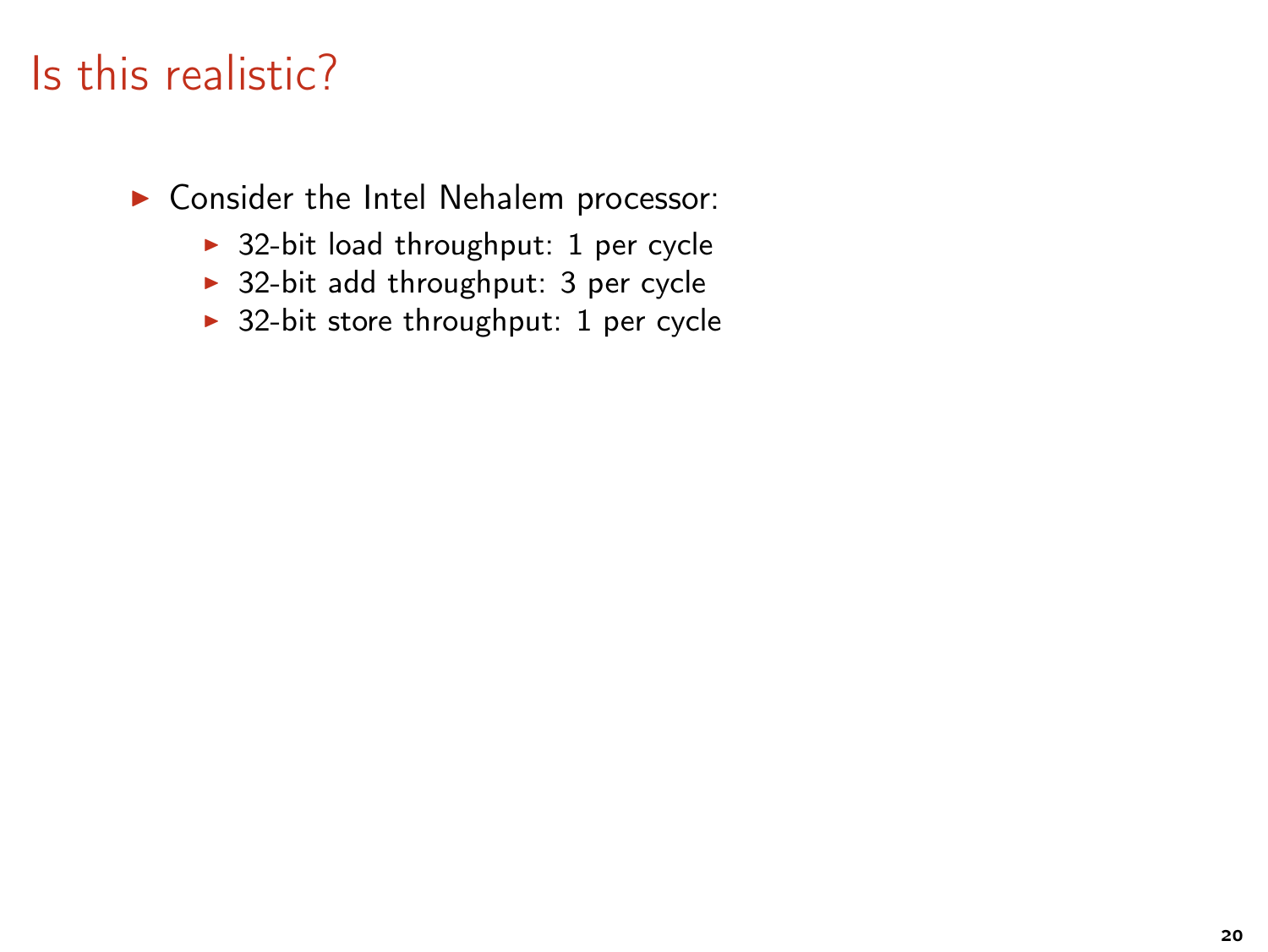- $\rightarrow$  32-bit load throughput: 1 per cycle
- $\rightarrow$  32-bit add throughput: 3 per cycle
- $\rightarrow$  32-bit store throughput: 1 per cycle
- $\blacktriangleright$  128-bit load throughput: 1 per cycle
- ▶  $4 \times 32$ -bit add throughput: 2 per cycle
- $\blacktriangleright$  128-bit store throughput: 1 per cycle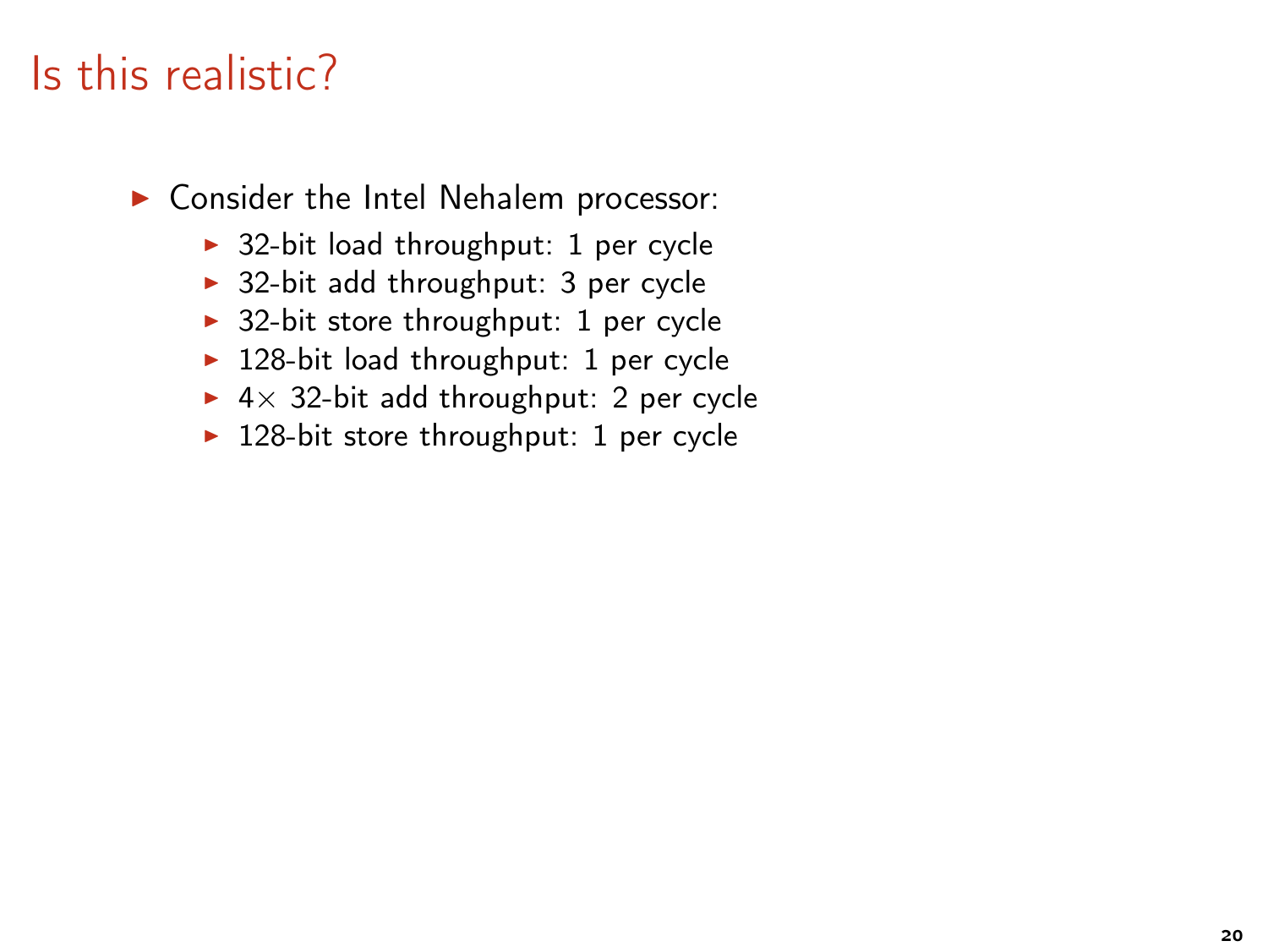▶ Consider the Intel Nehalem processor:

- $\rightarrow$  32-bit load throughput: 1 per cycle
- $\rightarrow$  32-bit add throughput: 3 per cycle
- $\rightarrow$  32-bit store throughput: 1 per cycle
- ▶ 128-bit load throughput: 1 per cycle
- ▶  $4 \times 32$ -bit add throughput: 2 per cycle
- $\blacktriangleright$  128-bit store throughput: 1 per cycle

#### $\triangleright$  Vector instructions are about as fast as scalar instructions but do  $4 \times$  the work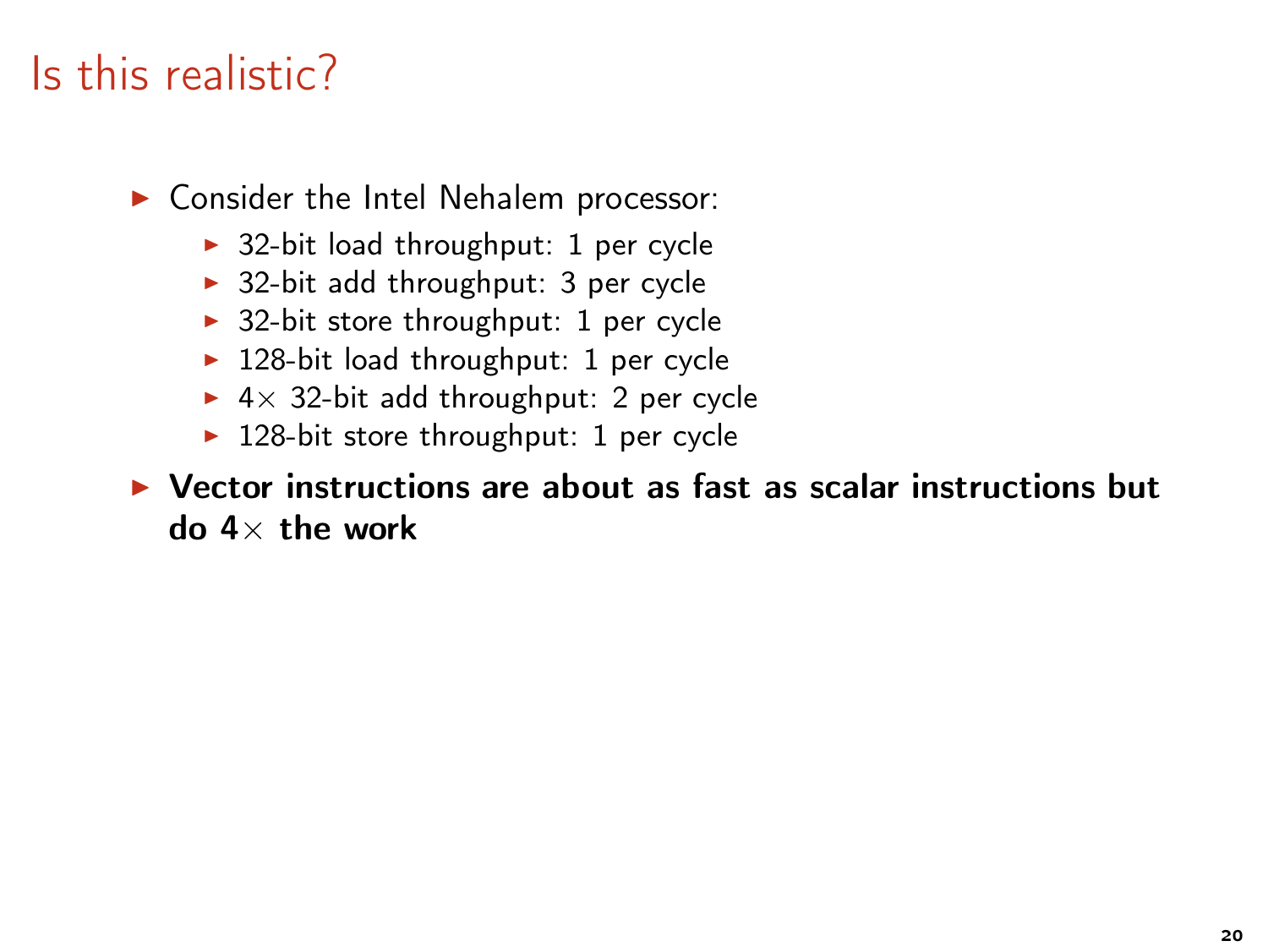- $\rightarrow$  32-bit load throughput: 1 per cycle
- $\rightarrow$  32-bit add throughput: 3 per cycle
- $\rightarrow$  32-bit store throughput: 1 per cycle
- $\blacktriangleright$  128-bit load throughput: 1 per cycle
- ▶  $4 \times 32$ -bit add throughput: 2 per cycle
- $\blacktriangleright$  128-bit store throughput: 1 per cycle
- $\triangleright$  Vector instructions are about as fast as scalar instructions but do  $4 \times$  the work
- ▶ Situation on other architectures/microarchitectures is similar
- ▶ Reason: cheapest way to increase computational power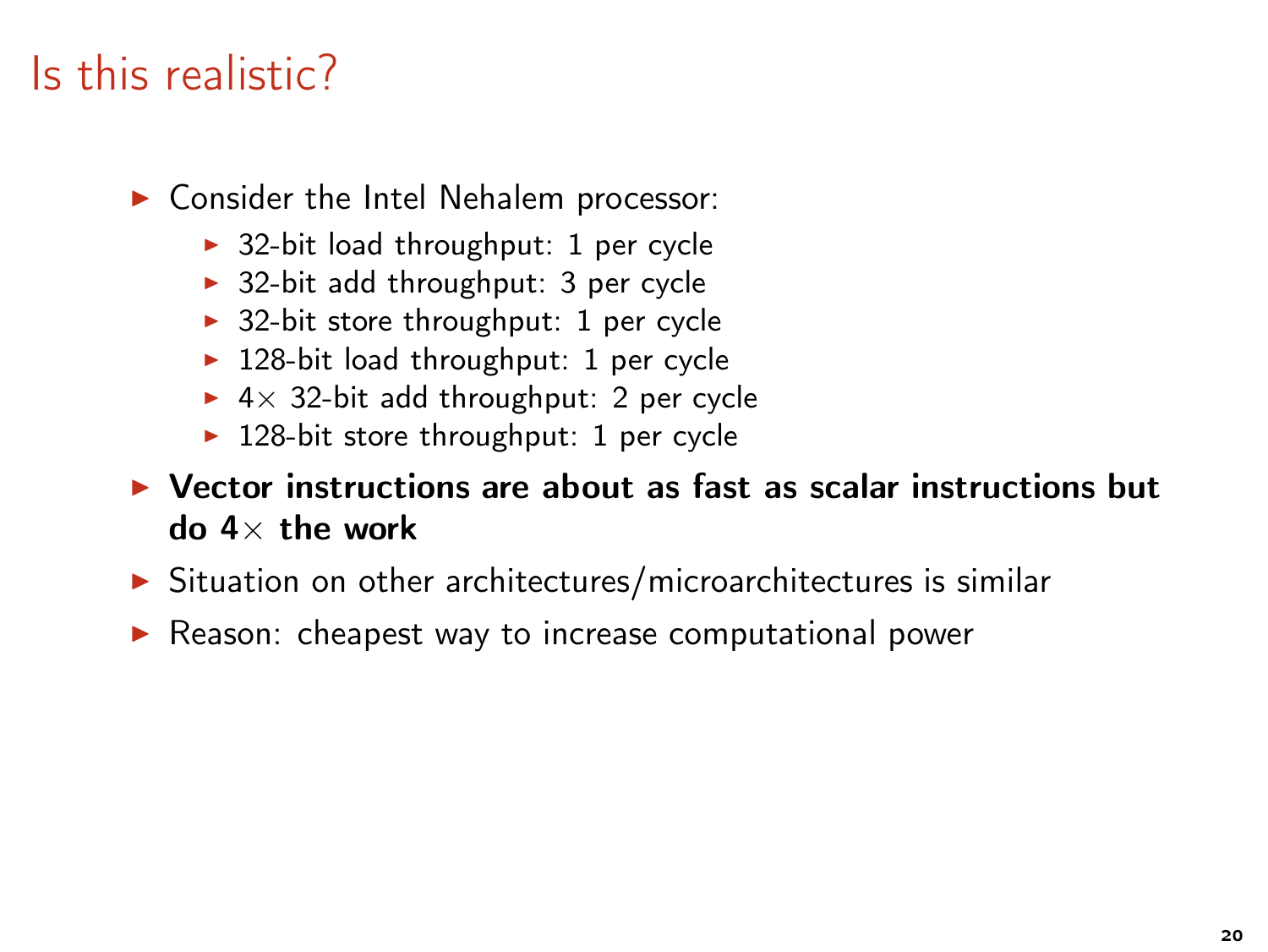▶ Consider the Intel Nehalem processor:

- $\rightarrow$  32-bit load throughput: 1 per cycle
- $\rightarrow$  32-bit add throughput: 3 per cycle
- $\rightarrow$  32-bit store throughput: 1 per cycle
- $\blacktriangleright$  128-bit load throughput: 1 per cycle
- ▶  $4 \times 32$ -bit add throughput: 2 per cycle
- $\blacktriangleright$  128-bit store throughput: 1 per cycle
- $\triangleright$  Vector instructions are about as fast as scalar instructions but do  $4 \times$  the work
- ▶ Situation on other architectures/microarchitectures is similar
- ▶ Reason: cheapest way to increase computational power

### Why isn't all software vectorized?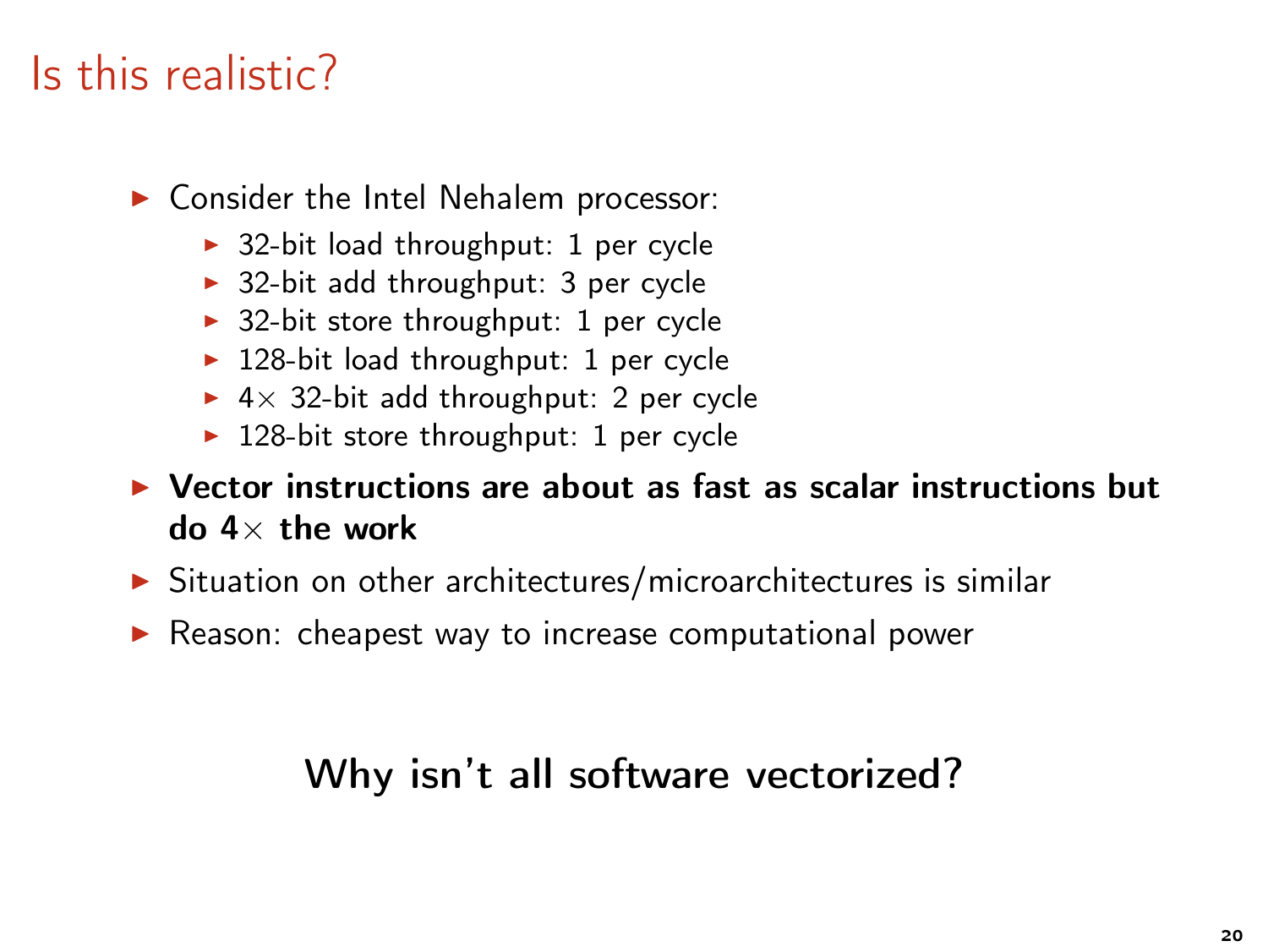

- $\blacktriangleright$  Data-dependent branches are tricky
- ▶ Only efficient if all vector elements branch in the same direction
- ▶ Otherwise: compute both parts of the branch, mask out results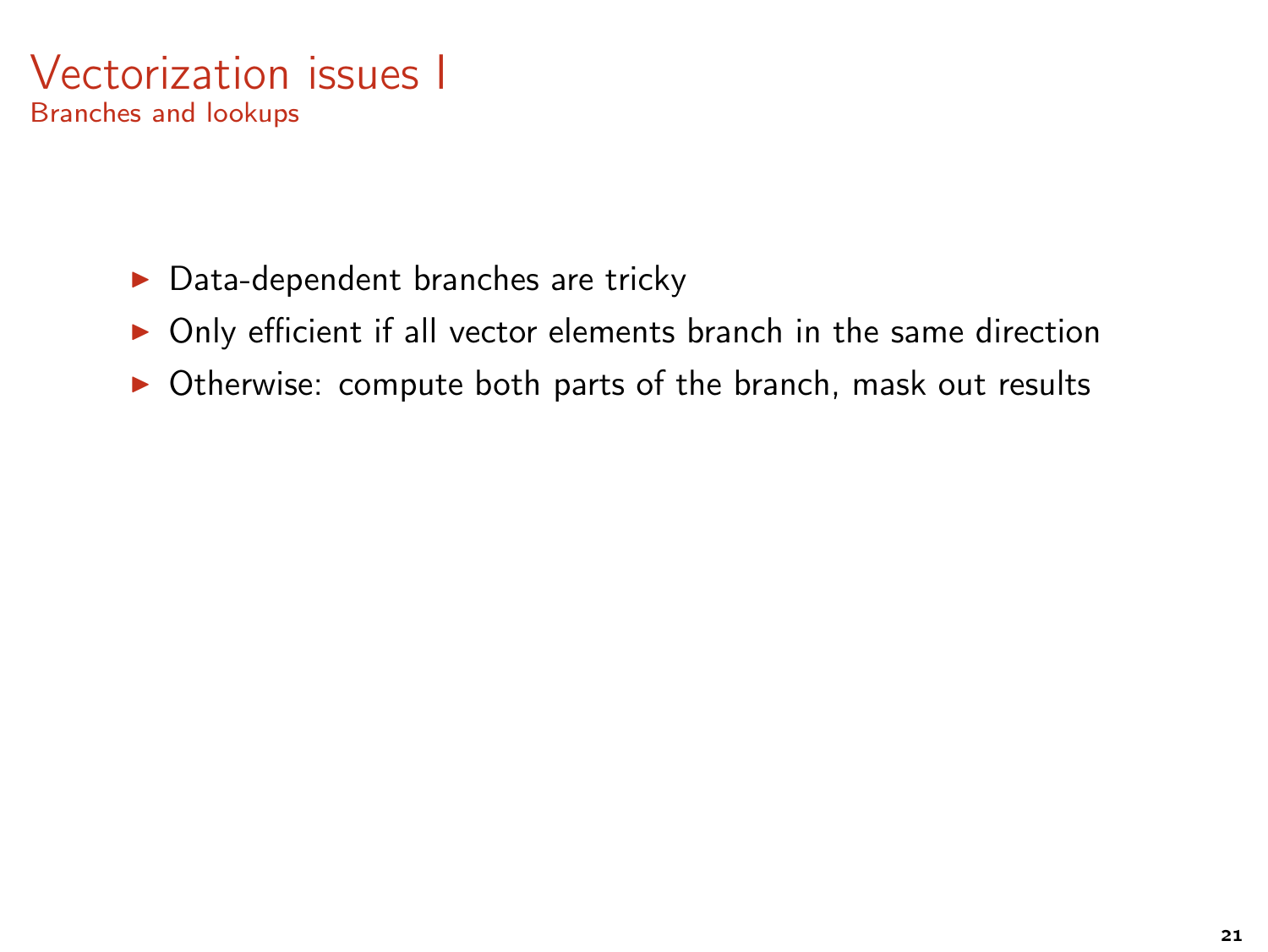### Vectorization issues I Branches and lookups

- $\triangleright$  Data-dependent branches are tricky
- ▶ Only efficient if all vector elements branch in the same direction
- ▶ Otherwise: compute both parts of the branch, mask out results
- $\triangleright$  Only consecutive loads are cheap
- ▶ Variably indexed loads are expensive
- ▶ Vectorization does not really like lookup-table-based implementations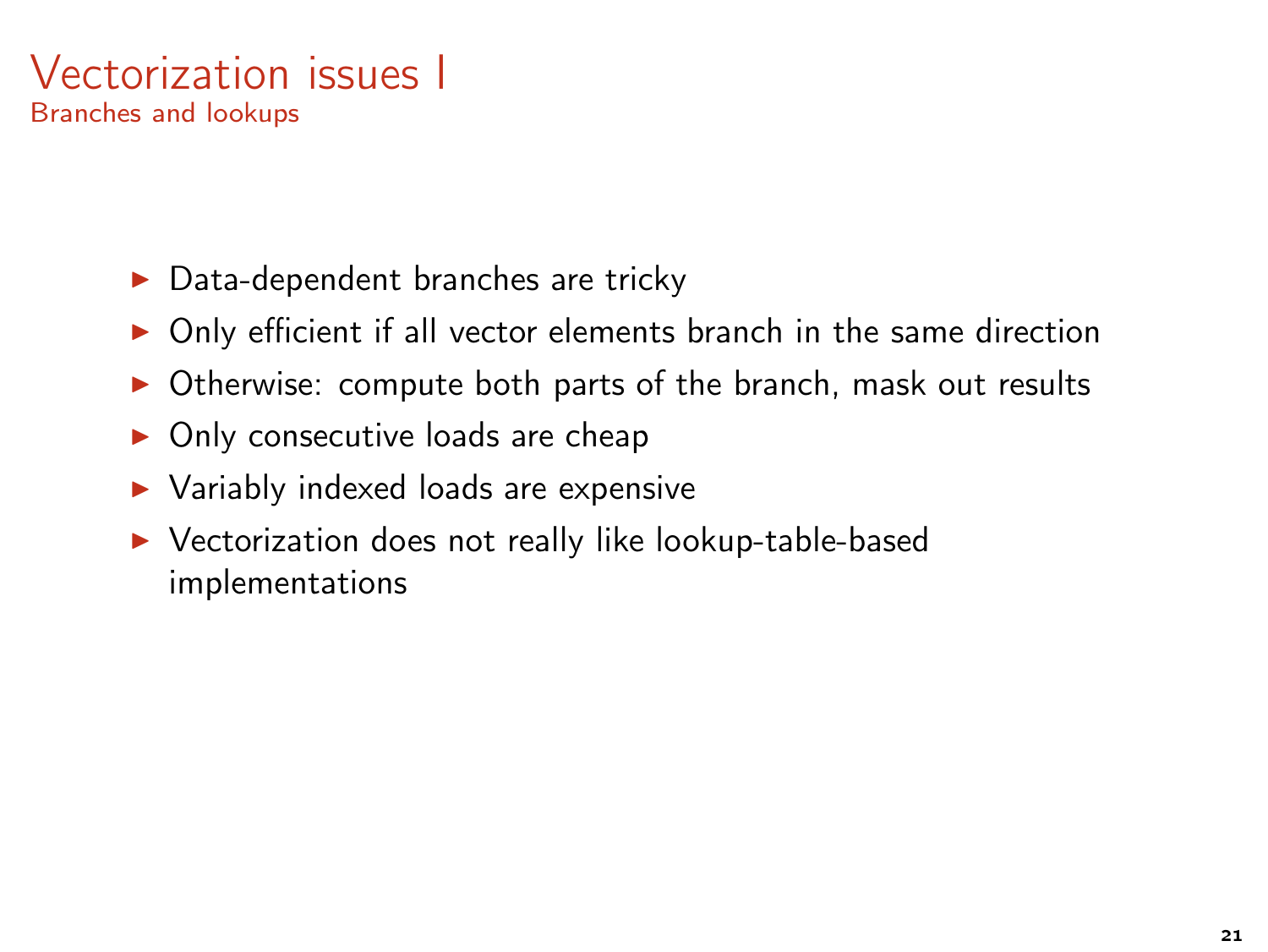### Vectorization issues I Branches and lookups

- $\triangleright$  Data-dependent branches are tricky
- ▶ Only efficient if all vector elements branch in the same direction
- ▶ Otherwise: compute both parts of the branch, mask out results
- $\triangleright$  Only consecutive loads are cheap
- ▶ Variably indexed loads are expensive
- ▶ Vectorization does not really like lookup-table-based implementations
- ▶ Compilers only perform very simple vectorization efficiently
- $\triangleright$  Typically requires re-thinking data structures and algorithms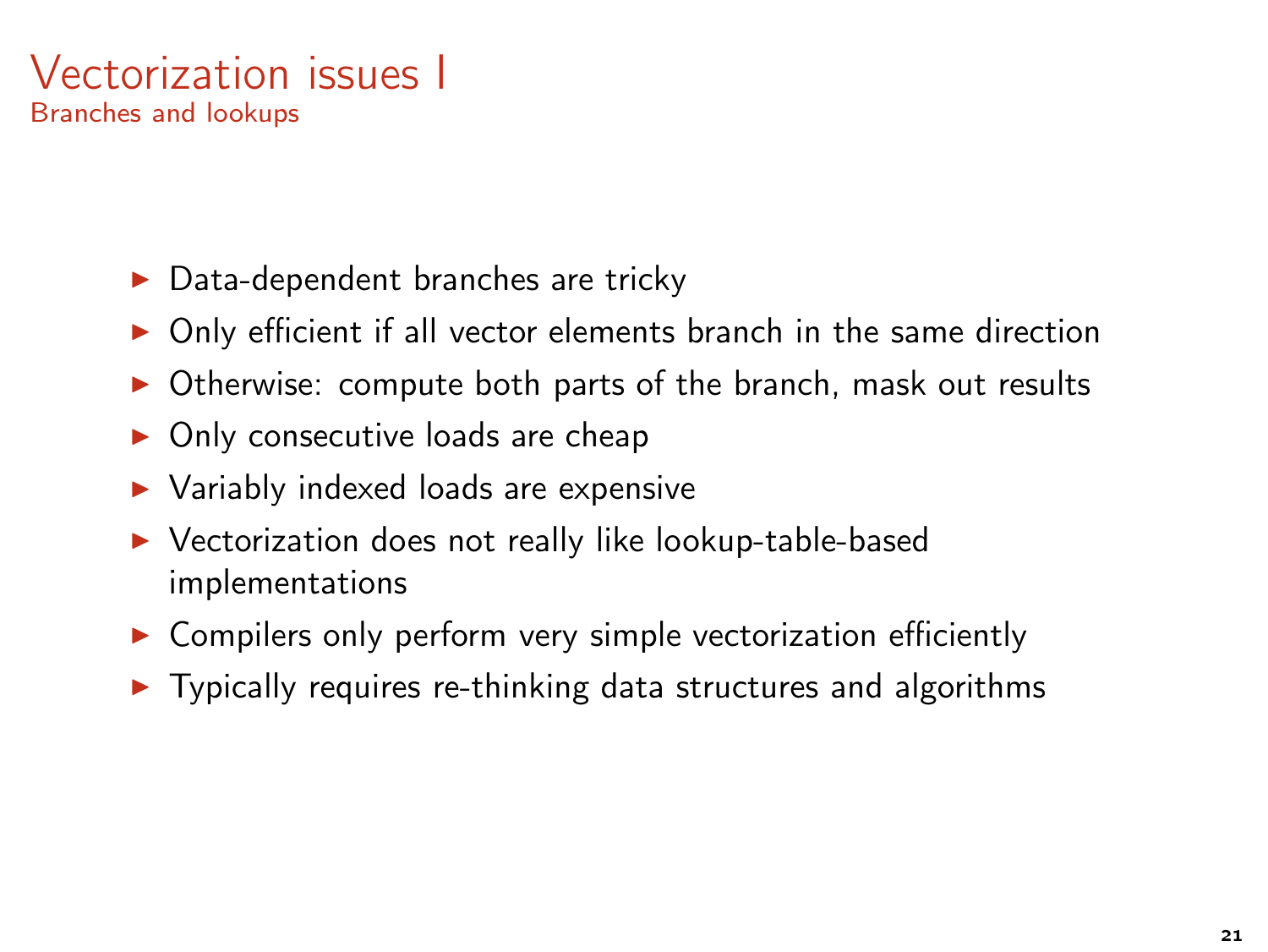### Vectorization issues II Specific parallel computations

- $\blacktriangleright$  Need *data-level parallelism*
- ▶ Non-vectorized software turns data-level parallelism into instruction-level parallelism
- ▶ Instruction-level parallelism is important for efficient pipelined and superscalar execution
- ▶ Vectorization may conflict with efficient pipelined and superscalar execution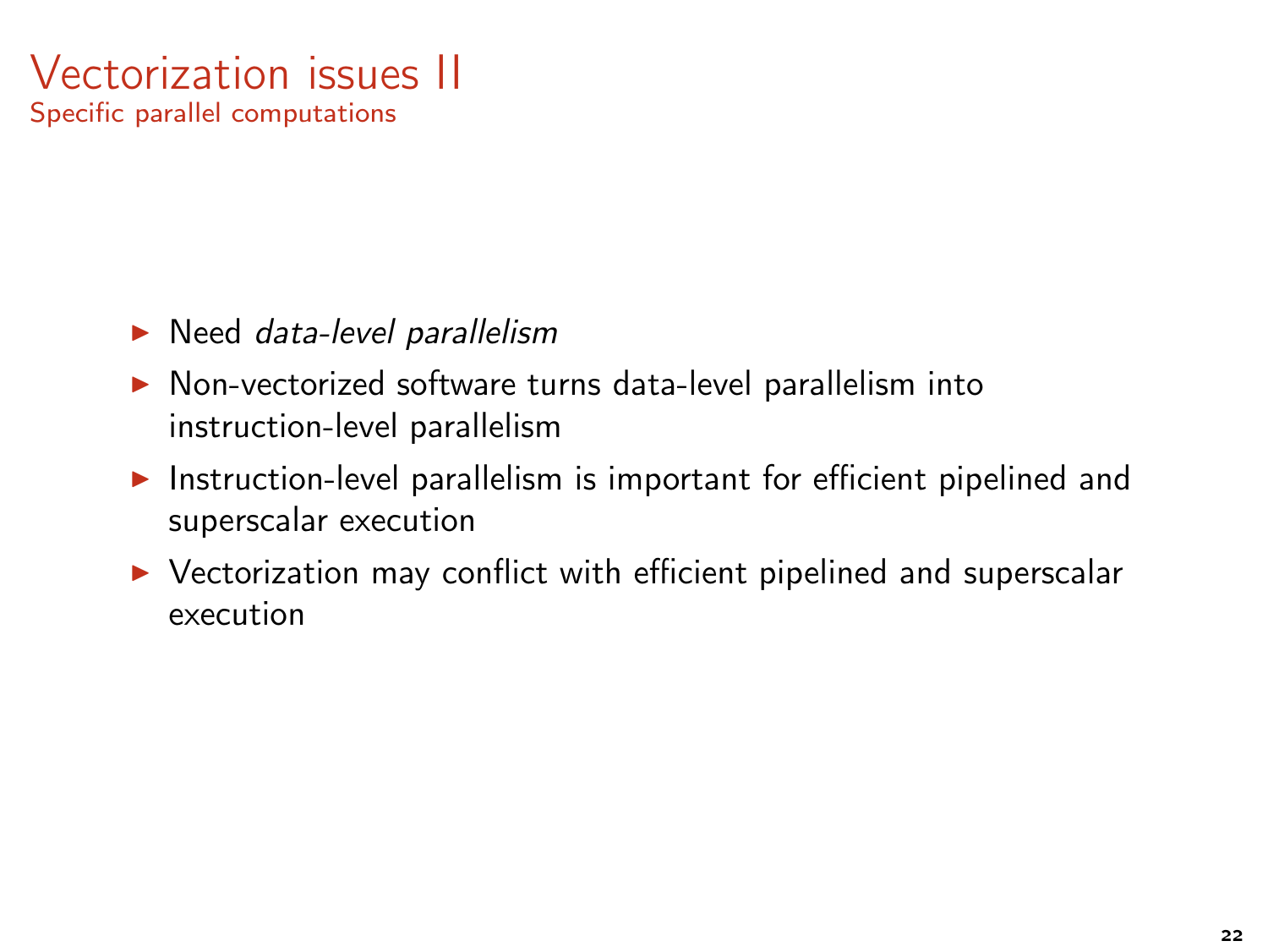- $\triangleright$  When adding two 32-bit integers, the result may have 33 bits (32-bit)  $result + carry)$
- $\triangleright$  Scalar additions keep the carry in a special flag register
- ▶ Subsequent instructions can use this flag, e.g., "add with carry"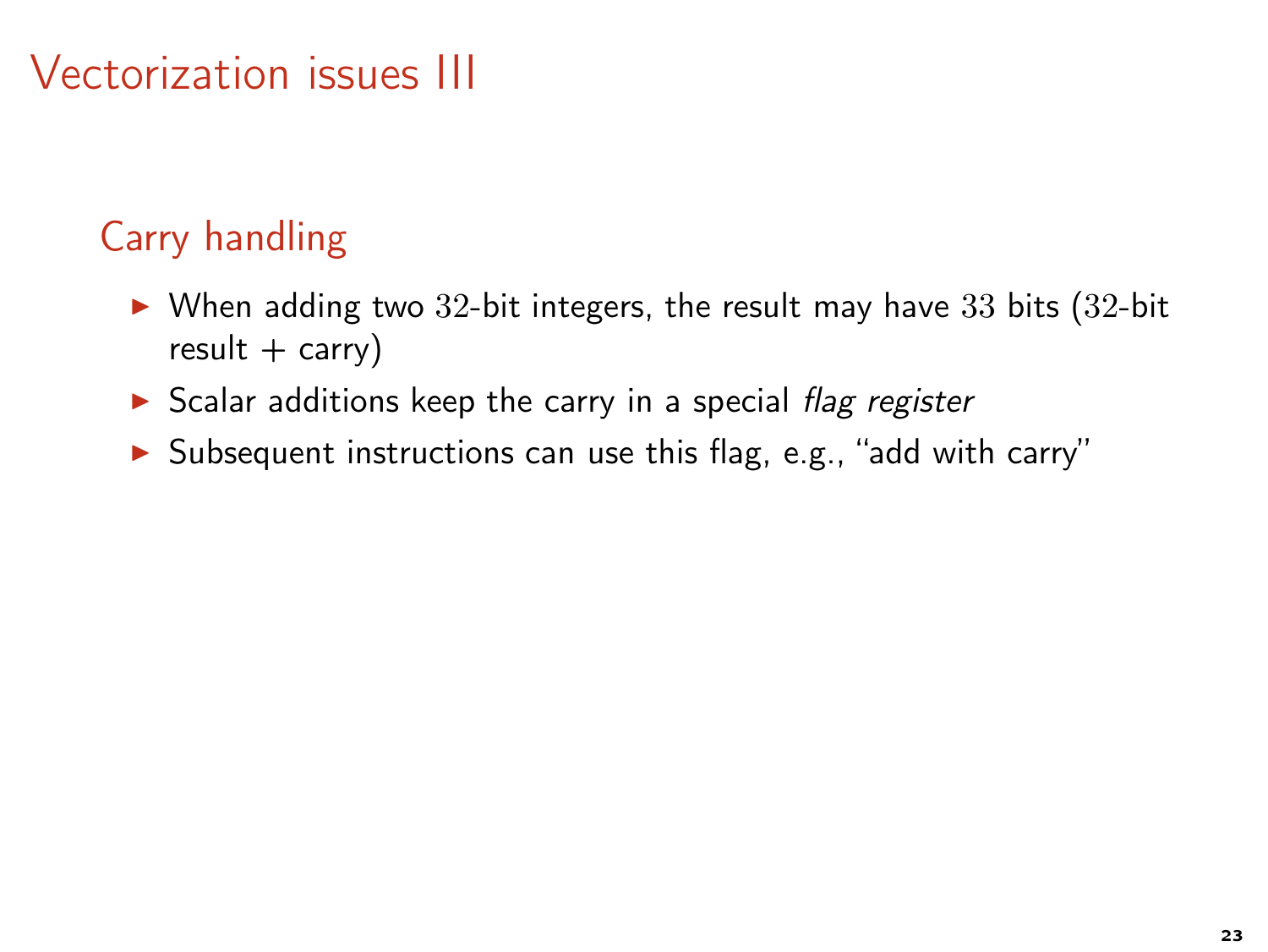- $\triangleright$  When adding two 32-bit integers, the result may have 33 bits (32-bit)  $result + carry)$
- $\triangleright$  Scalar additions keep the carry in a special flag register
- ▶ Subsequent instructions can use this flag, e.g., "add with carry"
- $\blacktriangleright$  How about carries of vector additions?
	- ▶ Answer 1: Special "carry generate" instruction (e.g., CBE-SPU)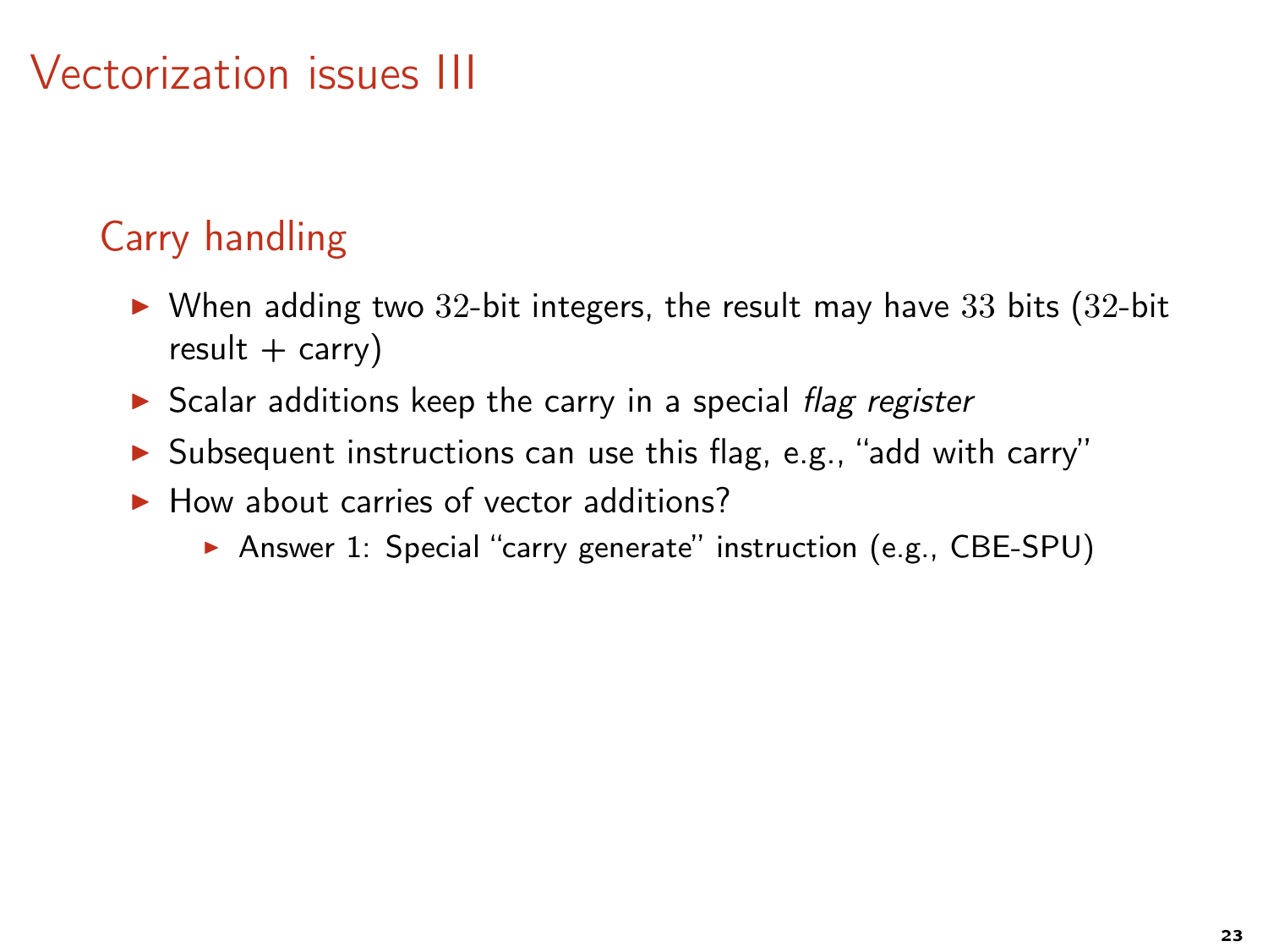- $\blacktriangleright$  When adding two 32-bit integers, the result may have 33 bits (32-bit  $result + carry)$
- $\triangleright$  Scalar additions keep the carry in a special flag register
- ▶ Subsequent instructions can use this flag, e.g., "add with carry"
- $\blacktriangleright$  How about carries of vector additions?
	- ▶ Answer 1: Special "carry generate" instruction (e.g., CBE-SPU)
	- Answer 2: They're lost, recomputation is expensive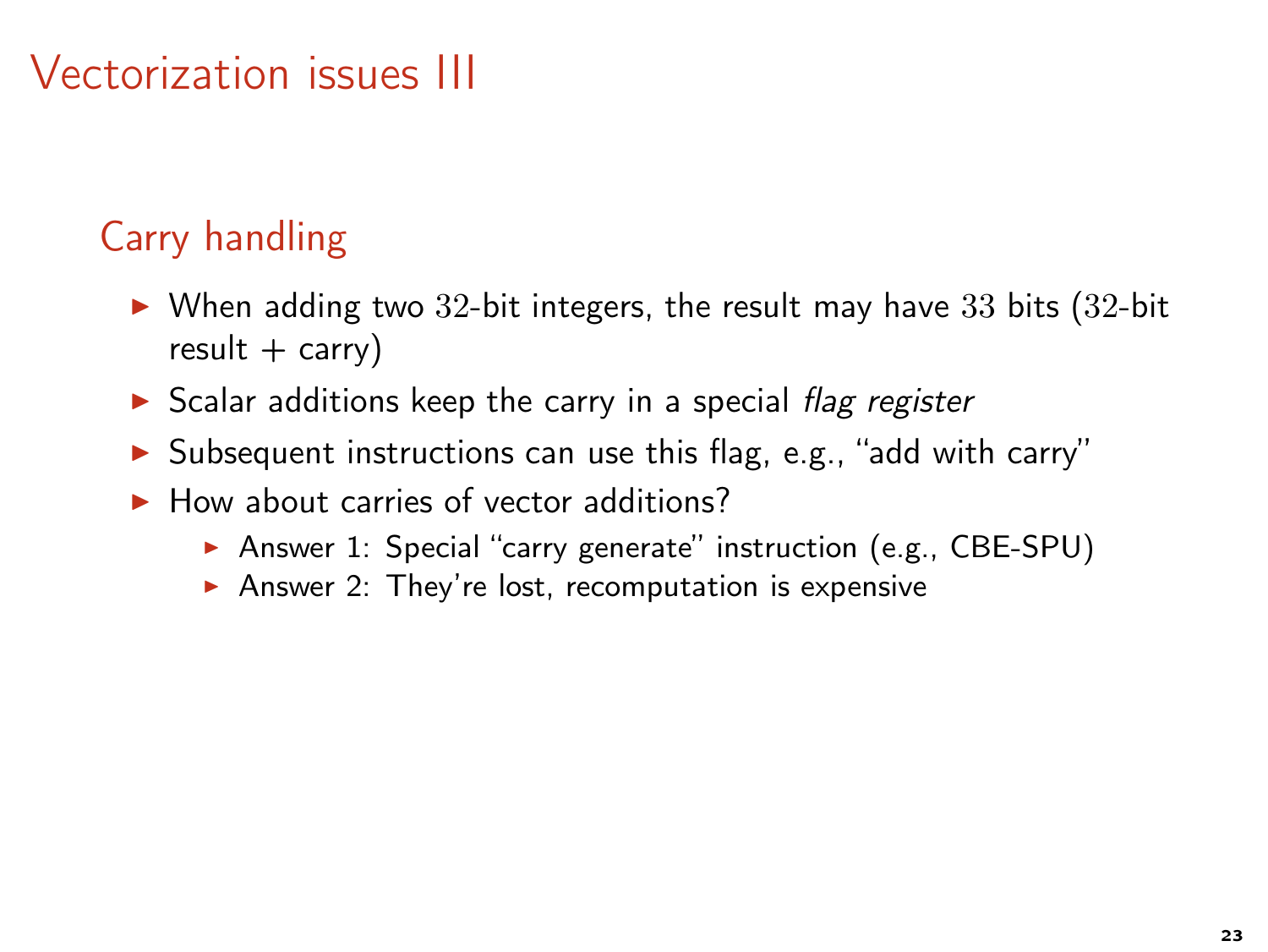- $\triangleright$  When adding two 32-bit integers, the result may have 33 bits (32-bit)  $result + carry)$
- $\triangleright$  Scalar additions keep the carry in a special flag register
- ▶ Subsequent instructions can use this flag, e.g., "add with carry"
- $\blacktriangleright$  How about carries of vector additions?
	- ▶ Answer 1: Special "carry generate" instruction (e.g., CBE-SPU)
	- Answer 2: They're lost, recomputation is expensive
- ▶ Need to avoid carries instead of handling them
- ▶ In particular interesting for big-integer arithmetic (see my talk on thursday)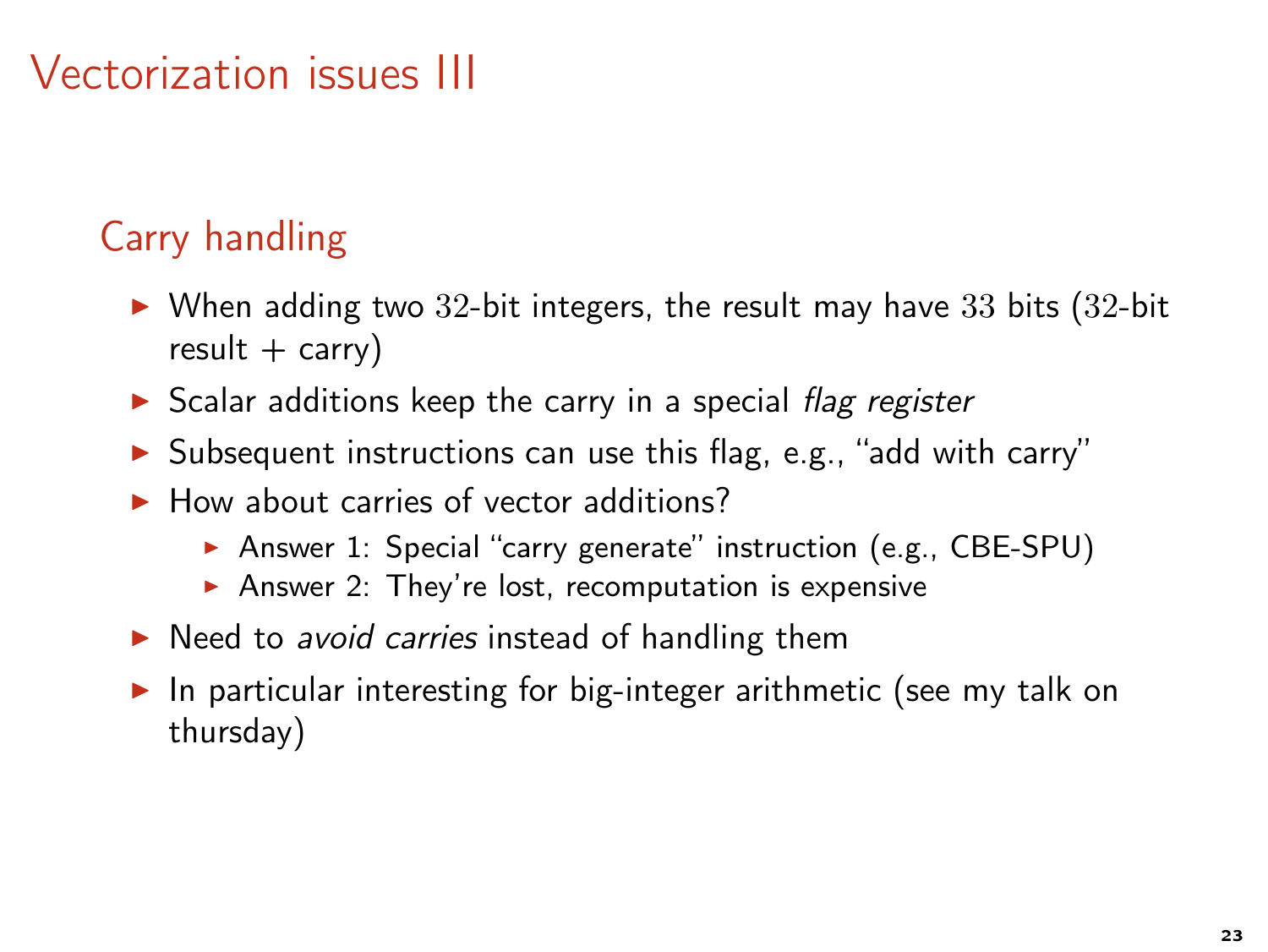### Data shuffeling

 $\triangleright$  Consider multiplication of 4-coefficient polynomials  $f = f_0 + f_1 x + f_2 x^2 + f_3 x^3$  and  $g = g_0 + g_1 x + g_2 x^2 + g_3 x^3$ :

$$
r_0 = f_0g_0
$$
  
\n
$$
r_1 = f_0g_1 + f_1g_0
$$
  
\n
$$
r_2 = f_0g_2 + f_1g_1 + f_2g_0
$$
  
\n
$$
r_3 = f_0g_3 + f_1g_2 + f_2g_1 + f_3g_0
$$
  
\n
$$
r_4 = f_1g_3 + f_2g_2 + f_3g_1
$$
  
\n
$$
r_5 = f_2g_3 + f_3g_2
$$
  
\n
$$
r_6 = f_3g_3
$$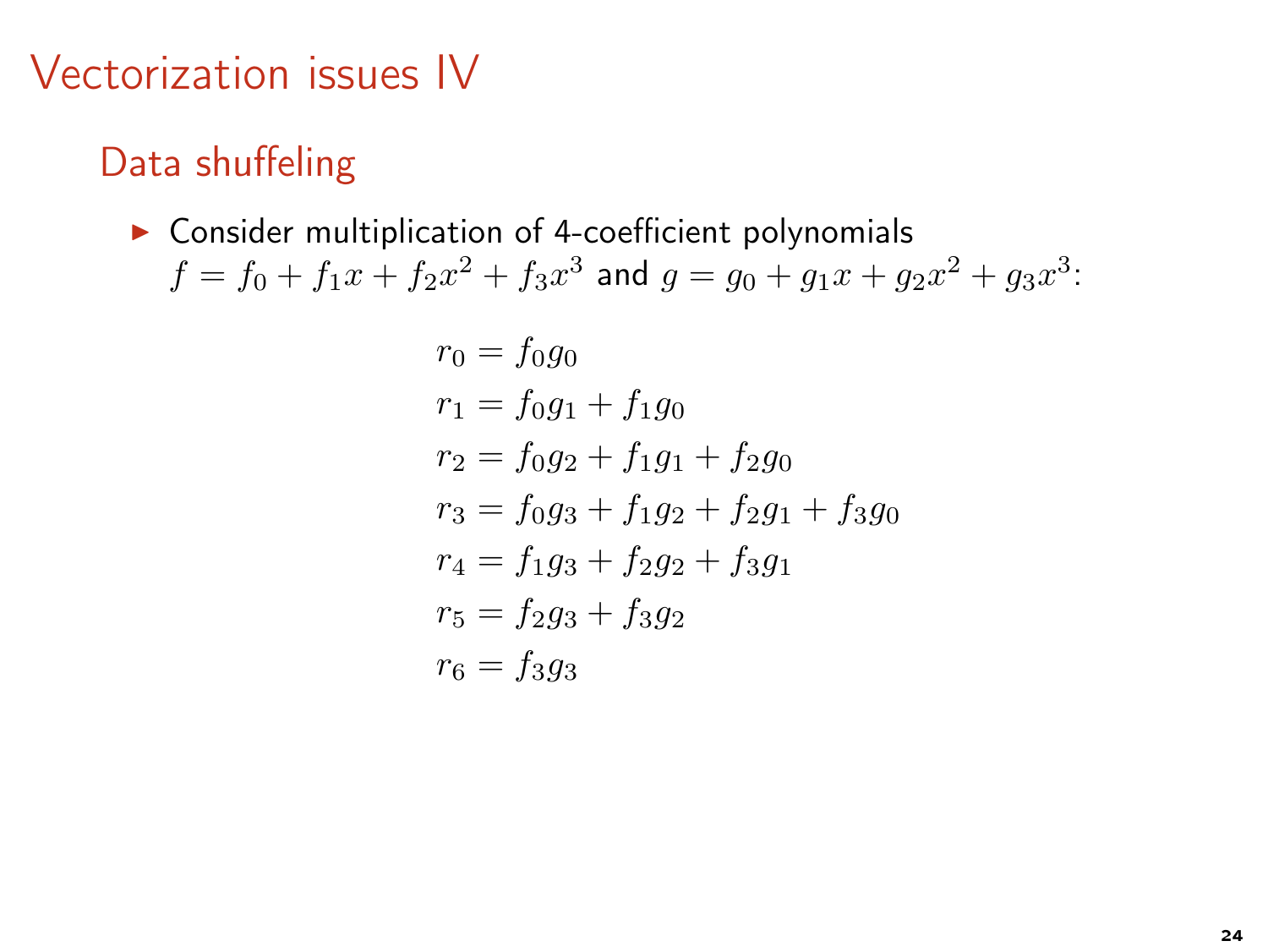### Data shuffeling

 $\triangleright$  Consider multiplication of 4-coefficient polynomials  $f = f_0 + f_1 x + f_2 x^2 + f_3 x^3$  and  $g = g_0 + g_1 x + g_2 x^2 + g_3 x^3$ :

$$
r_0 = f_0 g_0
$$
  
\n
$$
r_1 = f_0 g_1 + f_1 g_0
$$
  
\n
$$
r_2 = f_0 g_2 + f_1 g_1 + f_2 g_0
$$
  
\n
$$
r_3 = f_0 g_3 + f_1 g_2 + f_2 g_1 + f_3 g_0
$$
  
\n
$$
r_4 = f_1 g_3 + f_2 g_2 + f_3 g_1
$$
  
\n
$$
r_5 = f_2 g_3 + f_3 g_2
$$
  
\n
$$
r_6 = f_3 g_3
$$

- $\blacktriangleright$  Ignore carries, overflows etc. for a moment
- $\blacktriangleright$  16 multiplications, 9 additions
- $\blacktriangleright$  How to vectorize multiplications?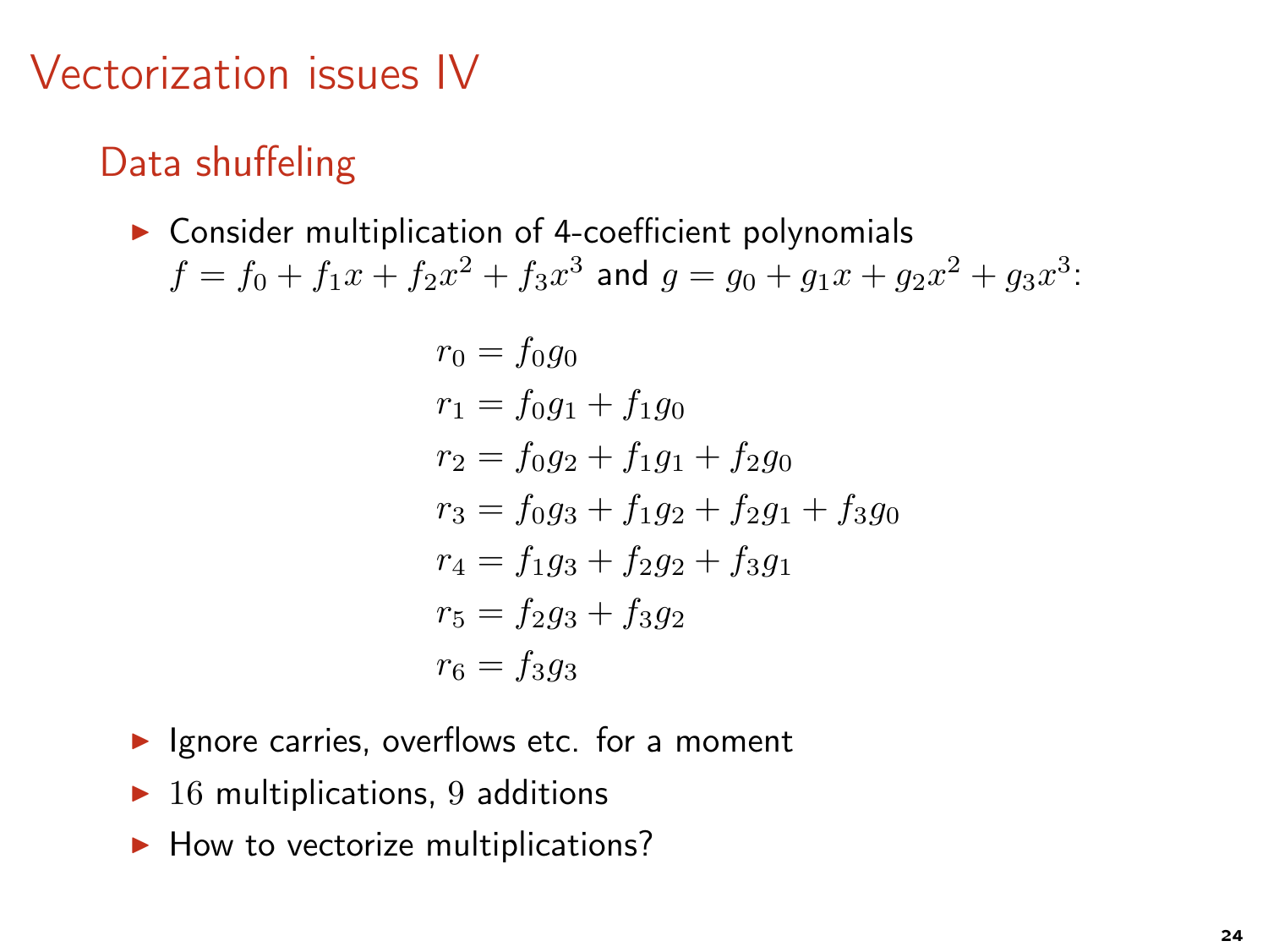# Vectorization issues IV Data shuffeling

$$
r_0 = f_0g_0
$$
  
\n
$$
r_1 = f_0g_1 + f_1g_0
$$
  
\n
$$
r_2 = f_0g_2 + f_1g_1 + f_2g_0
$$
  
\n
$$
r_3 = f_0g_3 + f_1g_2 + f_2g_1 + f_3g_0
$$
  
\n
$$
r_4 = f_1g_3 + f_2g_2 + f_3g_1
$$
  
\n
$$
r_5 = f_2g_3 + f_3g_2
$$
  
\n
$$
r_6 = f_3g_3
$$

- ▶ Can easily load  $(f_0, f_1, f_2, f_3)$  and  $(g_0, g_1, g_2, g_3)$
- $\blacktriangleright$  Multiply, obtain  $(f_0g_0, f_1g_1, f_2g_2, f_3g_3)$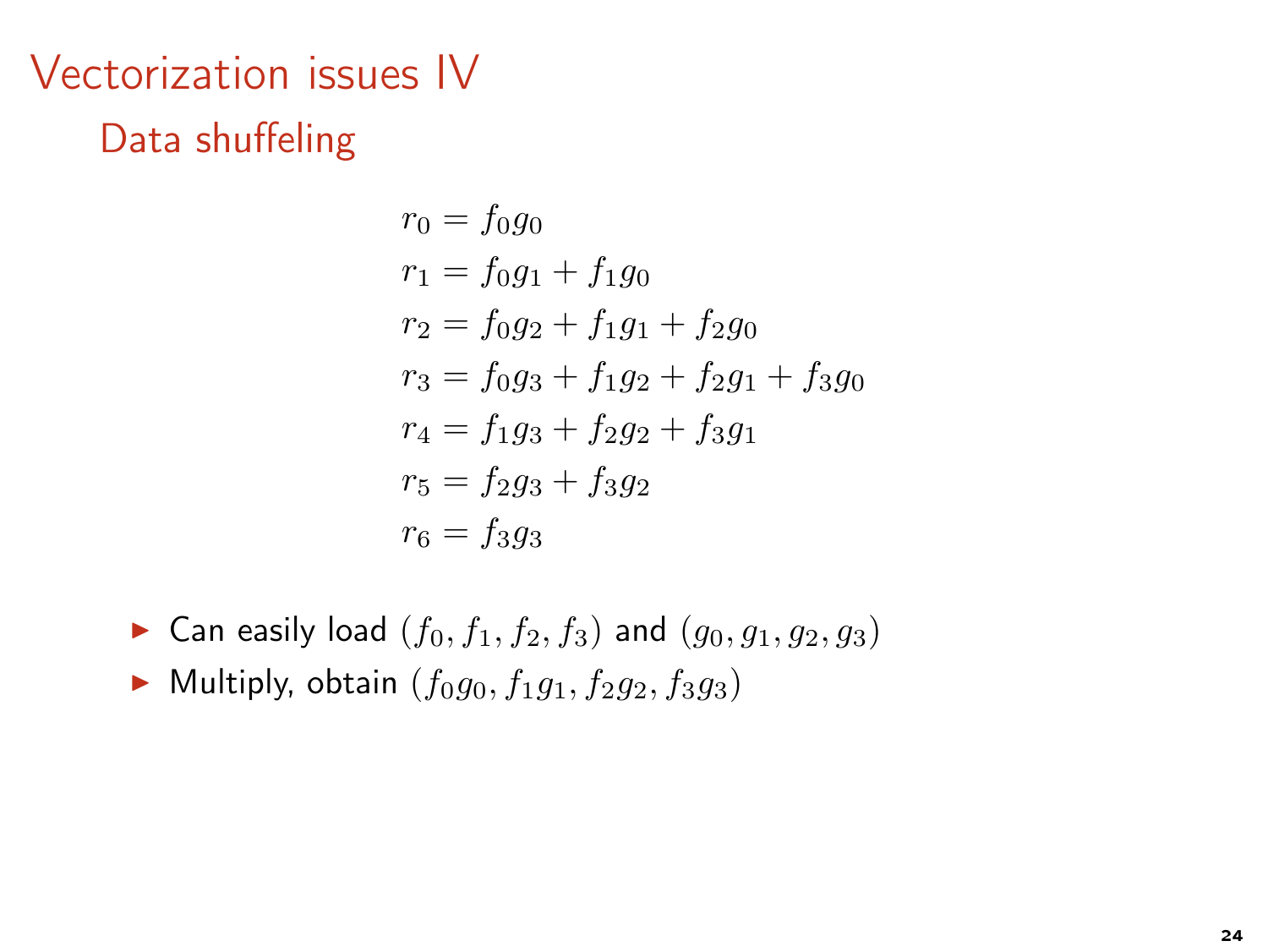# Vectorization issues IV Data shuffeling

$$
r_0 = f_0g_0
$$
  
\n
$$
r_1 = f_0g_1 + f_1g_0
$$
  
\n
$$
r_2 = f_0g_2 + f_1g_1 + f_2g_0
$$
  
\n
$$
r_3 = f_0g_3 + f_1g_2 + f_2g_1 + f_3g_0
$$
  
\n
$$
r_4 = f_1g_3 + f_2g_2 + f_3g_1
$$
  
\n
$$
r_5 = f_2g_3 + f_3g_2
$$
  
\n
$$
r_6 = f_3g_3
$$

- ▶ Can easily load  $(f_0, f_1, f_2, f_3)$  and  $(g_0, g_1, g_2, g_3)$
- $\blacktriangleright$  Multiply, obtain  $(f_0g_0, f_1g_1, f_2g_2, f_3g_3)$
- $\blacktriangleright$  And now what?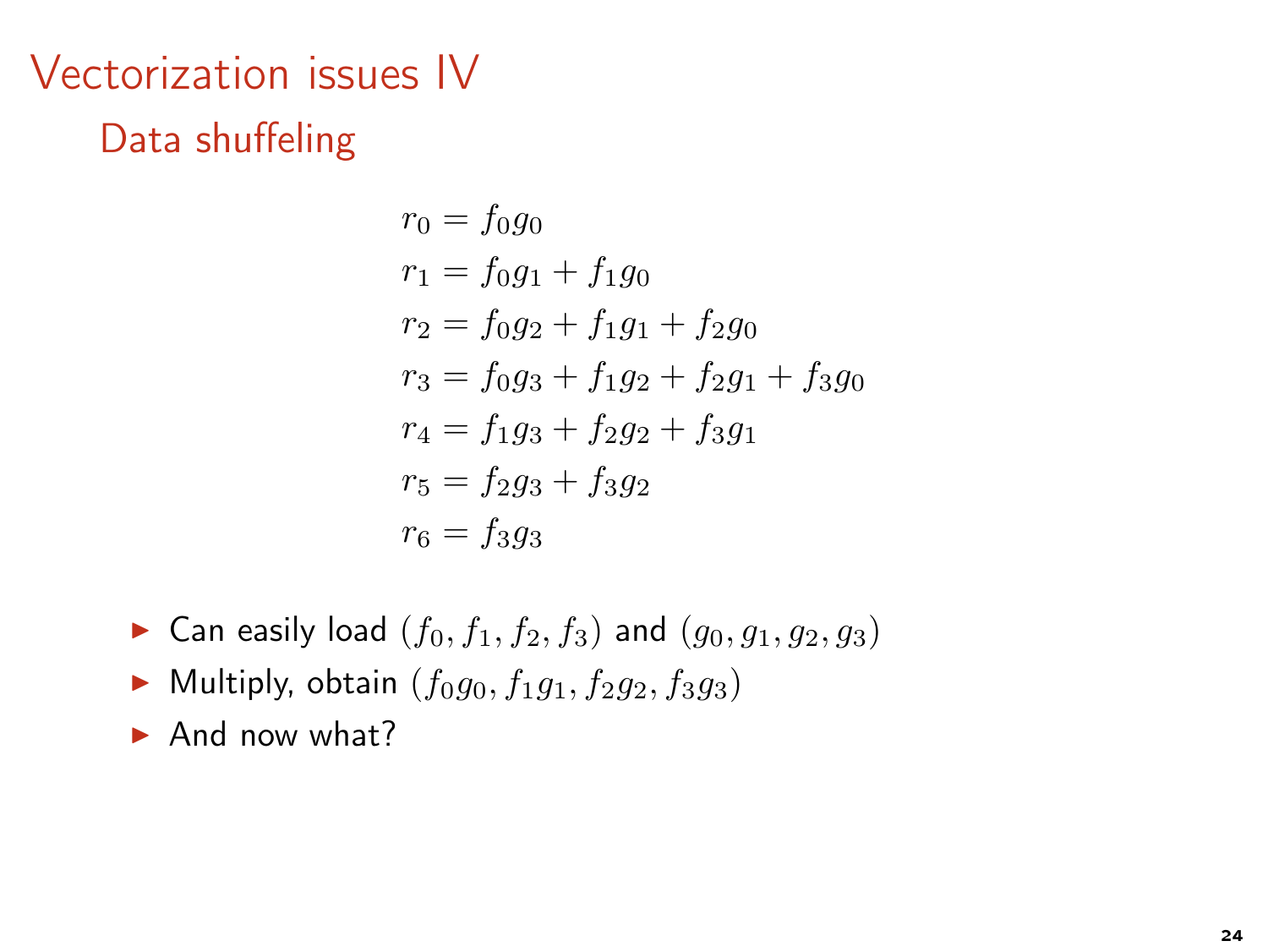# Vectorization issues IV Data shuffeling

$$
r_0 = f_0g_0
$$
  
\n
$$
r_1 = f_0g_1 + f_1g_0
$$
  
\n
$$
r_2 = f_0g_2 + f_1g_1 + f_2g_0
$$
  
\n
$$
r_3 = f_0g_3 + f_1g_2 + f_2g_1 + f_3g_0
$$
  
\n
$$
r_4 = f_1g_3 + f_2g_2 + f_3g_1
$$
  
\n
$$
r_5 = f_2g_3 + f_3g_2
$$
  
\n
$$
r_6 = f_3g_3
$$

- Can easily load  $(f_0, f_1, f_2, f_3)$  and  $(g_0, g_1, g_2, g_3)$
- $\blacktriangleright$  Multiply, obtain  $(f_0q_0, f_1q_1, f_2q_2, f_3q_3)$
- $\blacktriangleright$  And now what?
- ▶ Answer: Need to *shuffle* data in input and output registers
- ▶ Significant overhead, not clear that vectorization speeds up computation!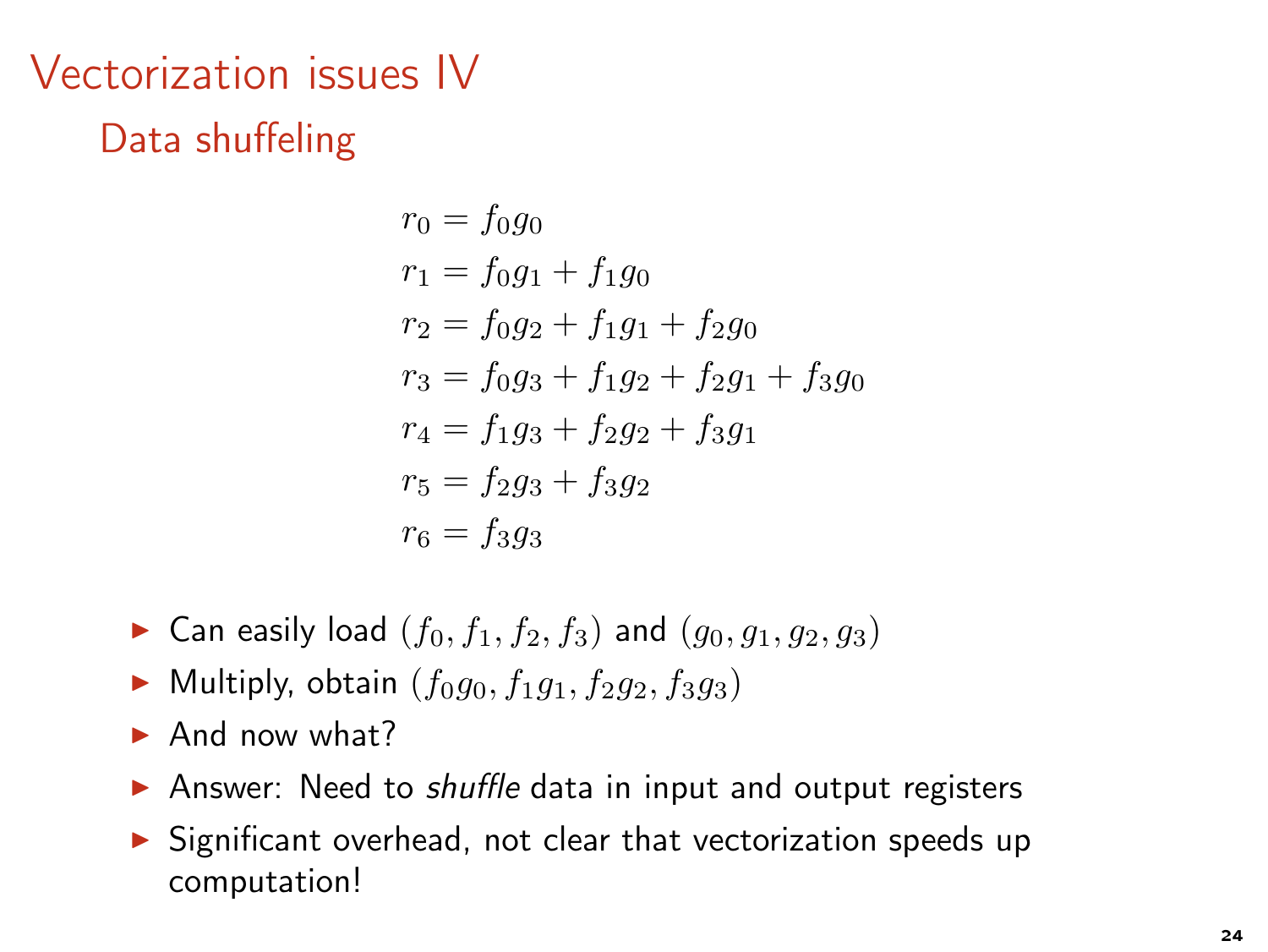# Summary

- ▶ To optimize software, understand algorithms in terms of machine instructions
- ▶ Optimization:
	- $\blacktriangleright$  Pick suitable instructions
	- $\blacktriangleright$  Instruction scheduling
	- ▶ Register allocation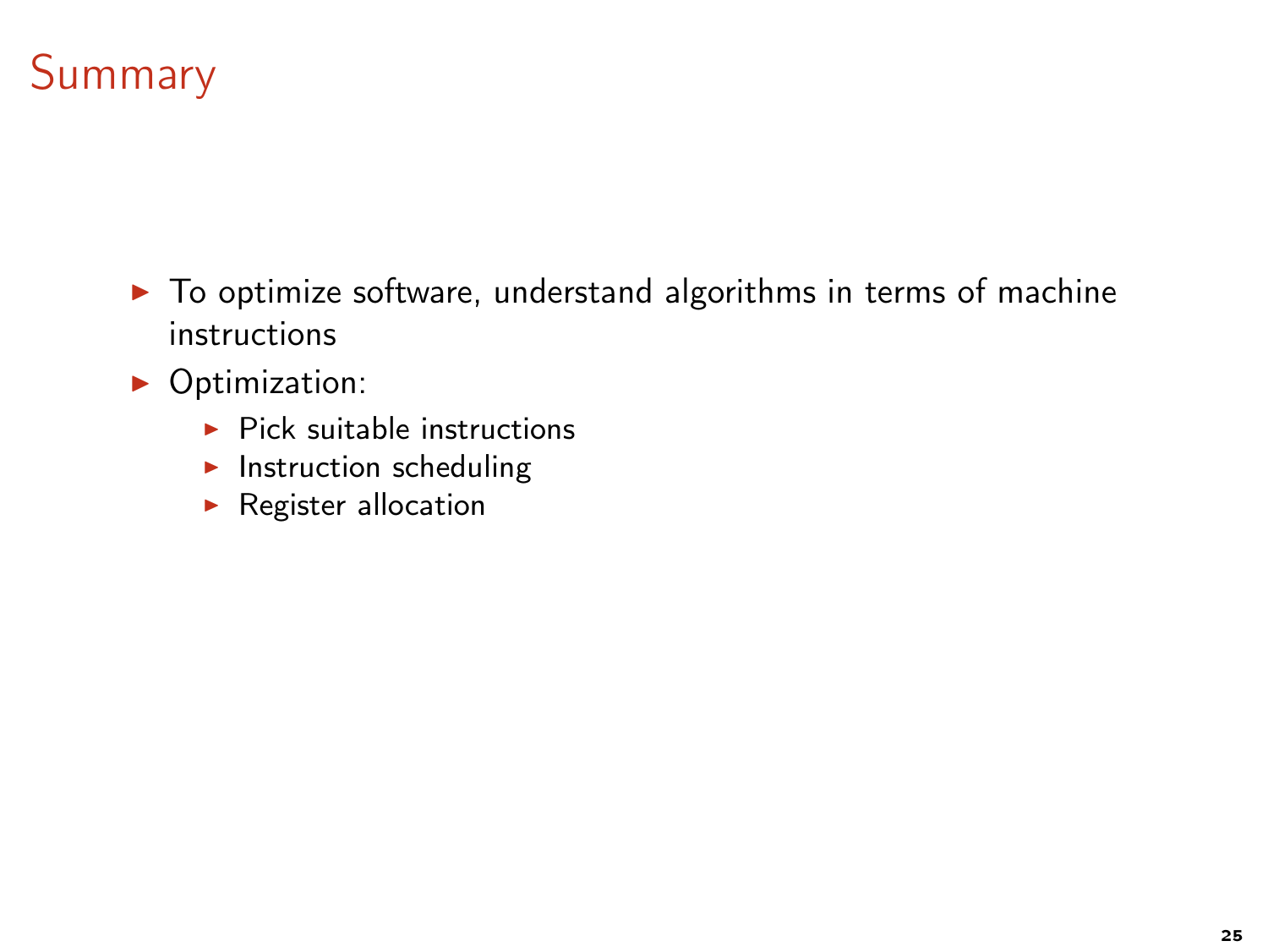# **Summary**

- ▶ To optimize software, understand algorithms in terms of machine instructions
- ▶ Optimization:
	- $\blacktriangleright$  Pick suitable instructions
	- $\blacktriangleright$  Instruction scheduling
	- $\blacktriangleright$  Register allocation
- ▶ Next level: think vectorized
	- $\blacktriangleright$  Consider data-level parallelism
	- $\blacktriangleright$  Think branch-free
	- $\blacktriangleright$  Think lookup-table free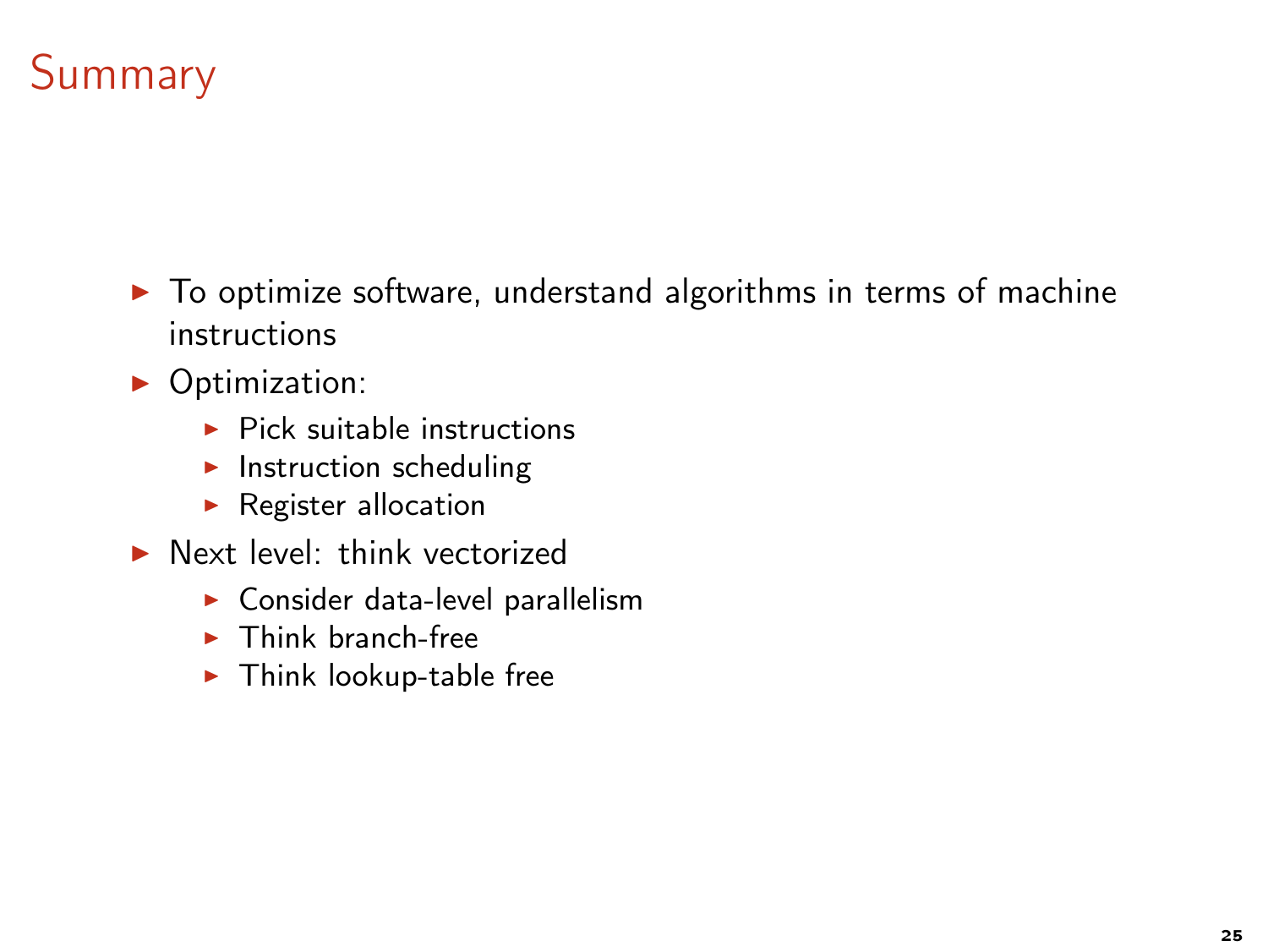# Part II Making software secure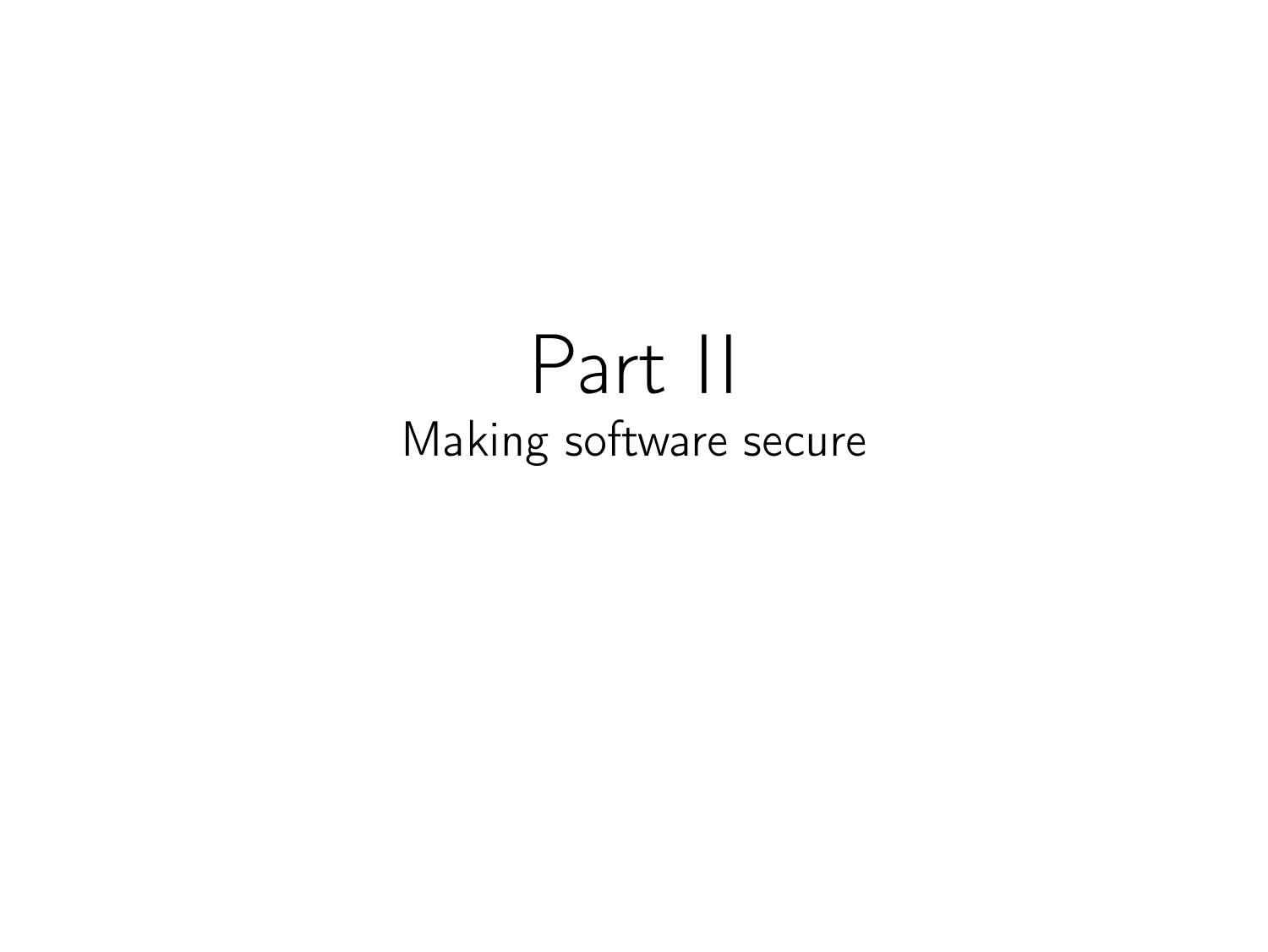### General idea of those attacks

- ▶ Secret data has influence on timing of software
- $\blacktriangleright$  Attacker measures timing
- ► Attacker computes influence<sup>-1</sup> to obtain secret data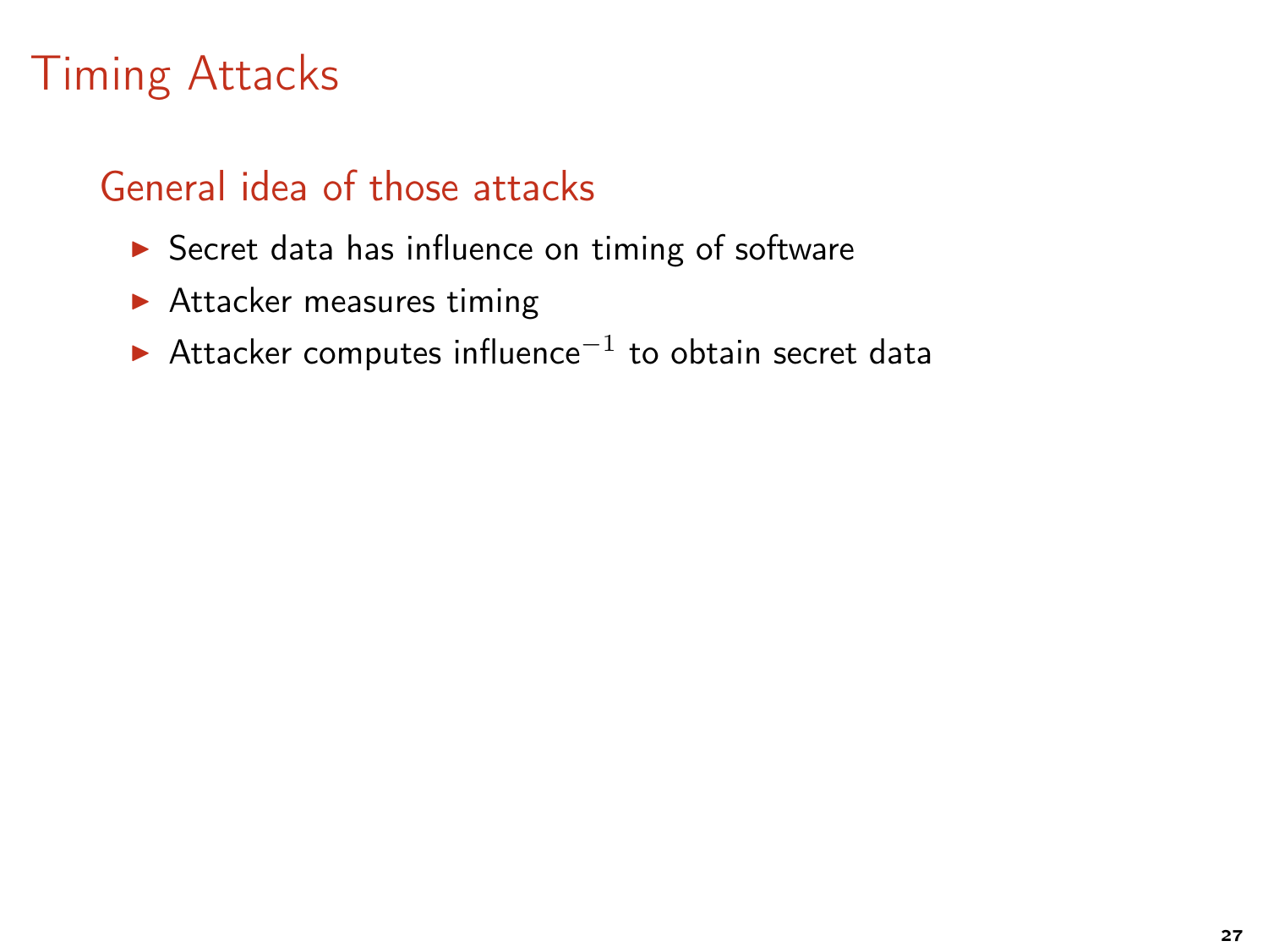### General idea of those attacks

- $\triangleright$  Secret data has influence on timing of software
- $\blacktriangleright$  Attacker measures timing
- ► Attacker computes influence<sup>-1</sup> to obtain secret data

- ▶ Timing attacks are a type of side-channel attacks
- $\triangleright$  Unlike other side-channel attacks, they work remotely:
	- ▶ Some need to run attack code in parallel to the target software
	- $\triangleright$  Attacker can log in remotely (ssh)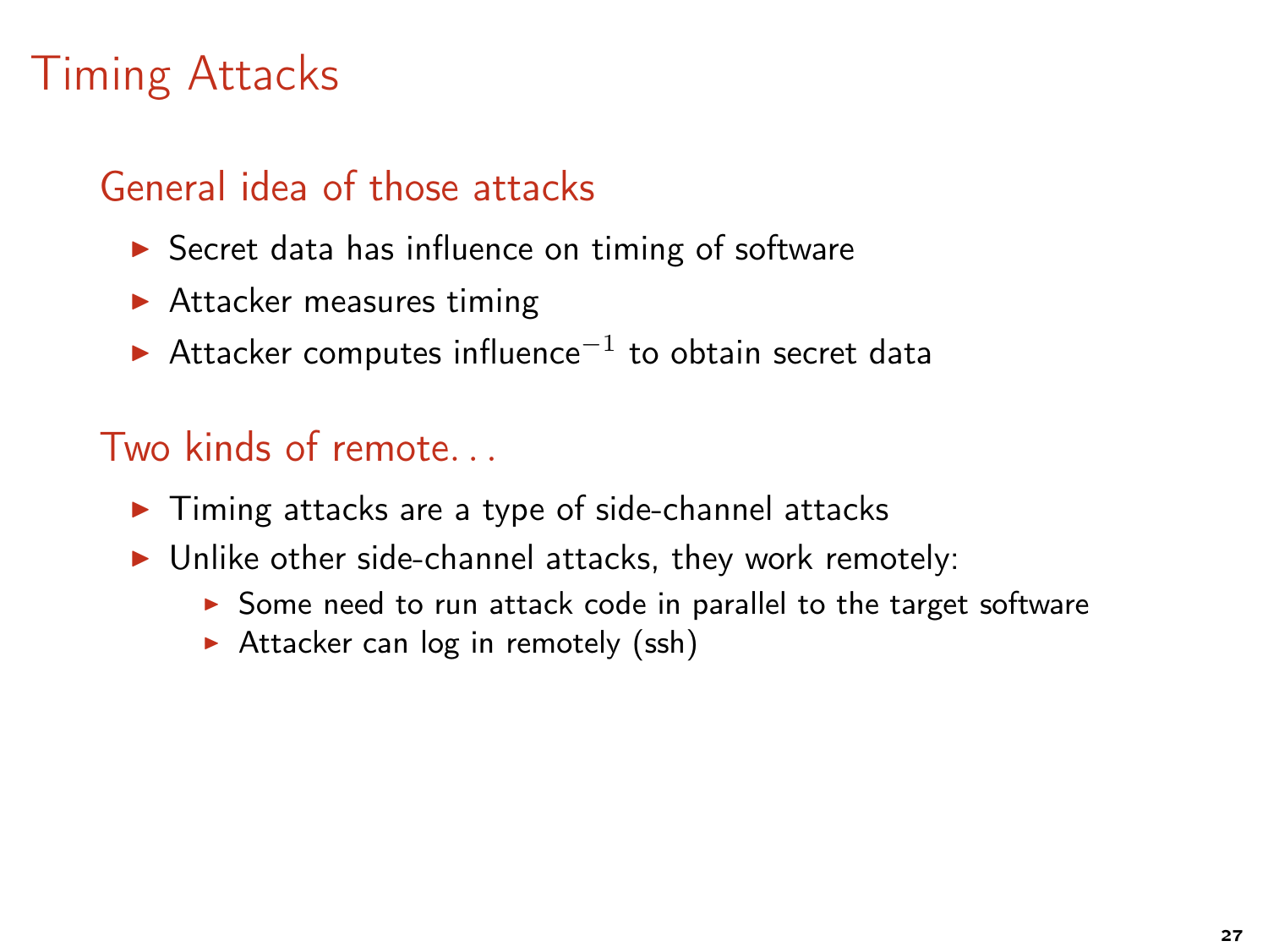### General idea of those attacks

- $\triangleright$  Secret data has influence on timing of software
- $\blacktriangleright$  Attacker measures timing
- ► Attacker computes influence<sup>-1</sup> to obtain secret data

- ▶ Timing attacks are a type of side-channel attacks
- $\triangleright$  Unlike other side-channel attacks, they work remotely:
	- ▶ Some need to run attack code in parallel to the target software
	- $\triangleright$  Attacker can log in remotely (ssh)
	- $\triangleright$  Some attacks work by measuring network delays
	- ▶ Attacker does not even need an account on the target machine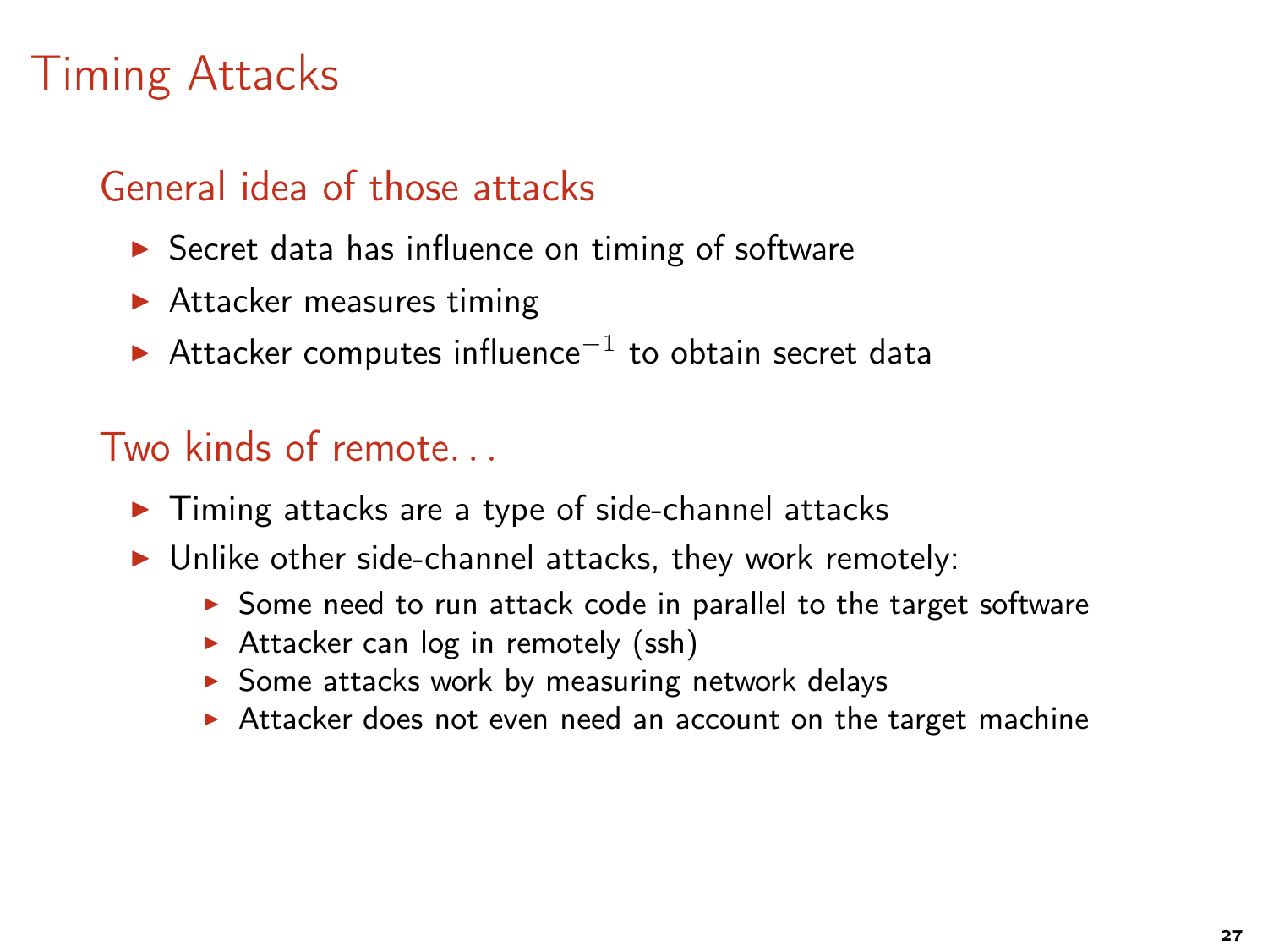### General idea of those attacks

- $\triangleright$  Secret data has influence on timing of software
- $\blacktriangleright$  Attacker measures timing
- ► Attacker computes influence<sup>-1</sup> to obtain secret data

- ▶ Timing attacks are a type of side-channel attacks
- $\triangleright$  Unlike other side-channel attacks, they work remotely:
	- ▶ Some need to run attack code in parallel to the target software
	- $\triangleright$  Attacker can log in remotely (ssh)
	- $\triangleright$  Some attacks work by measuring network delays
	- ▶ Attacker does not even need an account on the target machine
- ▶ Can't protect against timing attacks by locking a room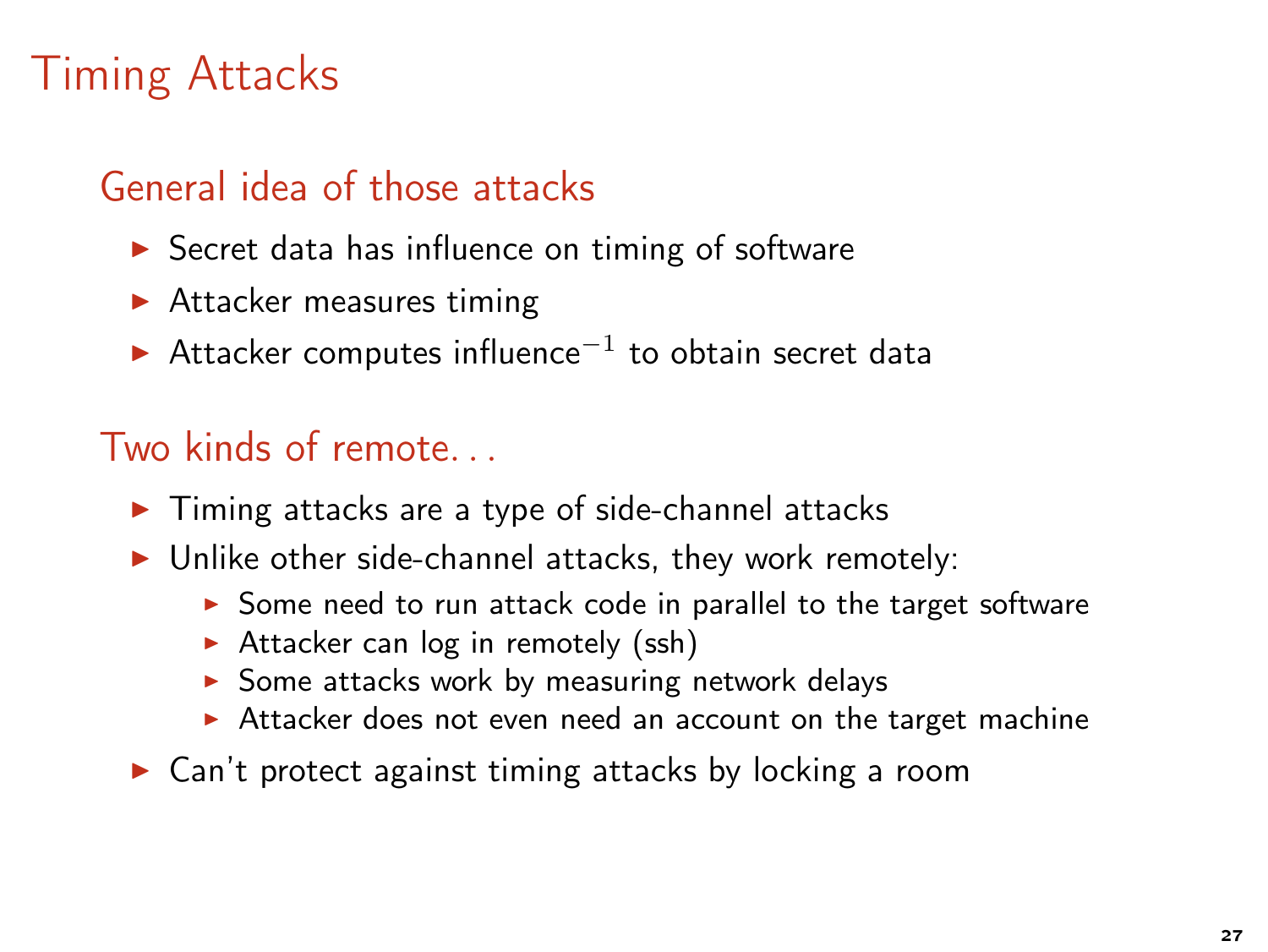### General idea of those attacks

- $\triangleright$  Secret data has influence on timing of software
- $\blacktriangleright$  Attacker measures timing
- ► Attacker computes influence<sup>-1</sup> to obtain secret data

- ▶ Timing attacks are a type of side-channel attacks
- $\triangleright$  Unlike other side-channel attacks, they work remotely:
	- ▶ Some need to run attack code in parallel to the target software
	- $\triangleright$  Attacker can log in remotely (ssh)
	- $\triangleright$  Some attacks work by measuring network delays
	- ▶ Attacker does not even need an account on the target machine
- ▶ Can't protect against timing attacks by locking a room
- ▶ We can systematically eliminate all timing attacks!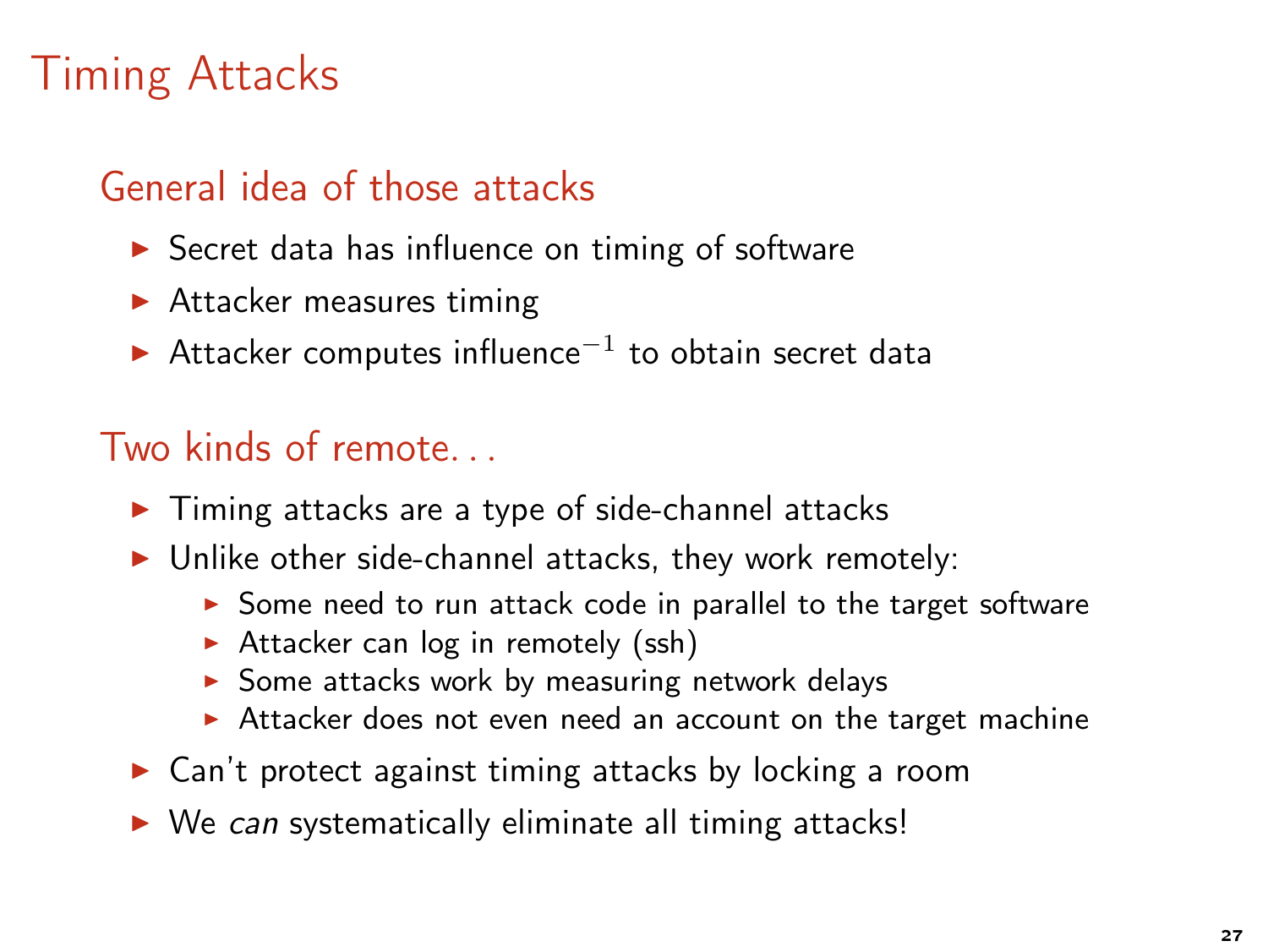▶ Core operation in RSA, DSA, ElGamal, ECC: exponentiation (or scalar multiplication) with secret exponent (or scalar).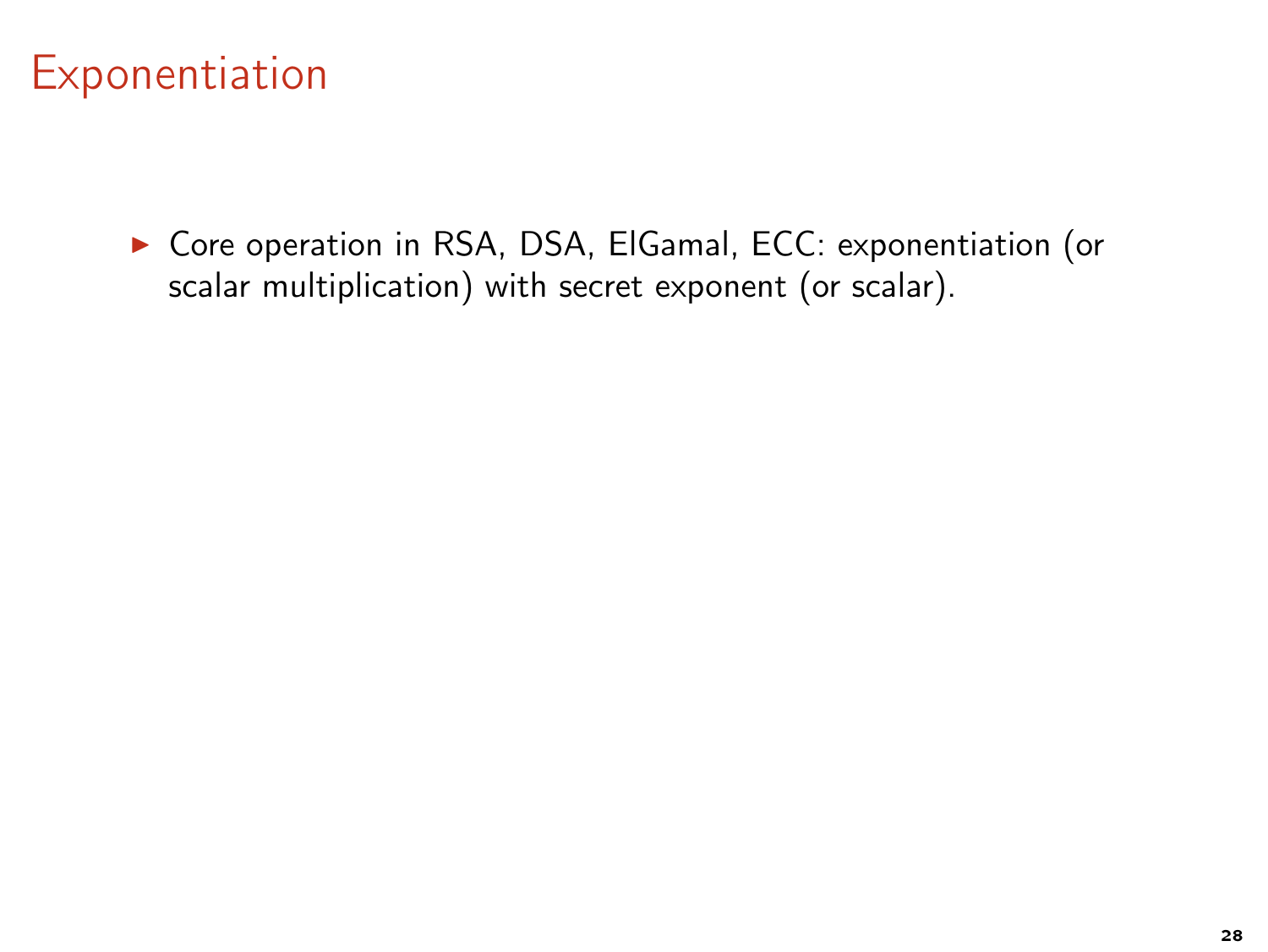▶ Core operation in RSA, DSA, ElGamal, ECC: exponentiation (or scalar multiplication) with secret exponent (or scalar).

Example: exponent 105

$$
\blacktriangleright \ 105 = 64 + 32 + 8 + 1 = 2^6 + 2^5 + 2^3 + 2^0
$$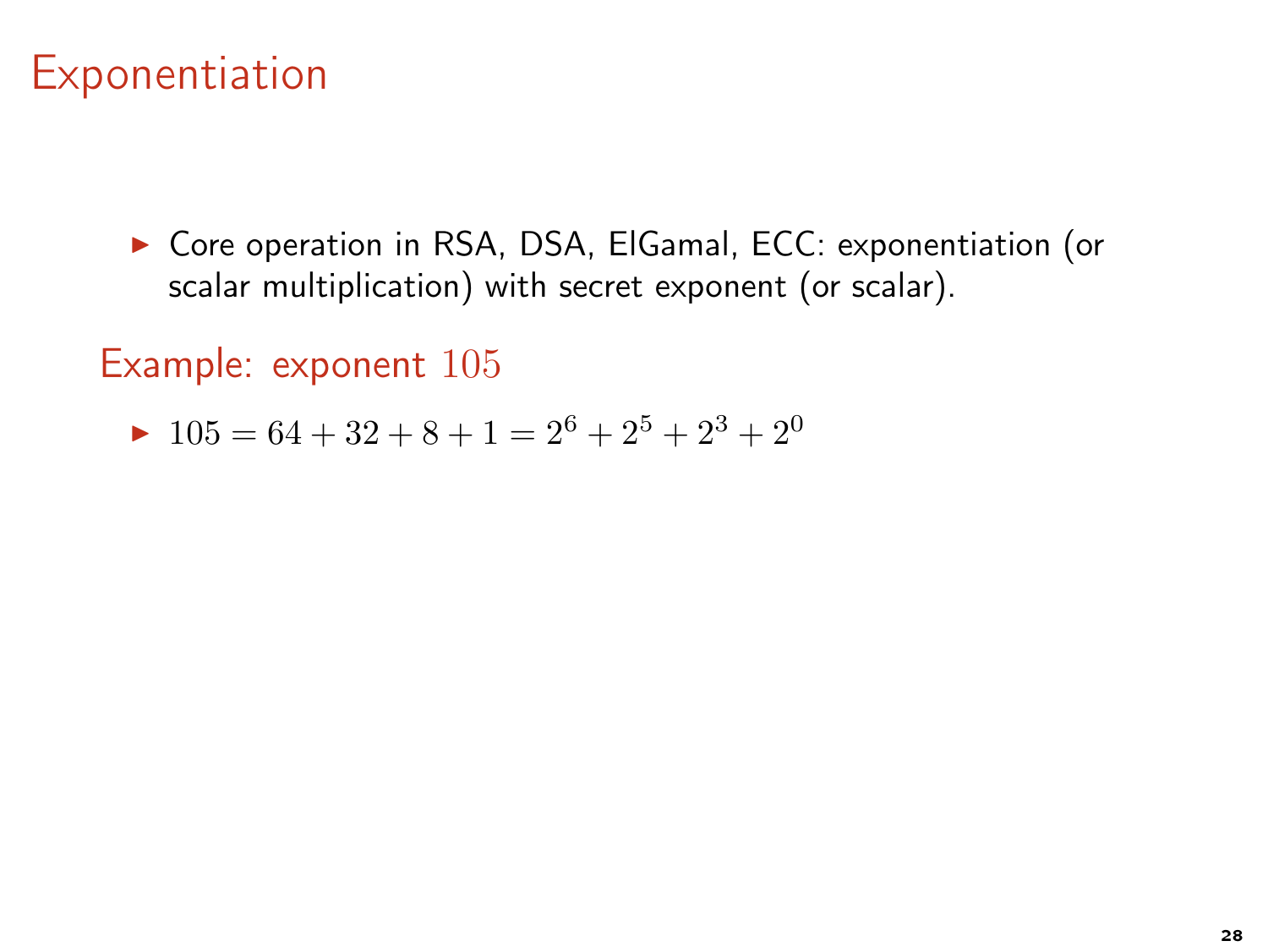▶ Core operation in RSA, DSA, ElGamal, ECC: exponentiation (or scalar multiplication) with secret exponent (or scalar).

### Example: exponent 105

- $\blacktriangleright$  105 = 64 + 32 + 8 + 1 = 2<sup>6</sup> + 2<sup>5</sup> + 2<sup>3</sup> + 2<sup>0</sup>
- $\blacktriangleright$  105 = 1 · 2<sup>6</sup> + 1 · 2<sup>5</sup> + 0 · 2<sup>4</sup> + 1 · 2<sup>3</sup> + 0 · 2<sup>2</sup> + 0 · 2<sup>1</sup> + 1 · 2<sup>0</sup>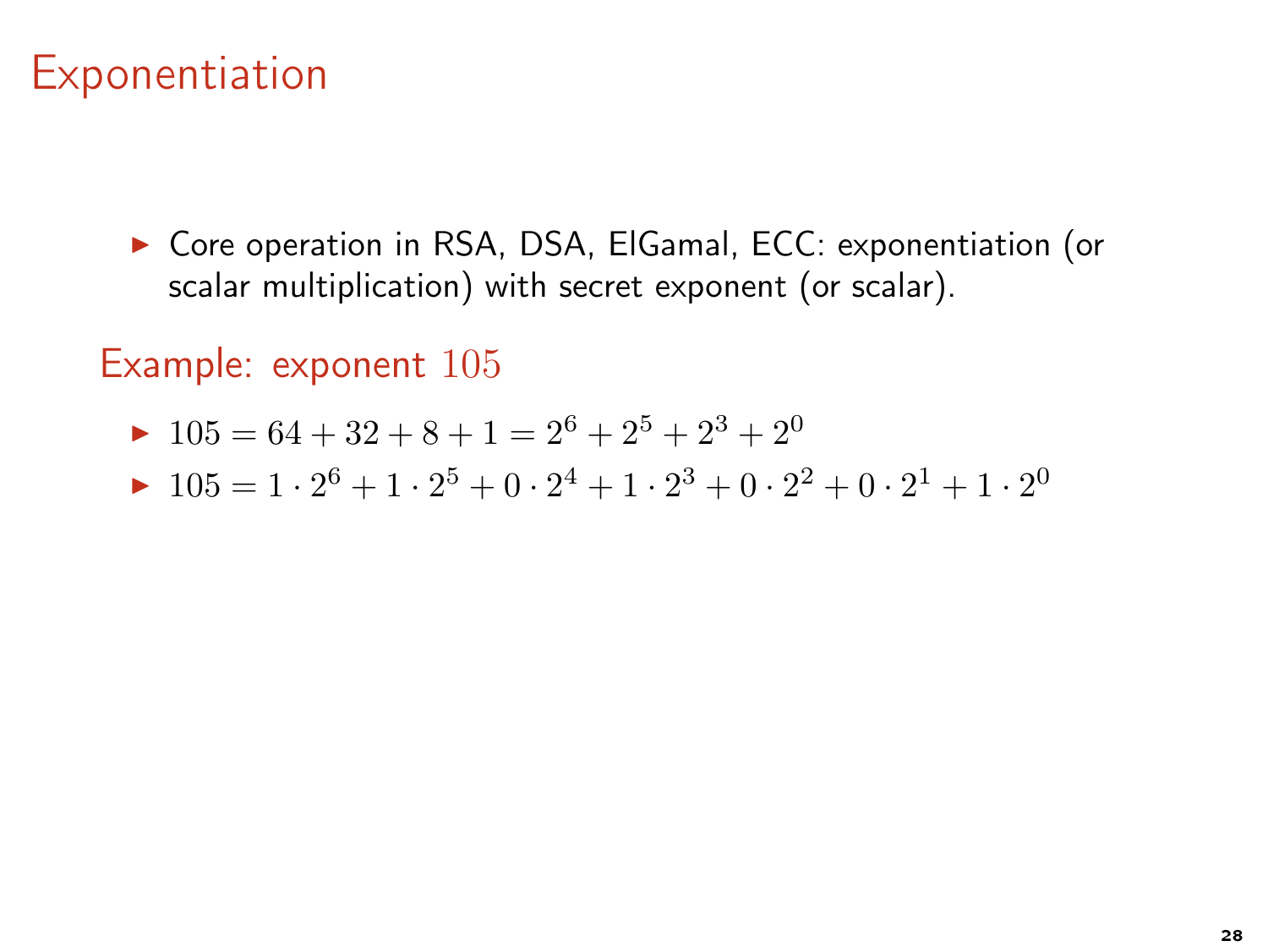▶ Core operation in RSA, DSA, ElGamal, ECC: exponentiation (or scalar multiplication) with secret exponent (or scalar).

### Example: exponent 105

- $\blacktriangleright$  105 = 64 + 32 + 8 + 1 = 2<sup>6</sup> + 2<sup>5</sup> + 2<sup>3</sup> + 2<sup>0</sup>
- $\blacktriangleright$  105 = 1 · 2<sup>6</sup> + 1 · 2<sup>5</sup> + 0 · 2<sup>4</sup> + 1 · 2<sup>3</sup> + 0 · 2<sup>2</sup> + 0 · 2<sup>1</sup> + 1 · 2<sup>0</sup>
- $\blacktriangleright$  105 = (((((((((((1 · 2 + 1) · 2) + 0) · 2) + 1) · 2) + 0) · 2) + 0) · 2) + 1 (Horner's rule)
- $a^{105} = ((((((((((a<sup>2</sup> · a)<sup>2</sup>) · 1)<sup>2</sup>) · a)<sup>2</sup>) · 1)<sup>2</sup>) · a)$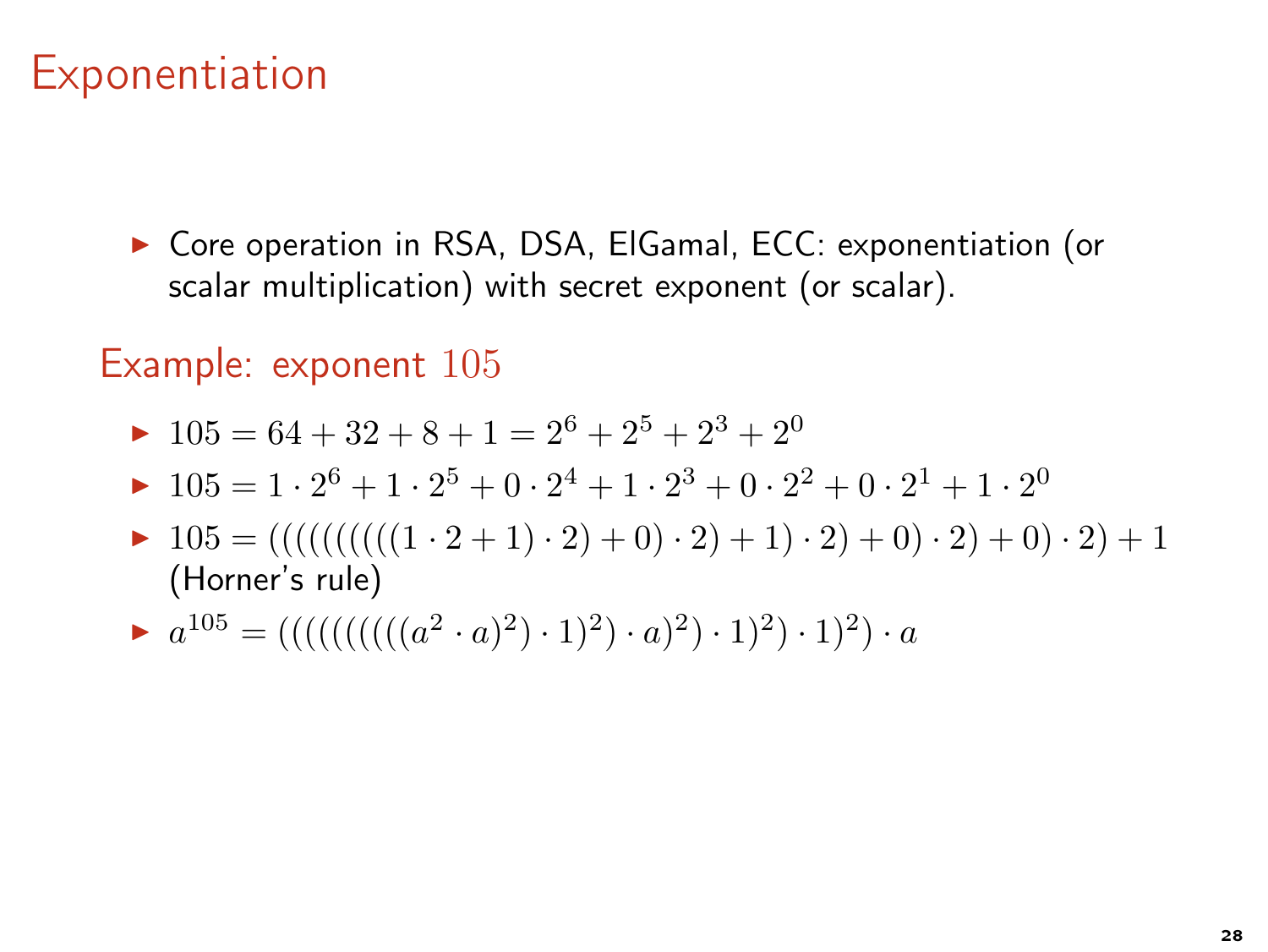#### Exponentiation

▶ Core operation in RSA, DSA, ElGamal, ECC: exponentiation (or scalar multiplication) with secret exponent (or scalar).

#### Example: exponent 105

- $\blacktriangleright$  105 = 64 + 32 + 8 + 1 = 2<sup>6</sup> + 2<sup>5</sup> + 2<sup>3</sup> + 2<sup>0</sup>
- $\blacktriangleright$  105 = 1 · 2<sup>6</sup> + 1 · 2<sup>5</sup> + 0 · 2<sup>4</sup> + 1 · 2<sup>3</sup> + 0 · 2<sup>2</sup> + 0 · 2<sup>1</sup> + 1 · 2<sup>0</sup>
- $\blacktriangleright$  105 = (((((((((((1 · 2 + 1) · 2) + 0) · 2) + 1) · 2) + 0) · 2) + 0) · 2) + 1 (Horner's rule)
- $a^{105} = ((((((((((a<sup>2</sup> · a)<sup>2</sup>) · 1)<sup>2</sup>) · a)<sup>2</sup>) · 1)<sup>2</sup>) · a)$
- $\triangleright$  Cost: 6 squarings, 3 multiplications
- $\triangleright$  More generally: 1 squaring per bit, 1 multiplication per 1-bit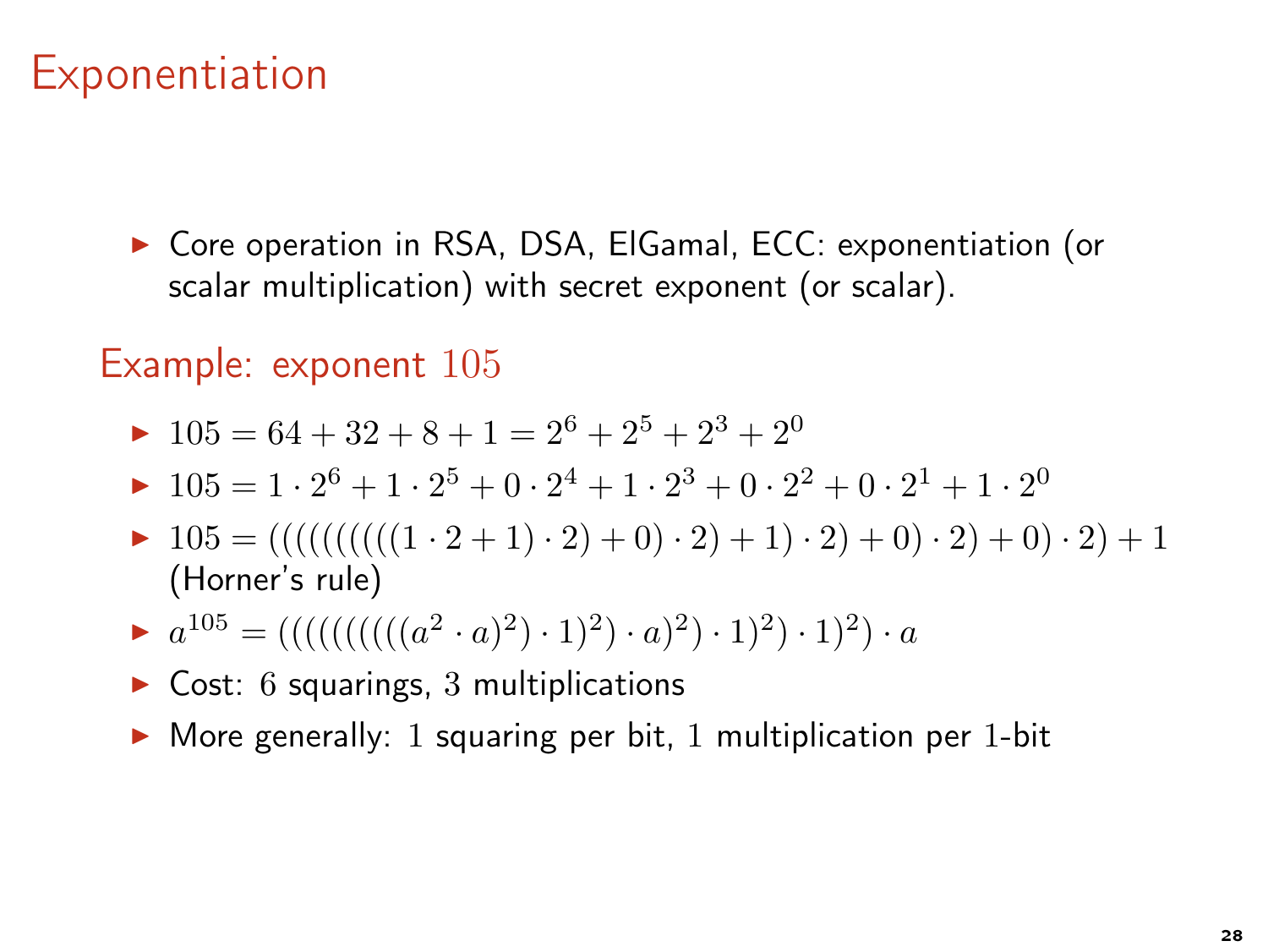# Example: exponentiation mod  $2^{31} - 1$

```
// Multiplicative group of integers mod 2^31-1
typedef uint32_t group_t;
/* Modular multiplication */
static void group_mul(group_t *r, const group_t *x, const group_t *y)
{
  *r = ((uint64_t) *x * *y) % 0x7FFFFFFFF;
}
```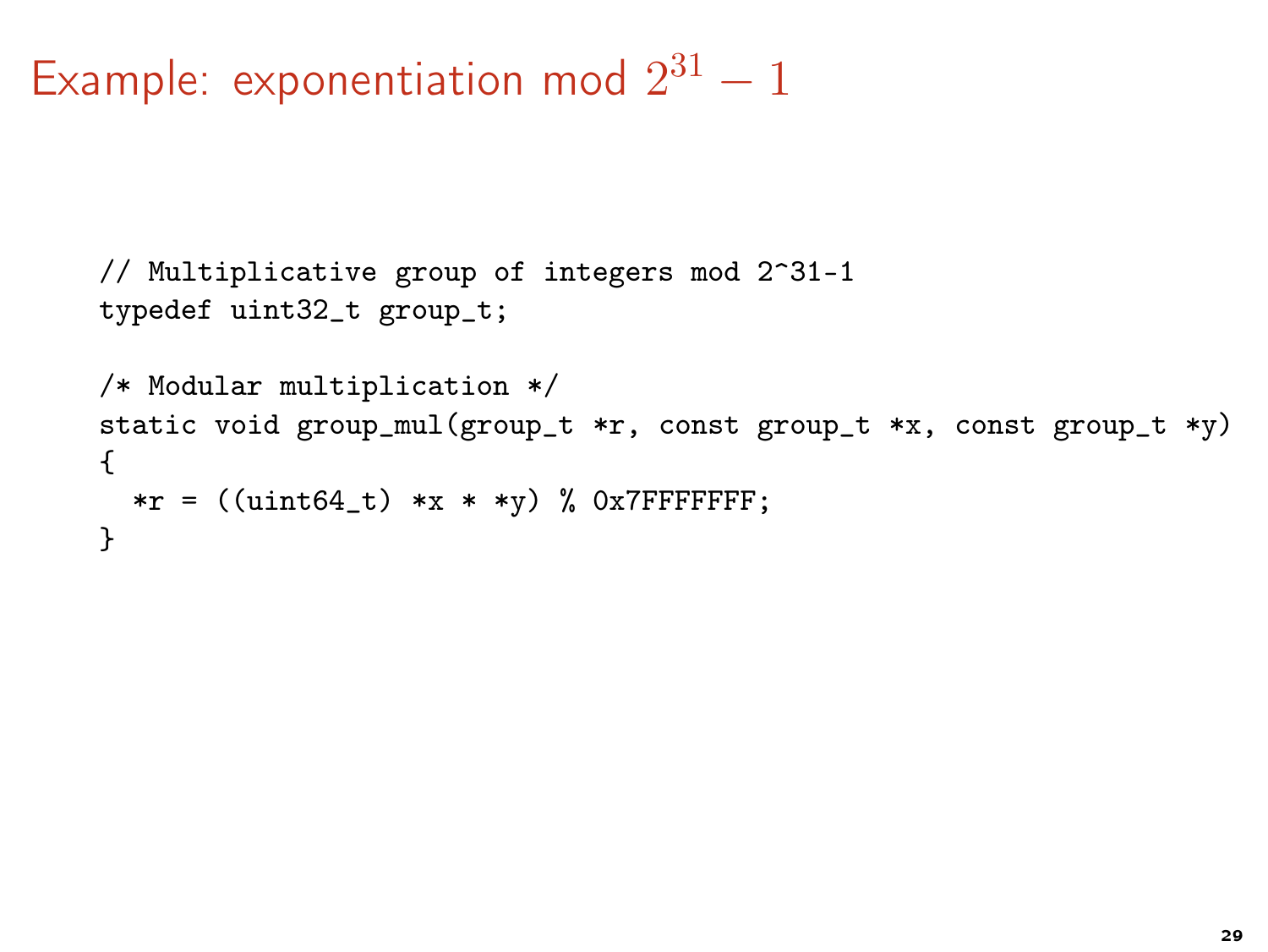# Example: exponentiation mod  $2^{31} - 1$

```
// Multiplicative group of integers mod 2^31-1
typedef uint32_t group_t;
/* Modular multiplication */
static void group_mul(group_t *r, const group_t *x, const group_t *y)
{
  *r = ((uint64_t) *x * *y) % 0x7FFFFFFFF;
}
```
 $\triangleright$  Group is way too small for cryptographic purposes

 $\triangleright$  Exponentation in this group is just fine to illustrate timing leaks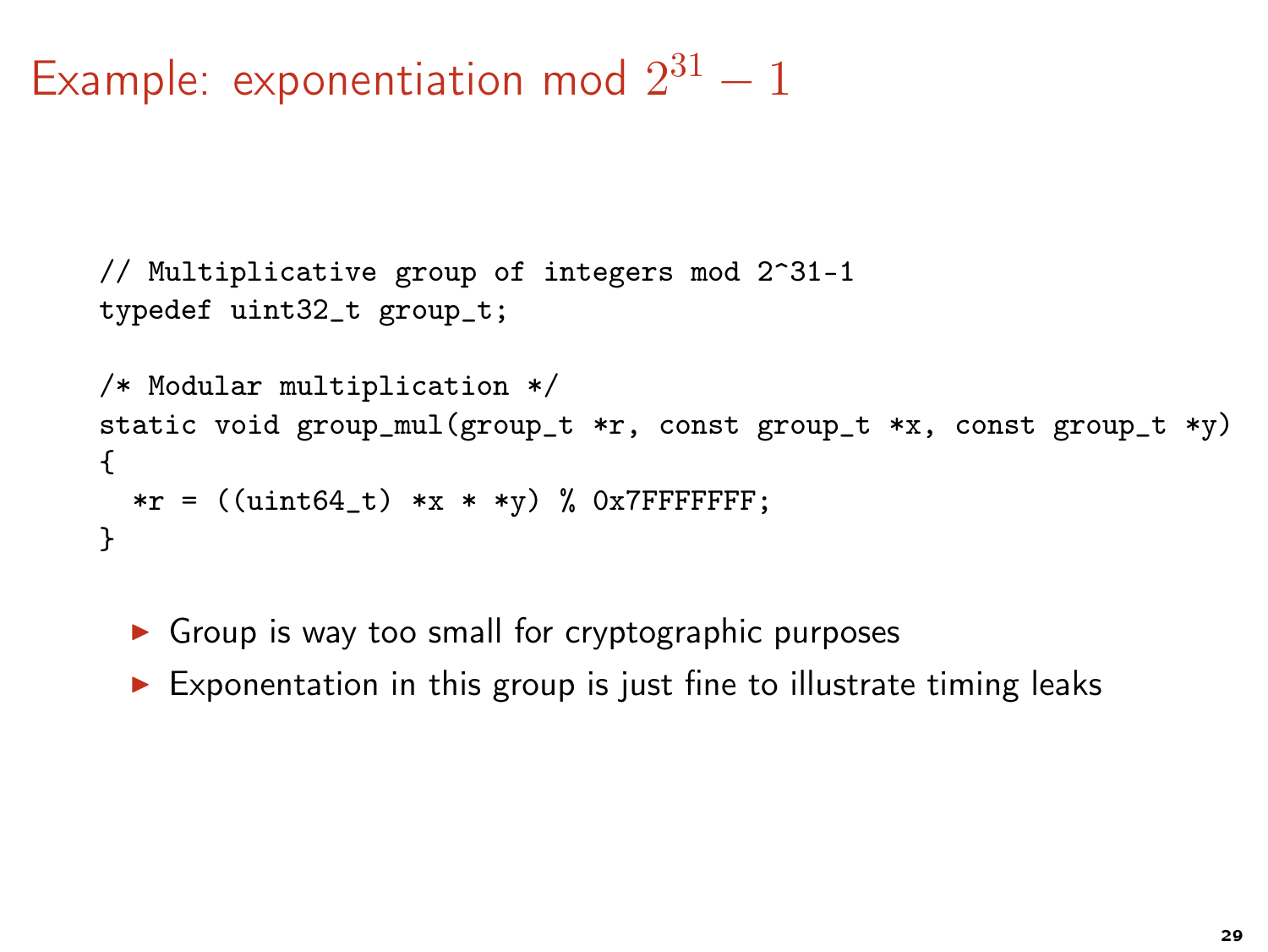# Example: exponentiation mod  $2^{31} - 1$

```
// Multiplicative group of integers mod 2^31-1
typedef uint32_t group_t;
/* Modular multiplication */
static void group_mul(group_t *r, const group_t *x, const group_t *y)
{
  *r = ((uint64_t) *x * *y) % 0x7FFFFFFFF;
}
```
- $\triangleright$  Group is way too small for cryptographic purposes
- $\triangleright$  Exponentation in this group is just fine to illustrate timing leaks
- ► From now on consider C code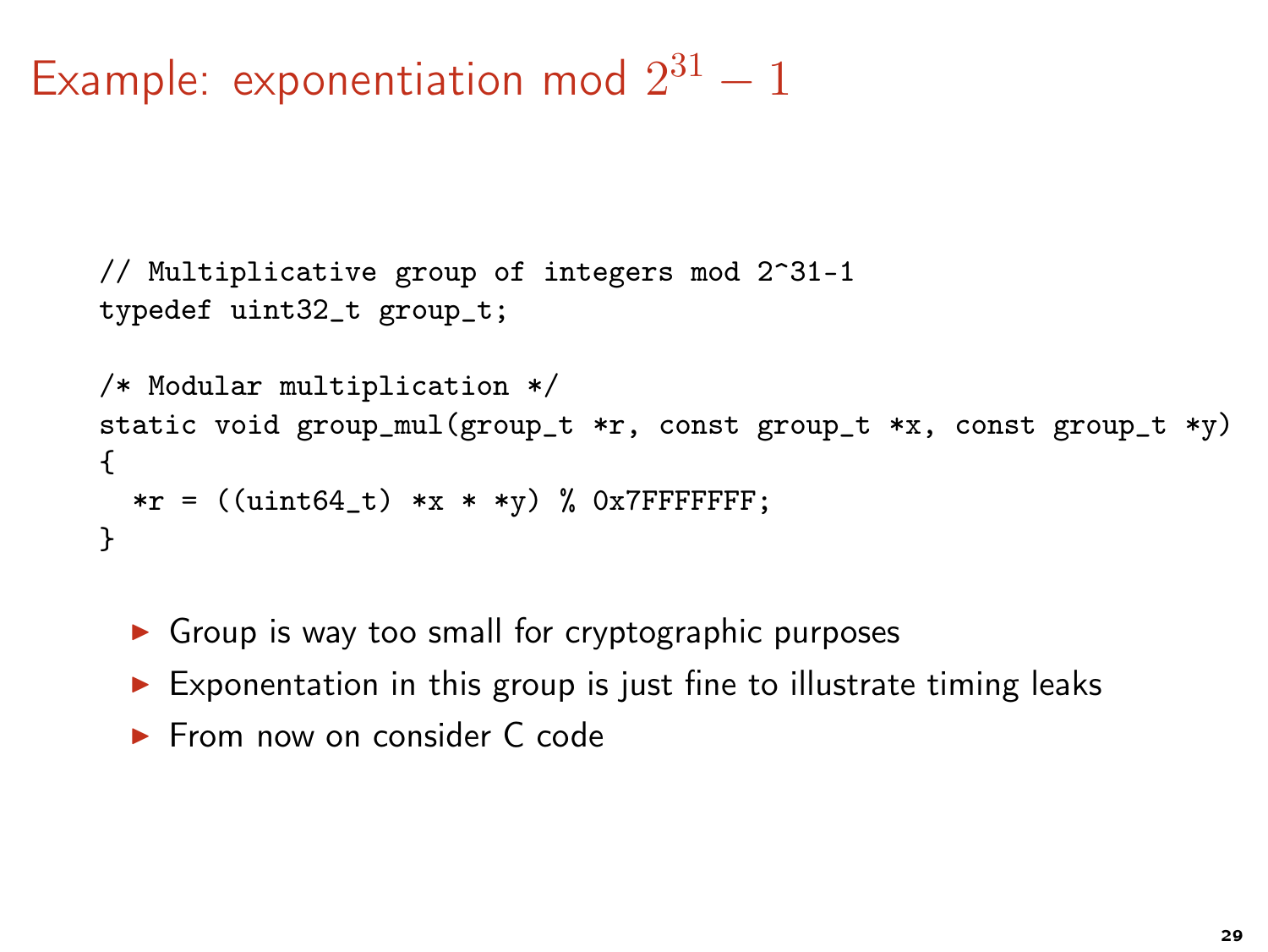#### Square-and-multiply

```
void group_exp(group_t *r, const group_t *x, const uint8_t e[EXPBYTES])
{
  int i,j;
 group_setone(r);
  for(i=EXPBYTES-1; i>=0; i--) {
    for(j=7;j>=0;j=-) {
      group\_mul(r, r, r);if(e[i]>>j & 1) {
        group\_mul(r, r, x);}
  }
  }
}
```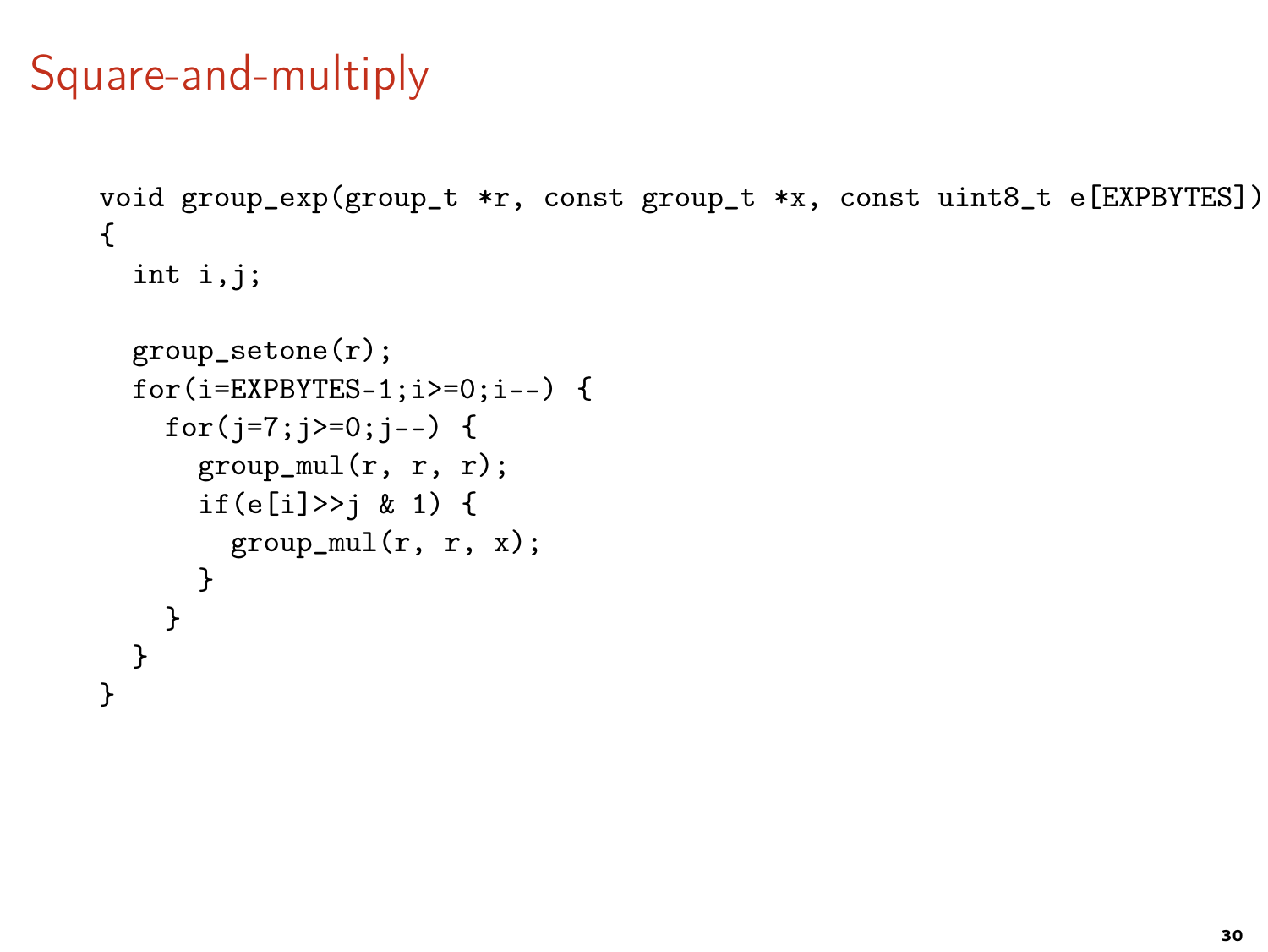# Square-and-multiply

```
void group_exp(group_t *r, const group_t *x, const uint8_t e[EXPBYTES])
{
  int i,j;
  group_setone(r);
  for(i=EXPBYTES-1; i>=0; i--) {
    for(j=7;j>=0;j=-) {
      group\_mul(r, r, r);if(e[i]>>j & 1) {
        group\_mul(r, r, x);}
   }
  }
}
```
- ▶ Secret branch condition leaks through timing!
- $\blacktriangleright$  Idea: Always perform multiplication by x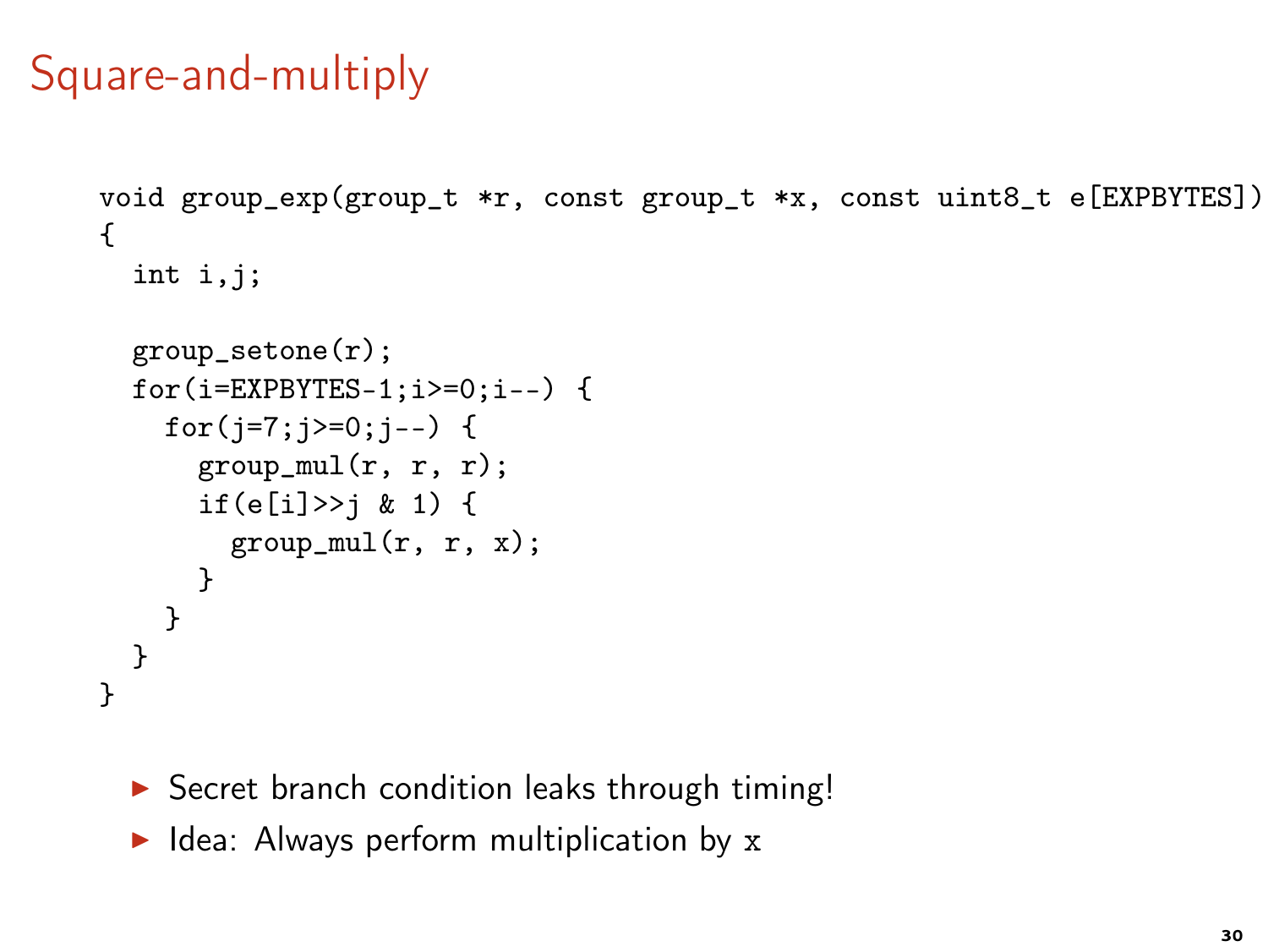#### Square-and-multiply-always

```
void group_exp(group_t *r, const group_t *x, const uint8_t e[EXPBYTES])
{
  int i,j;
  group_t t;
  group_setone(r);
  for(i=EXPBYTES;i>=0;i--) {
    for(j=7;j>=0;j--) {
      group\_mul(r,r,r);if((e[i]>>j)&1)
        group\_mul(r,r,x);else
        group\_mul(kt,r,x);}
  }
}
```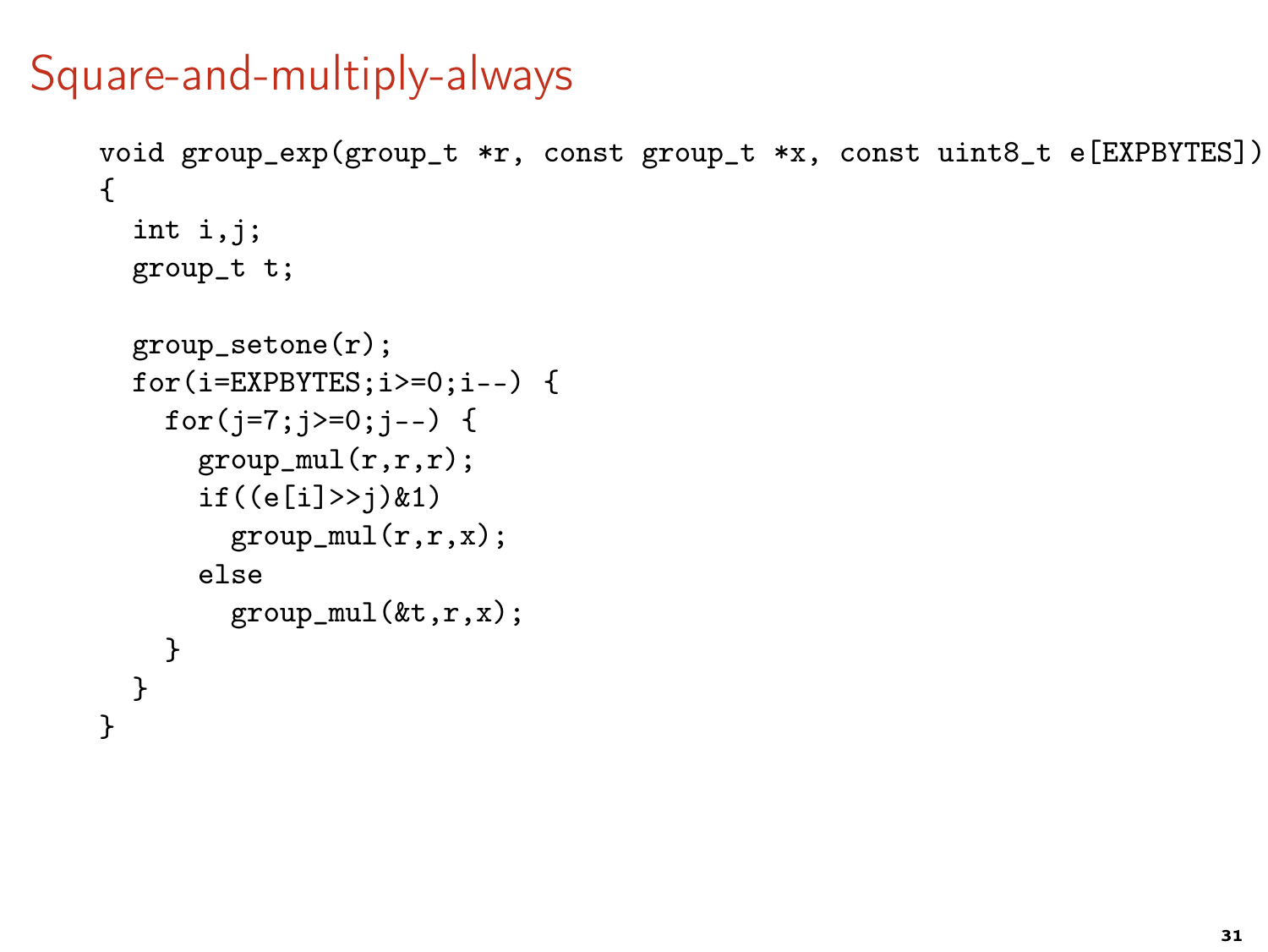# Square-and-multiply-always

```
void group_exp(group_t *r, const group_t *x, const uint8_t e[EXPBYTES])
{
  int i,j;
  group_t t;
  group_setone(r);
  for(i=EXPBYTES;i>=0;i--) {
    for(j=7;j>=0;j=-) {
      group\_mul(r,r,r);if((e[i]>>j)&1)
        group\_mul(r,r,x);else
        group\_mul(kt,r,x);}
  }
}
```
▶ Compiler may optimize else clause away, but can avoid that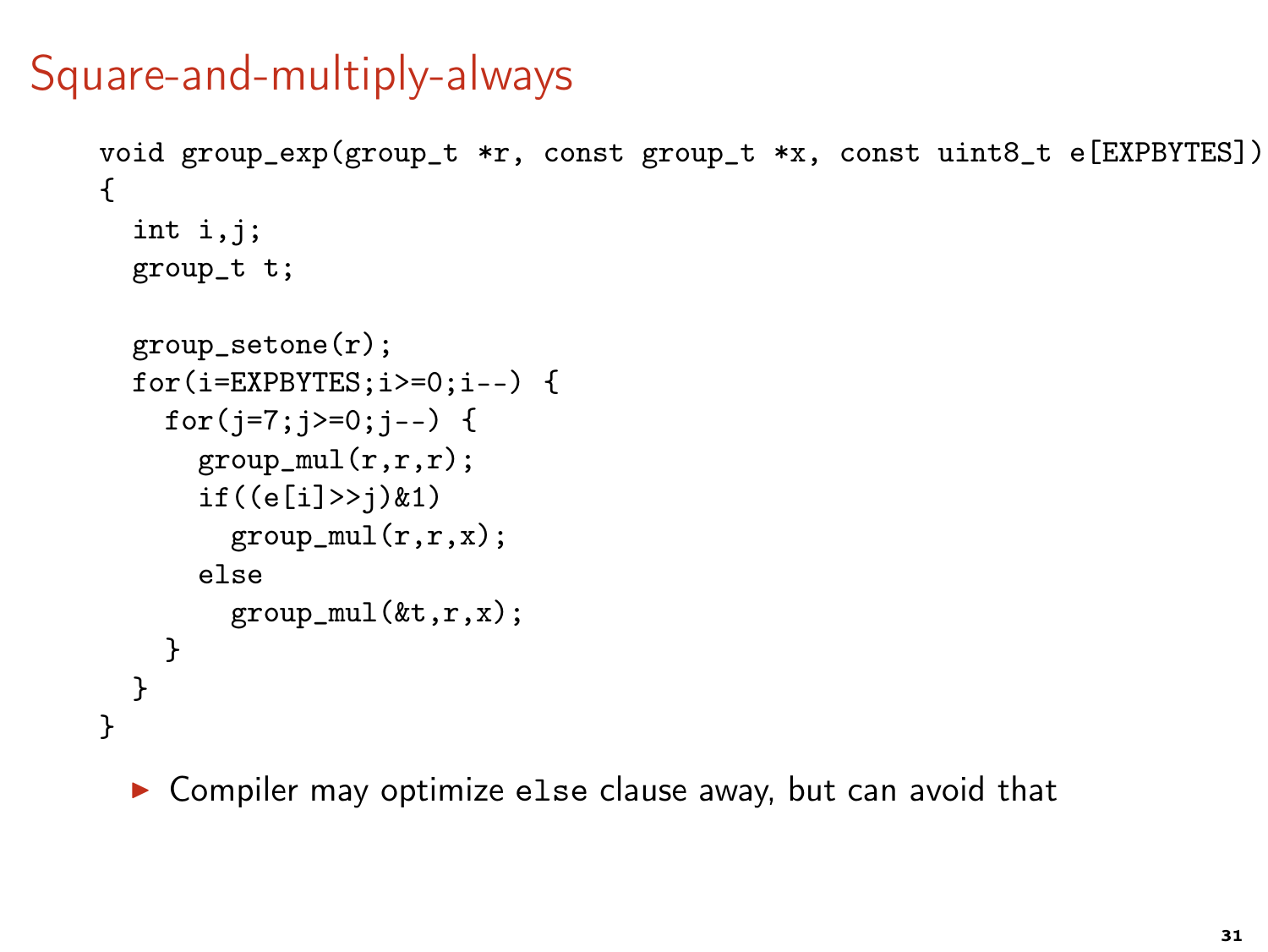# Square-and-multiply-always

```
void group_exp(group_t *r, const group_t *x, const uint8_t e[EXPBYTES])
{
  int i,j;
  group_t t;
  group_setone(r);
  for(i=EXPBYTES;i>=0;i--) {
    for(j=7;j>=0;j=-) {
      group\_mul(r,r,r);if((e[i]>>j)&1)
        group\_mul(r,r,x);else
        group\_mul(kt,r,x);}
  }
}
```
- ▶ Compiler may optimize else clause away, but can avoid that
- $\triangleright$  Still not constant time, reasons:
	- $\blacktriangleright$  Branch prediction
	- $\blacktriangleright$  Instruction cache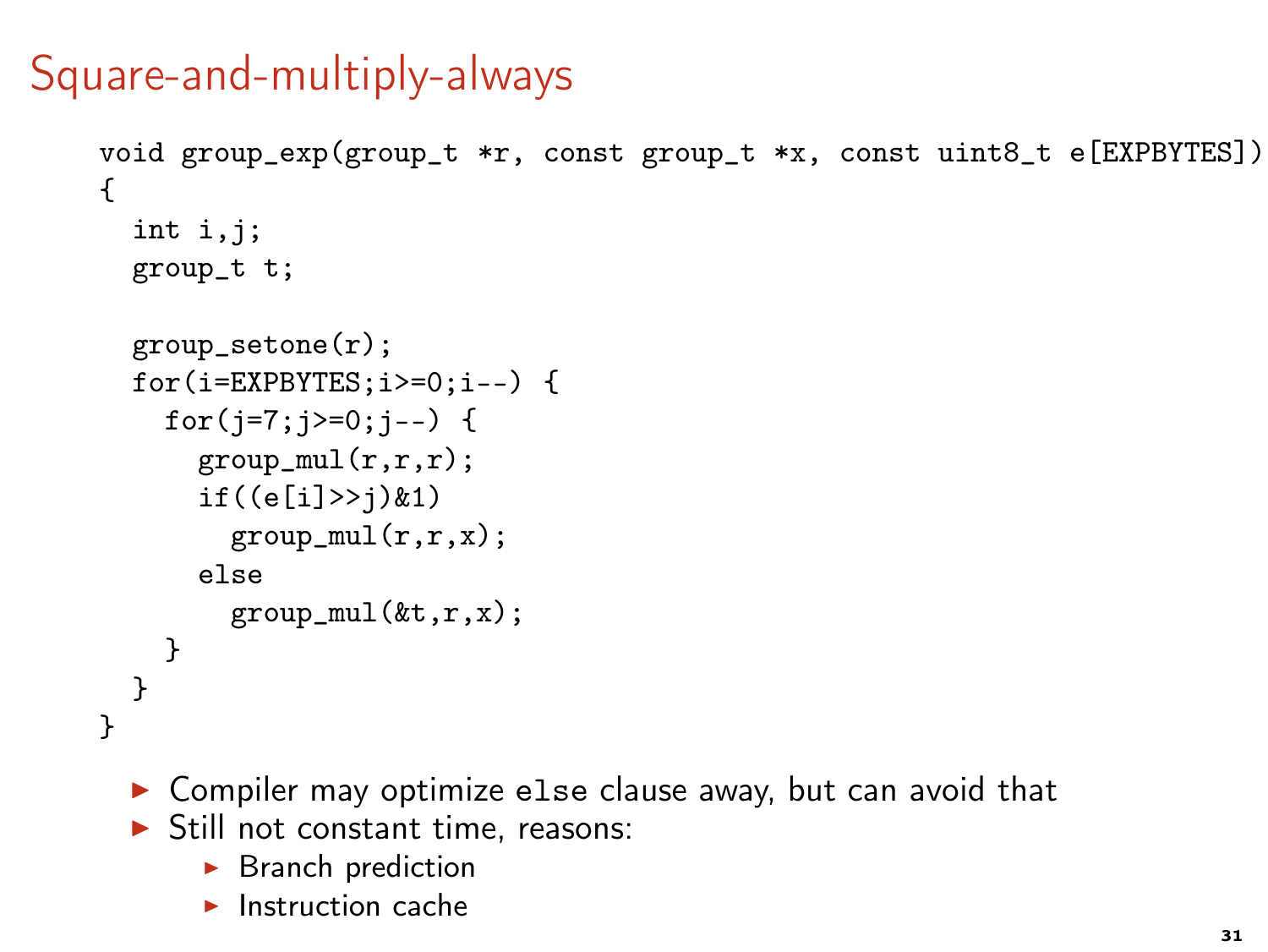▶ So, what do we do with code like this? if s then  $r \leftarrow A$ else  $r \leftarrow B$ end if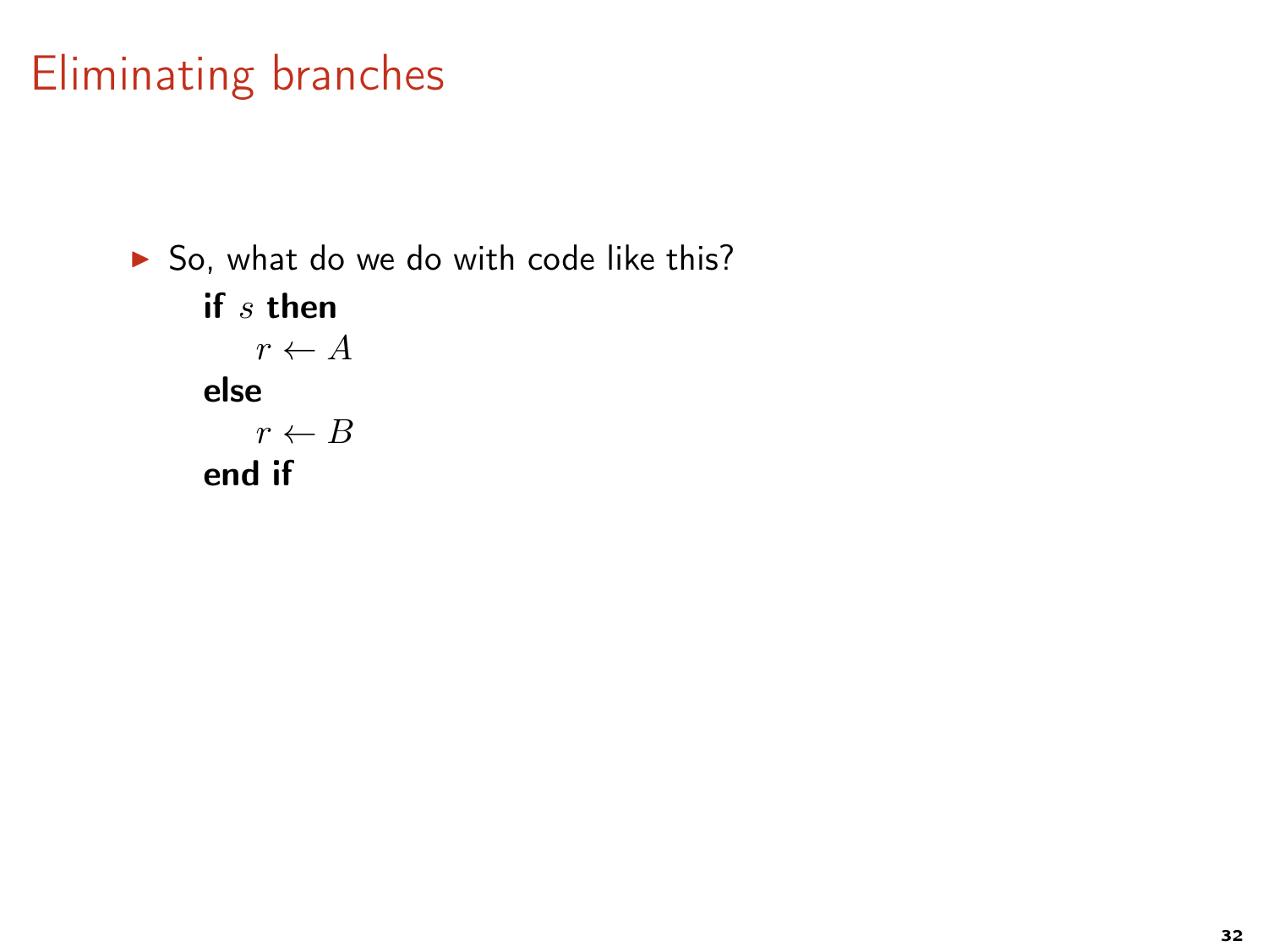$\triangleright$  So, what do we do with code like this? if s then  $r \leftarrow A$ else  $r \leftarrow B$ end if  $\blacktriangleright$  Replace by

 $r \leftarrow sA + (1 - s)B$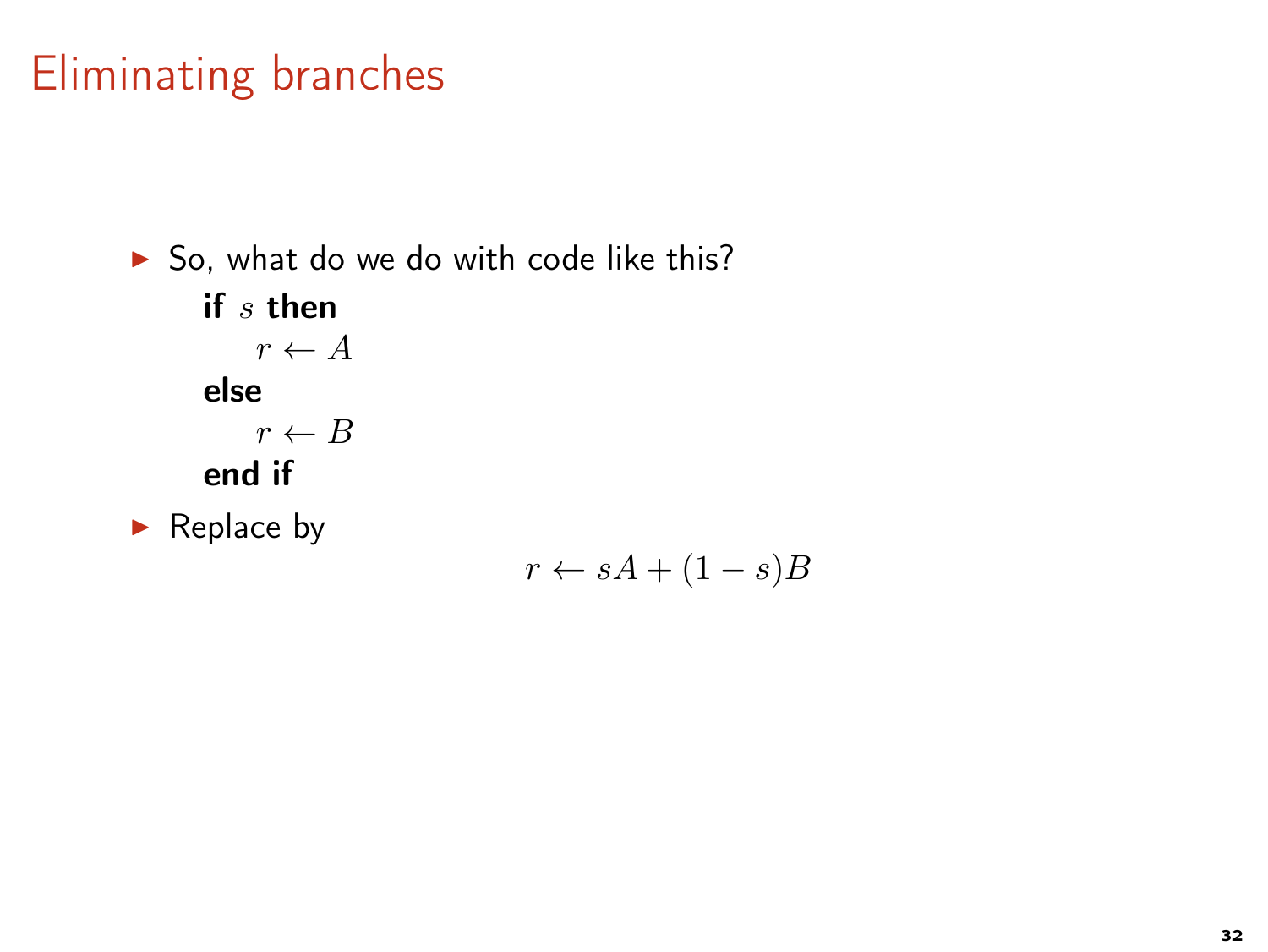$\triangleright$  So, what do we do with code like this? if s then  $r \leftarrow A$ else  $r \leftarrow B$ end if

 $\blacktriangleright$  Replace by

$$
r \leftarrow sA + (1 - s)B
$$

 $\blacktriangleright$  Can expand s to all-one/all-zero mask and use XOR instead of addition, AND instead of multiplication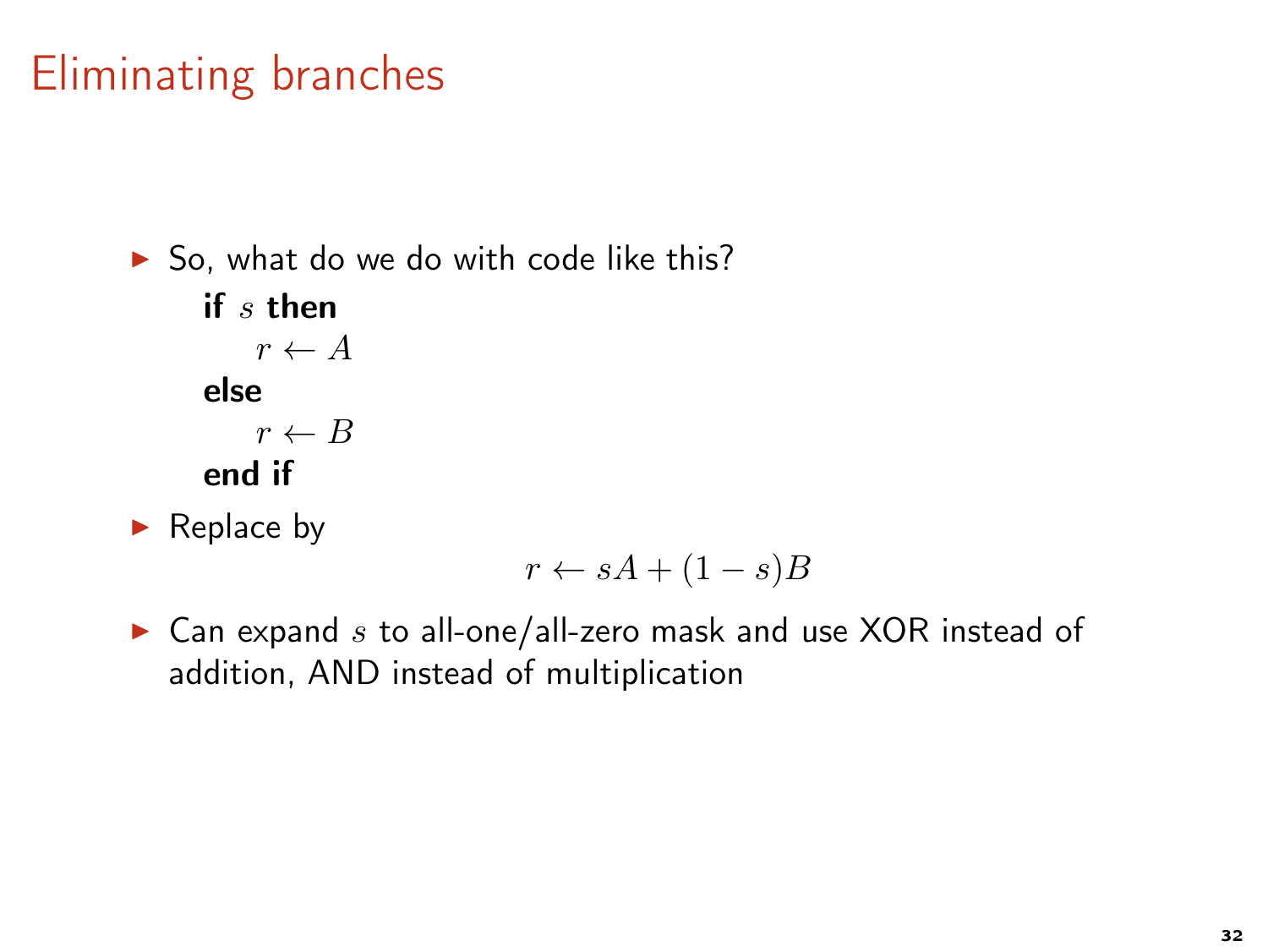$\triangleright$  So, what do we do with code like this? if s then  $r \leftarrow A$ else  $r \leftarrow B$ end if

 $\blacktriangleright$  Replace by

$$
r \leftarrow sA + (1 - s)B
$$

- $\blacktriangleright$  Can expand s to all-one/all-zero mask and use XOR instead of addition, AND instead of multiplication
- $\blacktriangleright$  For very fast A and B this can even be faster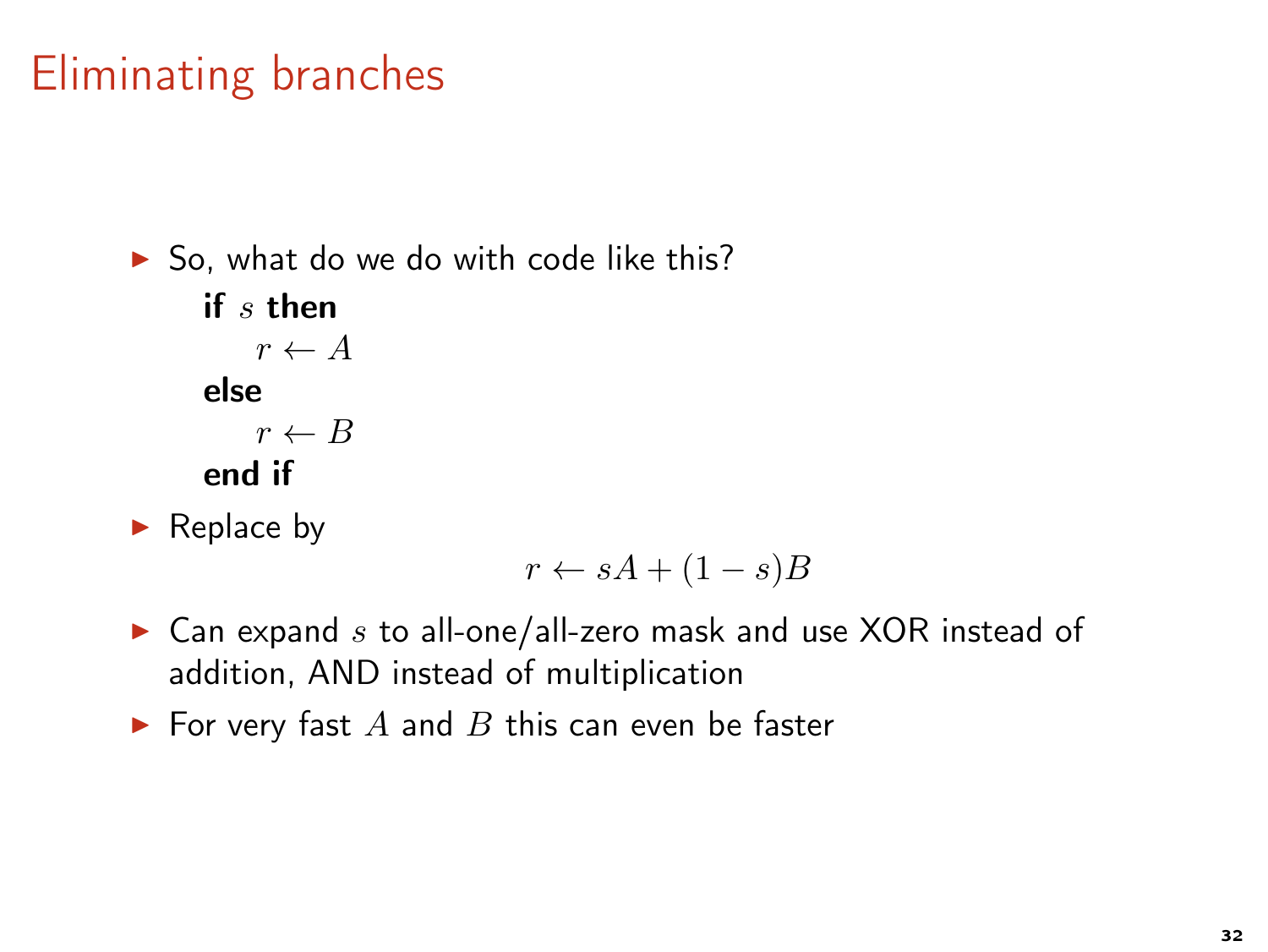# Fixing Square-and-multiply-always

```
void group_exp(group_t *r, const group_t *x, const uint8_t e[EXPBYTES])
{
  int i,j;
  group_t t;
  group_setone(r);
  for(i=EXPBYTES;i>=0;i--) {
    for(j=7;j>=0;j=-) {
      group\_mul(r,r,r);group\_mul(kt,r,x);group_{conv}(r, \&t, (e[i] \rightarrowtail i) \& 1);}
  }
}
```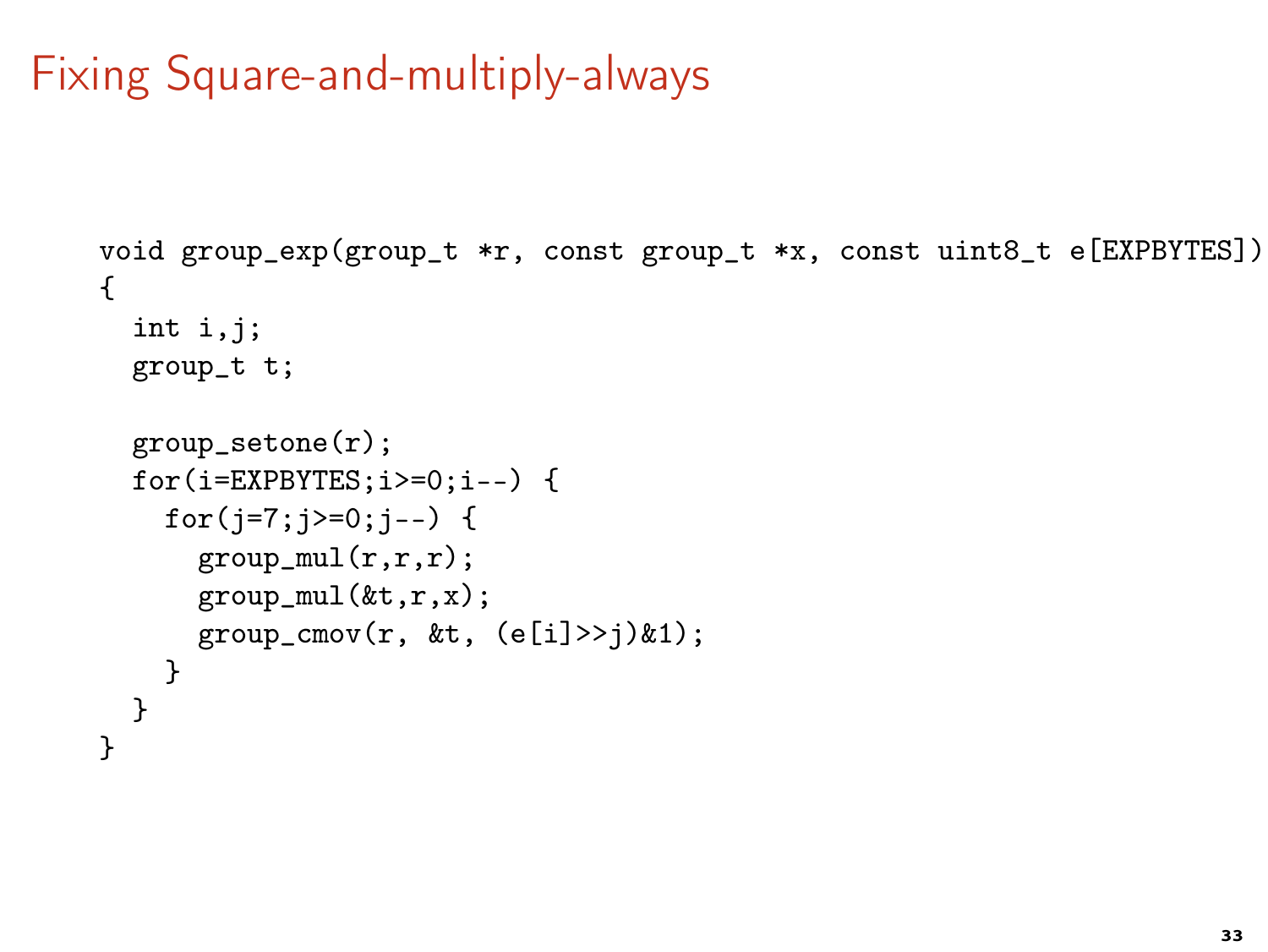```
/* decision bit b has to be either 0 or 1 */void group_cmov(group_t *r, const group_t *a, uint32_t b)
{
  group_t t;
  b = -b; /* Now b is either 0 or 0xffffffff */
  t = (*r^* * a) \& b;\overline{r} \overline{r} = t;
}
```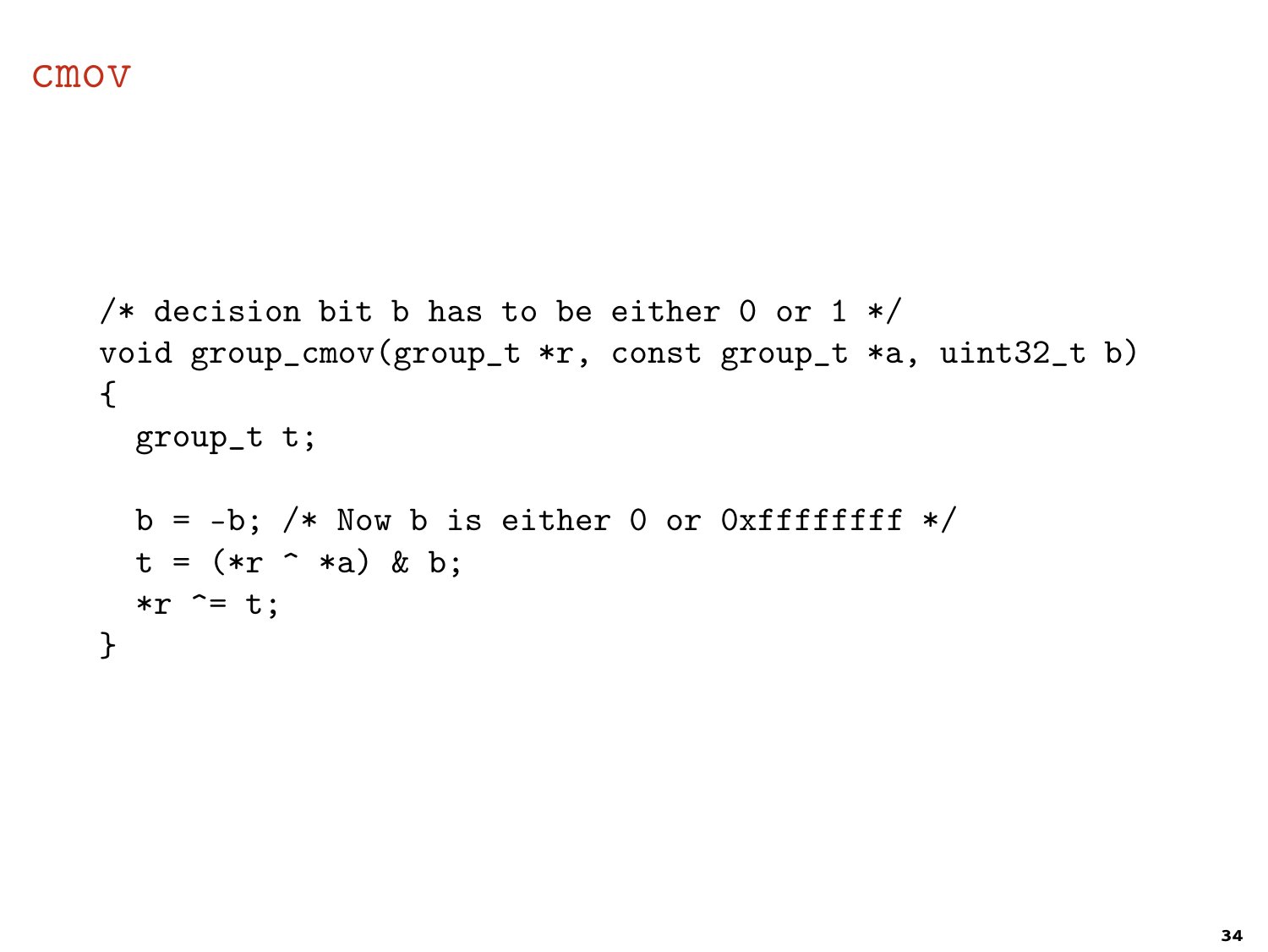#### Faster exponentiation

- $\blacktriangleright$  Idea: precompute some multiples of x
- $\blacktriangleright$  Process multiple bits in parallel
- ► "Fixed-window method"
- $\blacktriangleright$  Let's process chunks of 4 bits of the exponent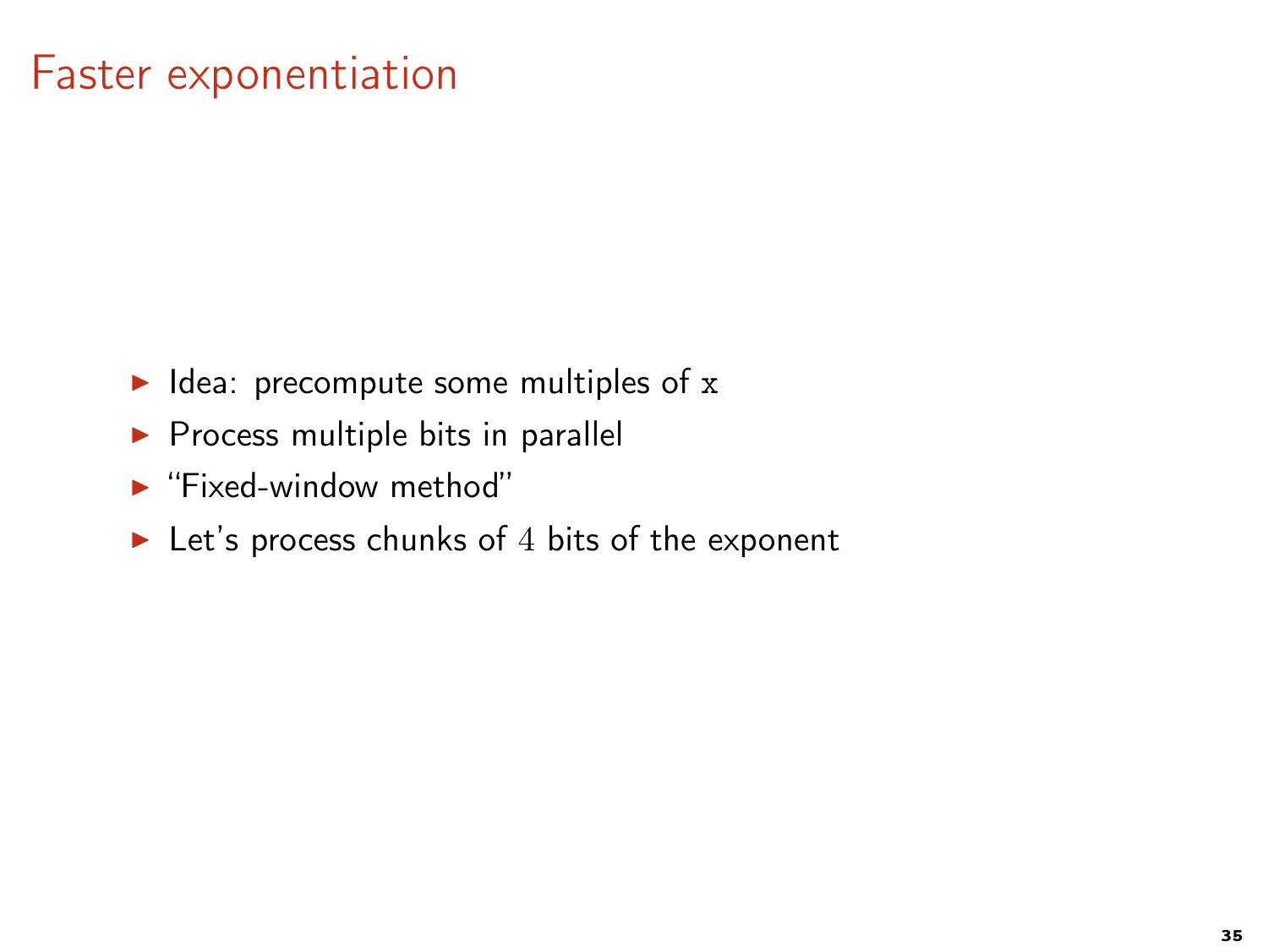#### Fixed-window exponentiation

```
void group_exp(group_t *r, const group_t *x, const uint8_t e[EXPBYTES])
{
  int i,j;
  group_t t[16];
  group_setone(&t[0]);
  t[1] = *x;
  for(i=2; i<16; i++)group\_mul(\&t[i], \&t[i-1], x);group_setone(r);
  for(i=EXPBYTES;i>=0;i--) {
    for(i=0; i<4; i++)group\_mul(r,r,r);group\_mul(r,r, \& t[e[i]>>4]);for(j=0; j<4; j++)group\_mul(r,r,r);group\_mul(r,r, \& t[e[i] \& 0xf]);}
}
```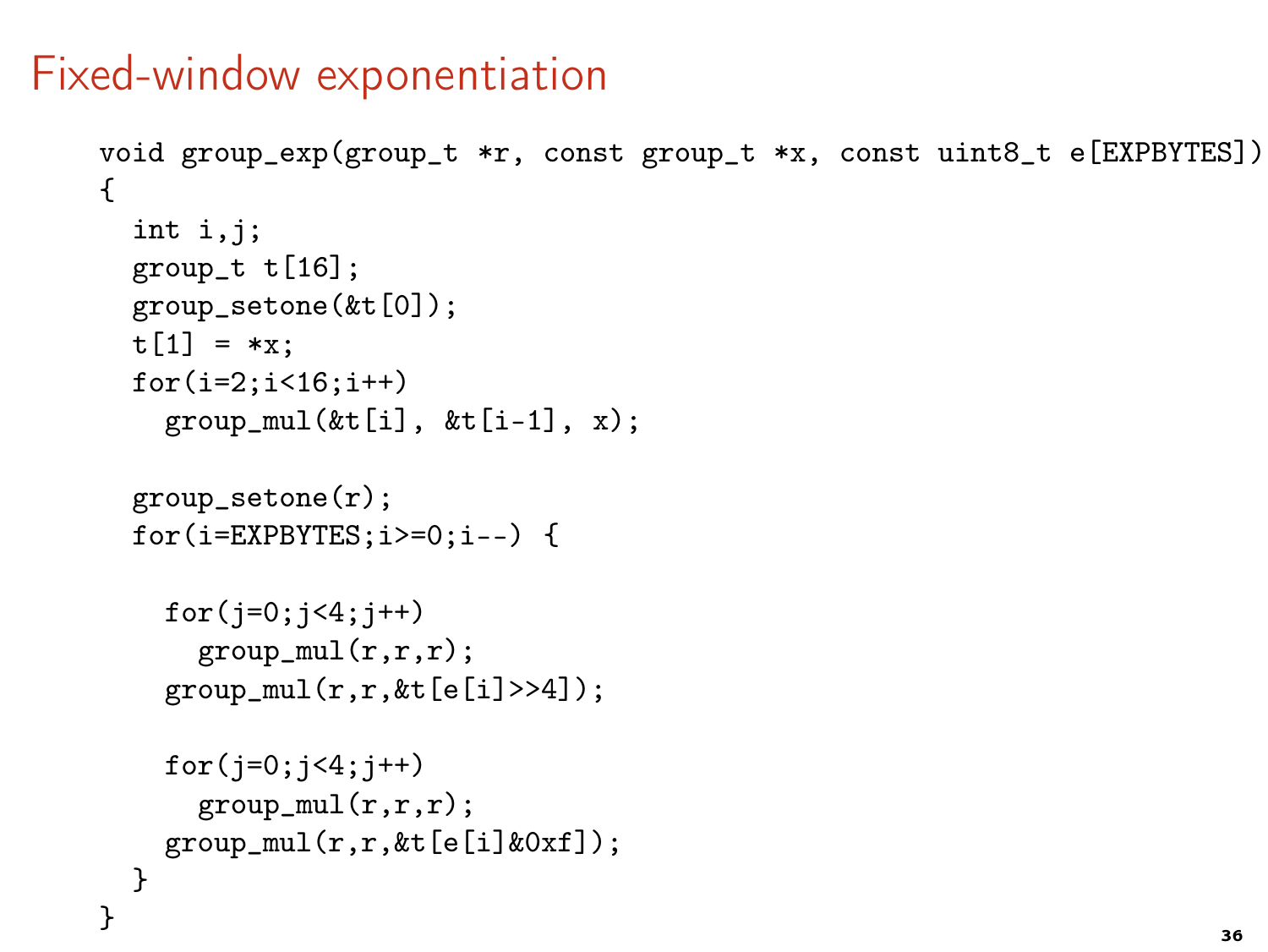#### Problem

table[secret]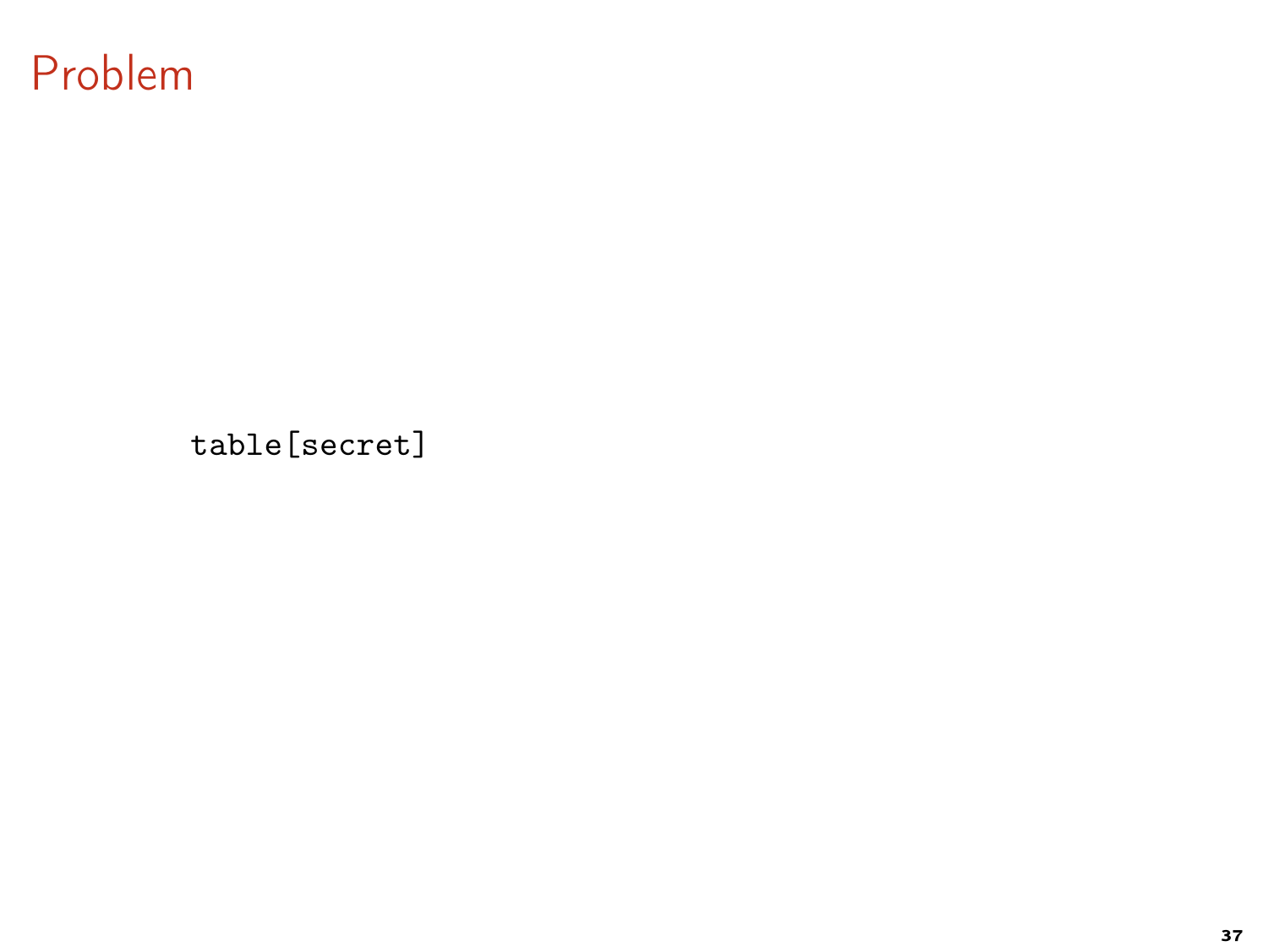| t[0]              |
|-------------------|
| t[1]              |
| $\overline{t[2]}$ |
| $\overline{t[3]}$ |
| t[4]              |
| t[5]              |
| $\overline{t[6]}$ |
| t[7]              |
| t[8]              |
| $\overline{t[9]}$ |
| t[10]             |
| t[11]             |
| t[12]             |
| t[13]             |
| t[14]             |
| t[15]             |

- ▶ Crypto and the attacker's program run on the same CPU
- $\blacktriangleright$  Table is in cache
- ▶ Simplification: each table entry takes exactly one cache line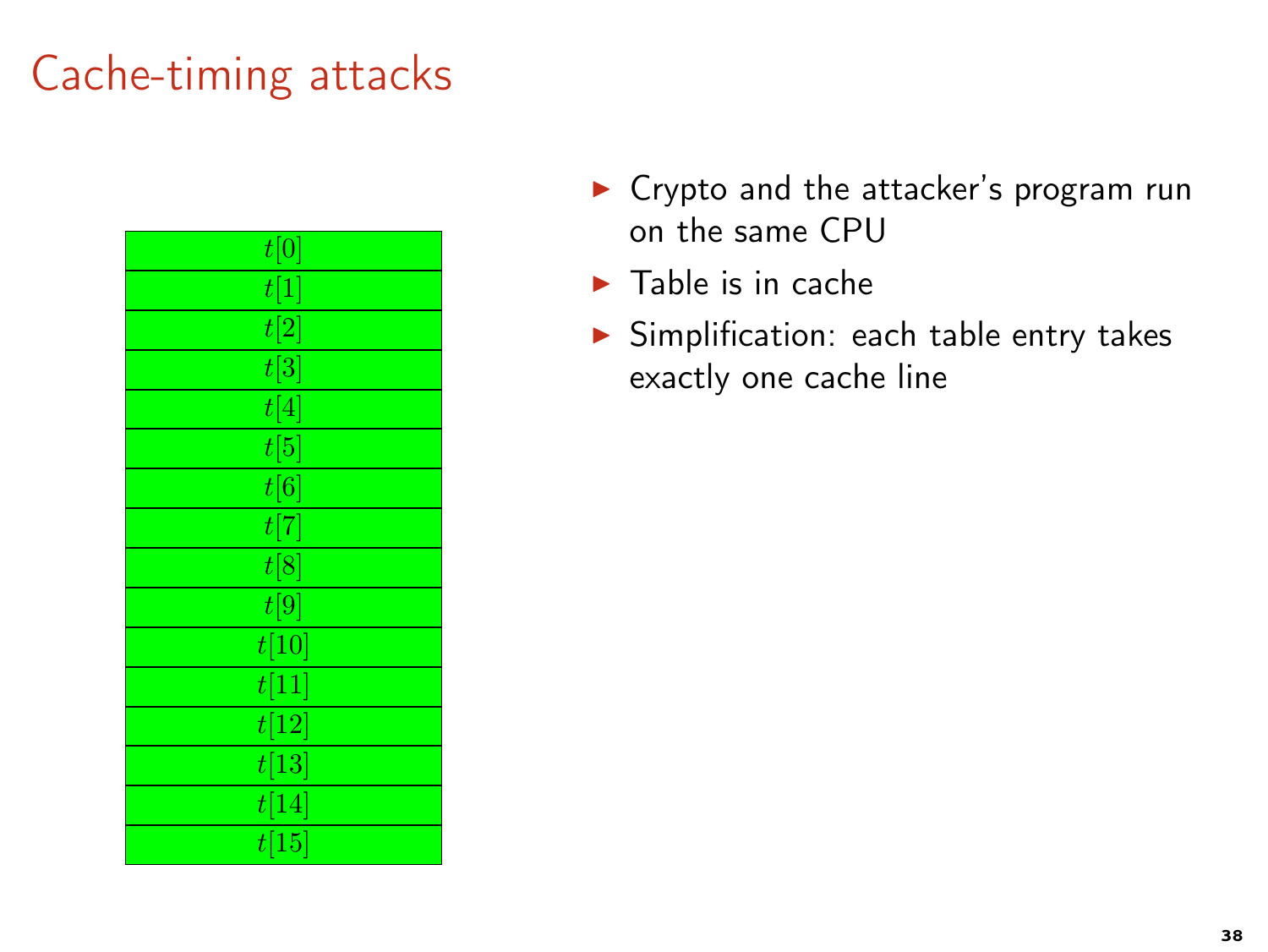| t[0]            |
|-----------------|
| t[1]            |
| attacker's data |
| attacker's data |
| t[4]            |
| t[5]            |
| attacker's data |
| attacker's data |
| attacker's data |
| attacker's data |
| t[10]           |
| t[11]           |
| t[12]           |
| t[13]           |
| attacker's data |
| attacker's data |

- ▶ Crypto and the attacker's program run on the same CPU
- $\blacktriangleright$  Table is in cache
- ▶ Simplification: each table entry takes exactly one cache line
- $\blacktriangleright$  The attacker's program replaces some cache lines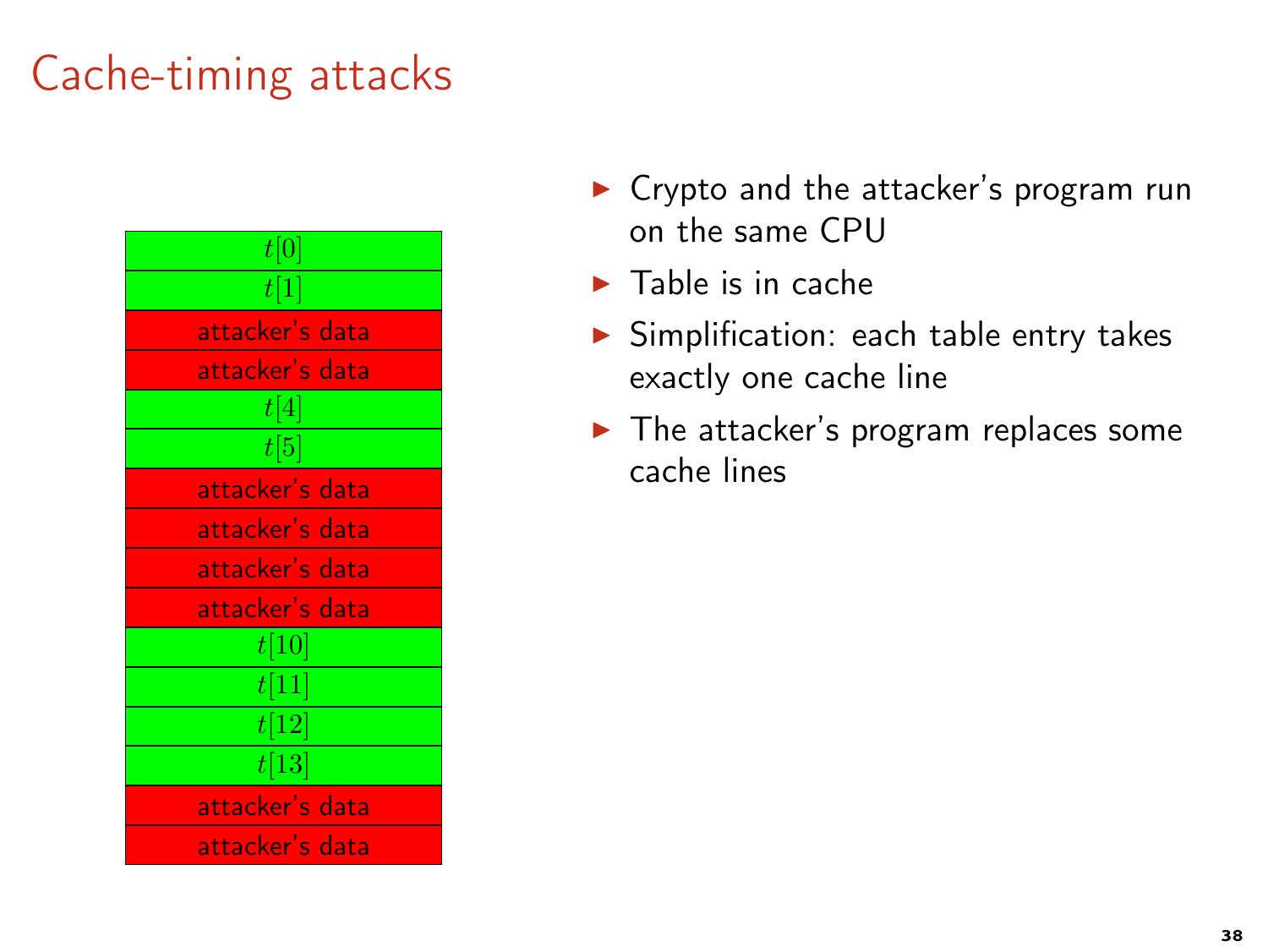| t[0]  |
|-------|
| t[1]  |
| ???   |
| ???   |
| t[4]  |
| t[5]  |
| ???   |
| ???   |
| ???   |
| ???   |
| t[10] |
| t[11] |
| t[12] |
| t[13] |
| ???   |
| ???   |

- ▶ Crypto and the attacker's program run on the same CPU
- $\blacktriangleright$  Table is in cache
- ▶ Simplification: each table entry takes exactly one cache line
- $\blacktriangleright$  The attacker's program replaces some cache lines
- $\triangleright$  Crypto continues, loads from table again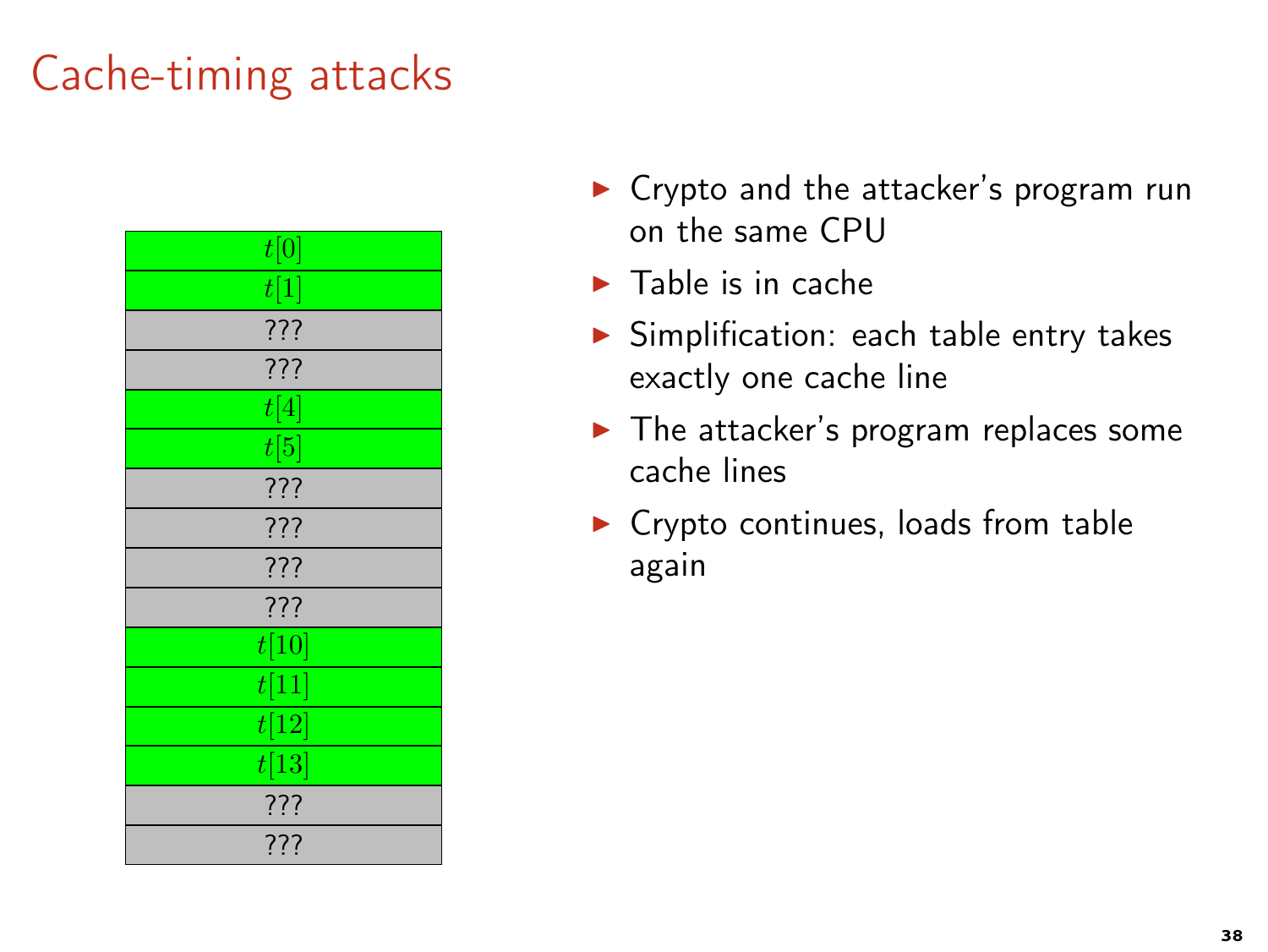

- ▶ Crypto and the attacker's program run on the same CPU
- $\blacktriangleright$  Table is in cache
- ▶ Simplification: each table entry takes exactly one cache line
- $\blacktriangleright$  The attacker's program replaces some cache lines
- $\triangleright$  Crypto continues, loads from table again
- $\blacktriangleright$  Attacker loads his data: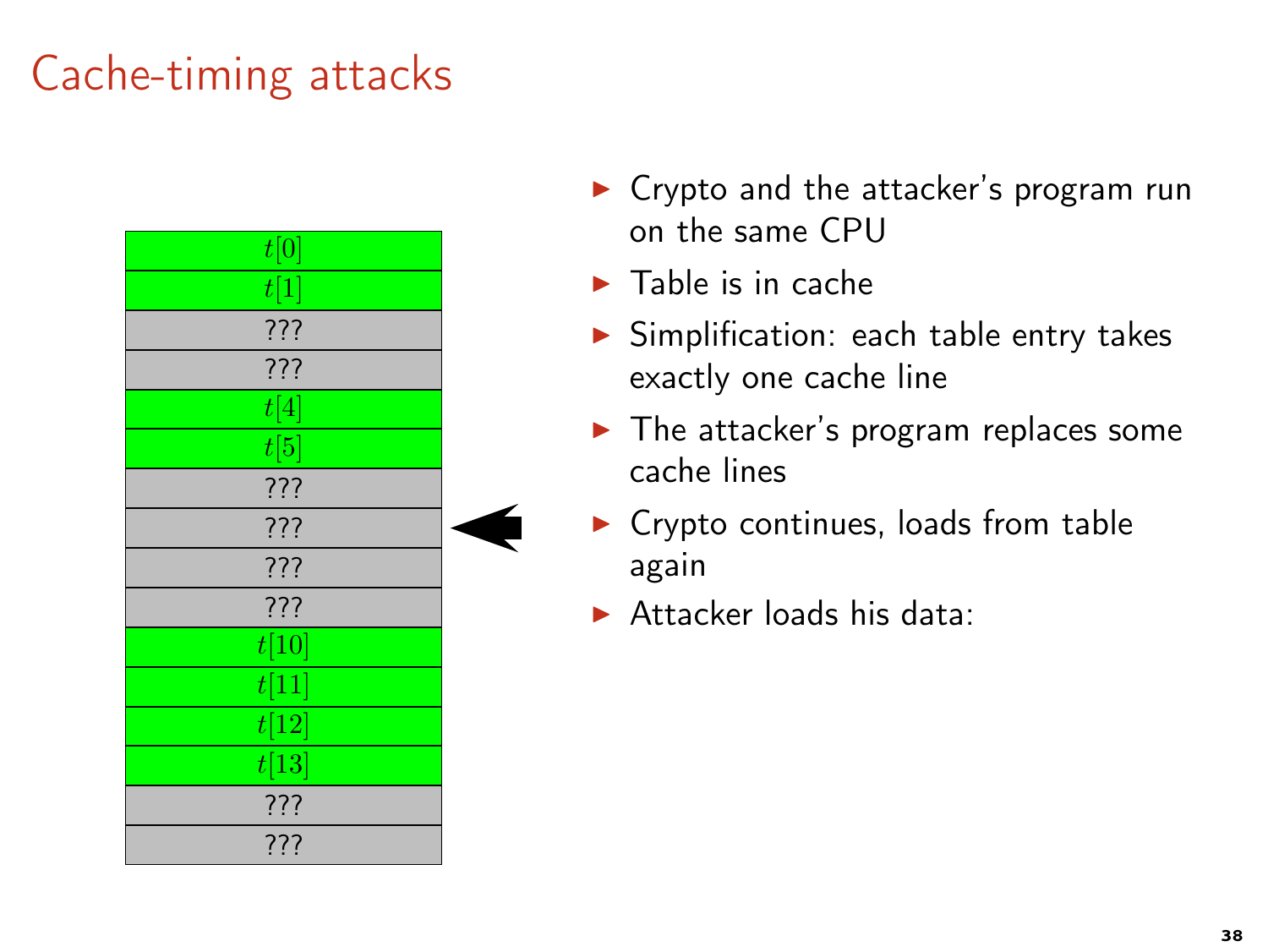

- ▶ Crypto and the attacker's program run on the same CPU
- $\blacktriangleright$  Table is in cache
- ▶ Simplification: each table entry takes exactly one cache line
- $\blacktriangleright$  The attacker's program replaces some cache lines
- $\blacktriangleright$  Crypto continues, loads from table again
- $\blacktriangleright$  Attacker loads his data:
	- ▶ Fast: cache hit (crypto did not just load from this line)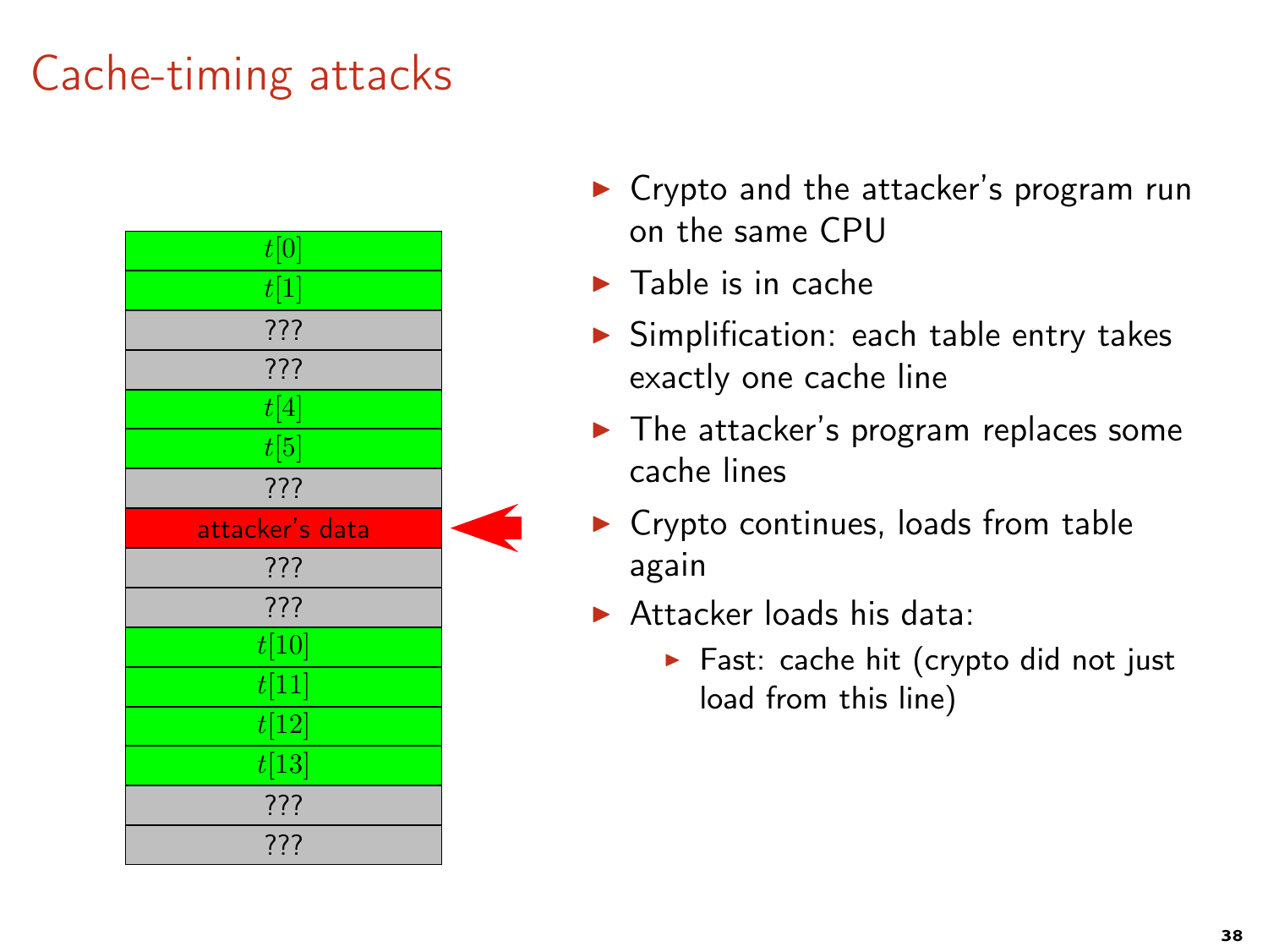

- ▶ Crypto and the attacker's program run on the same CPU
- $\blacktriangleright$  Table is in cache
- ▶ Simplification: each table entry takes exactly one cache line
- $\blacktriangleright$  The attacker's program replaces some cache lines
- $\blacktriangleright$  Crypto continues, loads from table again
- $\blacktriangleright$  Attacker loads his data:
	- ▶ Fast: cache hit (crypto did not just load from this line)
	- ▶ Slow: cache miss (crypto just loaded from this line)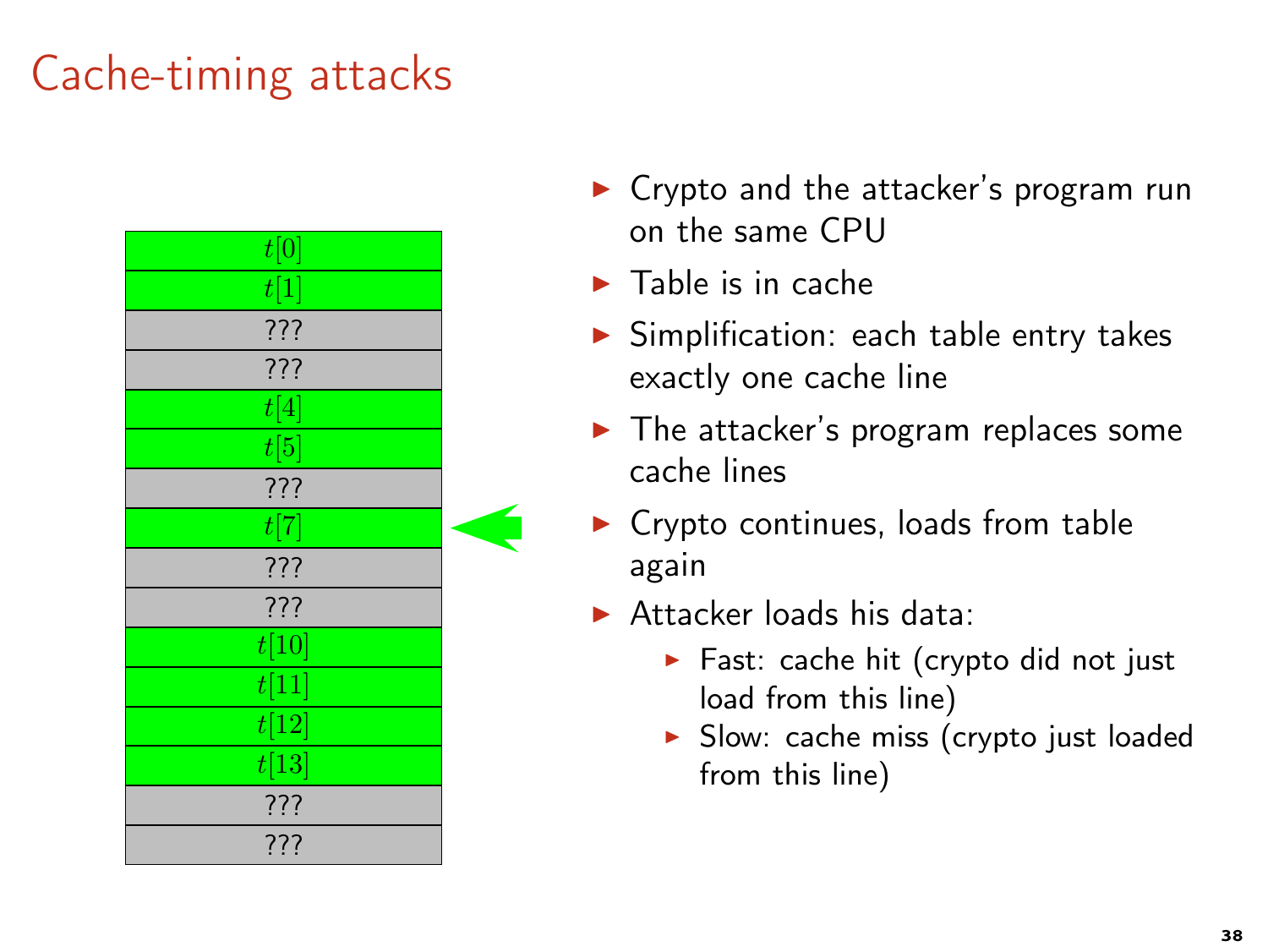- ▶ Observation: This simple cache-timing attack does not reveal the secret address, only the cache line
- ▶ Idea: Lookups within one cache line should be safe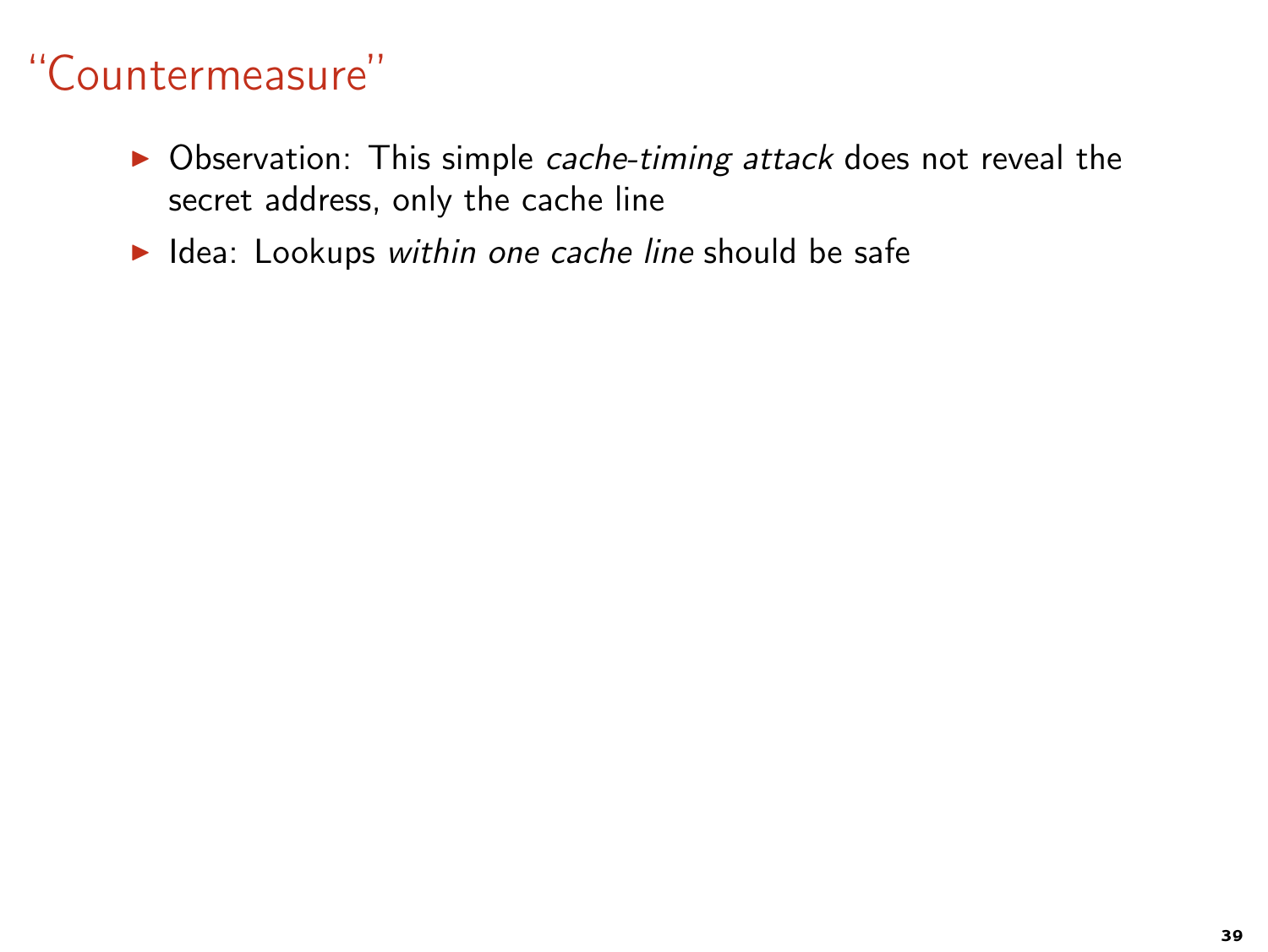- ▶ Observation: This simple cache-timing attack does not reveal the secret address, only the cache line
- $\blacktriangleright$  Idea: Lookups within one cache line should be safe... or are they?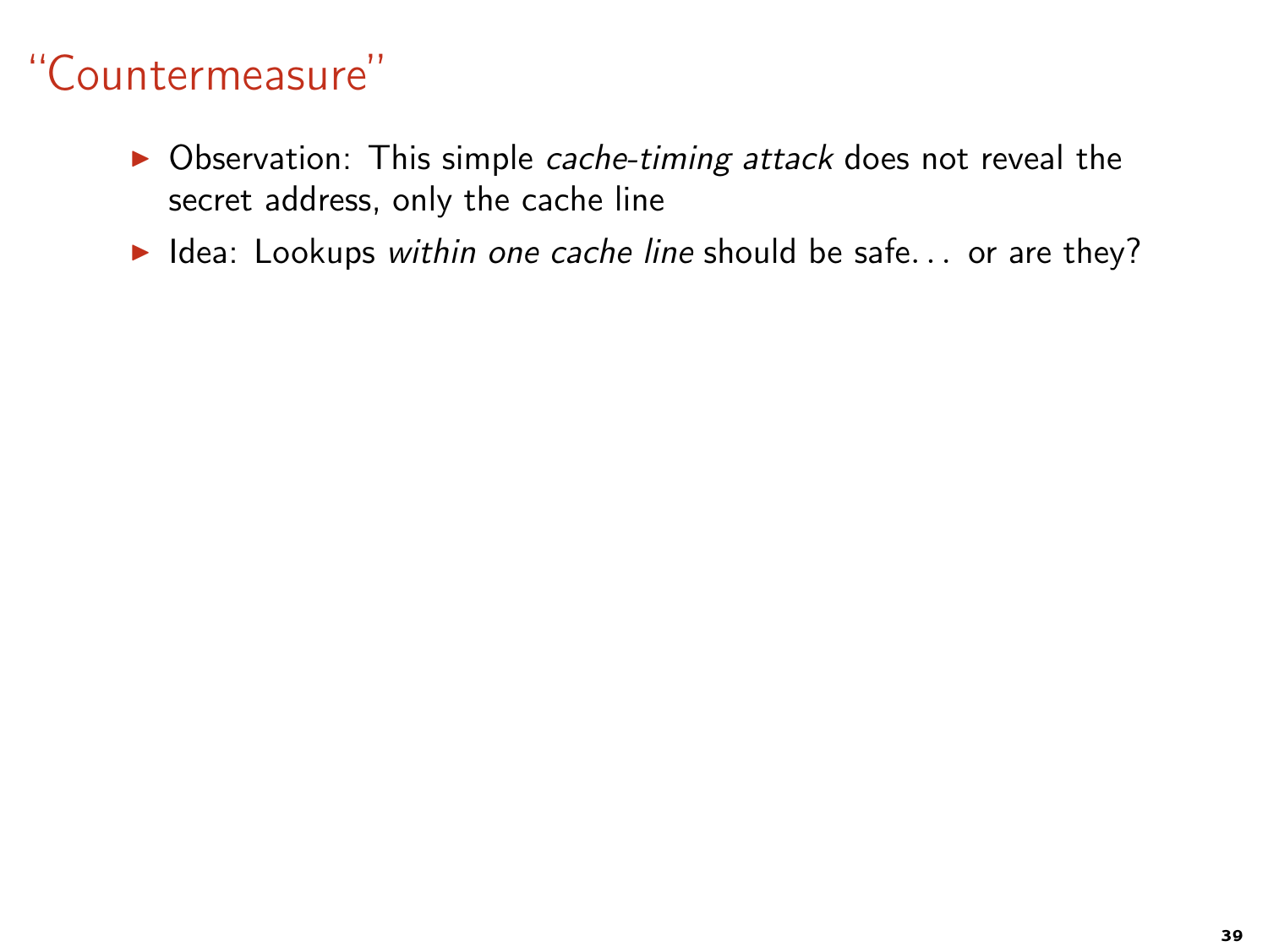- ▶ Observation: This simple cache-timing attack does not reveal the secret address, only the cache line
- ▶ Idea: Lookups within one cache line should be safe... or are they?
- ▶ Bernstein, 2005: "Does this guarantee constant-time S-box lookups? No!"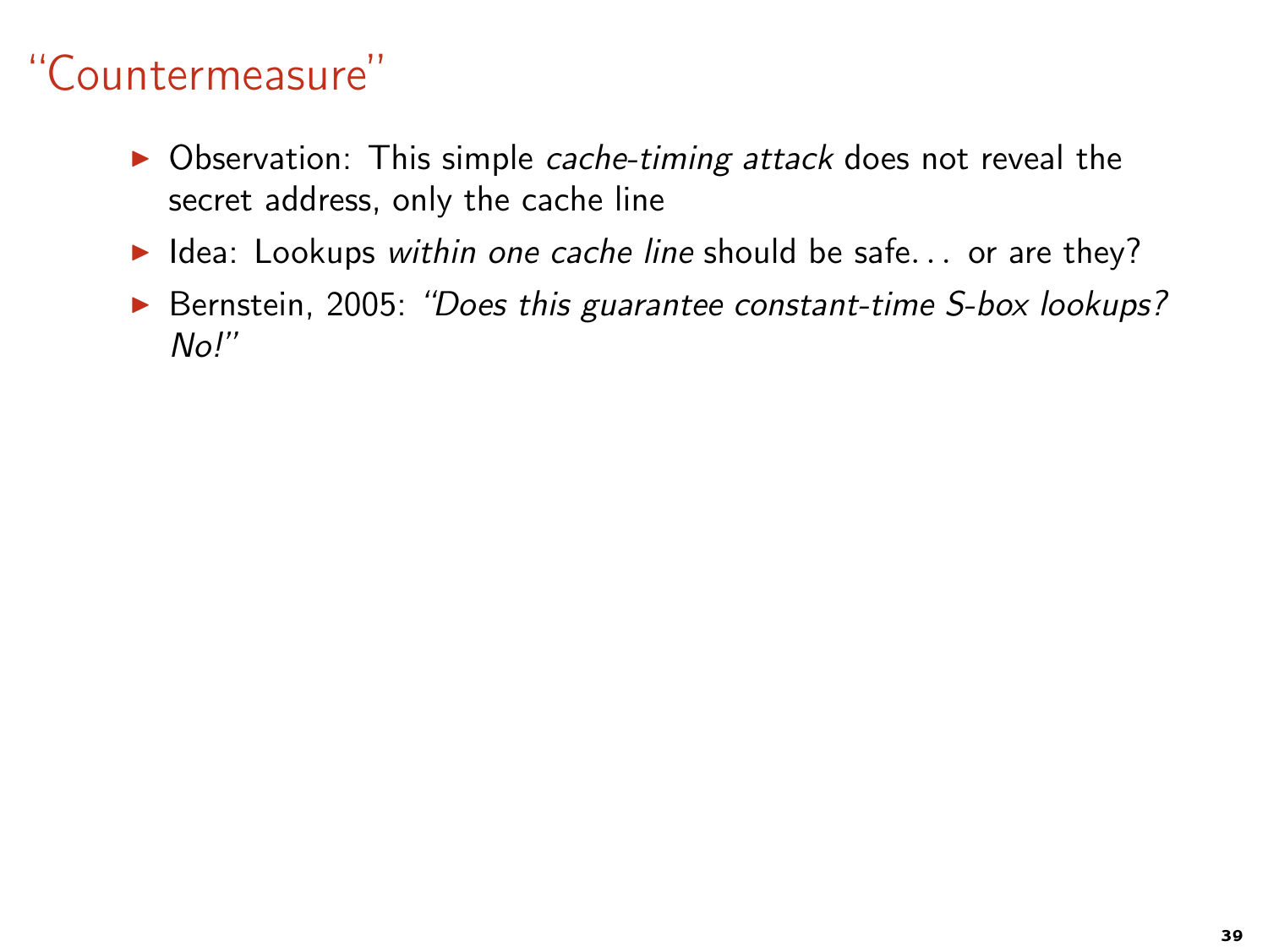- ▶ Observation: This simple cache-timing attack does not reveal the secret address, only the cache line
- $\blacktriangleright$  Idea: Lookups within one cache line should be safe... or are they?
- ▶ Bernstein, 2005: "Does this guarantee constant-time S-box lookups?  $N<sub>0</sub>$ "
- ▶ Osvik, Shamir, Tromer, 2006: "This is insufficient on processors which leak low address bits"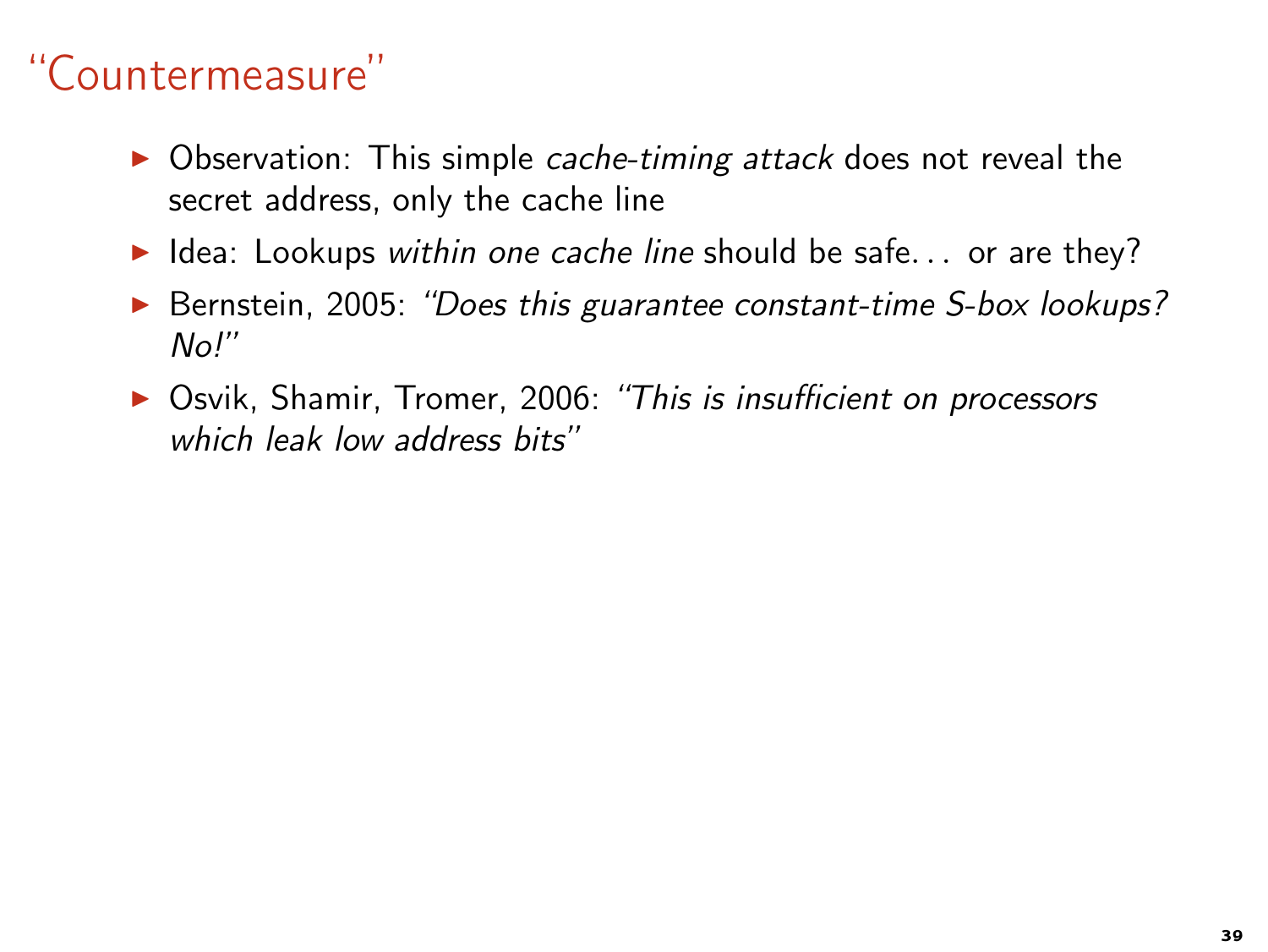- ▶ Observation: This simple cache-timing attack does not reveal the secret address, only the cache line
- ▶ Idea: Lookups within one cache line should be safe... or are they?
- ▶ Bernstein, 2005: "Does this guarantee constant-time S-box lookups?  $N<sub>0</sub>$
- ▶ Osvik, Shamir, Tromer, 2006: "This is insufficient on processors which leak low address bits"
- ▶ Reasons:
	- $\blacktriangleright$  Cache-bank conflicts
	- $\blacktriangleright$  Failed store-to-load forwarding
	- $\blacktriangleright$  ...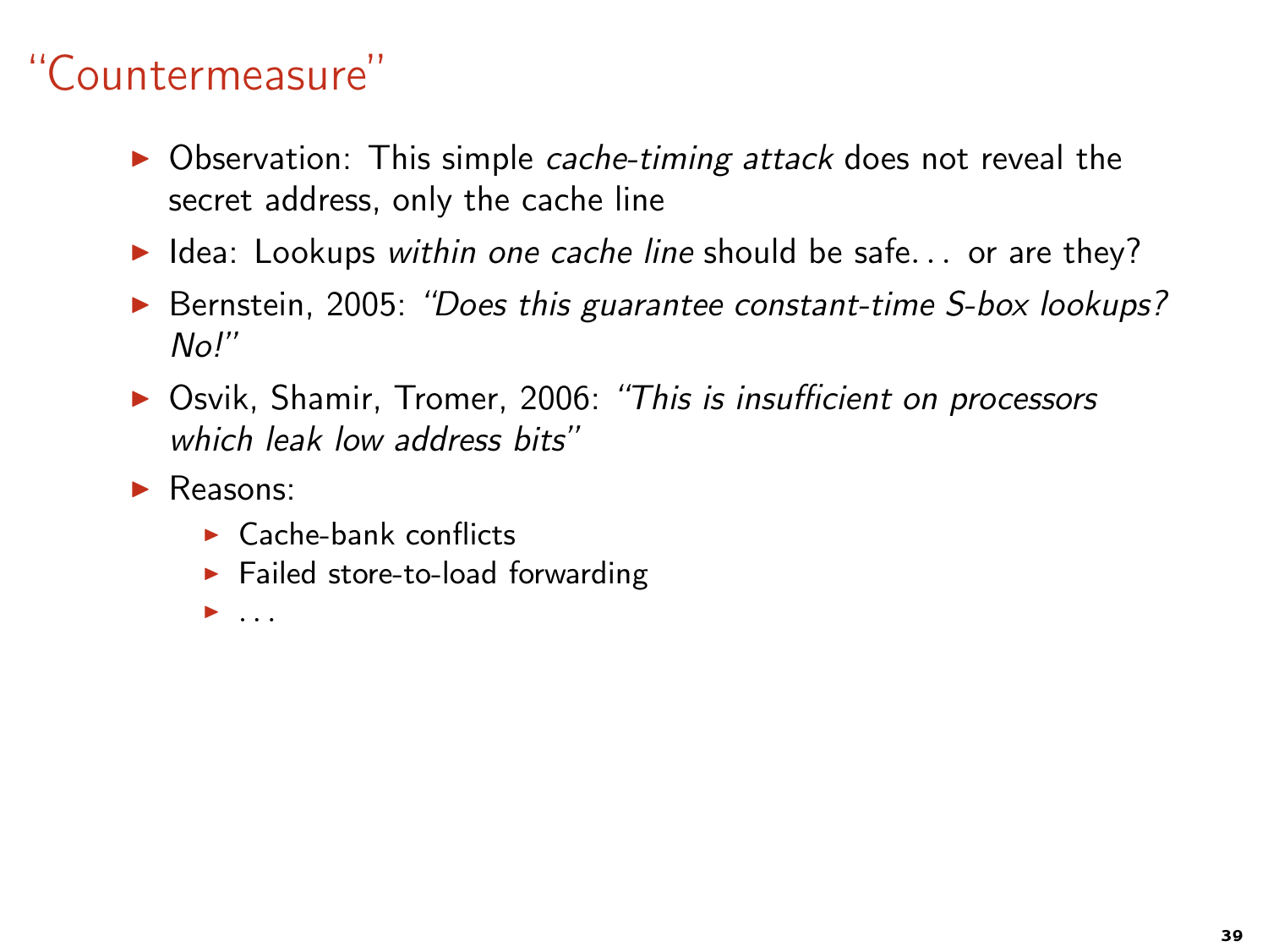- ▶ Observation: This simple cache-timing attack does not reveal the secret address, only the cache line
- $\blacktriangleright$  Idea: Lookups within one cache line should be safe... or are they?
- ▶ Bernstein, 2005: "Does this guarantee constant-time S-box lookups?  $N<sub>0</sub>$ "
- ▶ Osvik, Shamir, Tromer, 2006: "This is insufficient on processors which leak low address bits"
- ▶ Reasons:
	- $\blacktriangleright$  Cache-bank conflicts
	- $\blacktriangleright$  Failed store-to-load forwarding
	- $\blacktriangleright$  ...
- ▶ OpenSSL is using it in BN\_mod\_exp\_mont\_consttime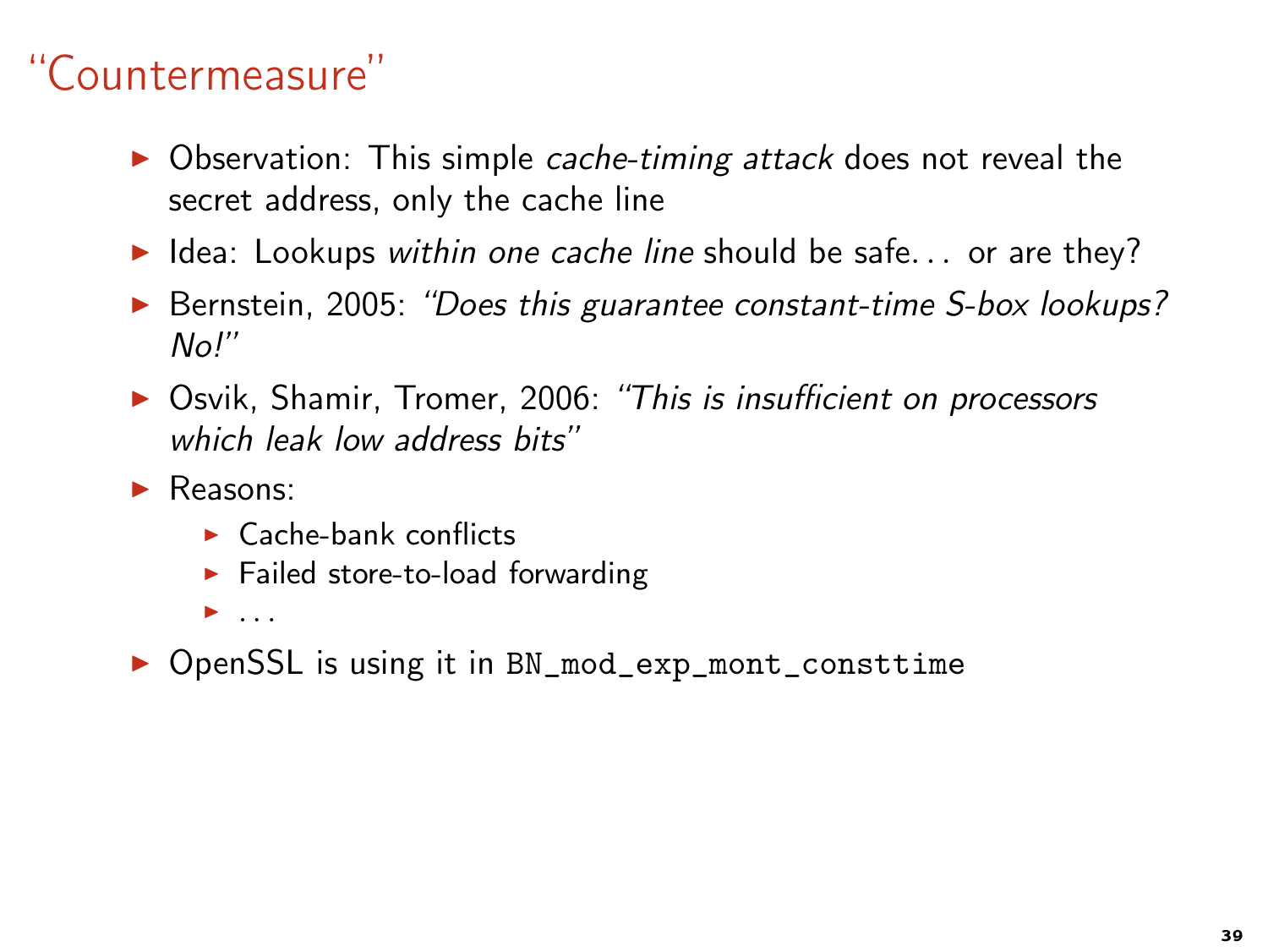- ▶ Observation: This simple cache-timing attack does not reveal the secret address, only the cache line
- $\blacktriangleright$  Idea: Lookups within one cache line should be safe... or are they?
- ▶ Bernstein, 2005: "Does this guarantee constant-time S-box lookups?  $N<sub>0</sub>$ "
- ▶ Osvik, Shamir, Tromer, 2006: "This is insufficient on processors which leak low address bits"
- ▶ Reasons:
	- $\blacktriangleright$  Cache-bank conflicts
	- $\blacktriangleright$  Failed store-to-load forwarding
	- $\blacktriangleright$  ...
- ▶ OpenSSL is using it in BN\_mod\_exp\_mont\_consttime
- ▶ Brickell (Intel), 2011: yeah, it's fine as a countermeasure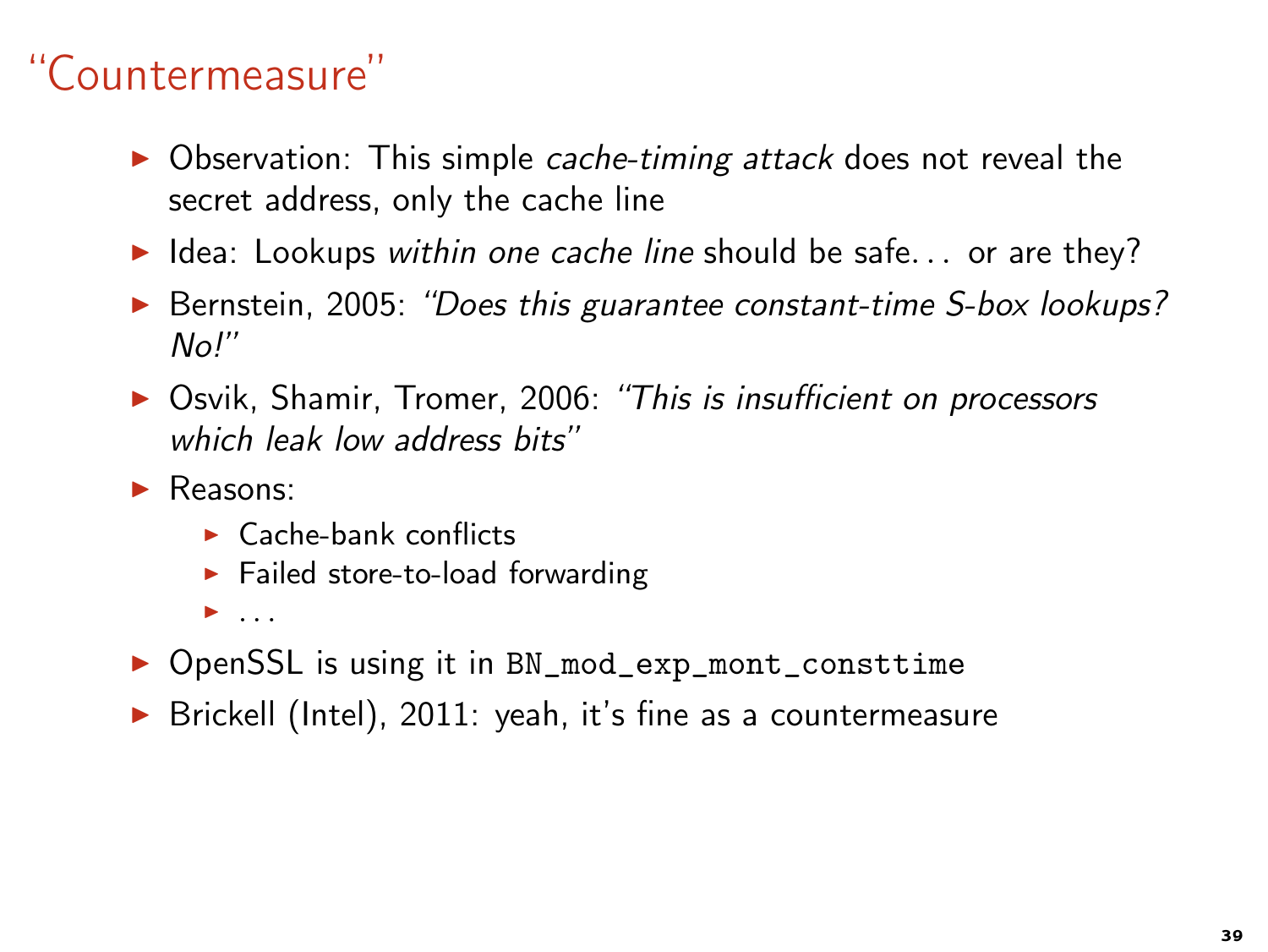- ▶ Observation: This simple cache-timing attack does not reveal the secret address, only the cache line
- ▶ Idea: Lookups within one cache line should be safe... or are they?
- ▶ Bernstein, 2005: "Does this guarantee constant-time S-box lookups?  $N<sub>0</sub>$ "
- ▶ Osvik, Shamir, Tromer, 2006: "This is insufficient on processors which leak low address hits"
- ▶ Reasons:
	- $\blacktriangleright$  Cache-bank conflicts
	- $\blacktriangleright$  Failed store-to-load forwarding
	- $\blacktriangleright$  ...
- ▶ OpenSSL is using it in BN\_mod\_exp\_mont\_consttime
- ▶ Brickell (Intel), 2011: yeah, it's fine as a countermeasure
- ▶ Bernstein, Schwabe, 2013: Demonstrate timing variability for access within one cache line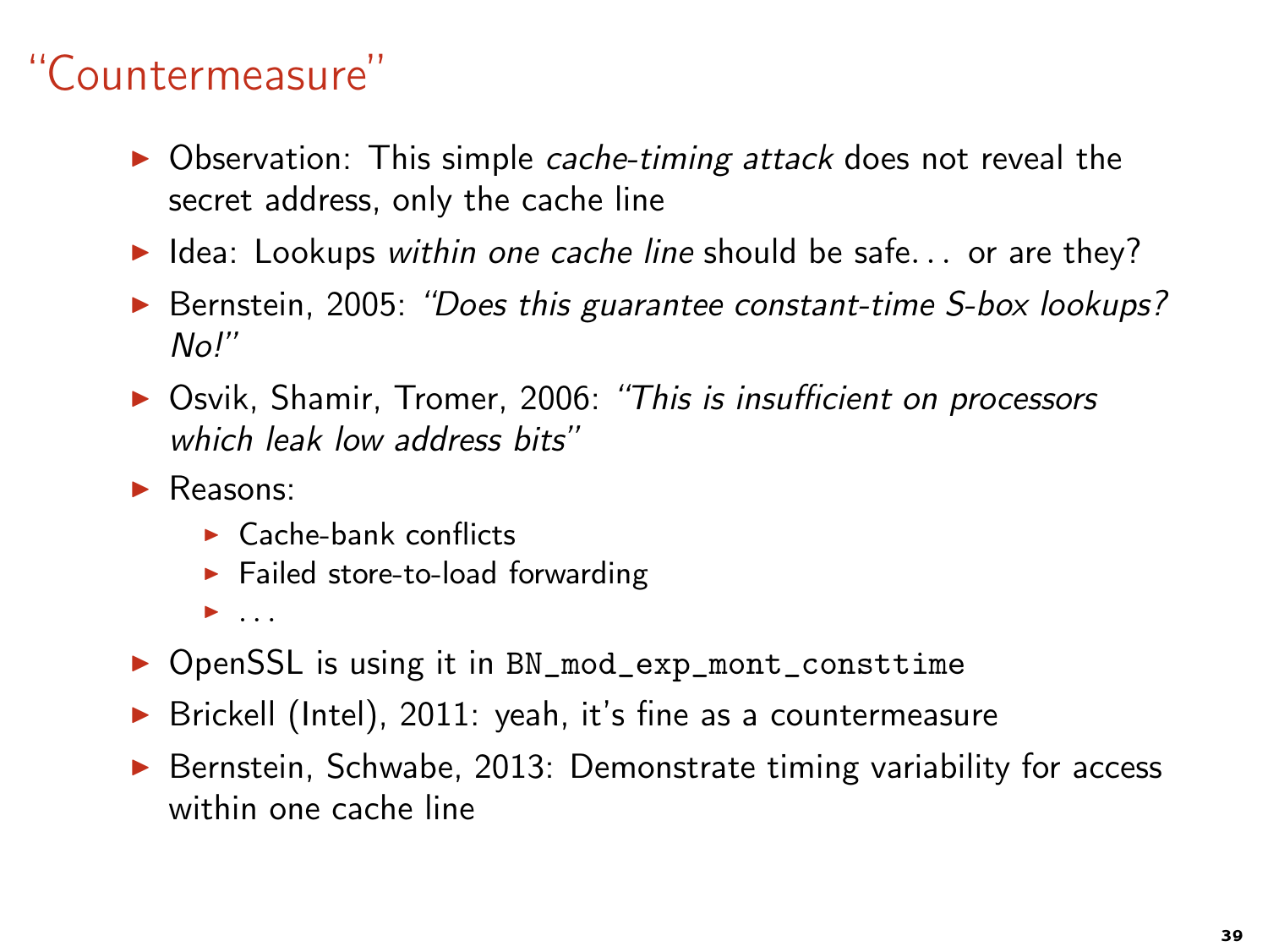- ▶ Observation: This simple cache-timing attack does not reveal the secret address, only the cache line
- ▶ Idea: Lookups within one cache line should be safe... or are they?
- ▶ Bernstein, 2005: "Does this guarantee constant-time S-box lookups?  $N<sub>0</sub>$ "
- ▶ Osvik, Shamir, Tromer, 2006: "This is insufficient on processors which leak low address bits"
- ▶ Reasons:
	- $\blacktriangleright$  Cache-bank conflicts
	- $\blacktriangleright$  Failed store-to-load forwarding
	- $\blacktriangleright$  ...
- ▶ OpenSSL is using it in BN\_mod\_exp\_mont\_consttime
- ▶ Brickell (Intel), 2011: yeah, it's fine as a countermeasure
- ▶ Bernstein, Schwabe, 2013: Demonstrate timing variability for access within one cache line
- ▶ TODO: Real attack against, e.g., OpenSSL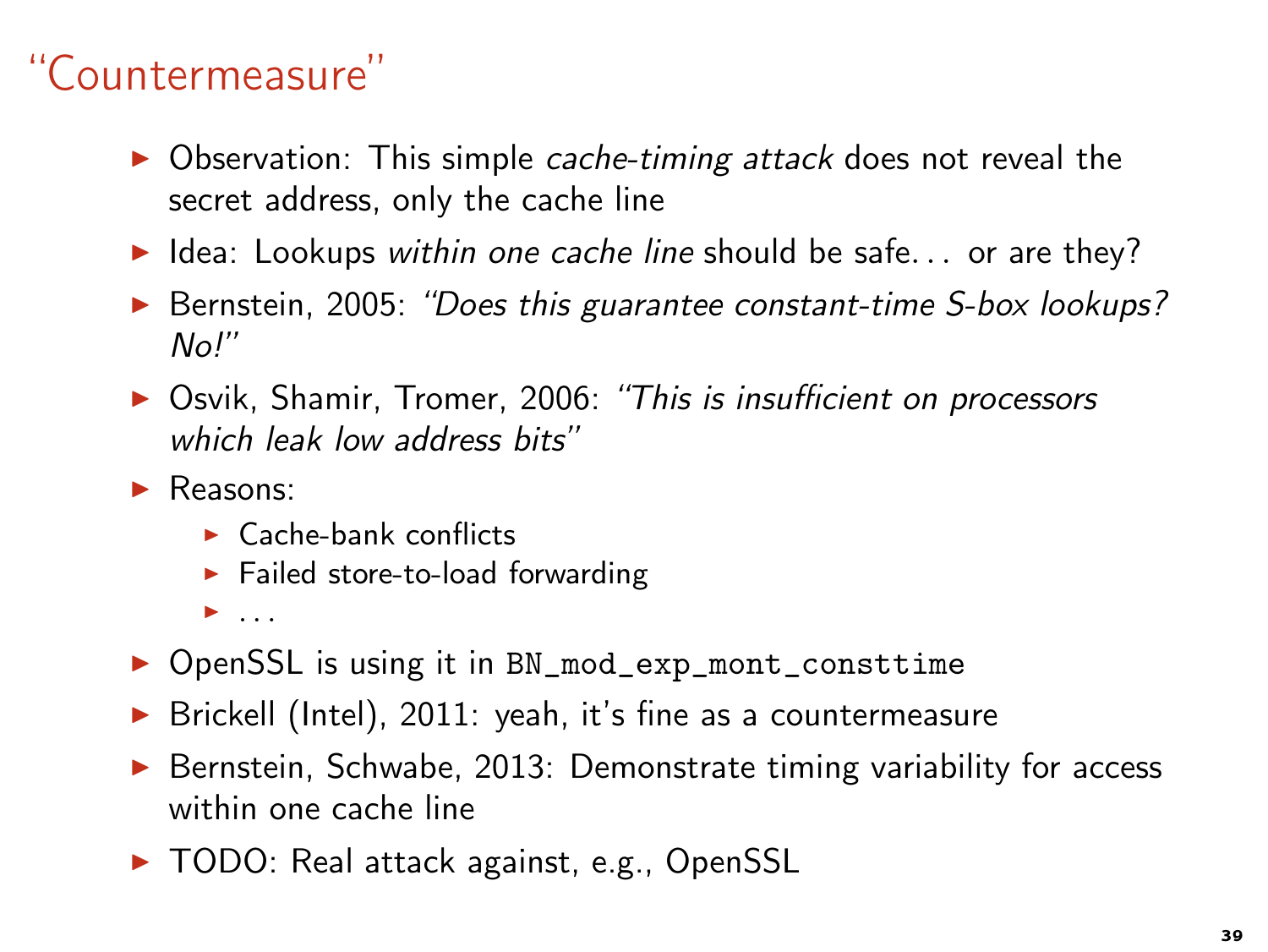#### Fixing fixed-window exponentiation

```
void group_exp(group_t *r, const group_t *x, const uint8_t e[EXPBYTES])
{
  int i,j; group_t t[16],d;
  group_setone(&t[0]);
  t[1] = *x:
  for(i=2; i<16; i++)group\_mul(\&t[i], \&t[i-1], x);group_setone(r);
  for(i=EXPBYTES;i>=0;i--) {
    for(j=0; j<4; j++)group\_mul(r,r,r);\text{lookup}(\&d, t, e[i] \rightarrow 4); \text{ group\_mul}(r, r, \&d);for(j=0; j<4; j++)group\_mul(r,r,r);\text{lookup}(\&d, t, e[i]\&0xf); \text{ group\_mul}(r, r, \&d);}
}
```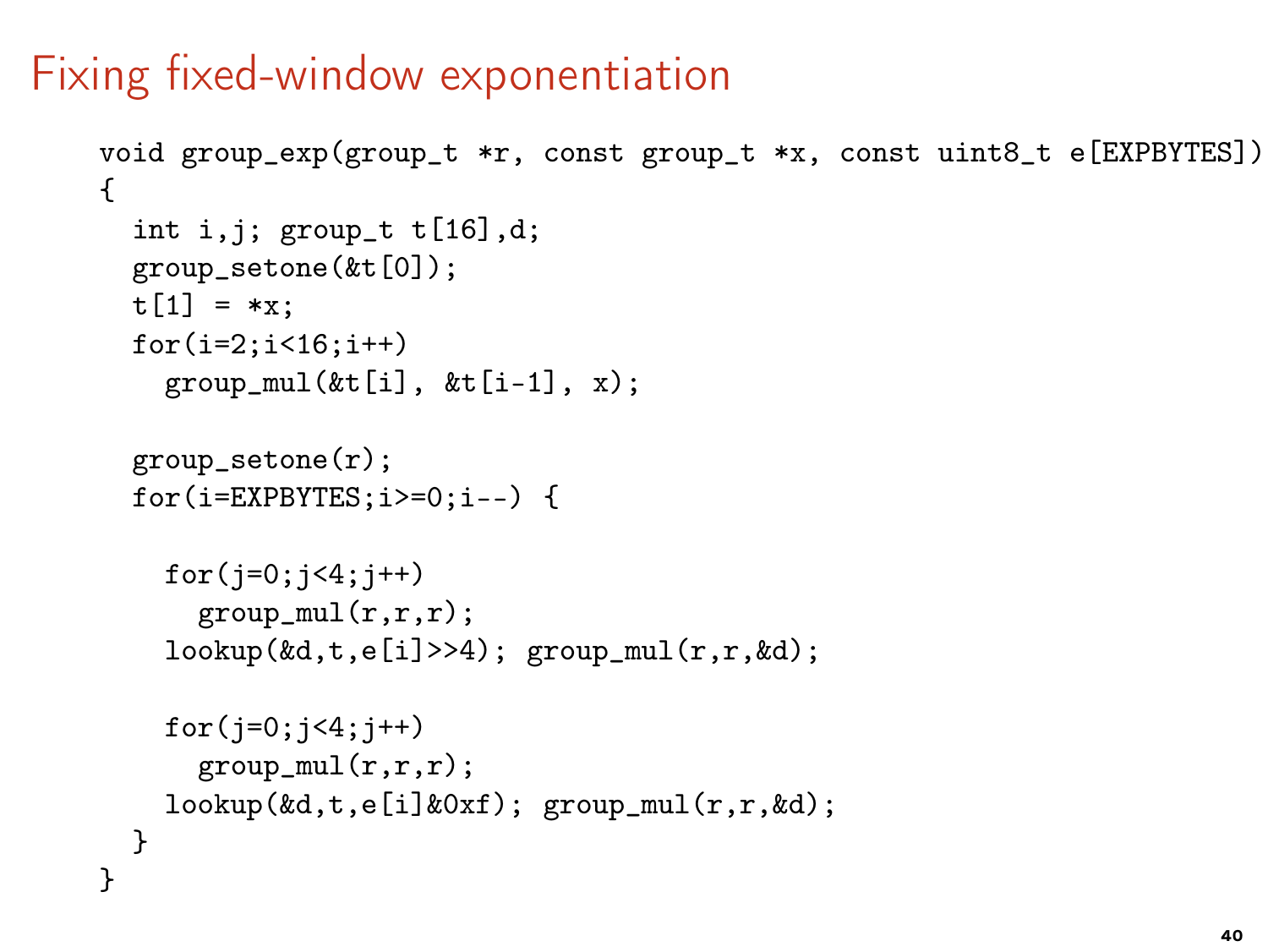#### Lookup

```
void lookup(group_t *r, const group_t *t, uint32_t pos)
{
  uint32_t i;
  group_t d;
  *r = t[0];for(i=1; i<16; i++){
    d = t[i];group_cmov(r,&d, i==pos);
 }
}
```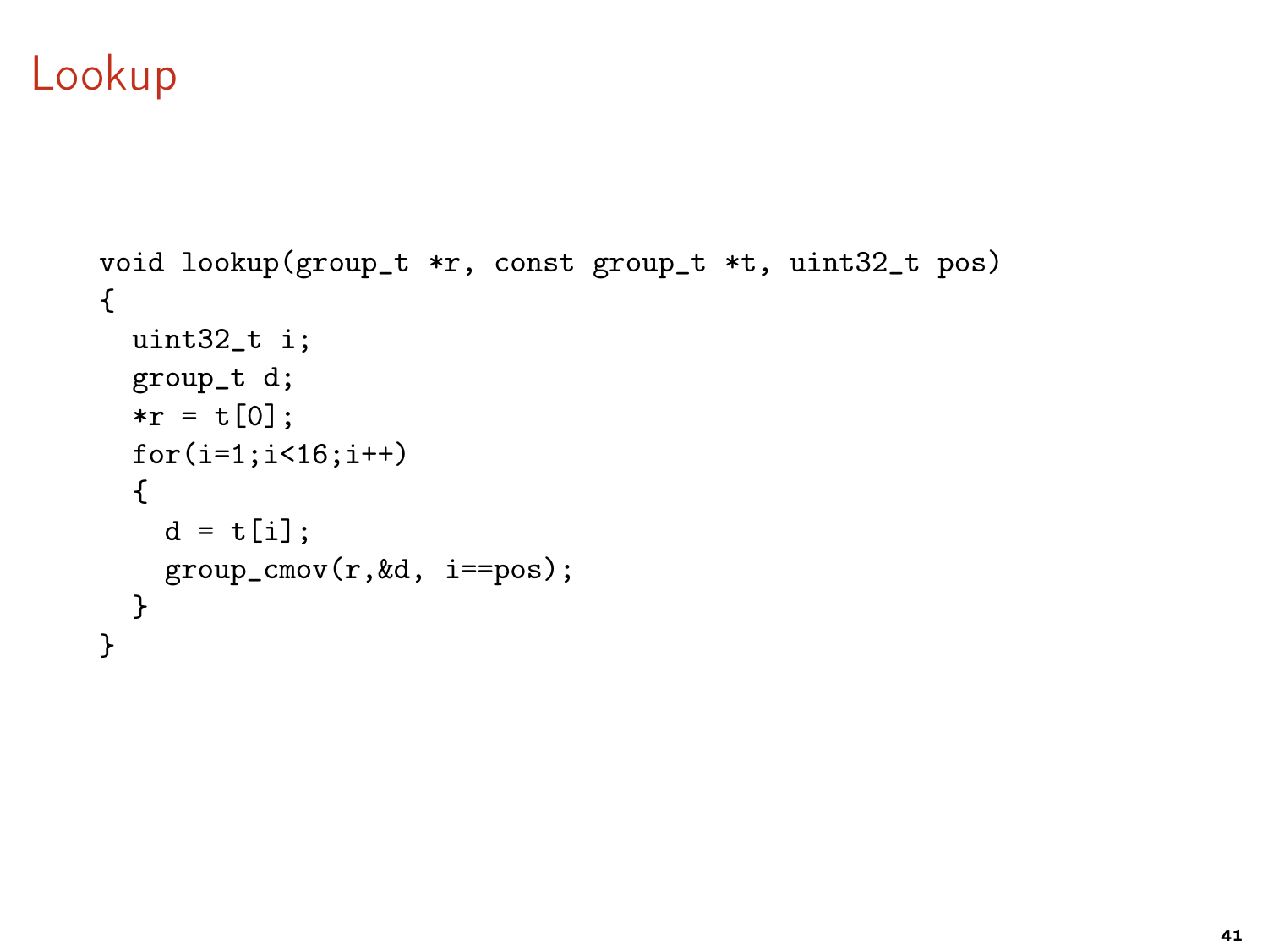#### Lookup

```
void lookup(group_t *r, const group_t *t, uint32_t pos)
{
 uint32_t i;
 group_t d;
 *r = t[0];for(i=1; i<16; i++){
   d = t[i];group_cmov(r,&d, i==pos);
 }
}
```
Does this leak? Depends on how the compiler handles i==pos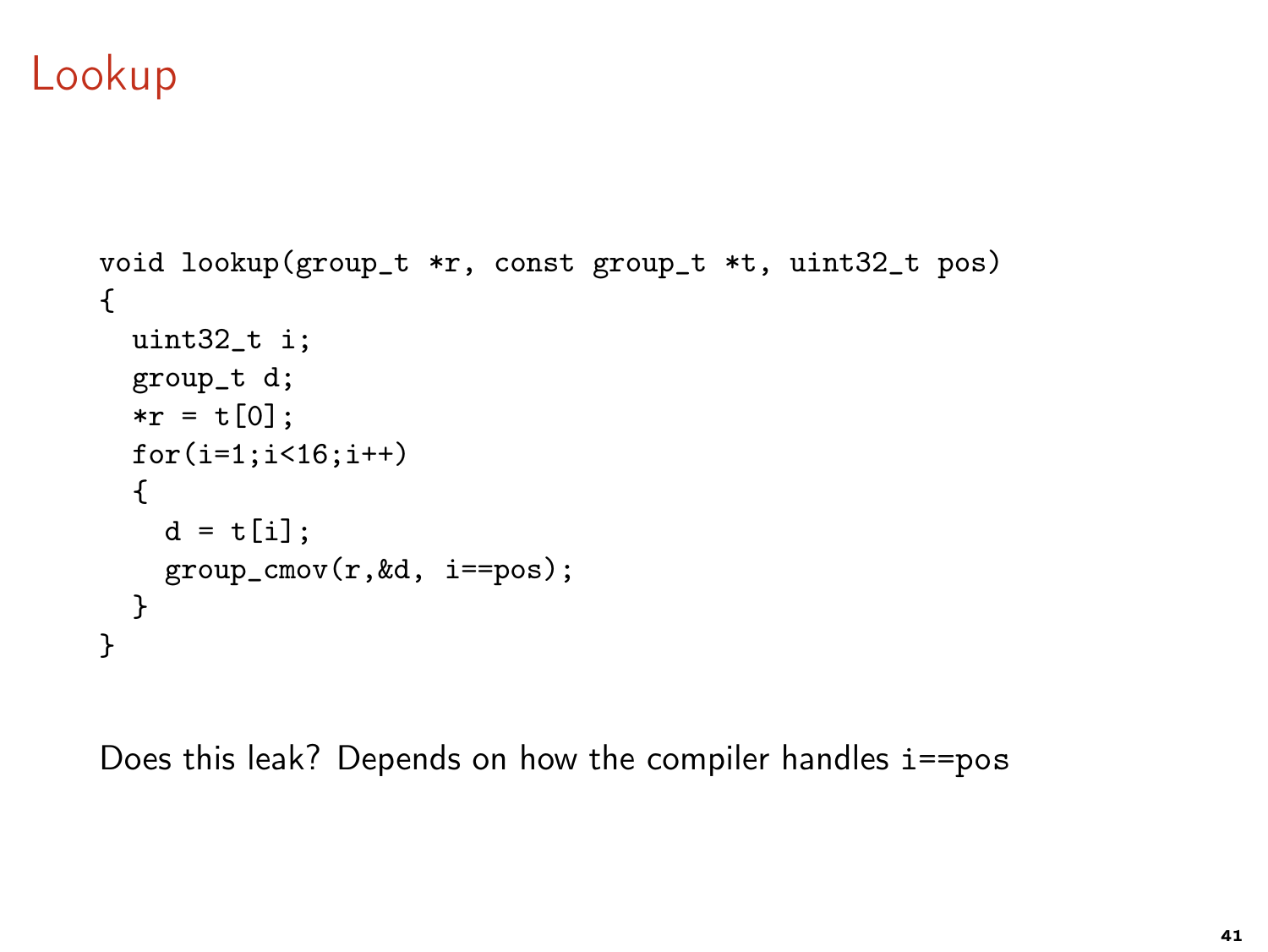### Fixing lookup

```
void lookup(group_t *r, const group_t *t, uint32_t pos)
{
 uint32_t i;
 group_t d;
 *r = t[0];for(i=1; i<16; i++){
   d = t[i];group_cmov(r,&d, uint_iseq(i,pos));
 }
}
```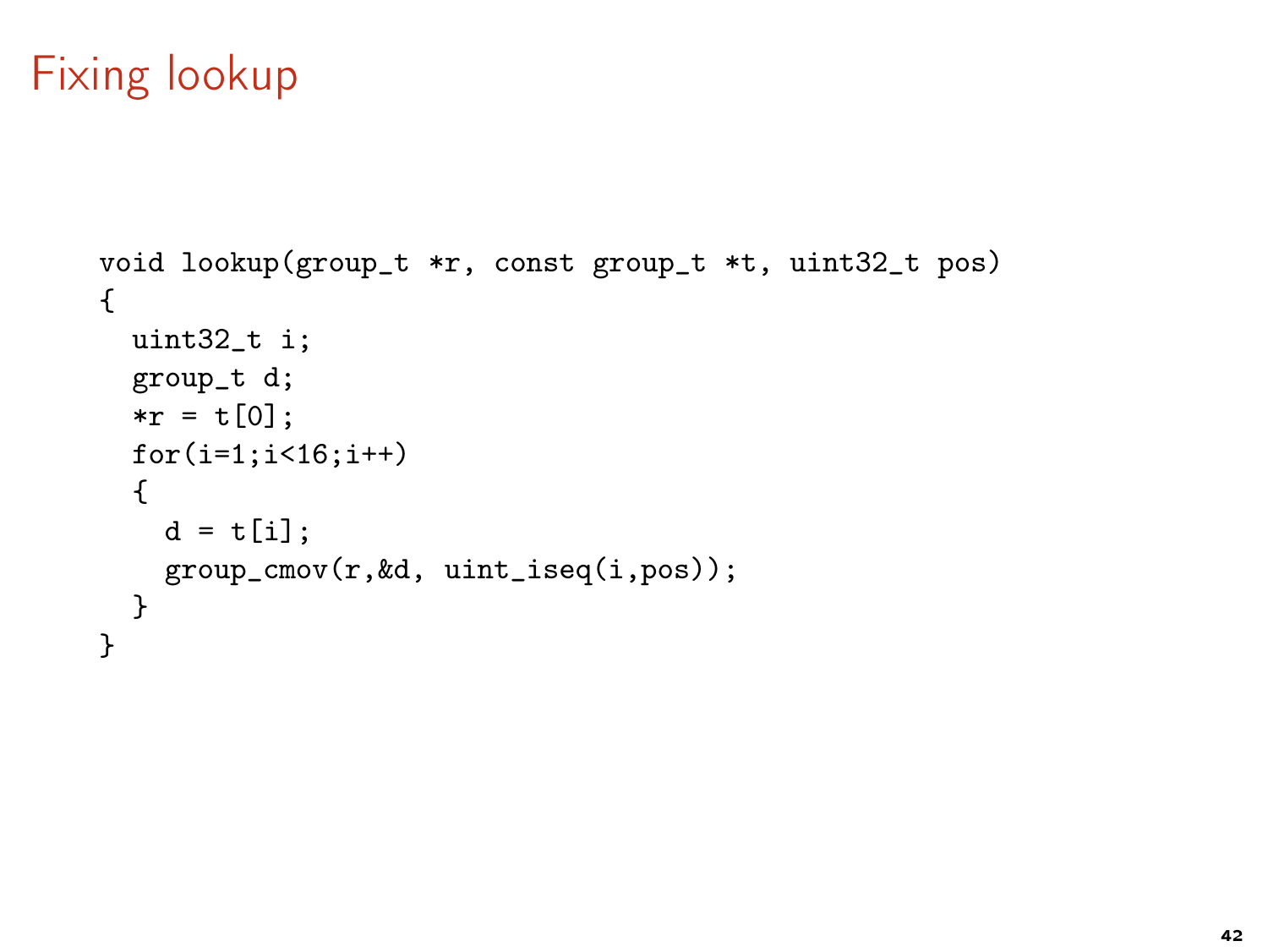### Constant-time comparison

```
int uint_iseq(unsigned int a, unsigned int b)
{
  uint64<sub>-t</sub> t = a \hat{b};
  t = -t; /* Assuming 2's complement */
  t \gg = 63;return 1-t;
}
```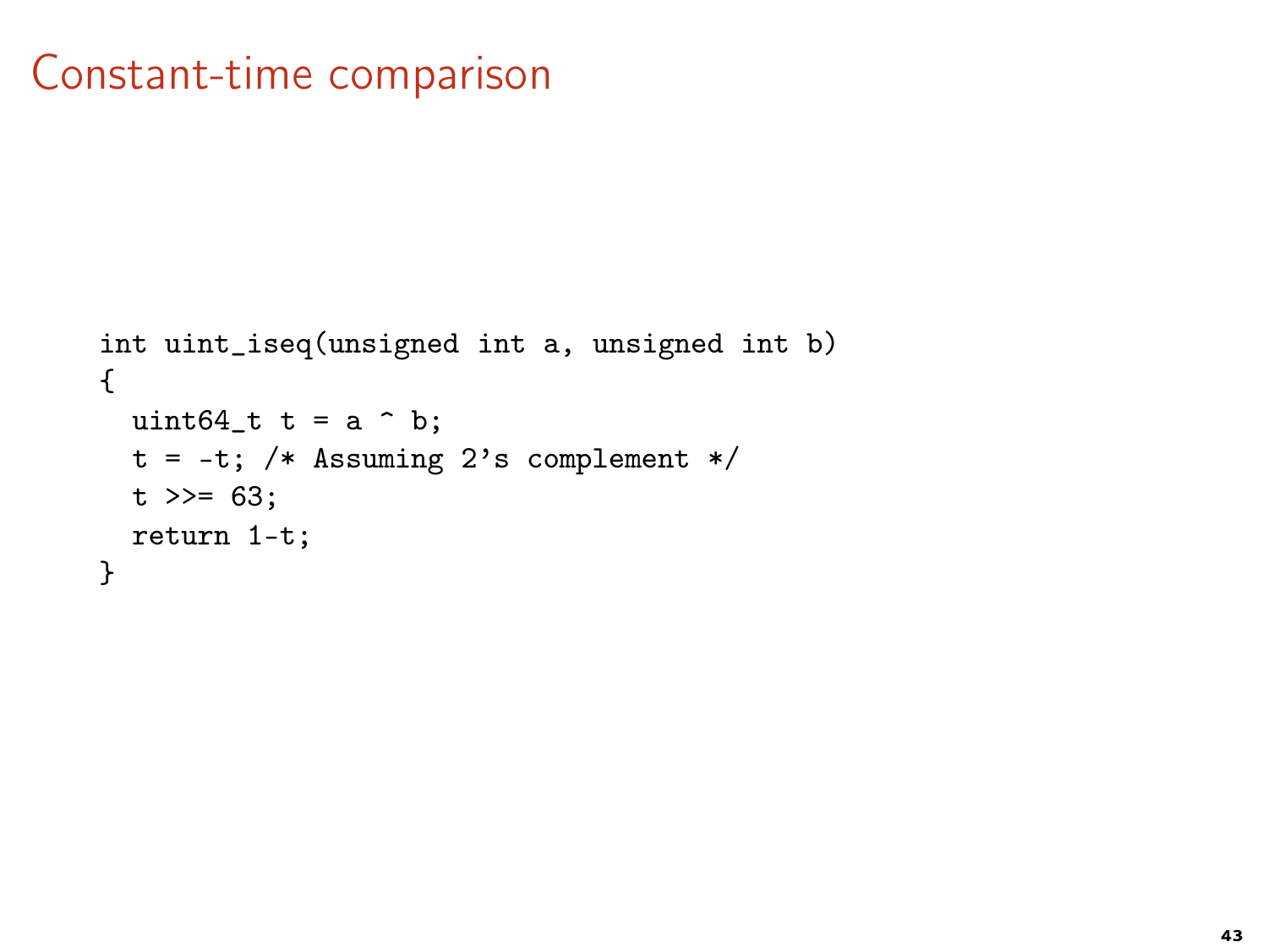#### Lesson so far

- ▶ Avoid all data flow from secrets to branch conditions and memory addresses
- ▶ This can always be done; cost highly depends on the algorithm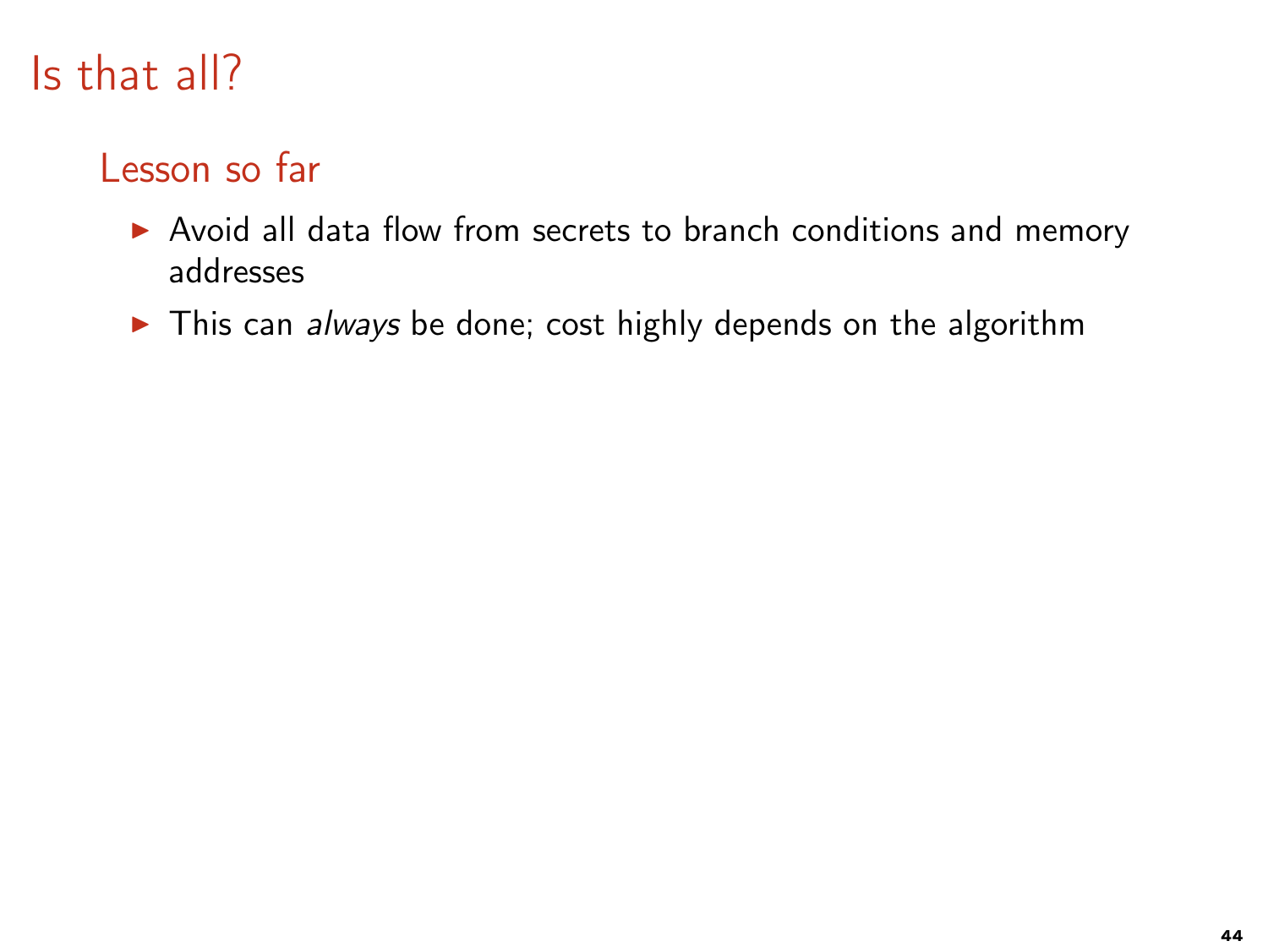#### Lesson so far

- ▶ Avoid all data flow from secrets to branch conditions and memory addresses
- ▶ This can always be done; cost highly depends on the algorithm
- ▶ Huge synergies with vectorizing algorithms!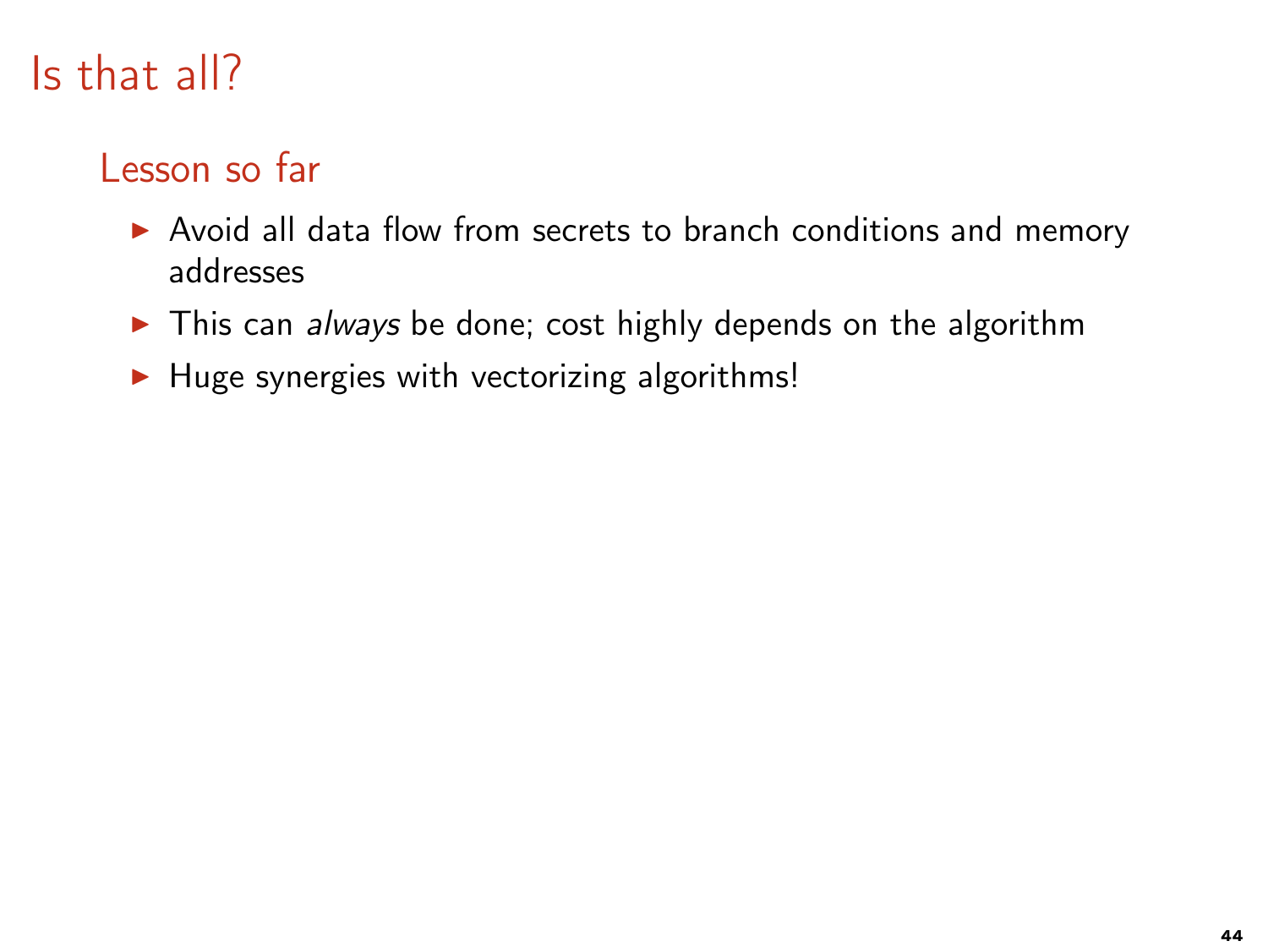#### Lesson so far

- ▶ Avoid all data flow from secrets to branch conditions and memory addresses
- ▶ This can always be done; cost highly depends on the algorithm
- $\blacktriangleright$  Huge synergies with vectorizing algorithms!

"In order for a function to be constant time, the branches taken and memory addresses accessed must be independent of any secret inputs. (That's assuming that the fundamental processor instructions are constant time, but that's true for all sane CPUs.)"

—Langley, Apr. 2010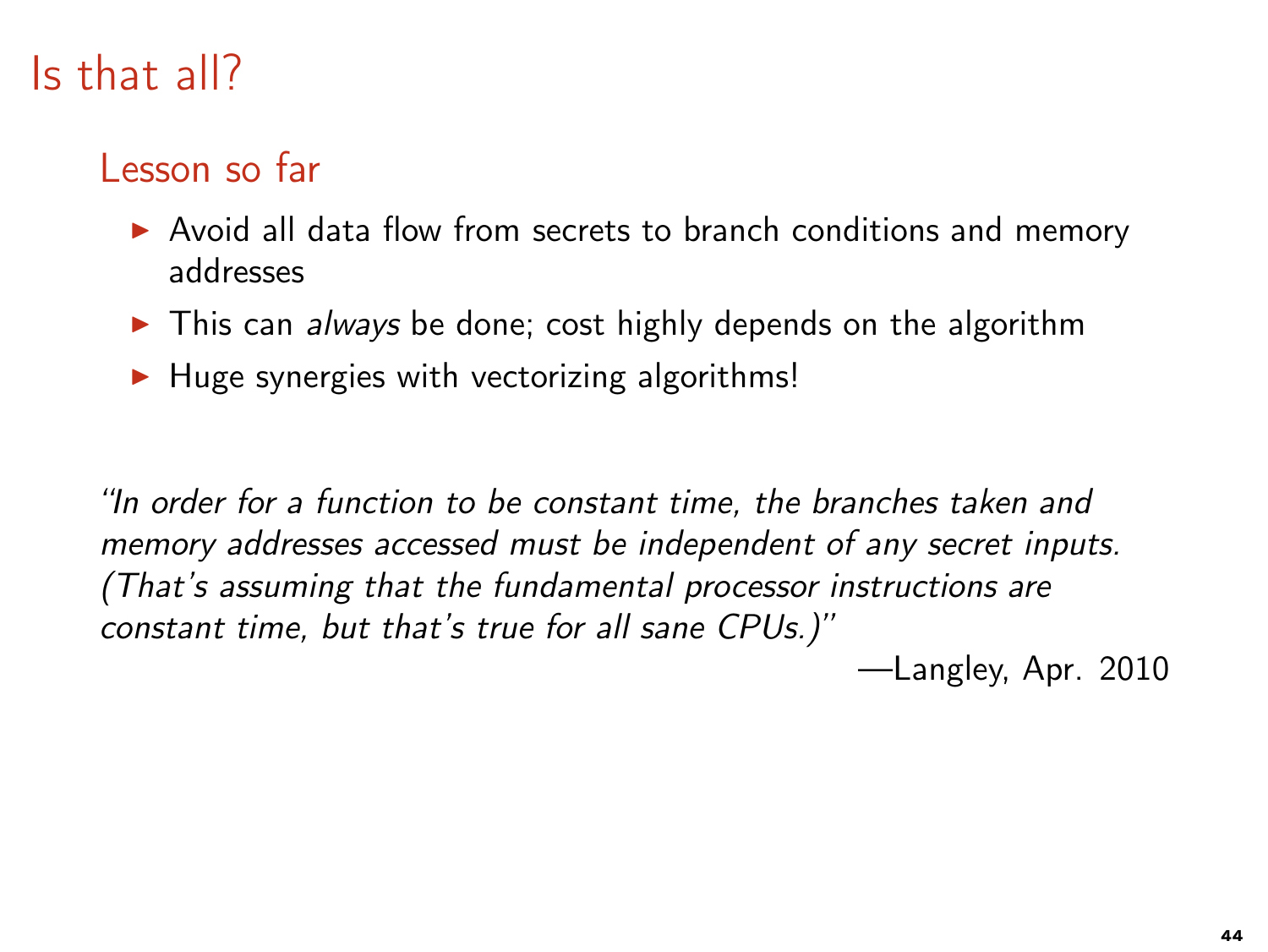#### Lesson so far

- ▶ Avoid all data flow from secrets to branch conditions and memory addresses
- ► This can *always* be done; cost highly depends on the algorithm
- $\blacktriangleright$  Huge synergies with vectorizing algorithms!

"In order for a function to be constant time, the branches taken and memory addresses accessed must be independent of any secret inputs. (That's assuming that the fundamental processor instructions are constant time, but that's true for all sane CPUs.)"

—Langley, Apr. 2010

"So the argument to the DIV instruction was smaller and DIV, on Intel, takes a variable amount of time depending on its arguments!" —Langley, Feb. 2013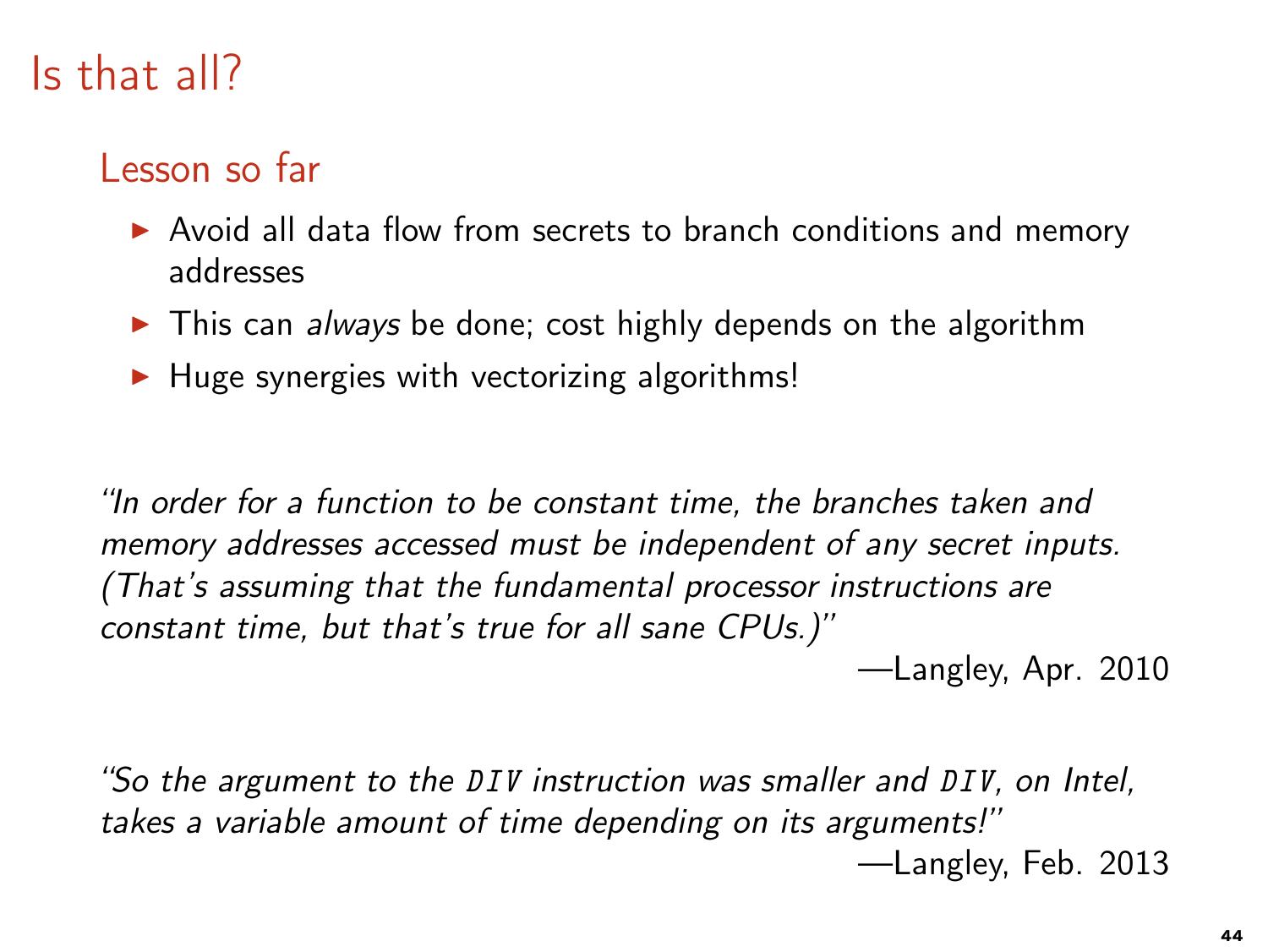# Dangerous arithmetic (examples)

- ▶ DIV, IDIV, FDIV on pretty much all Intel/AMD CPUs
- ▶ Various math instructions on Intel/AMD CPUs (FSIN, FCOS...)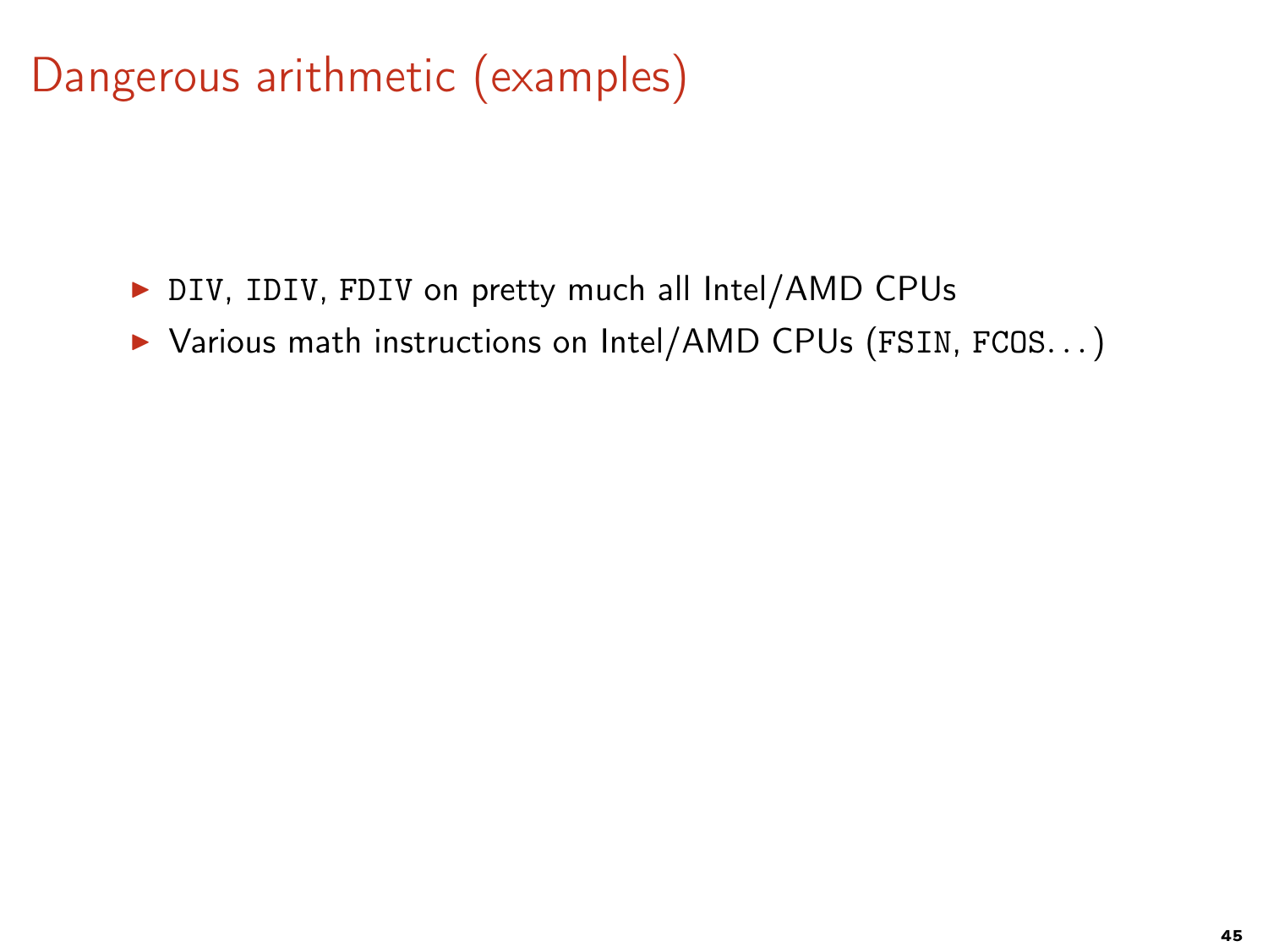# Dangerous arithmetic (examples)

- ▶ DIV, IDIV, FDIV on pretty much all Intel/AMD CPUs
- ▶ Various math instructions on Intel/AMD CPUs (FSIN, FCOS...)
- ▶ MUL, MULHW, MULHWU on many PowerPC CPUs
- ▶ UMULL, SMULL, UMLAL, and SMLAL on ARM Cortex-M3.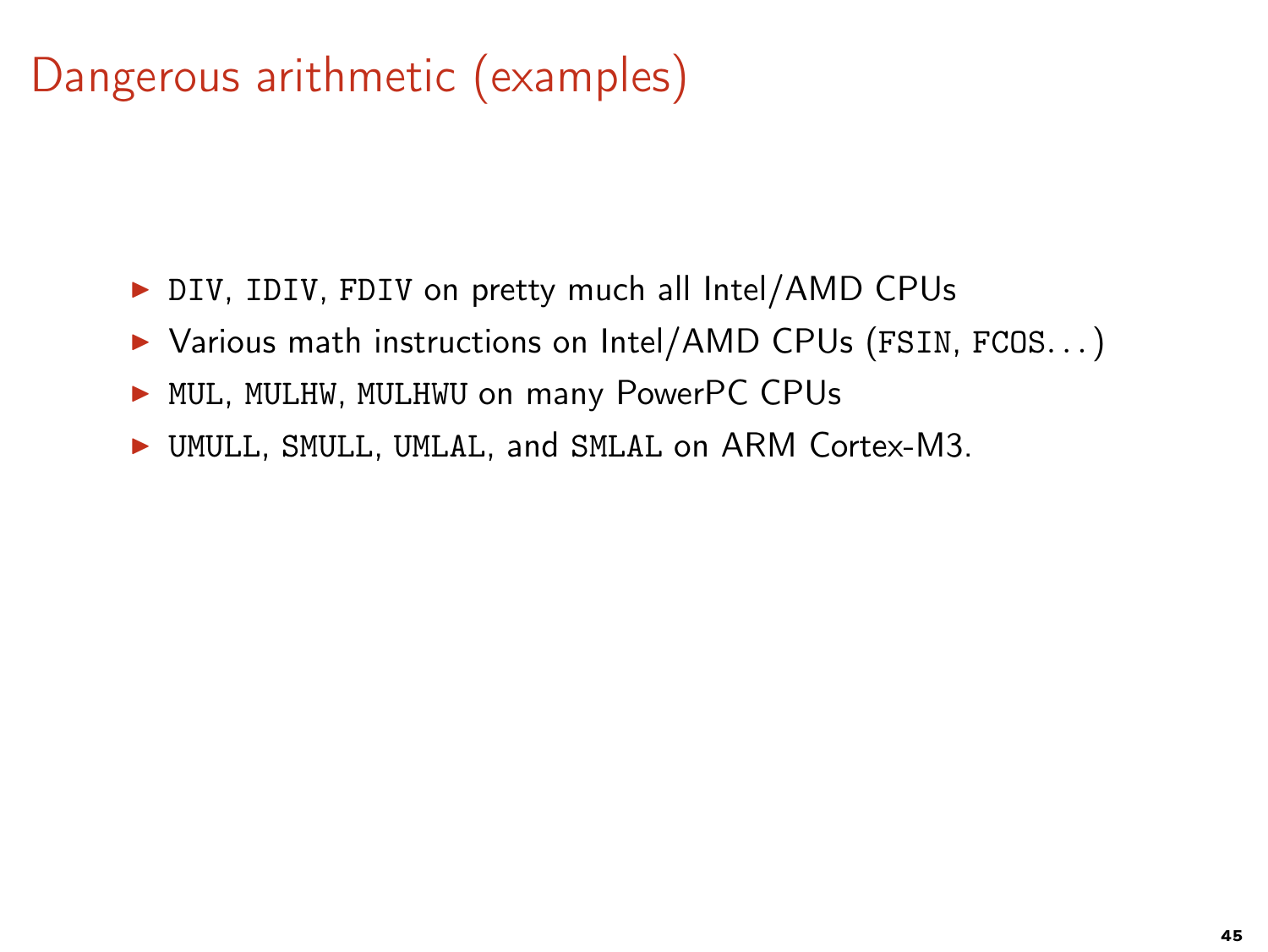# Dangerous arithmetic (examples)

- ▶ DIV, IDIV, FDIV on pretty much all Intel/AMD CPUs
- ▶ Various math instructions on Intel/AMD CPUs (FSIN, FCOS...)
- ▶ MUL, MULHW, MULHWU on many PowerPC CPUs
- ▶ UMULL, SMULL, UMLAL, and SMLAL on ARM Cortex-M3.

#### Solution

- $\blacktriangleright$  Avoid these instructions
- $\triangleright$  Make sure that inputs to the instructions don't leak timing information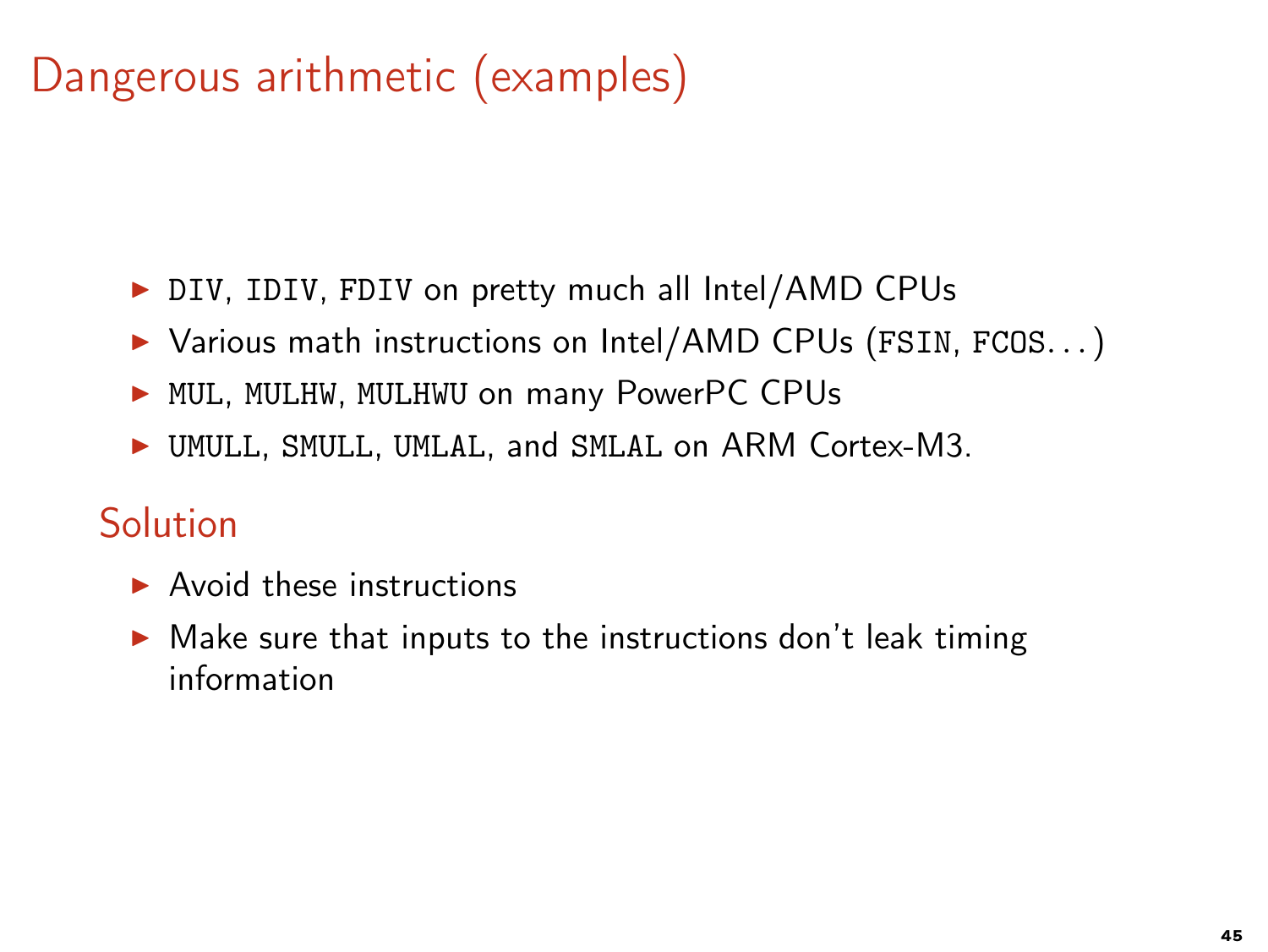Are we using any \*DIV?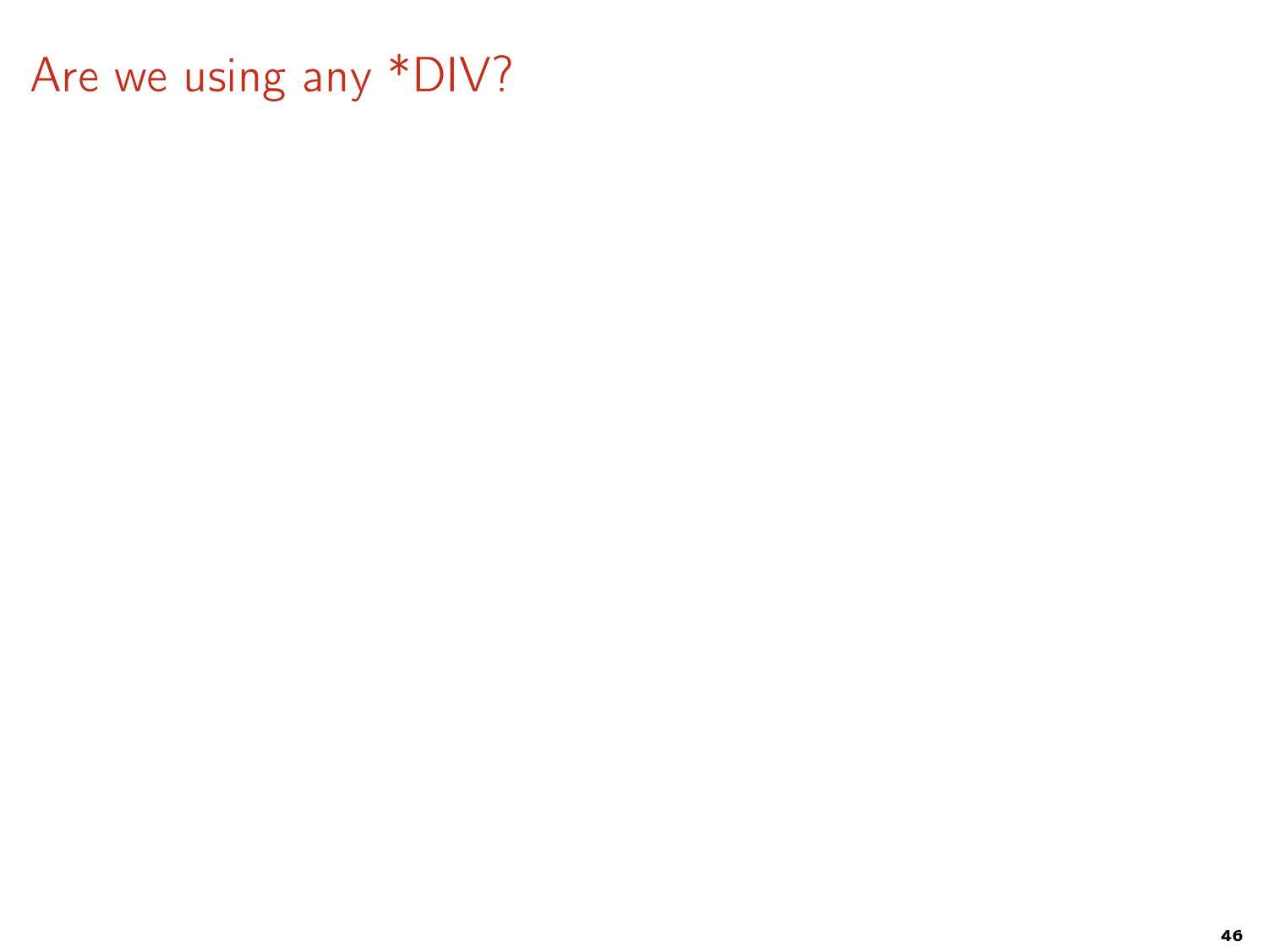```
Are we using any *DIV?
```
#### Suspicious line of code

\*r =  $((uint64_t) *x * *y) %$  0x7FFFFFFFF;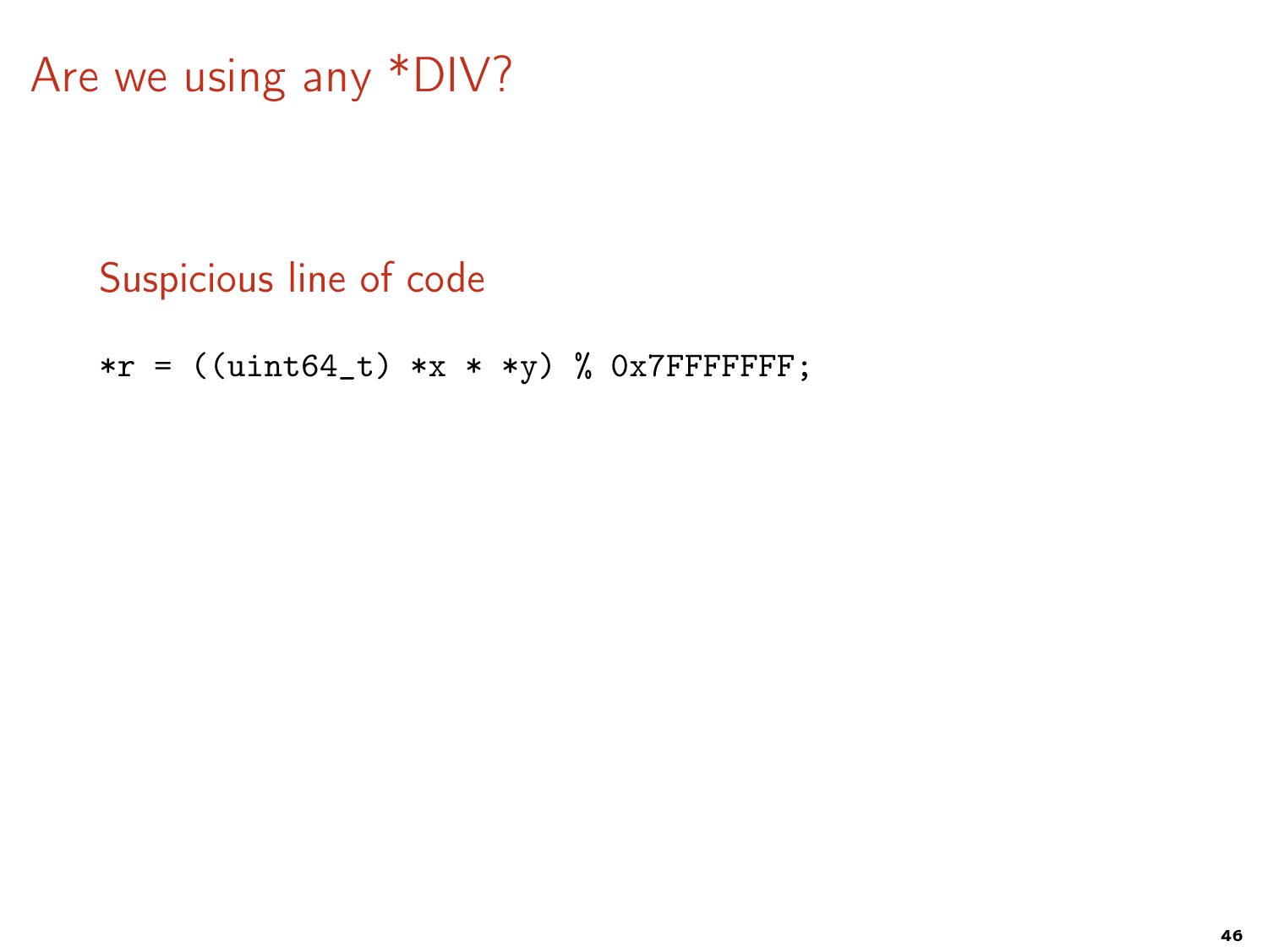```
Are we using any *DIV?
```
#### Suspicious line of code

$$
*_r = ((uint64_t) * x * * y) % 0x7FFFFFF;
$$

- Compiler actually optimizes for fixed modulus
- $\triangleright$  No \*DIV in the disassembly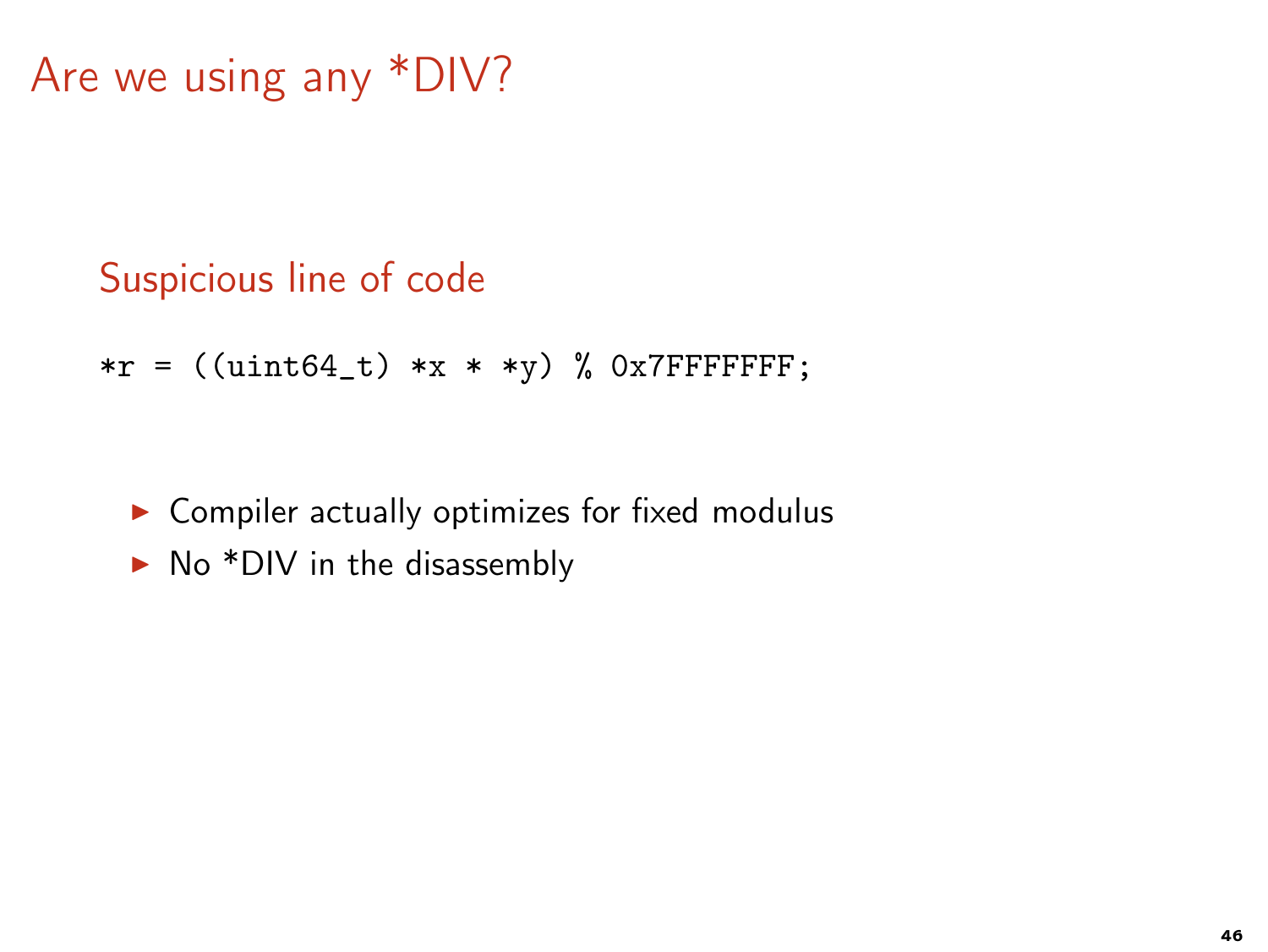```
Are we using any *DIV?
```
#### Suspicious line of code

$$
*_r = ((uint64_t) *x * *y) % 0x7FFFFFF;
$$

- $\triangleright$  Compiler actually optimizes for fixed modulus
- $\triangleright$  No \*DIV in the disassembly
- ▶ Generally better to avoid / and % with secret arguments:
	- ▶ Avoid issues with different compilers and options
	- $\triangleright$  Also simplifies static analysis on source level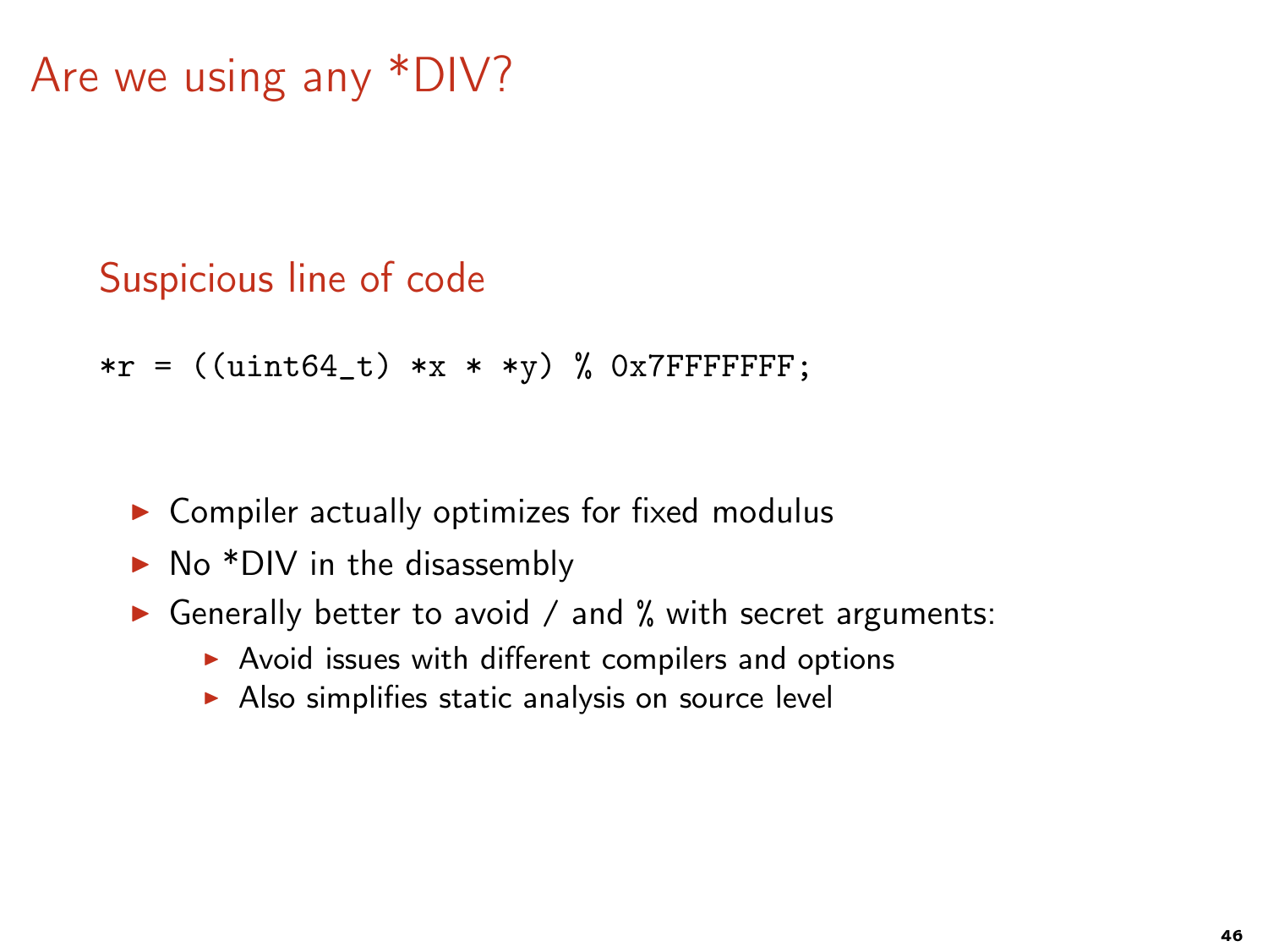### Fixing our group multiplication

```
static void group_mul(group_t *r, const group_t *x, const group_t *y)
{
 uint64_t t,c;
 t = (uint64_t) * x * * y;c = t \gg 31:
 *r = t & 0x7FFFFFFF;
 *r += c:c = *r \gg 31;*r &= 0x7FFFFFFF;
 *r += c;}
```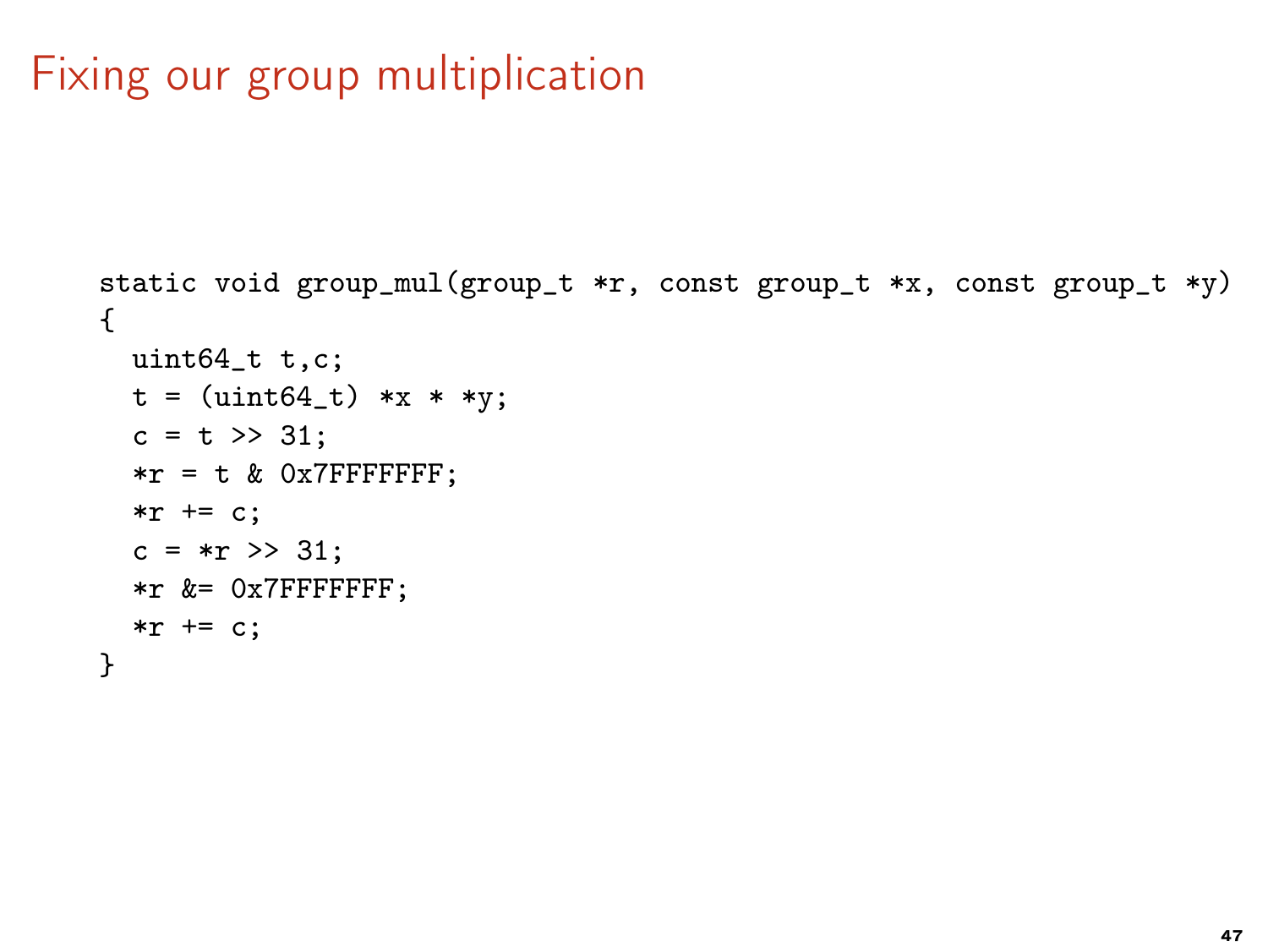

▶ Think about performance in terms of architectural bottlenecks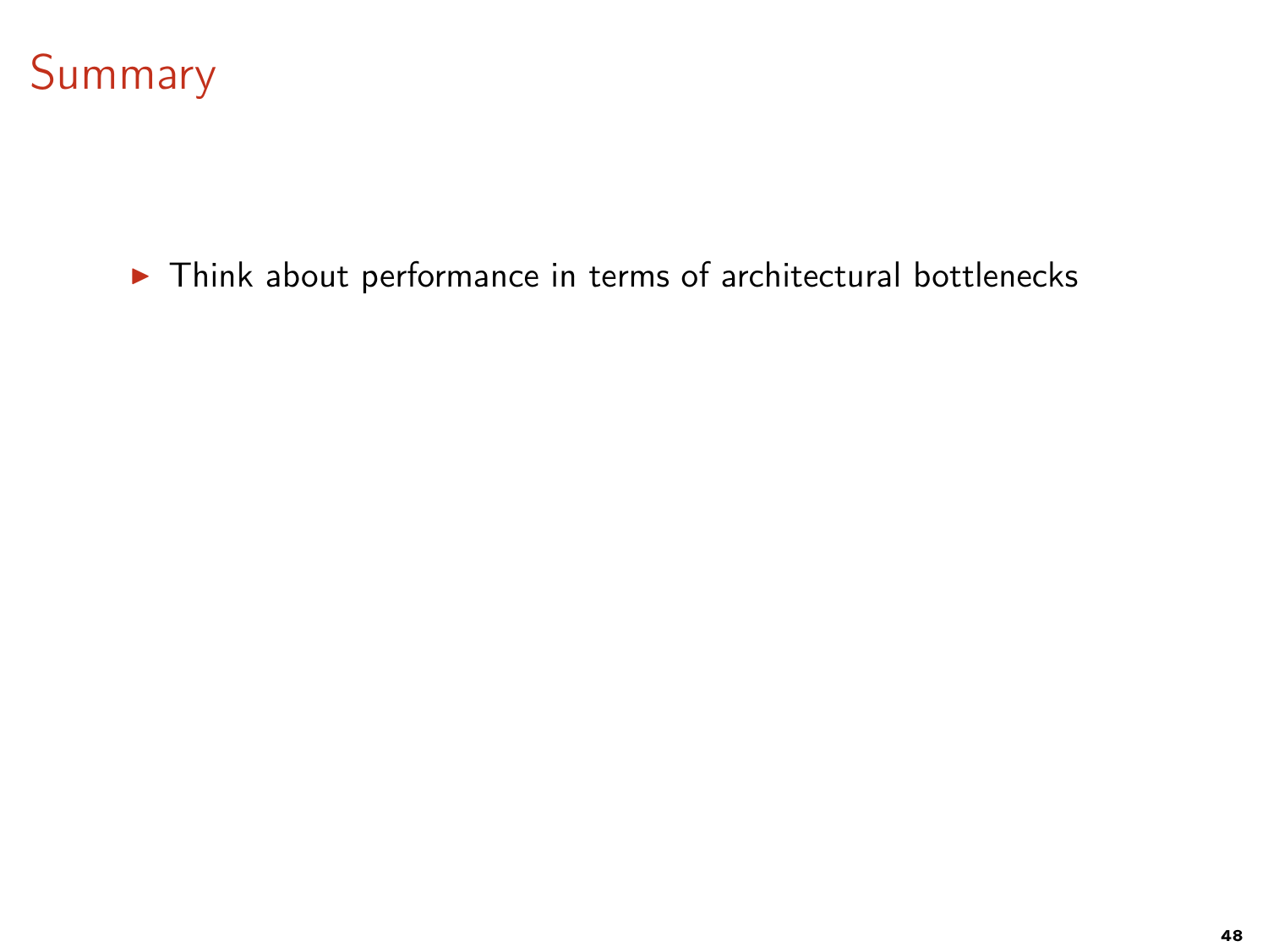

- ▶ Think about performance in terms of architectural bottlenecks
- $\blacktriangleright$  Vectorization rocks
- ▶ Vectorization requires re-thinking algorithms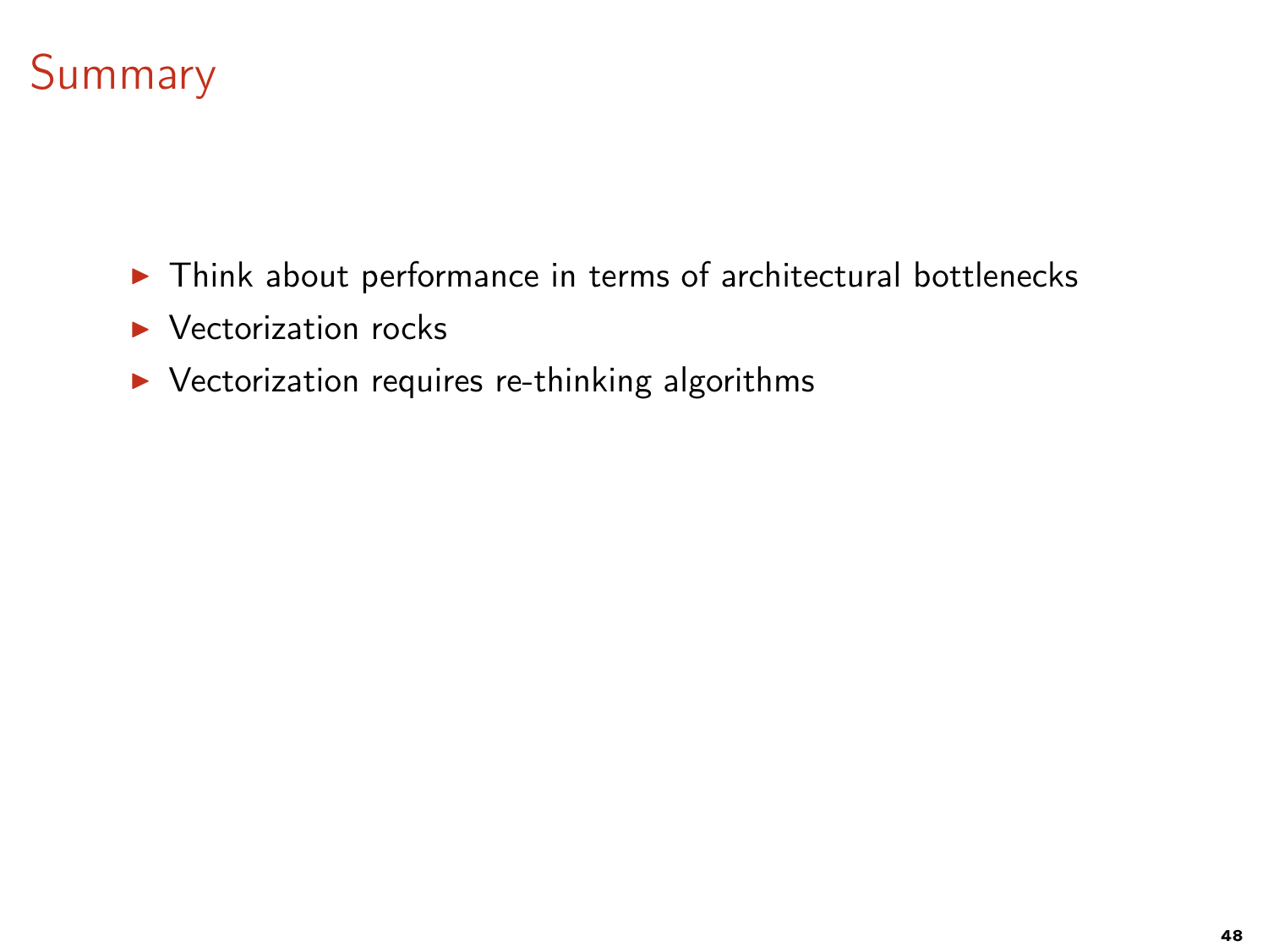# **Summary**

- ▶ Think about performance in terms of architectural bottlenecks
- $\blacktriangleright$  Vectorization rocks
- $\triangleright$  Vectorization requires re-thinking algorithms
- ▶ Systematic timing-attack protection is doable, but requires care
- $\triangleright$  Timing-attack protection requires re-thinking algorithms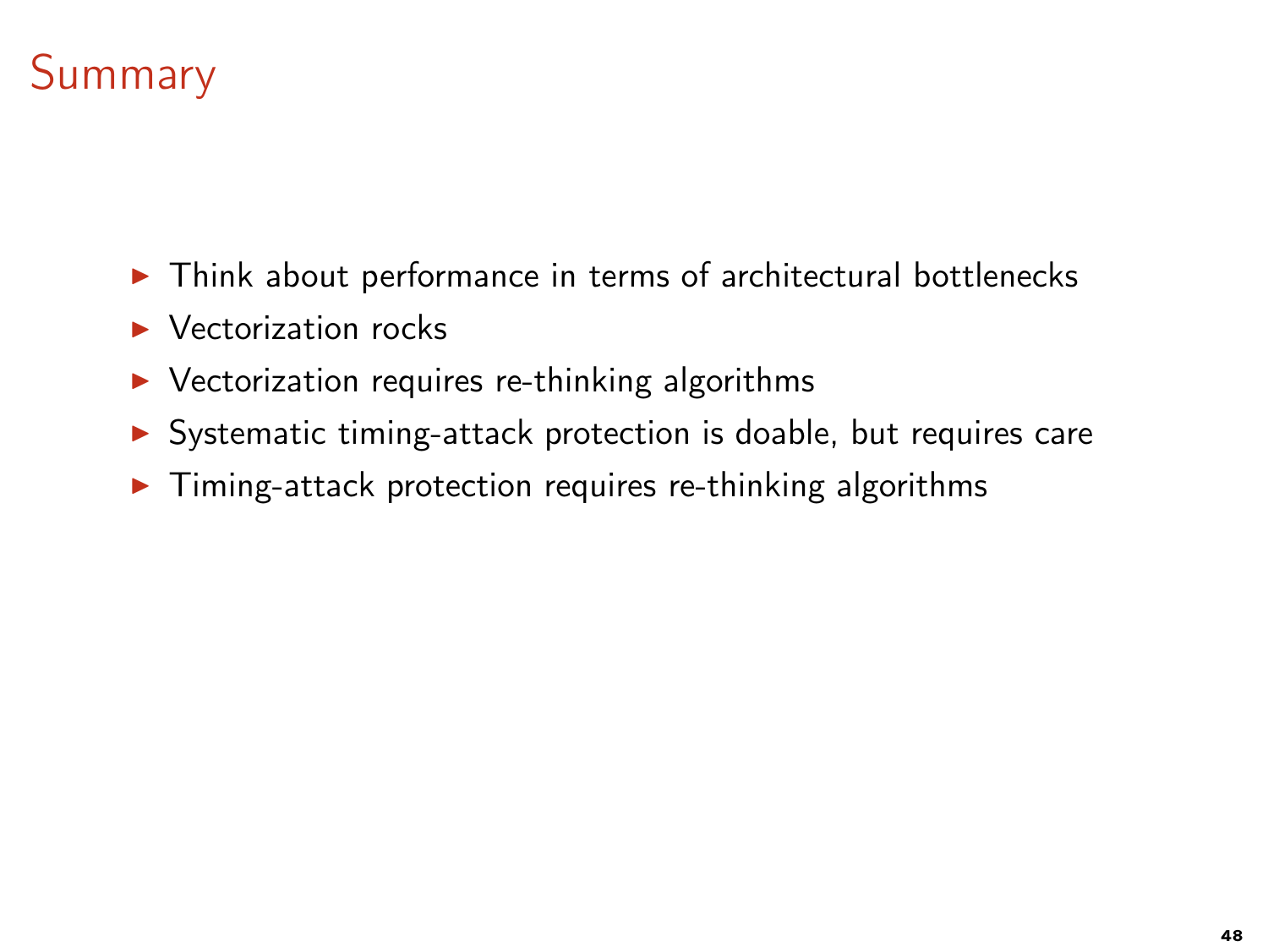# **Summary**

- ▶ Think about performance in terms of architectural bottlenecks
- $\blacktriangleright$  Vectorization rocks
- $\triangleright$  Vectorization requires re-thinking algorithms
- ▶ Systematic timing-attack protection is doable, but requires care
- $\triangleright$  Timing-attack protection requires re-thinking algorithms
- ▶ Huge synergies between timing-attack protection and vectorization